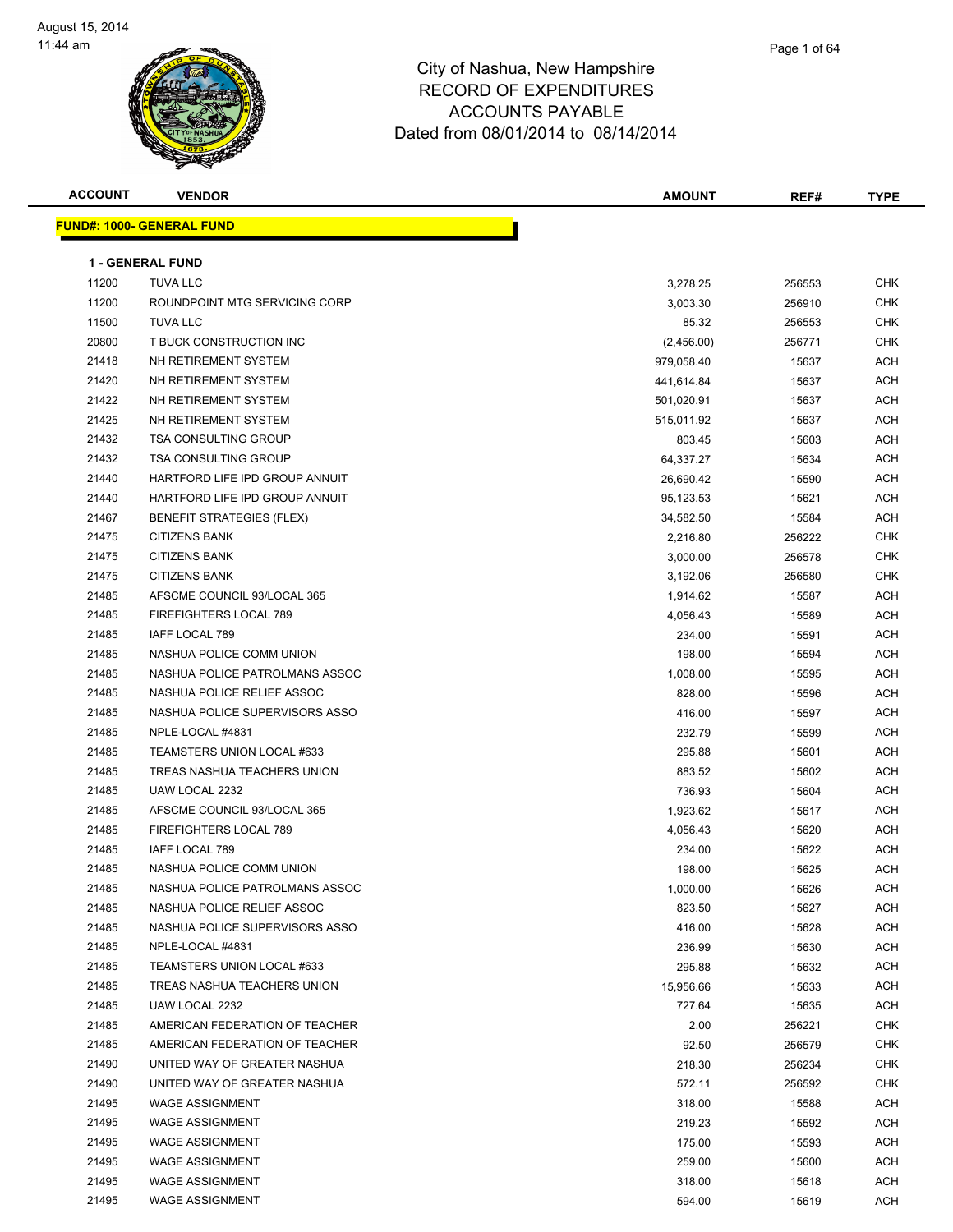| <b>ACCOUNT</b> | <b>VENDOR</b>                     | <b>AMOUNT</b> | REF#   | <b>TYPE</b> |
|----------------|-----------------------------------|---------------|--------|-------------|
|                | <u> FUND#: 1000- GENERAL FUND</u> |               |        |             |
|                |                                   |               |        |             |
|                | <b>1 - GENERAL FUND</b>           |               |        |             |
| 21495          | <b>WAGE ASSIGNMENT</b>            | 219.23        | 15623  | <b>ACH</b>  |
| 21495          | <b>WAGE ASSIGNMENT</b>            | 175.00        | 15624  | <b>ACH</b>  |
| 21495          | <b>WAGE ASSIGNMENT</b>            | 259.00        | 15631  | <b>ACH</b>  |
| 21495          | <b>WAGE ASSIGNMENT</b>            | 1,278.00      | 256223 | <b>CHK</b>  |
| 21495          | <b>WAGE ASSIGNMENT</b>            | 1.15          | 256224 | <b>CHK</b>  |
| 21495          | <b>WAGE ASSIGNMENT</b>            | 89.27         | 256225 | <b>CHK</b>  |
| 21495          | <b>WAGE ASSIGNMENT</b>            | 606.93        | 256226 | <b>CHK</b>  |
| 21495          | <b>WAGE ASSIGNMENT</b>            | 104.00        | 256227 | <b>CHK</b>  |
| 21495          | <b>WAGE ASSIGNMENT</b>            | 275.00        | 256228 | <b>CHK</b>  |
| 21495          | <b>WAGE ASSIGNMENT</b>            | 1,280.85      | 256229 | <b>CHK</b>  |
| 21495          | <b>WAGE ASSIGNMENT</b>            | 25.00         | 256230 | <b>CHK</b>  |
| 21495          | <b>WAGE ASSIGNMENT</b>            | 11.54         | 256231 | <b>CHK</b>  |
| 21495          | <b>WAGE ASSIGNMENT</b>            | 103.50        | 256232 | <b>CHK</b>  |
| 21495          | <b>WAGE ASSIGNMENT</b>            | 237.00        | 256233 | <b>CHK</b>  |
| 21495          | <b>WAGE ASSIGNMENT</b>            | 123.15        | 256235 | <b>CHK</b>  |
| 21495          | <b>WAGE ASSIGNMENT</b>            | 1,278.00      | 256581 | <b>CHK</b>  |
| 21495          | <b>WAGE ASSIGNMENT</b>            | 1.15          | 256582 | <b>CHK</b>  |
| 21495          | <b>WAGE ASSIGNMENT</b>            | 89.27         | 256583 | <b>CHK</b>  |
| 21495          | <b>WAGE ASSIGNMENT</b>            | 104.00        | 256584 | <b>CHK</b>  |
| 21495          | <b>WAGE ASSIGNMENT</b>            | 275.00        | 256585 | <b>CHK</b>  |
| 21495          | <b>WAGE ASSIGNMENT</b>            | 1,280.85      | 256586 | <b>CHK</b>  |
| 21495          | <b>WAGE ASSIGNMENT</b>            | 75.00         | 256587 | <b>CHK</b>  |
| 21495          | <b>WAGE ASSIGNMENT</b>            | 11.54         | 256588 | <b>CHK</b>  |
| 21495          | <b>WAGE ASSIGNMENT</b>            | 103.50        | 256589 | <b>CHK</b>  |
| 21495          | <b>WAGE ASSIGNMENT</b>            | 237.00        | 256590 | <b>CHK</b>  |
| 21495          | <b>WAGE ASSIGNMENT</b>            | 197.69        | 256591 | <b>CHK</b>  |
| 21495          | <b>WAGE ASSIGNMENT</b>            | 123.15        | 256593 | <b>CHK</b>  |
| 21495          | <b>WAGE ASSIGNMENT</b>            | 76.82         | 256594 | <b>CHK</b>  |
| 21538          | NASHUA TEACHERS UNION             | 84.56         | 15598  | <b>ACH</b>  |
| 21538          | NASHUA TEACHERS UNION             | 2,525.30      | 15629  | <b>ACH</b>  |
| 21907          | <b>HILLARY RITTER</b>             | 245.20        | 256550 | <b>CHK</b>  |
| 21907          | PUBLIC SERVICE CO OF NH           | 120.60        | 256551 | <b>CHK</b>  |
| 21907          | ROSE GALEN                        | 142.20        | 256552 | CHK         |
| 21907          | WILLIAM OR JENNIFER HORN          | 257.40        | 256554 | <b>CHK</b>  |
| 21907          | ZACHARY GRAY                      | 140.20        | 256555 | CHK         |
| 21921          | STATE OF NH-MV                    | 26,791.46     | 15579  | ACH         |
| 21921          | STATE OF NH-MV                    | 20,444.18     | 15580  | <b>ACH</b>  |
| 21921          | STATE OF NH-MV                    | 17,288.47     | 15581  | ACH         |
| 21921          | STATE OF NH-MV                    | 13,205.49     | 15582  | ACH         |
| 21921          | STATE OF NH-MV                    | 11,114.60     | 15605  | ACH         |
| 21921          | STATE OF NH-MV                    | 13,109.56     | 15608  | ACH         |
| 21921          | STATE OF NH-MV                    | 12,035.35     | 15609  | ACH         |
| 21921          | STATE OF NH-MV                    | 11,717.31     | 15610  | ACH         |
| 21921          | STATE OF NH-MV                    | 9,683.03      | 15616  | <b>ACH</b>  |
| 21921          | STATE OF NH-MV                    | 11,110.59     | 15636  | ACH         |
| 21922          | STATE OF NH DEPT OF SAFETY        | 33.00         | 256290 | CHK         |
| 21922          | STATE OF NH DEPT OF SAFETY        | 33.00         | 256629 | CHK         |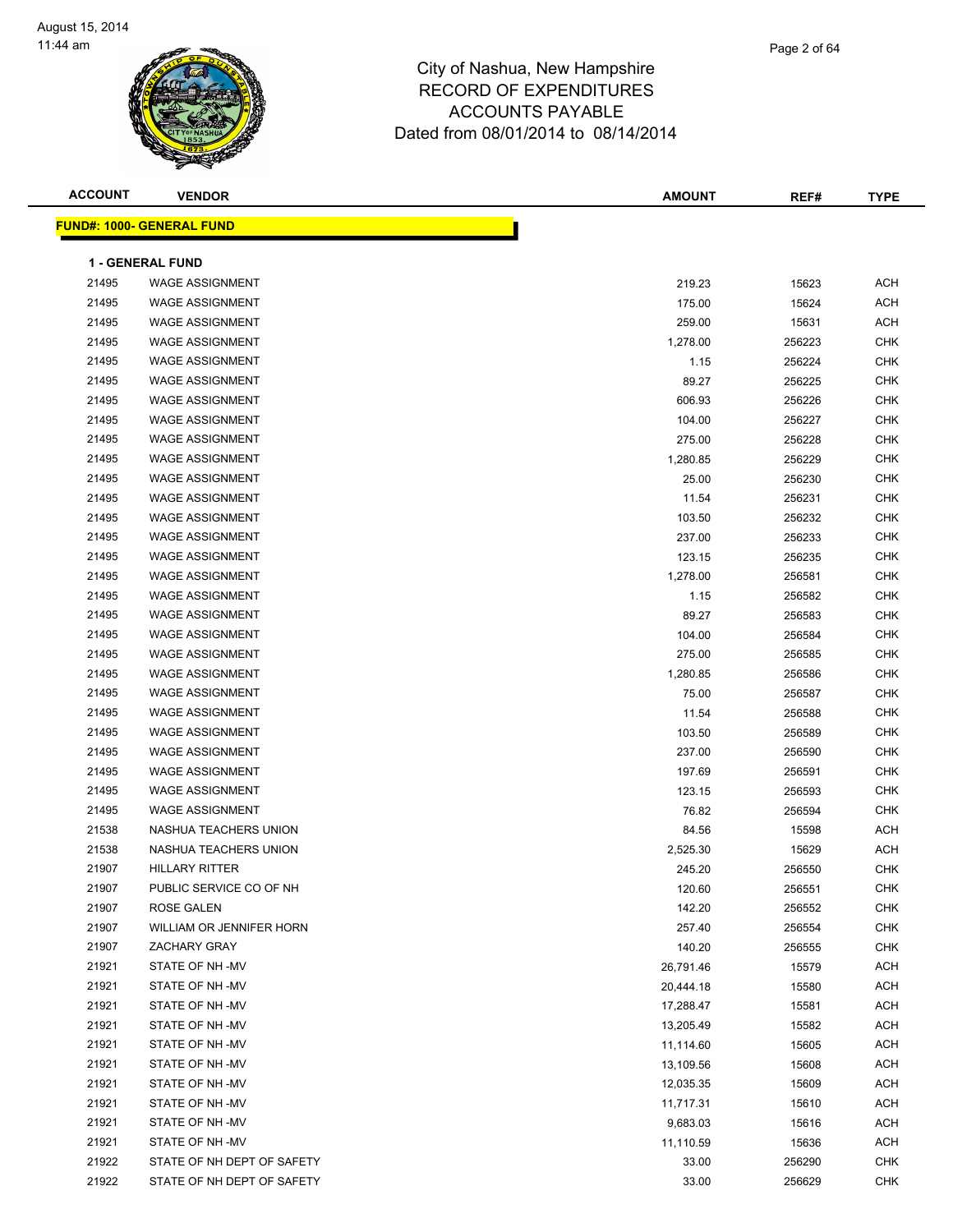

| <b>ACCOUNT</b>              | <b>VENDOR</b>                                                    | <b>AMOUNT</b>  | REF#   | <b>TYPE</b> |
|-----------------------------|------------------------------------------------------------------|----------------|--------|-------------|
|                             | FUND#: 1000- GENERAL FUND                                        |                |        |             |
|                             | <b>TOTAL 1 - GENERAL FUND</b>                                    | \$2,868,727.09 |        |             |
|                             |                                                                  |                |        |             |
| <b>101 - MAYOR</b><br>54828 | US BANK EQUIPMENT FINANCE                                        | 85.24          | 256636 | CHK         |
|                             | TOTAL 101 - MAYOR                                                | \$85.24        |        |             |
|                             |                                                                  |                |        |             |
| 53428                       | <b>102 - BOARD OF ALDERMEN</b><br><b>DONNA GRAHAM</b>            | 250.00         | 256691 | CHK         |
|                             | TOTAL 102 - BOARD OF ALDERMEN                                    | \$250.00       |        |             |
|                             |                                                                  |                |        |             |
| <b>103 - LEGAL</b><br>54828 | US BANK EQUIPMENT FINANCE                                        | 125.50         | 256639 | CHK         |
|                             | <b>TOTAL 103 - LEGAL</b>                                         | \$125.50       |        |             |
|                             |                                                                  |                |        |             |
|                             | 107 - CITY CLERK                                                 |                |        |             |
| 42508                       | TREASURER STATE OF NH                                            | 2,508.00       | 256292 | CHK         |
| 44149                       | TREASURER STATE OF NH                                            | 7,268.00       | 256292 | <b>CHK</b>  |
| 55400                       | NEACTC CONFERENCE                                                | 400.00         | 256595 | <b>CHK</b>  |
| 55400                       | <b>RED JACKET MOUNTAIN VIEW</b>                                  | 771.81         | 256627 | CHK         |
| 55607                       | <b>MAILWAYS INC</b>                                              | 3,642.78       | 256607 | CHK         |
| 55607                       | KOFILE PRESERVATION INC                                          | 20.00          | 256712 | <b>CHK</b>  |
| 55607                       | UNIVERSITY PRODUCTS INC                                          | 12.00          | 256781 | CHK         |
| 55699                       | NASHUA SCHOOL DIST FOOD SERV                                     | 2,812.57       | 256254 | CHK         |
| 55699                       | OCCUPATIONAL DRUG TESTING LLC                                    | 975.00         | 256624 | CHK         |
| 61100                       | UNIVERSITY PRODUCTS INC                                          | 107.25         | 256781 | CHK         |
| 61100                       | WB MASON CO INC                                                  | 154.29         | 256783 | CHK         |
| 61650                       | WB MASON CO INC                                                  | 189.30         | 256783 | <b>CHK</b>  |
| 61807                       | <b>WEST PAYMENT CENTER</b>                                       | 40.25          | 256414 | CHK         |
|                             | <b>TOTAL 107 - CITY CLERK</b>                                    | \$18,901.25    |        |             |
|                             |                                                                  |                |        |             |
| 55214                       | <b>109 - CIVIC &amp; COMMUNITY ACTIVITIES</b><br>NRSWMD - FY2015 | 30,509.00      | 256383 | CHK         |
| 55225                       | THE UNITED STATES CONFERENCE                                     | 3,951.00       | 256296 | CHK         |
| 56200                       | <b>GATE CITY MONUMENT INC</b>                                    | 1,132.00       | 256688 | CHK         |
|                             | .<br>TOTAL 109 - CIVIC & COMMUNITY ACTIVITIES                    | \$35,592.00    |        |             |
|                             | <b>111 - HUMAN RESOURCES</b>                                     |                |        |             |
| 55425                       | <b>BENJAMIN LEVESQUE</b>                                         | 25.00          | 256250 | <b>CHK</b>  |
| 55425                       | DALE BRUNELLE                                                    |                |        |             |
| 55425                       | <b>HEALTH STOP INC</b>                                           | 25.00          | 256659 | <b>CHK</b>  |
| 55425                       | PEGGY JARVIS                                                     | 94.00          | 256697 | CHK         |
|                             |                                                                  | 25.00          | 256709 | CHK         |
|                             | <b>TOTAL 111 - HUMAN RESOURCES</b>                               | \$169.00       |        |             |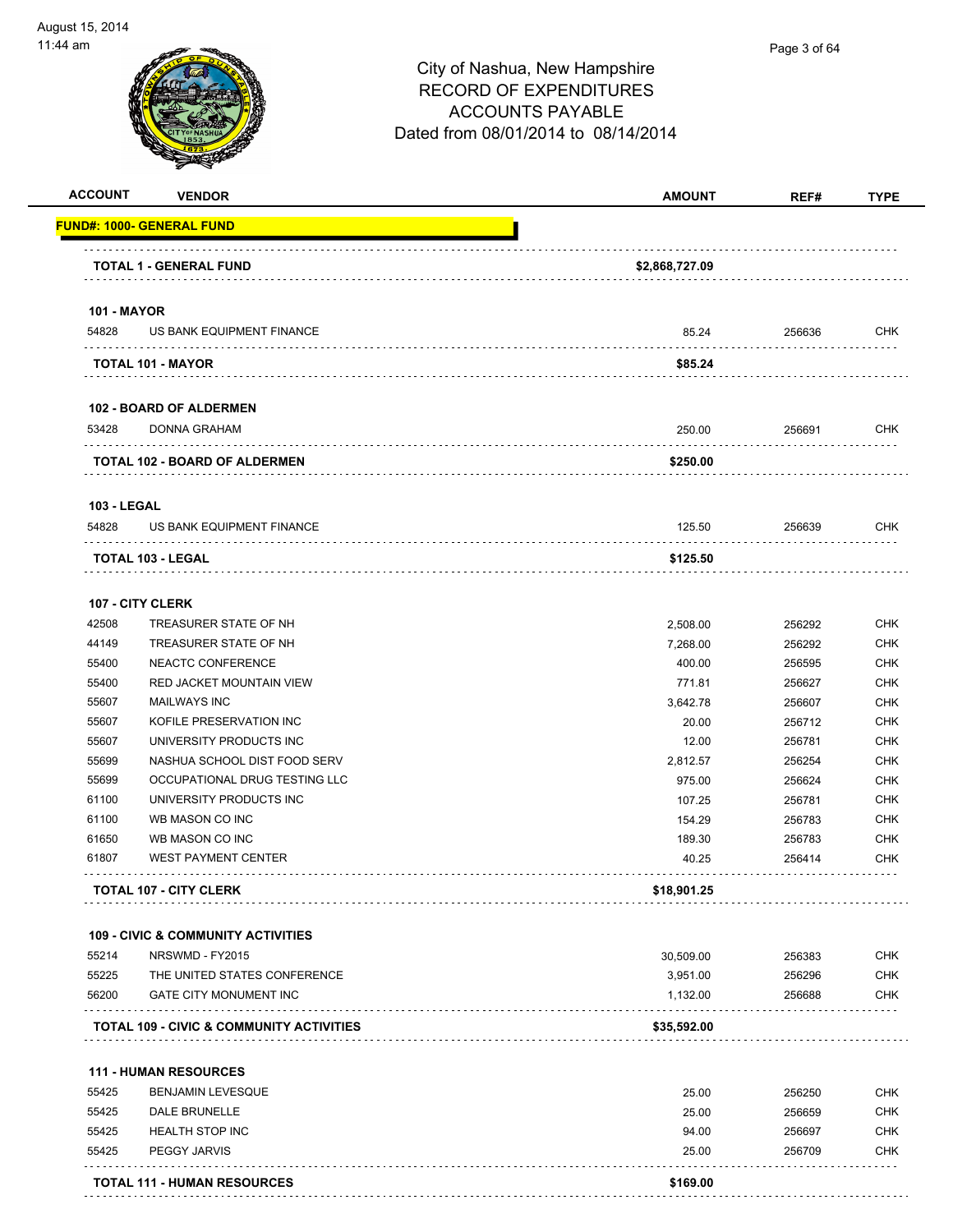

| <b>ACCOUNT</b> | <b>VENDOR</b>                             | <b>AMOUNT</b> | REF#   | <b>TYPE</b> |
|----------------|-------------------------------------------|---------------|--------|-------------|
|                | <u> FUND#: 1000- GENERAL FUND</u>         |               |        |             |
| 113 - BENEFITS |                                           |               |        |             |
| 59580          | STATE OF NH UC                            | 5,357.91      | 256401 | <b>CHK</b>  |
|                | <b>TOTAL 113 - BENEFITS</b>               | \$5,357.91    |        |             |
|                | <b>120 - TELECOMMUNICATIONS</b>           |               |        |             |
| 55109          | PACIFIC TELEMANAGEMENT SERVICE            | 75.00         | 256386 | <b>CHK</b>  |
| 55109          | <b>FAIRPOINT COMMUNICATIONS</b>           | 815.41        | 256616 | <b>CHK</b>  |
| 55109          | <b>FAIRPOINT COMMUNICATIONS</b>           | 74.99         | 256617 | CHK         |
| 55109          | LANGUAGE LINE SERVICES                    | 260.45        | 256715 | CHK         |
|                | <b>TOTAL 120 - TELECOMMUNICATIONS</b>     | \$1,225.85    |        |             |
|                |                                           |               |        |             |
|                | <b>122 - INFORMATION TECHNOLOGY</b>       |               |        |             |
| 54400          | CONWAY OFFICE SOLUTIONS                   | 385.00        | 256665 | <b>CHK</b>  |
| 54400          | NITRO SOFTWARE, INC                       | 1,312.20      | 256738 | <b>CHK</b>  |
| 54428          | AFFILIATED COMPUTER SERVICES              | 18,218.00     | 256643 | CHK         |
| 55118          | <b>VERIZON WIRELESS</b>                   | 40.01         | 256297 | <b>CHK</b>  |
| 71221          | <b>VOLOGY DATA SYSTEMS</b>                | 410.00        | 256782 | <b>CHK</b>  |
| 71228          | <b>TELERIK INC</b>                        | 999.00        | 256404 | CHK         |
|                | <b>TOTAL 122 - INFORMATION TECHNOLOGY</b> | \$21,364.21   |        |             |
|                | <b>126 - FINANCIAL SERVICES</b>           |               |        |             |
| 41307          | HILLSBOROUGH COUNTY REGISTRY              | 185.10        | 256699 | <b>CHK</b>  |
| 42200          | <b>THOMAS N TESSIER</b>                   | 33.00         | 256773 | <b>CHK</b>  |
| 54828          | US BANK EQUIPMENT FINANCE                 | 26.55         | 256295 | <b>CHK</b>  |
| 54828          | US BANK EQUIPMENT FINANCE                 | 18.76         | 256637 | CHK         |
| 55400          | DOREEN BEAULIEU                           | 685.60        | 256236 | CHK         |
| 55421          | <b>NHCTCA</b>                             | 50.00         | 256737 | <b>CHK</b>  |
| 55607          | MAILINGS UNLIMITED - MVR                  | 1,140.00      | 15606  | ACH         |
|                | <b>TOTAL 126 - FINANCIAL SERVICES</b>     | \$2,139.01    |        |             |
|                |                                           |               |        |             |
|                | <b>129 - CITY BUILDINGS</b>               |               |        |             |
| 54100          | <b>PSNH</b>                               | 2,267.92      | 256625 | <b>CHK</b>  |
| 54114          | LIBERTY UTILITIES - NH                    | 165.13        | 256279 | <b>CHK</b>  |
| 54114          | DIRECT ENERGY BUSINESS                    | 0.67          | 256334 | <b>CHK</b>  |
| 54114          | DIRECT ENERGY BUSINESS                    | 66.33         | 256675 | CHK         |
| 54228          | BAIN PEST CONTROL SERVICE INC             | 150.00        | 256651 | <b>CHK</b>  |
| 54280          | BAIN PEST CONTROL SERVICE INC             | 125.00        | 256313 | <b>CHK</b>  |
| 54280          | <b>GRAINGER</b>                           | 44.10         | 256344 | <b>CHK</b>  |
| 54280          | PROTECTION ONE ALARM MONTORING            | 182.00        | 256393 | <b>CHK</b>  |
| 54280          | <b>GRAINGER</b><br>.                      | 253.47        | 256692 | <b>CHK</b>  |
|                |                                           |               |        |             |

**130 - PURCHASING**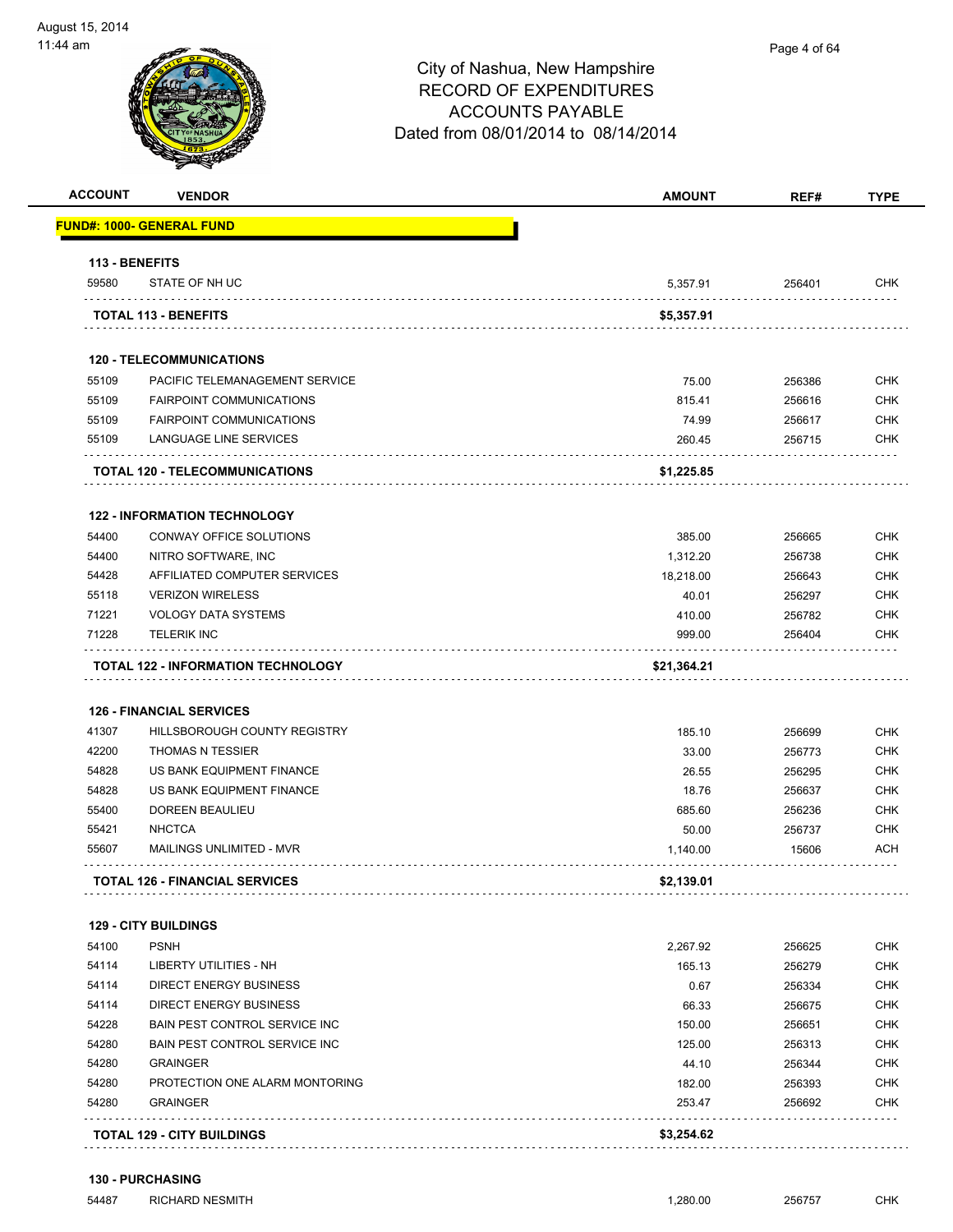

|                | <b>VENDOR</b>                                        | <b>AMOUNT</b>    | REF#             | <b>TYPE</b>                                                                                                                                                                                                    |
|----------------|------------------------------------------------------|------------------|------------------|----------------------------------------------------------------------------------------------------------------------------------------------------------------------------------------------------------------|
|                | <u> FUND#: 1000- GENERAL FUND</u>                    |                  |                  |                                                                                                                                                                                                                |
|                | <b>130 - PURCHASING</b>                              |                  |                  |                                                                                                                                                                                                                |
| 61242          | <b>RICHARD NESMITH</b>                               | 600.00           | 256757           | CHK                                                                                                                                                                                                            |
|                | <b>TOTAL 130 - PURCHASING</b>                        | \$1,880.00       |                  |                                                                                                                                                                                                                |
|                | <b>132 - ASSESSING</b>                               |                  |                  |                                                                                                                                                                                                                |
| 55307          | DOUGLAS DAME                                         | 57.68            | 256242           | CHK                                                                                                                                                                                                            |
| 55307          | <b>ANDREW G LEMAY</b>                                | 22.12            | 256249           | <b>CHK</b>                                                                                                                                                                                                     |
| 55307          | <b>GREG TURGISS</b>                                  | 80.64            | 256266           | <b>CHK</b>                                                                                                                                                                                                     |
| 55307          | <b>GARY TURGISS</b>                                  | 114.80           | 256406           | <b>CHK</b>                                                                                                                                                                                                     |
|                | <b>TOTAL 132 - ASSESSING</b>                         | \$275.24         |                  |                                                                                                                                                                                                                |
|                | <b>142 - WOODLAWN CEMETERY</b>                       |                  |                  |                                                                                                                                                                                                                |
| 54100          | <b>PSNH</b>                                          | 302.79           | 256625           | CHK                                                                                                                                                                                                            |
| 54600          | NORTHLAND INDUSTRIAL TRUCK CO                        | 1,486.56         | 256382           | CHK                                                                                                                                                                                                            |
|                | <b>TOTAL 142 - WOODLAWN CEMETERY</b>                 | \$1,789.35       |                  |                                                                                                                                                                                                                |
|                |                                                      |                  |                  |                                                                                                                                                                                                                |
|                | <b>144 - EDGEWOOD CEMETERY</b>                       |                  |                  |                                                                                                                                                                                                                |
| 54100          | <b>PSNH</b>                                          | 98.24            | 256625           | <b>CHK</b>                                                                                                                                                                                                     |
| 54280          | HOME DEPOT CREDIT SERVICE 3065                       | 195.50           | 256700           | <b>CHK</b>                                                                                                                                                                                                     |
| 54280          | NASHUA WALLPAPER & PAINT CO                          | 228.95           | 256735           | <b>CHK</b>                                                                                                                                                                                                     |
| 54487          | AEBI NEW ENGLAND LLC                                 | 395.13           | 256642           | <b>CHK</b>                                                                                                                                                                                                     |
|                | TOTAL 144 - EDGEWOOD CEMETERY                        | \$917.82         |                  |                                                                                                                                                                                                                |
|                |                                                      |                  |                  |                                                                                                                                                                                                                |
|                | <b>145 - SUBURBAN CEMETERY</b>                       |                  |                  |                                                                                                                                                                                                                |
| 54280          | PIONEER TREE SERVICE LLC                             | 450.00           | 256747           | CHK                                                                                                                                                                                                            |
|                | <b>TOTAL 145 - SUBURBAN CEMETERY</b>                 | \$450.00         |                  |                                                                                                                                                                                                                |
| 150 - POLICE   |                                                      |                  |                  |                                                                                                                                                                                                                |
| 53135          | WARREN D FITZGERALD PHD                              | 1,350.00         | 256412           |                                                                                                                                                                                                                |
| 53135          | OCCUPATIONAL DRUG TESTING LLC                        | 180.00           | 256624           |                                                                                                                                                                                                                |
| 53999          | AAA CREDIT SCREENING SERV LLC                        | 50.00            | 256302           |                                                                                                                                                                                                                |
| 54100          | PSNH-LARGE POWER                                     | 13,251.87        | 256288           |                                                                                                                                                                                                                |
| 54100          | <b>PSNH</b>                                          | 225.66           | 256625           |                                                                                                                                                                                                                |
| 54141          | PENNICHUCK WATER WORKS INC                           | 1,035.65         | 256287           |                                                                                                                                                                                                                |
| 54243          | HARRY W WELLS & SON INC                              | 1,250.00         | 256346           |                                                                                                                                                                                                                |
| 54243          | J LAWRENCE HALL INC                                  | 475.30           | 256354           |                                                                                                                                                                                                                |
| 54280          | PETTY CASH                                           | 37.82            | 256258           |                                                                                                                                                                                                                |
| 54280          | <b>B &amp; S LOCKSMITHS INC</b>                      | 42.50            | 256312           |                                                                                                                                                                                                                |
| 54280          | <b>GRANITE STATE GLASS</b>                           | 242.00           | 256694           |                                                                                                                                                                                                                |
| 54280          | HOME DEPOT CREDIT SERVICE 3073                       | 141.44           | 256701           |                                                                                                                                                                                                                |
|                |                                                      |                  |                  |                                                                                                                                                                                                                |
| 54280          | <b>INNER CITY MATERIALS LLC</b><br>ID TECHNOLOGY LLC | 360.00           | 256705           |                                                                                                                                                                                                                |
| 54414<br>54487 | ASAP FIRE & SAFETY CORP                              | 835.00<br>570.00 | 256352<br>256310 | <b>CHK</b><br><b>CHK</b><br><b>CHK</b><br><b>CHK</b><br><b>CHK</b><br><b>CHK</b><br><b>CHK</b><br><b>CHK</b><br><b>CHK</b><br><b>CHK</b><br><b>CHK</b><br><b>CHK</b><br><b>CHK</b><br><b>CHK</b><br><b>CHK</b> |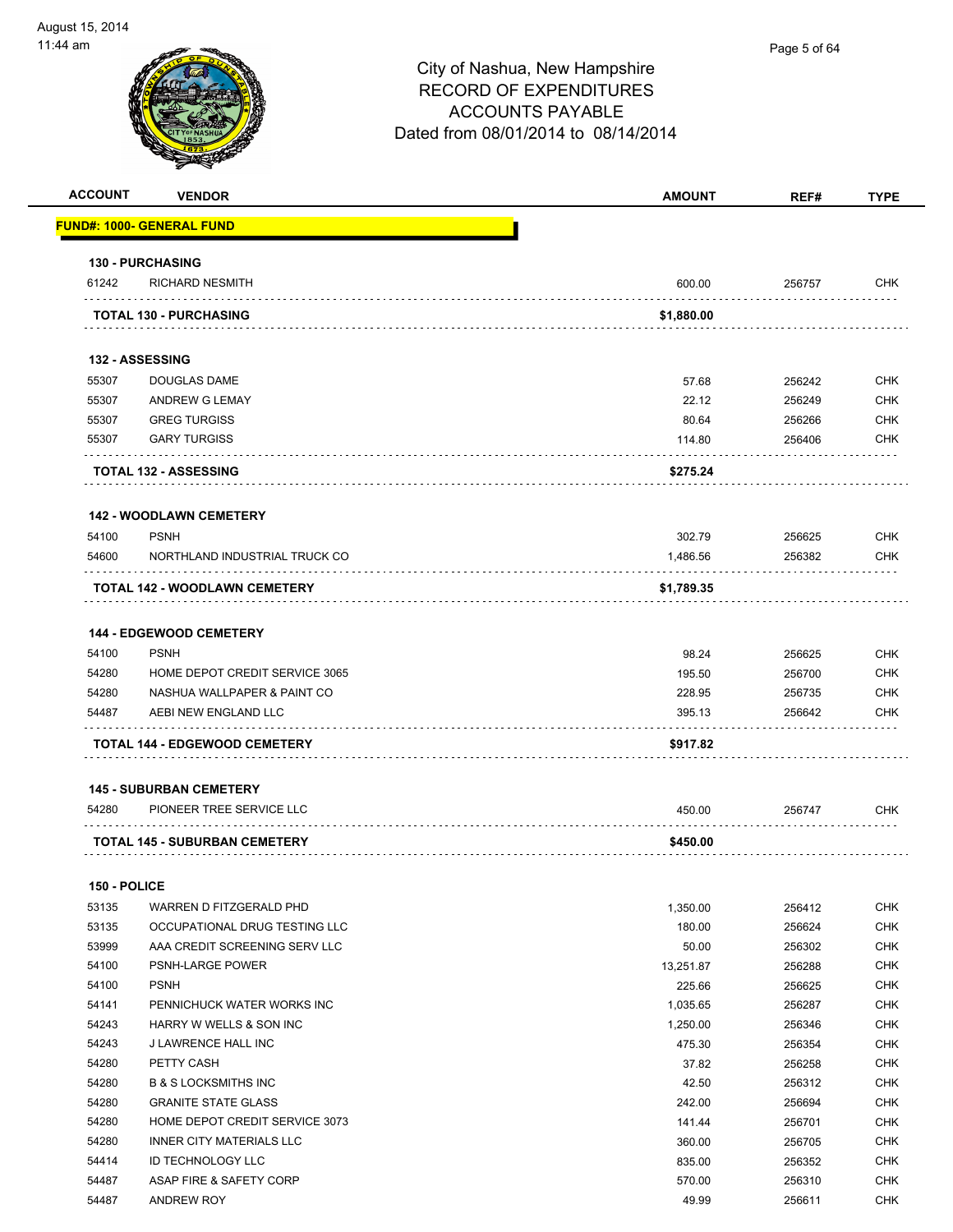

| <b>ACCOUNT</b> | <b>VENDOR</b>                     | <b>AMOUNT</b> | REF#             | <b>TYPE</b> |
|----------------|-----------------------------------|---------------|------------------|-------------|
|                | <u> FUND#: 1000- GENERAL FUND</u> |               |                  |             |
|                |                                   |               |                  |             |
| 150 - POLICE   |                                   |               |                  |             |
| 54487          | J LAWRENCE HALL INC               | 6,700.00      | 256707           | <b>CHK</b>  |
| 54600          | DAVE ILLGS COLLISION REPAIR CE    | 634.66        | 256671           | <b>CHK</b>  |
| 54849          | COMCAST CABLE COMMUNICATIONS I    | 332.85        | 256270           | <b>CHK</b>  |
| 54849          | PETER CINFO                       | 45.96         | 256598           | <b>CHK</b>  |
| 54849          | <b>FAIRPOINT COMMUNICATIONS</b>   | 255.15        | 256616           | <b>CHK</b>  |
| 55200          | TREASURER STATE OF NH             | 150.00        | 256293           | <b>CHK</b>  |
| 55200          | LAWYERS DIARY & MANUAL            | 77.00         | 256620           | <b>CHK</b>  |
| 55307          | <b>KEVIN PUCILLO</b>              | 44.80         | 256609           | <b>CHK</b>  |
| 55500          | <b>CYGNUS BUSINESS MEDIA</b>      | 425.00        | 256669           | CHK         |
| 55607          | UNITED PARCEL SERVICE             | 31.55         | 256634           | <b>CHK</b>  |
| 55699          | NASHUA MILLYARD ASSOC INC         | 703.46        | 256375           | <b>CHK</b>  |
| 55699          | <b>T-MOBILE</b>                   | 50.00         | 256403           | <b>CHK</b>  |
| 55699          | <b>JOHN HARVEY</b>                | 299.43        | 256605           | <b>CHK</b>  |
| 55699          | R B ALLEN CO INC                  | 700.00        | 256751           | <b>CHK</b>  |
| 61100          | PETTY CASH                        |               |                  | CHK         |
|                |                                   | 20.00         | 256258<br>256388 | <b>CHK</b>  |
| 61100          | PITNEY BOWES INC                  | 65.44         |                  |             |
| 61100          | WB MASON CO INC                   | (47.94)       | 256413           | CHK         |
| 61100          | WB MASON CO INC                   | 108.66        | 256783           | <b>CHK</b>  |
| 61107          | <b>BEN'S UNIFORMS</b>             | 1,276.97      | 256318           | <b>CHK</b>  |
| 61107          | DICK AVARD'S HABERDASHERY         | 455.00        | 256333           | CHK         |
| 61107          | ALECS SHOE STORE INC              | 2,154.29      | 256645           | <b>CHK</b>  |
| 61107          | <b>BEN'S UNIFORMS</b>             | 190.00        | 256656           | <b>CHK</b>  |
| 61107          | <b>GEORGE'S APPAREL</b>           | 408.00        | 256689           | <b>CHK</b>  |
| 61110          | <b>BEN'S UNIFORMS</b>             | 204.98        | 256318           | <b>CHK</b>  |
| 61110          | <b>BEN'S UNIFORMS</b>             | 729.00        | 256656           | <b>CHK</b>  |
| 61185          | PRENDO FORENSICS                  | 241.77        | 256390           | CHK         |
| 61300          | <b>WEX BANK</b>                   | 1,122.04      | 256968           | <b>CHK</b>  |
| 61428          | CENTRAL PAPER PRODUCTS CO         | 427.66        | 256324           | CHK         |
| 61428          | THE DURKIN CO INC                 | 395.09        | 256677           | <b>CHK</b>  |
| 61799          | ADAMSON INDUSTRIES CORP           | 873.60        | 256303           | <b>CHK</b>  |
| 61799          | <b>BEST FORD</b>                  | 846.74        | 256320           | CHK         |
| 61799          | DONOVAN EQUIPMENT CO INC          | 633.74        | 256335           | <b>CHK</b>  |
| 61799          | HOME DEPOT CREDIT SERVICE 3073    | 106.88        | 256349           | <b>CHK</b>  |
| 61799          | MACMULKIN CHEVROLET INC           | 74.34         | 256362           | <b>CHK</b>  |
| 61799          | NEW ENGLAND PARTS WAREHOUSE       | 85.29         | 256377           | <b>CHK</b>  |
| 61799          | NORTHERN FOREIGN CAR PARTS INC    | 442.64        | 256381           | <b>CHK</b>  |
| 61799          | <b>TOWERS MOTOR PARTS CORP</b>    | 13.75         | 256405           | <b>CHK</b>  |
| 61799          | <b>BEST FORD</b>                  | 107.05        | 256658           | <b>CHK</b>  |
| 61799          | <b>CARPARTS OF NASHUA</b>         | 32.04         | 256661           | <b>CHK</b>  |
| 61799          | DEPENDABLE LOCK SERVICE INC       | 72.72         | 256673           | <b>CHK</b>  |
| 61799          | <b>IRWIN MARINE</b>               | 7.40          | 256706           | <b>CHK</b>  |
| 61799          | MHQ MUNICIPAL VEHICLES            | 916.24        | 256725           | <b>CHK</b>  |
| 61799          | P B ELECTRONICS INC               | 83.00         | 256742           | <b>CHK</b>  |
| 61907          | SAM'S CLUB DIRECT-0860            | 209.26        | 256761           | <b>CHK</b>  |
| 61910          | PETTY CASH                        | 64.27         | 256257           | <b>CHK</b>  |
| 61910          | LEXISNEXIS A DIV REED ELSEVIER    | 149.00        | 256276           | <b>CHK</b>  |
| 61910          | SAM'S CLUB DIRECT-0860            | 19.57         | 256761           | <b>CHK</b>  |
| 71025          | SNAP ON TOOLS                     | 173.65        | 256400           | <b>CHK</b>  |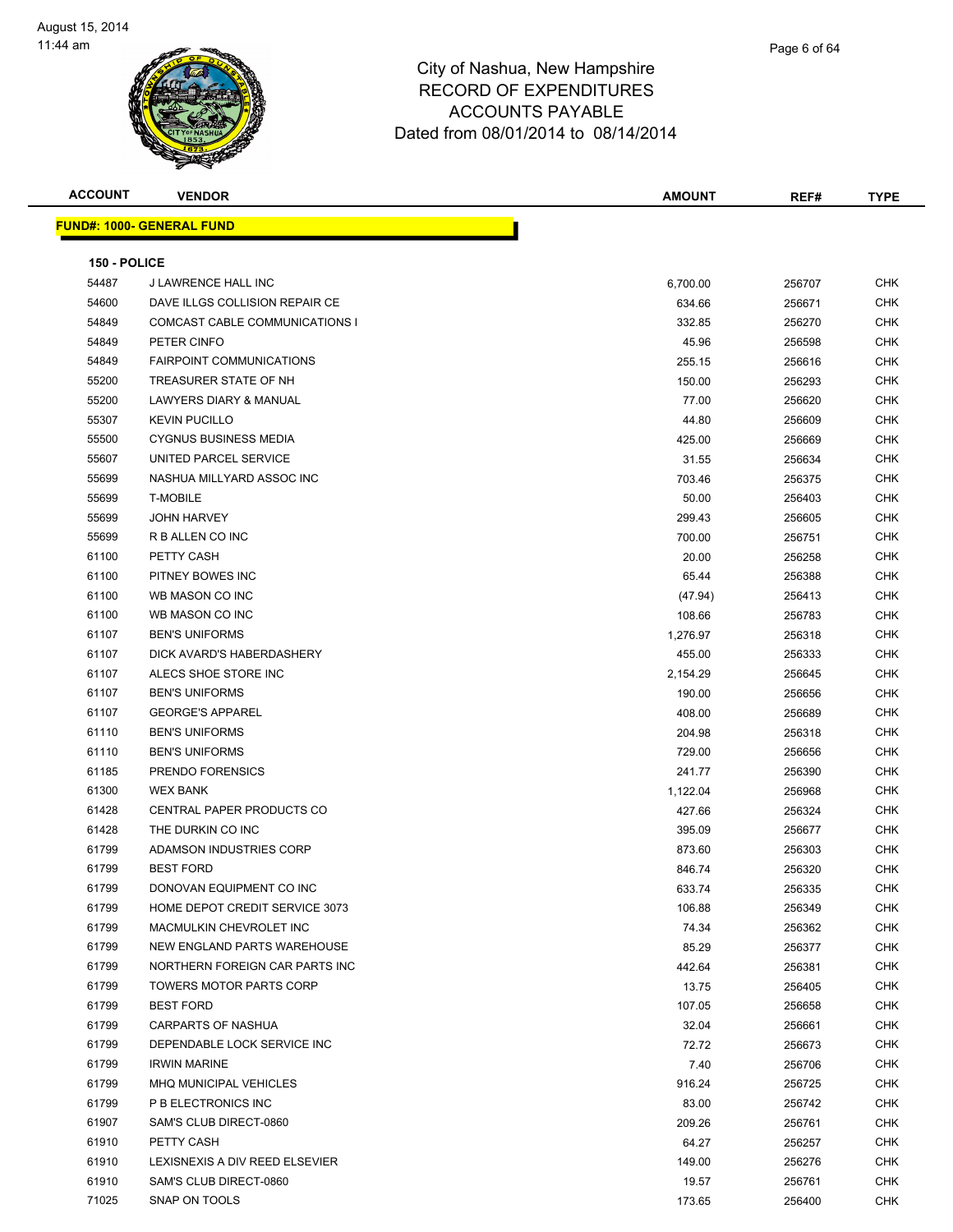

| <b>ACCOUNT</b>    | <b>VENDOR</b>                                | <b>AMOUNT</b> | REF#   | <b>TYPE</b>              |
|-------------------|----------------------------------------------|---------------|--------|--------------------------|
|                   | <u> FUND#: 1000- GENERAL FUND</u>            |               |        |                          |
|                   | <b>TOTAL 150 - POLICE</b>                    | \$43,209.23   |        |                          |
| <b>152 - FIRE</b> |                                              |               |        |                          |
| 53135             |                                              |               |        | <b>CHK</b>               |
| 54100             | OCCUPATIONAL DRUG TESTING LLC<br><b>PSNH</b> | 240.00        | 256624 | <b>CHK</b>               |
|                   | LIBERTY UTILITIES - NH                       | 8,875.48      | 256625 |                          |
| 54114<br>54114    | <b>DIRECT ENERGY BUSINESS</b>                | 167.16        | 256281 | <b>CHK</b><br><b>CHK</b> |
| 54114             | DIRECT ENERGY BUSINESS                       | 458.85        | 256334 |                          |
|                   |                                              | 78.49         | 256675 | <b>CHK</b>               |
| 54141             | PENNICHUCK WATER WORKS INC                   | 274.17        | 256287 | CHK                      |
| 54243             | AE MECHANICAL INC                            | 487.50        | 256641 | <b>CHK</b>               |
| 54280             | AE MECHANICAL INC                            | 7,255.00      | 256304 | <b>CHK</b>               |
| 54280             | <b>BELLETETES INC</b>                        | 14.38         | 256317 | <b>CHK</b>               |
| 54280             | <b>BELLETETES INC</b>                        | 6.29          | 256655 | <b>CHK</b>               |
| 54600             | <b>BELLETETES INC</b>                        | 6.64          | 256317 | <b>CHK</b>               |
| 54600             | <b>FLEETPRIDE INC</b>                        | 231.54        | 256340 | <b>CHK</b>               |
| 54600             | SANEL AUTO PARTS CO                          | 16.56         | 256397 | <b>CHK</b>               |
| 54600             | R WHITE EQUIPMENT CENTER INC                 | 48.00         | 256752 | <b>CHK</b>               |
| 54828             | US BANK EQUIPMENT FINANCE                    | 200.93        | 256294 | <b>CHK</b>               |
| 55200             | <b>IAFC MEMBERSHIP</b>                       | 428.00        | 256274 | <b>CHK</b>               |
| 55200             | NE ASSOC OF FIRE CHIEFS INC                  | 25.00         | 256283 | <b>CHK</b>               |
| 55200             | NH ASSOCIATION OF FIRE CHIEFS                | 170.00        | 256285 | <b>CHK</b>               |
| 55699             | TRUE BLUE CLEANERS                           | 32.85         | 256776 | <b>CHK</b>               |
| 55699             | TRUE BLUE CLEANERS                           | 48.46         | 256777 | <b>CHK</b>               |
| 61100             | WB MASON CO INC                              | 467.36        | 256783 | <b>CHK</b>               |
| 61110             | BERGERON PROTECTIVE CLOTHING                 | 234.25        | 256319 | <b>CHK</b>               |
| 61110             | BERGERON PROTECTIVE CLOTHING                 | 10.00         | 256657 | <b>CHK</b>               |
| 61135             | <b>NFPA</b>                                  | 165.00        | 256284 | <b>CHK</b>               |
| 61142             | MOORE MEDICAL LLC                            | 751.59        | 256730 | <b>CHK</b>               |
| 61166             | ARCSOURCE INC                                | 144.00        | 256309 | <b>CHK</b>               |
| 61307             | YANKEE TRUCK LLC                             | 62.65         | 256786 | <b>CHK</b>               |
| 61428             | NEW ENGLAND PAPER & SUPPLY                   | 1,040.05      | 256376 | <b>CHK</b>               |
| 61428             | NEW ENGLAND PAPER & SUPPLY                   | 511.77        | 256736 | <b>CHK</b>               |
| 61699             | FIRE TECH & SAFETY OF NEW ENGL               | 1,150.00      | 256682 | <b>CHK</b>               |
| 61699             | <b>GRANITE CITY ELECTRIC SUPPLY</b>          | 96.76         | 256693 | <b>CHK</b>               |
| 61705             | <b>MAYNARD &amp; LESIEUR INC</b>             | 1,203.42      | 256365 | <b>CHK</b>               |
| 61705             | <b>MAYNARD &amp; LESIEUR INC</b>             | 819.44        | 256721 | <b>CHK</b>               |
| 61709             | R WHITE EQUIPMENT CENTER INC                 | 58.00         | 256394 | <b>CHK</b>               |
| 61709             | <b>CUES INC</b>                              | 296.25        | 256667 | <b>CHK</b>               |
| 61799             | SANEL AUTO PARTS CO                          | 10.74         | 256397 | <b>CHK</b>               |
| 61799             | <b>CUES INC</b>                              | 190.74        | 256667 | <b>CHK</b>               |
| 61799             | MINUTEMAN TRUCKS INC                         | 460.20        | 256729 | <b>CHK</b>               |
| 61799             | YANKEE TRUCK LLC                             | 99.18         | 256786 | <b>CHK</b>               |
| 61807             | NATIONAL FIRE PROTECTION ASSOC               | 1,165.50      | 256622 | <b>CHK</b>               |
| 71999             | HOME DEPOT CREDIT SERVICE 3065               | 80.00         | 256700 | <b>CHK</b>               |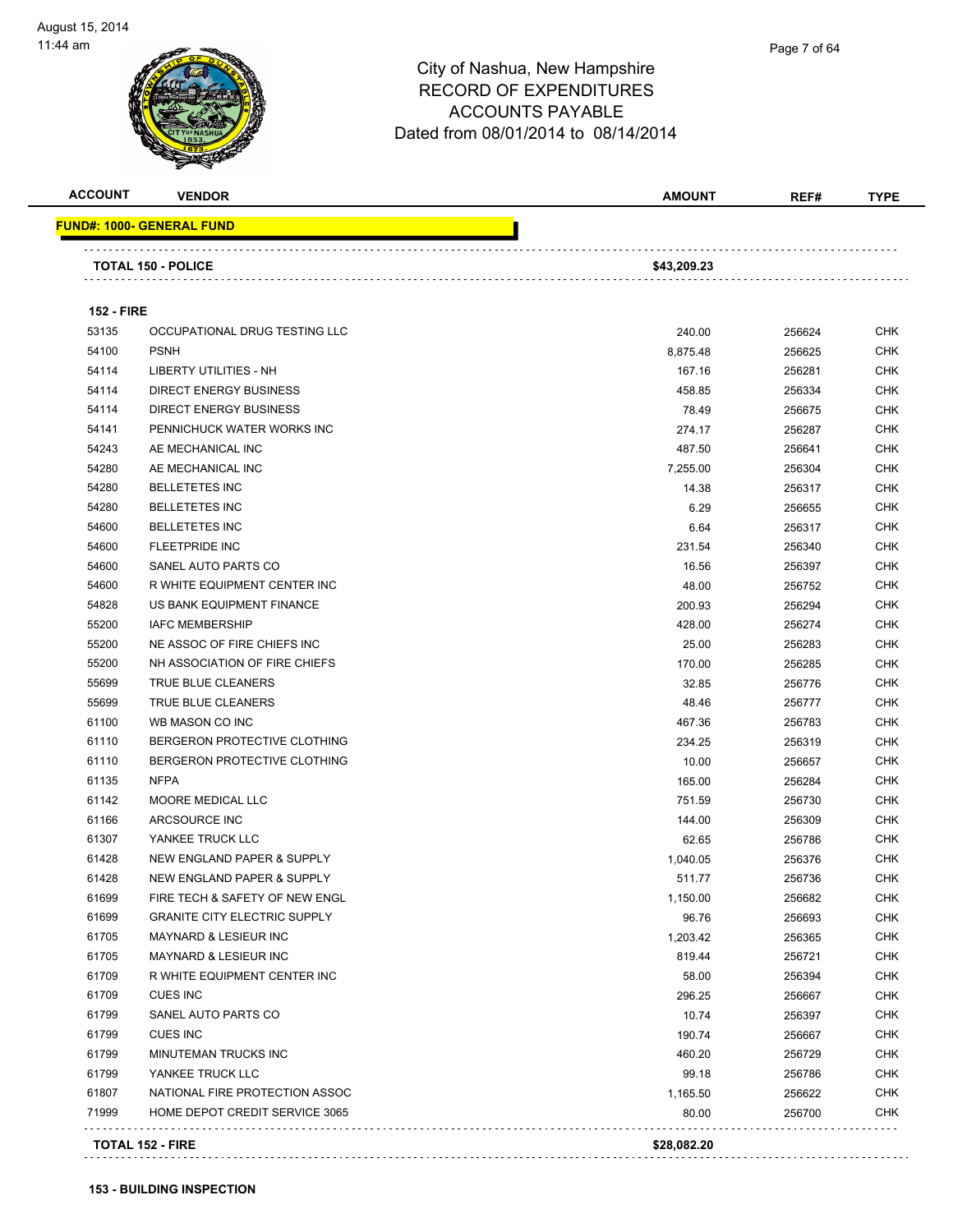

| <b>VENDOR</b>                     | <b>AMOUNT</b>                                                                                                                                                                                                                                                                                                                                                  | REF#         | <b>TYPE</b>                                                               |
|-----------------------------------|----------------------------------------------------------------------------------------------------------------------------------------------------------------------------------------------------------------------------------------------------------------------------------------------------------------------------------------------------------------|--------------|---------------------------------------------------------------------------|
| <u> FUND#: 1000- GENERAL FUND</u> |                                                                                                                                                                                                                                                                                                                                                                |              |                                                                           |
|                                   |                                                                                                                                                                                                                                                                                                                                                                |              |                                                                           |
| <b>WILLIAM CONDRA</b>             | 171.92                                                                                                                                                                                                                                                                                                                                                         | 256239       | <b>CHK</b>                                                                |
| <b>TIMOTHY DUPONT</b>             | 433.44                                                                                                                                                                                                                                                                                                                                                         | 256243       | <b>CHK</b>                                                                |
| <b>RUSS MARCUM</b>                | 417.65                                                                                                                                                                                                                                                                                                                                                         | 256251       | <b>CHK</b>                                                                |
| <b>JEFFREY RICHARD</b>            | 403.76                                                                                                                                                                                                                                                                                                                                                         | 256261       | <b>CHK</b>                                                                |
| <b>WILLIAM MCKINNEY</b>           | 91.00                                                                                                                                                                                                                                                                                                                                                          | 256267       | <b>CHK</b>                                                                |
| ANCO SIGNS & STAMPS INC           | 23.00                                                                                                                                                                                                                                                                                                                                                          | 256307       | <b>CHK</b>                                                                |
|                                   | \$1,540.77                                                                                                                                                                                                                                                                                                                                                     |              |                                                                           |
|                                   |                                                                                                                                                                                                                                                                                                                                                                |              |                                                                           |
| <b>NELSON ORTEGA</b>              | 172.48                                                                                                                                                                                                                                                                                                                                                         | 256255       | <b>CHK</b>                                                                |
| ROBERT SOUSA                      | 262.08                                                                                                                                                                                                                                                                                                                                                         | 256264       | CHK                                                                       |
|                                   | \$434.56                                                                                                                                                                                                                                                                                                                                                       |              |                                                                           |
|                                   |                                                                                                                                                                                                                                                                                                                                                                |              |                                                                           |
| <b>PSNH</b>                       | 287.69                                                                                                                                                                                                                                                                                                                                                         | 256625       | <b>CHK</b>                                                                |
| J LAWRENCE HALL INC               | 721.96                                                                                                                                                                                                                                                                                                                                                         | 256707       | <b>CHK</b>                                                                |
| <b>WILLIAM R MANSFIELD</b>        | 1.189.45                                                                                                                                                                                                                                                                                                                                                       | 256608       | <b>CHK</b>                                                                |
| PAGE STREET LEASING LLC           | 75.00                                                                                                                                                                                                                                                                                                                                                          | 256743       | <b>CHK</b>                                                                |
| HUDSON DESIGN GROUP LLC           | 4,500.00                                                                                                                                                                                                                                                                                                                                                       | 256350       | <b>CHK</b>                                                                |
|                                   | \$6,774.10                                                                                                                                                                                                                                                                                                                                                     |              |                                                                           |
|                                   |                                                                                                                                                                                                                                                                                                                                                                |              |                                                                           |
| PENNICHUCK WATER WORKS INC        | 216,524.97                                                                                                                                                                                                                                                                                                                                                     | 256287       | <b>CHK</b>                                                                |
|                                   |                                                                                                                                                                                                                                                                                                                                                                |              |                                                                           |
|                                   |                                                                                                                                                                                                                                                                                                                                                                |              |                                                                           |
|                                   |                                                                                                                                                                                                                                                                                                                                                                |              |                                                                           |
| PENNICHUCK WATER WORKS INC        | 72.65                                                                                                                                                                                                                                                                                                                                                          | 256287       | <b>CHK</b>                                                                |
| XEROX CORPORATION                 | 672.00                                                                                                                                                                                                                                                                                                                                                         | 256785       | <b>CHK</b>                                                                |
| <b>SEAN CONNORS</b>               | 176.96                                                                                                                                                                                                                                                                                                                                                         | 256240       | CHK                                                                       |
| ROBERT MEUNIER                    | 238.56                                                                                                                                                                                                                                                                                                                                                         | 256253       | CHK                                                                       |
| ANTHONY SPIROU                    | 141.12                                                                                                                                                                                                                                                                                                                                                         | 256308       | <b>CHK</b>                                                                |
|                                   | 141.68                                                                                                                                                                                                                                                                                                                                                         | 256603       | <b>CHK</b>                                                                |
| STEPHEN DOOKRAN                   |                                                                                                                                                                                                                                                                                                                                                                |              |                                                                           |
| WAYNE HUSBAND                     | 61.48                                                                                                                                                                                                                                                                                                                                                          | 256614       |                                                                           |
| HW STAFFING SOLUTIONS             | 459.90                                                                                                                                                                                                                                                                                                                                                         | 256351       |                                                                           |
| HW STAFFING SOLUTIONS             | 504.00                                                                                                                                                                                                                                                                                                                                                         | 256702       |                                                                           |
| JAN PRO CLEANING SYSTEMS NE       | 665.00                                                                                                                                                                                                                                                                                                                                                         | 256708       |                                                                           |
| WB MASON CO INC                   | 161.67                                                                                                                                                                                                                                                                                                                                                         | 256783       | <b>CHK</b><br><b>CHK</b><br>CHK<br><b>CHK</b><br><b>CHK</b><br><b>CHK</b> |
|                                   | <b>153 - BUILDING INSPECTION</b><br><b>TOTAL 153 - BUILDING INSPECTION</b><br><b>155 - CODE ENFORCEMENT</b><br><b>TOTAL 155 - CODE ENFORCEMENT</b><br><b>157 - CITYWIDE COMMUNICATIONS</b><br>TOTAL 157 - CITYWIDE COMMUNICATIONS<br><b>159 - OTHER PUBLIC SAFETY</b><br><b>TOTAL 159 - OTHER PUBLIC SAFETY</b><br><b>160 - PUBLIC WORKS-ADMIN/ENGINEERING</b> | \$216,524.97 |                                                                           |

#### **161 - STREETS**

| 54100 | <b>PSNH</b>                | 2.898.47 | 256625 | СНК |
|-------|----------------------------|----------|--------|-----|
| 54141 | PENNICHUCK WATER WORKS INC | 422.15   | 256287 | СНК |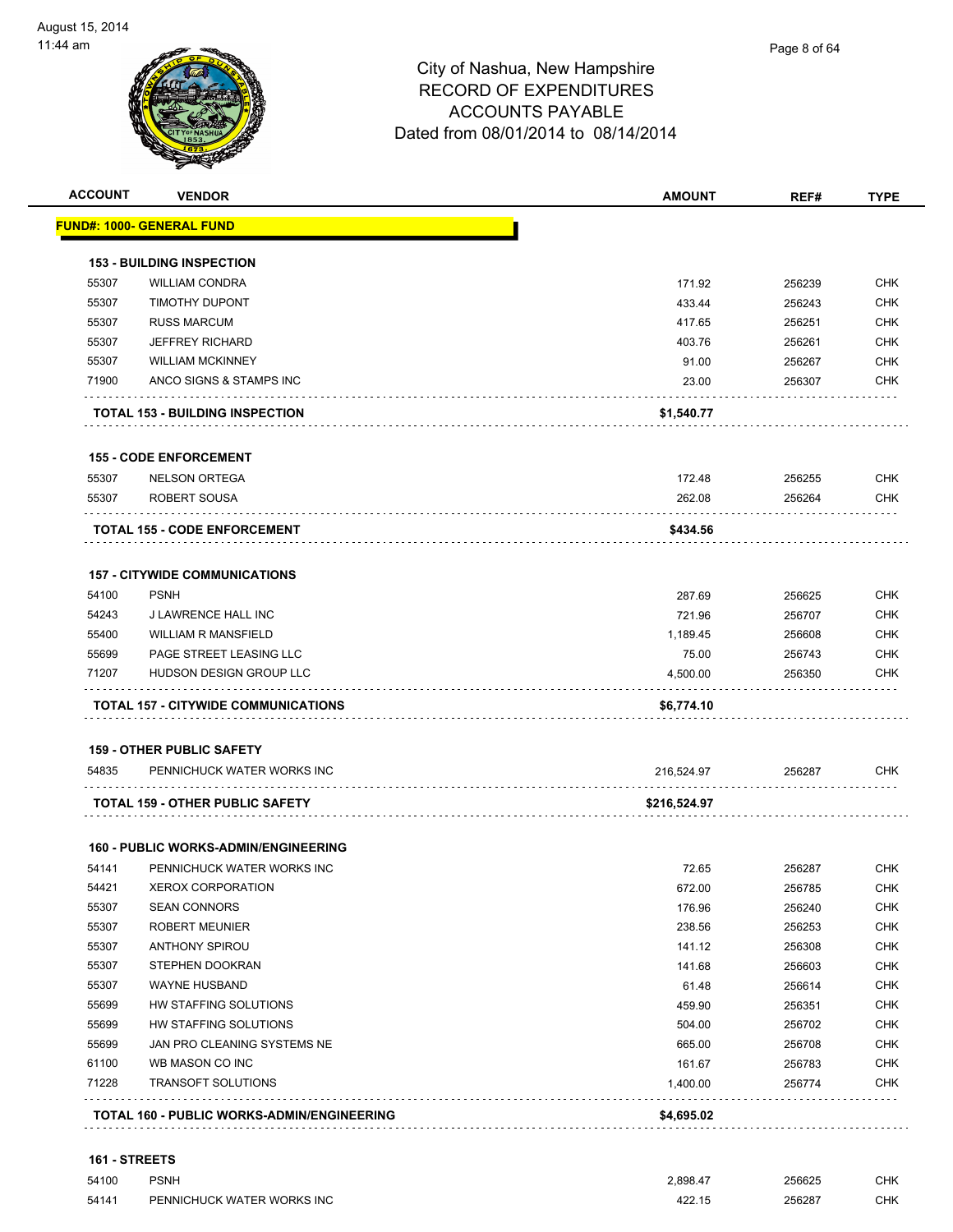

| <b>ACCOUNT</b>       | <b>VENDOR</b>                      | <b>AMOUNT</b> | REF#   | <b>TYPE</b> |
|----------------------|------------------------------------|---------------|--------|-------------|
|                      | <b>FUND#: 1000- GENERAL FUND</b>   |               |        |             |
| <b>161 - STREETS</b> |                                    |               |        |             |
| 54305                | <b>BLUE TARP FINANCIAL</b>         | 8.48          | 256321 | <b>CHK</b>  |
| 54600                | BEARINGS SPECIALTY CO INC          | 134.54        | 256316 | <b>CHK</b>  |
| 54600                | DONOVAN EQUIPMENT CO INC           | 621.30        | 256335 | <b>CHK</b>  |
| 54600                | ATLANTIC BROOM SERVICE INC         | 890.00        | 256648 | <b>CHK</b>  |
| 54600                | AUTO ELECTRIC WAREHOUSE INC        | 125.00        | 256649 | <b>CHK</b>  |
| 54600                | <b>CARPARTS OF NASHUA</b>          | 276.19        | 256661 | <b>CHK</b>  |
| 54600                | <b>NAPA AUTO PARTS</b>             | 115.28        | 256731 | <b>CHK</b>  |
| 54600                | NORTH AMERICAN EQUIP UPFITTERS     | 844.26        | 256739 | <b>CHK</b>  |
| 54600                | NUERA TRANSPORT INC                | 130.55        | 256740 | <b>CHK</b>  |
| 54600                | POWERPLAN                          | 73.29         | 256749 | CHK         |
| 54600                | RELIABLE EQUIPMENT LLC             | 305.45        | 256755 | CHK         |
| 54600                | SANEL AUTO PARTS CO                | 156.76        | 256765 | <b>CHK</b>  |
| 55400                | UNH PROF DEV & TRAINING            | 235.00        | 256596 | CHK         |
| 61299                | NH BRAGG & SONS INC                | 158.11        | 256378 | <b>CHK</b>  |
| 61299                | <b>BELLETETES INC</b>              | 15.28         | 256655 | <b>CHK</b>  |
| 61299                | M & M ELECTRICAL SUPPLY CO INC     | 7.92          | 256717 | <b>CHK</b>  |
| 61300                | DENNIS K BURKE INC                 | 19,388.76     | 256330 | CHK         |
| 61428                | ROCHESTER MIDLAND CORPORATION      | 1,014.72      | 256759 | <b>CHK</b>  |
| 61507                | <b>BROX INDUSTRIES INC</b>         | 104.30        | 256322 | <b>CHK</b>  |
| 61560                | <b>BELLETETES INC</b>              | 137.60        | 256655 | <b>CHK</b>  |
| 61560                | NASHUA LUMBER CO INC               | 15.50         | 256734 | <b>CHK</b>  |
| 61562                | <b>FASTENAL CO</b>                 | 40.03         | 256339 | CHK         |
| 61705                | <b>MAYNARD &amp; LESIEUR INC</b>   | 201.60        | 256722 | <b>CHK</b>  |
| 61709                | CARPARTS OF NASHUA                 | 24.10         | 256323 | <b>CHK</b>  |
| 61799                | <b>BELLETETES INC</b>              | 13.69         | 256655 | <b>CHK</b>  |
| 61799                | CARPARTS OF NASHUA                 | 14.48         | 256661 | <b>CHK</b>  |
| 61799                | <b>FASTENAL CO</b>                 | 11.25         | 256680 | <b>CHK</b>  |
| 61799                | FREIGHTLINER OF NH INC             | 4.58          | 256686 | CHK         |
| 61799                | NAPA AUTO PARTS                    | (13.54)       | 256731 | CHK         |
| 61799                | SANEL AUTO PARTS CO                | 20.99         | 256765 | <b>CHK</b>  |
| 61830                | THE TELEGRAPH                      | 208.00        | 256632 | CHK         |
| 71025                | <b>G H BERLIN OIL CO</b>           | 72.00         | 256687 | <b>CHK</b>  |
|                      | TOTAL 161 - STREETS                | \$28,676.09   |        |             |
|                      | <b>162 - STREET LIGHTING</b>       |               |        |             |
| 54100                | PSNH-LARGE POWER                   | 57,755.84     | 256288 | <b>CHK</b>  |
| 54100                | <b>PSNH</b>                        | 648.52        | 256625 | <b>CHK</b>  |
|                      | <b>TOTAL 162 - STREET LIGHTING</b> | \$58,404.36   |        |             |
|                      |                                    |               |        |             |
|                      | <b>166 - PARKING LOTS</b>          |               |        |             |

|       | <b>TOTAL 166 - PARKING LOTS</b> | \$1,449.24 |        |     |
|-------|---------------------------------|------------|--------|-----|
| 61428 | NEW ENGLAND PAPER & SUPPLY      | 72.75      | 256736 | СНК |
| 61299 | HOME DEPOT CREDIT SERVICE 3065  | 177.45     | 256700 | СНК |
| 54100 | <b>PSNH</b>                     | 1.199.04   | 256625 | CHK |
|       |                                 |            |        |     |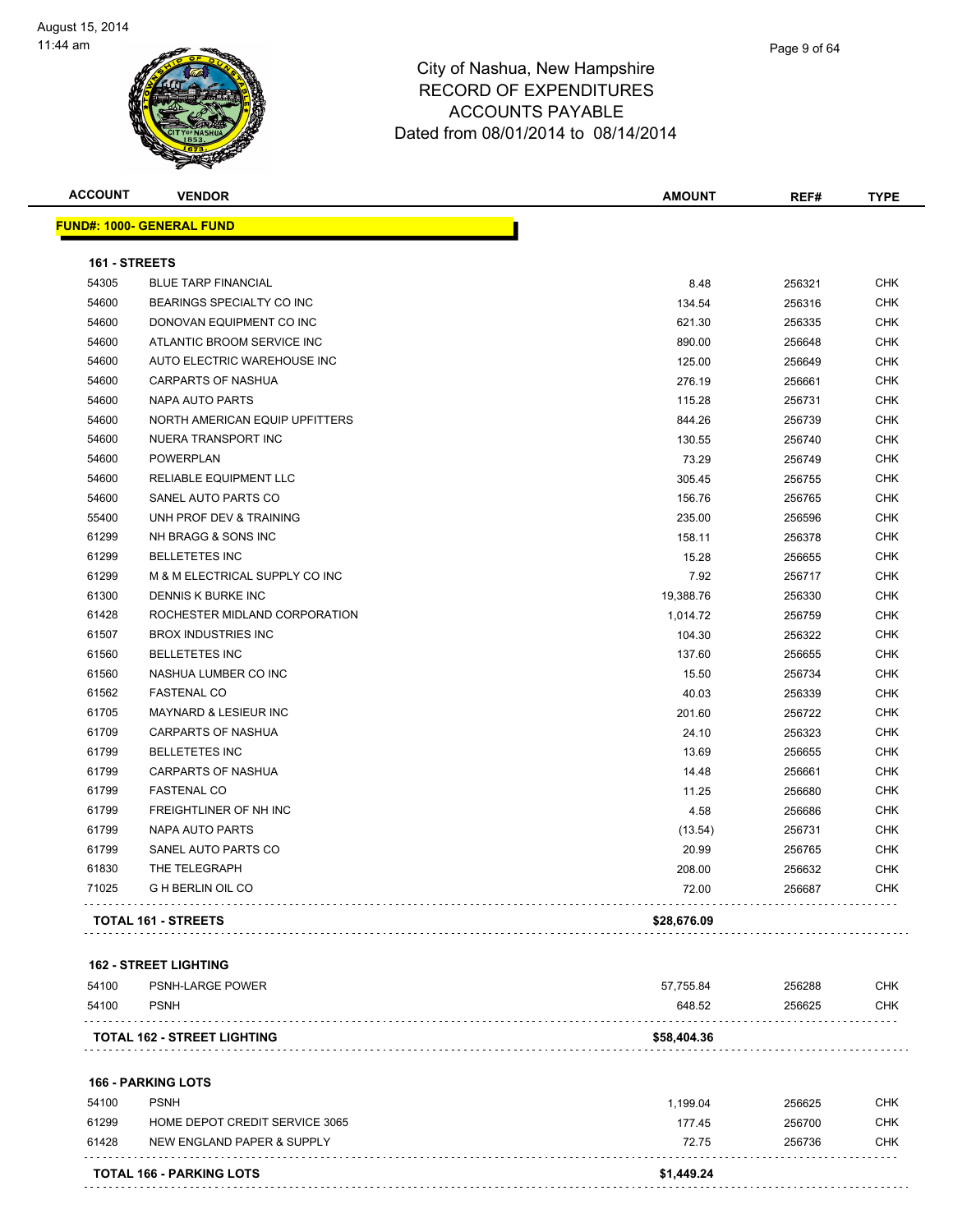

| <b>ACCOUNT</b> | <b>VENDOR</b>                         | <b>AMOUNT</b> | REF#   | <b>TYPE</b> |
|----------------|---------------------------------------|---------------|--------|-------------|
|                | <b>FUND#: 1000- GENERAL FUND</b>      |               |        |             |
|                |                                       |               |        |             |
|                | <b>171 - COMMUNITY SERVICES</b>       |               |        |             |
| 61100          | WB MASON CO INC                       | 99.98         | 256783 | <b>CHK</b>  |
| 61830          | THE TELEGRAPH                         | 208.00        | 256631 | <b>CHK</b>  |
|                | <b>TOTAL 171 - COMMUNITY SERVICES</b> | \$307.98      |        |             |
|                | <b>172 - COMMUNITY HEALTH</b>         |               |        |             |
| 55400          | RUTGERS GLOBAL TUBERCULOSIS           | 160.00        | 256262 | <b>CHK</b>  |
|                | <b>TOTAL 172 - COMMUNITY HEALTH</b>   | \$160.00      |        |             |
|                | <b>173 - ENVIRONMENTAL HEALTH</b>     |               |        |             |
| 55307          | AMANDA HYDE                           | 101.92        | 256597 | <b>CHK</b>  |
| 55400          | EVENTS YOUR WAY LLC                   | 50.00         | 256271 | <b>CHK</b>  |
|                | .<br>TOTAL 173 - ENVIRONMENTAL HEALTH | \$151.92      |        |             |
|                |                                       |               |        |             |
|                | <b>175 - WELFARE ASSISTANCE</b>       |               |        |             |
| 55810          | 188 CONCORD ST LLC                    | 66.00         | 256531 | <b>CHK</b>  |
| 55810          | 23-25 TEMPLE ST REALTY LLC            | 360.00        | 256532 | <b>CHK</b>  |
| 55810          | <b>KENNETH P BLANCHARD</b>            | 207.42        | 256533 | <b>CHK</b>  |
| 55810          | <b>COUNTRY BARN MOTEL</b>             | 647.00        | 256534 | <b>CHK</b>  |
| 55810          | <b>CONSTANCE GAUTHIER</b>             | 350.00        | 256535 | CHK         |
| 55810          | <b>JIMMIE LUMPKIN</b>                 | 1,600.00      | 256536 | <b>CHK</b>  |
| 55810          | LUPINE PROPERTIES LLC                 | 406.88        | 256537 | <b>CHK</b>  |
| 55810          | MP HOUSING INC                        | 675.00        | 256538 | <b>CHK</b>  |
| 55810          | NICHOLAS ALBANO                       | 429.00        | 256539 | <b>CHK</b>  |
| 55810          | EDWARD PAQUIN                         | 700.00        | 256540 | <b>CHK</b>  |
| 55810          | <b>RTN LLC</b>                        | 548.37        | 256542 | <b>CHK</b>  |
| 55810          | 188 CONCORD ST LLC                    | 322.00        | 256915 | <b>CHK</b>  |
| 55810          | 28-34 RAILROAD SQUARE LLC             | 700.00        | 256916 | CHK         |
| 55810          | 32 B REAL ESTATE LLC                  | 480.06        | 256917 | CHK         |
| 55810          | ANDRE WOOD REALTY TRUST               | 491.00        | 256918 | <b>CHK</b>  |
| 55810          | <b>BAXMAN PROPERTIES LLC</b>          | 720.00        | 256919 | <b>CHK</b>  |
| 55810          | <b>CRAIG W CLARK</b>                  | 785.87        | 256920 | <b>CHK</b>  |
| 55810          | <b>COUNTRY BARN MOTEL</b>             | 395.00        | 256921 | <b>CHK</b>  |
| 55810          | <b>DIANE DUCHARME</b>                 | 1,747.04      | 256922 | <b>CHK</b>  |
| 55810          | <b>FARS MANAGEMENT LLC</b>            | 182.00        | 256923 | <b>CHK</b>  |
| 55810          | FIRST LEDGE ST ASSOC LLC              | 603.29        | 256924 | <b>CHK</b>  |
| 55810          | <b>CONSTANCE GAUTHIER</b>             | 1,784.64      | 256925 | <b>CHK</b>  |
| 55810          | THERESA R GERLACH                     | 306.50        | 256926 | <b>CHK</b>  |
| 55810          | L & G PROPERTIES LLC                  | 182.05        | 256927 | <b>CHK</b>  |
| 55810          | RONALD L'HEUREUX                      | 795.00        | 256928 | CHK         |
| 55810          | <b>LAMERAND ENTERPRISES</b>           | 480.00        | 256929 | <b>CHK</b>  |
| 55810          | MARTIN C LEGAY                        | 412.30        | 256930 | <b>CHK</b>  |
| 55810          | LOUIS MICHAUD                         | 750.00        | 256931 | <b>CHK</b>  |
| 55810          | SAMUEL K MWANIKI                      | 1,318.49      | 256932 | <b>CHK</b>  |
| 55810          | PALM SQUARE LLC                       | 179.00        | 256933 | <b>CHK</b>  |
| 55810          | PAMELA HALL                           | 460.83        | 256934 | <b>CHK</b>  |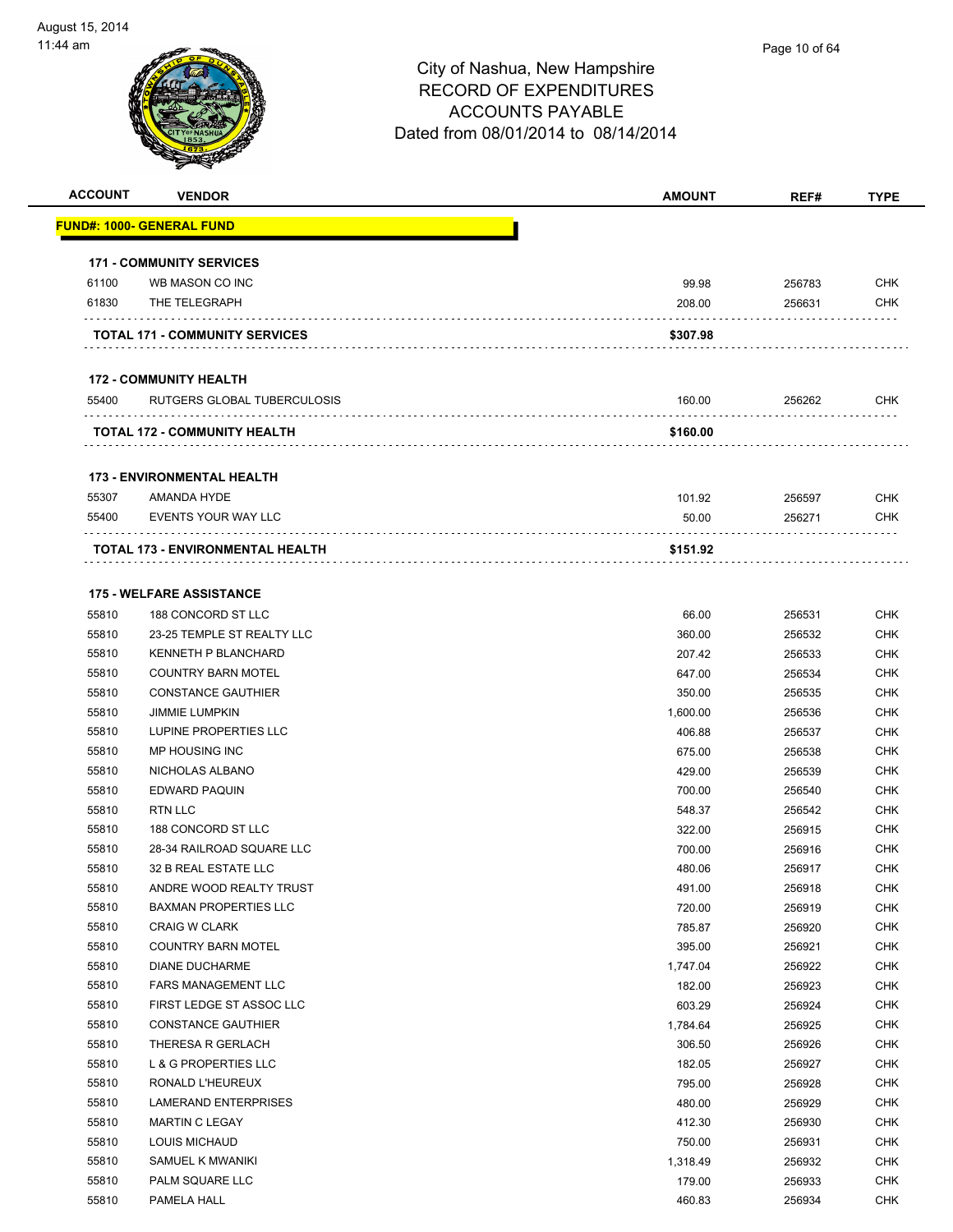

| <b>ACCOUNT</b> | <b>VENDOR</b>                         | <b>AMOUNT</b> | REF#   | <b>TYPE</b> |
|----------------|---------------------------------------|---------------|--------|-------------|
|                | <u> FUND#: 1000- GENERAL FUND</u>     |               |        |             |
|                | <b>175 - WELFARE ASSISTANCE</b>       |               |        |             |
| 55810          | <b>RJ REAL ESTATE PARTNERSHIP</b>     | 159.67        | 256935 | <b>CHK</b>  |
| 55810          | SALVI ENTERPRISES LLC                 | 875.00        | 256936 | <b>CHK</b>  |
| 55810          | <b>CATHERINE A SMITH</b>              | 554.78        | 256937 | <b>CHK</b>  |
| 55810          | SNHS MANAGEMENT INC                   | 50.00         | 256938 | <b>CHK</b>  |
| 55810          | SOLO PROPERTY GROUP LLC               | 184.53        | 256939 | <b>CHK</b>  |
| 55810          | THE GLEAM TEAM LLC                    | 600.00        | 256940 | <b>CHK</b>  |
| 55810          | USA PROPERTY MANAGEMENT LLC           | 900.00        | 256941 | <b>CHK</b>  |
| 55812          | RITE AID ACCT#1009804                 | 4,481.85      | 256541 | <b>CHK</b>  |
| 55814          | <b>LIBERTY UTILITIES</b>              | 201.45        | 256529 | <b>CHK</b>  |
| 55814          | NORTHEAST UTILITIES                   | 186.15        | 256530 | <b>CHK</b>  |
| 55814          | <b>LIBERTY UTILITIES</b>              | 234.64        | 256913 | <b>CHK</b>  |
| 55814          | NORTHEAST UTILITIES                   | 196.56        | 256914 | CHK         |
|                | <b>TOTAL 175 - WELFARE ASSISTANCE</b> | \$27,709.37   |        |             |
|                |                                       |               |        |             |
|                | <b>177 - PARKS &amp; RECREATION</b>   |               |        |             |
| 54100          | PSNH-LARGE POWER                      | 2,324.34      | 256288 | <b>CHK</b>  |
| 54100          | <b>PSNH</b>                           | 18,490.18     | 256625 | <b>CHK</b>  |
| 54114          | <b>LIBERTY UTILITIES - NH</b>         | 49.39         | 256278 | <b>CHK</b>  |
| 54114          | LIBERTY UTILITIES - NH                | 125.30        | 256282 | <b>CHK</b>  |
| 54114          | DIRECT ENERGY BUSINESS                | 231.47        | 256675 | <b>CHK</b>  |
| 54141          | PENNICHUCK WATER WORKS INC            | 3,737.25      | 256287 | <b>CHK</b>  |
| 54280          | <b>GARDEN STATE HIGHWAY PRODUCTS</b>  | 175.50        | 256341 | <b>CHK</b>  |
| 54280          | UNITED SITE SERVICES NORTHEAST        | 1,319.28      | 256408 | <b>CHK</b>  |
| 54280          | <b>DGM SYSTEMS LLC</b>                | 893.95        | 256674 | <b>CHK</b>  |
| 54280          | P & L LANDSCAPING LLC                 | 212.46        | 256741 | <b>CHK</b>  |
| 54280          | UNITED SITE SERVICES NORTHEAST        | 54.97         | 256780 | <b>CHK</b>  |
| 55400          | UNH PROF DEV & TRAINING               | 235.00        | 256596 | <b>CHK</b>  |
| 55642          | <b>GARY NOYES</b>                     | 715.00        | 256515 | <b>CHK</b>  |
| 55642          | ROBERT N BATES                        | 90.00         | 256888 | <b>CHK</b>  |
| 55654          | <b>SWANK MOTION PICTURES</b>          | 474.00        | 256402 | <b>CHK</b>  |
| 55654          | <b>COMMUNITY EVENTS LLC</b>           | 2,500.00      | 256664 | <b>CHK</b>  |
| 61107          | CARAMBA SKILLS CAMP                   | 1,918.50      | 256660 | <b>CHK</b>  |
|                | TOTAL 177 - PARKS & RECREATION        | \$33,546.59   |        |             |
| 179 - LIBRARY  |                                       |               |        |             |
| 54100          | <b>PSNH-LARGE POWER</b>               | 6,424.11      | 256288 | <b>CHK</b>  |
| 54114          | <b>DIRECT ENERGY BUSINESS</b>         |               |        | <b>CHK</b>  |
|                | PETTY CASH                            | 27.05         | 256334 | <b>CHK</b>  |
| 54280          |                                       | 16.99         | 256256 |             |
| 54280          | <b>JP PEST SERVICES</b>               | 114.00        | 256355 | <b>CHK</b>  |
| 54280          | NORTHEAST DOOR CORP                   | 885.63        | 256380 | <b>CHK</b>  |

| 54280 | <b>JP PEST SERVICES</b>        | 114.00 | 256355 | <b>CHK</b> |
|-------|--------------------------------|--------|--------|------------|
| 54280 | NORTHEAST DOOR CORP            | 885.63 | 256380 | <b>CHK</b> |
| 54280 | HOME DEPOT CREDIT SERVICE 3065 | 165.46 | 256700 | CHK        |
| 54280 | <b>SAM'S METALCRAFT</b>        | 825.00 | 256762 | <b>CHK</b> |
| 54428 | <b>JENNIFER HINDERER</b>       | 233.40 | 256248 | <b>CHK</b> |
| 54828 | US BANK EQUIPMENT FINANCE      | 133.06 | 256638 | <b>CHK</b> |
| 55400 | NHLA-CHILIS                    | 210.00 | 256623 | <b>CHK</b> |
| 55699 | CITY ARTS NASHUA               | 35.00  | 256238 | <b>CHK</b> |
|       |                                |        |        |            |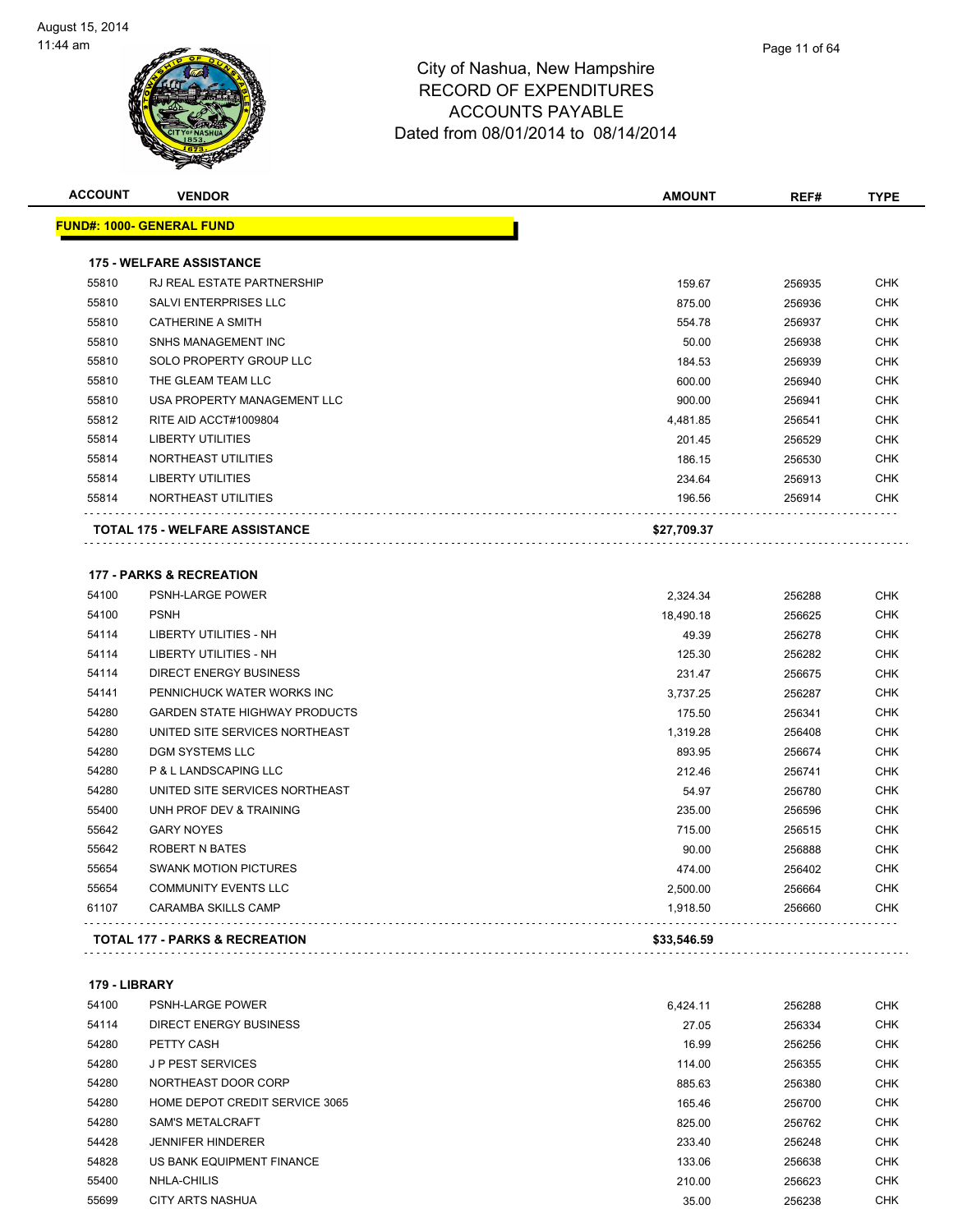

| <b>ACCOUNT</b>         | <b>VENDOR</b>                            | <b>AMOUNT</b>        | REF#             | <b>TYPE</b>              |
|------------------------|------------------------------------------|----------------------|------------------|--------------------------|
|                        | FUND#: 1000- GENERAL FUND                |                      |                  |                          |
|                        |                                          |                      |                  |                          |
| 179 - LIBRARY<br>55699 |                                          | 100.00               |                  | <b>CHK</b>               |
| 61807                  | NOEMI CUSTODIA-LORA<br>NHBA - CLE        |                      | 256329           | <b>CHK</b>               |
| 61807                  | <b>BAKER &amp; TAYLOR</b>                | 250.00<br>279.52     | 256286<br>256314 | <b>CHK</b>               |
| 61807                  | <b>INGRAM LIBRARY SERVICES</b>           |                      | 256353           | <b>CHK</b>               |
| 61807                  | <b>BAKER &amp; TAYLOR</b>                | 1,611.65<br>4,280.58 | 256652           | <b>CHK</b>               |
| 61807                  | <b>INGRAM LIBRARY SERVICES</b>           | 40.84                | 256704           | <b>CHK</b>               |
| 61807                  | PETERSON'S NELNET COMPANY                | 29.82                | 256746           | <b>CHK</b>               |
| 61807                  | <b>SIMON &amp; SCHUSTER</b>              | 44.52                | 256768           | <b>CHK</b>               |
| 61814                  | <b>SCOTT KIRSCHENBAUM</b>                | 53.00                | 256275           | <b>CHK</b>               |
| 61814                  | <b>MICRO MARKETING ASSOCIATES</b>        | 418.49               | 256369           | <b>CHK</b>               |
| 61814                  | <b>MIDWEST TAPE</b>                      | 1,267.84             | 256370           | <b>CHK</b>               |
| 61814                  | MULTICULTURAL BOOKS & VIDEOS             | 107.75               | 256371           | <b>CHK</b>               |
| 61814                  | <b>BAKER &amp; TAYLOR</b>                | 76.96                | 256652           | <b>CHK</b>               |
| 61814                  | MICRO MARKETING ASSOCIATES               | 152.96               | 256726           | <b>CHK</b>               |
| 61814                  | <b>MIDWEST TAPE</b>                      | 1,058.65             | 256727           | <b>CHK</b>               |
| 61814                  | <b>RANDOM HOUSE LLC</b>                  | 90.00                | 256754           | <b>CHK</b>               |
| 61816                  | PETTY CASH                               | 42.04                | 256256           | <b>CHK</b>               |
| 61819                  | PETTY CASH                               | 44.75                | 256256           | <b>CHK</b>               |
| 61821                  | <b>EBSCO INFORMATION SERVICES</b>        | (167.16)             | 256338           | <b>CHK</b>               |
| 61830                  | <b>EBSCO INFORMATION SERVICES</b>        | 660.00               | 256338           | <b>CHK</b>               |
| 68322                  | PETTY CASH                               | 14.99                | 256256           | <b>CHK</b>               |
|                        |                                          |                      |                  |                          |
|                        | <b>TOTAL 179 - LIBRARY</b>               | \$19,526.90          |                  |                          |
|                        | <b>181 - COMMUNITY DEVELOPMENT</b>       |                      |                  |                          |
| 61100                  | WB MASON CO INC                          | 35.56                | 256783           | <b>CHK</b>               |
| 61650                  | CONWAY OFFICE SOLUTIONS                  | 10.11                | 256665           | <b>CHK</b>               |
|                        | TOTAL 181 - COMMUNITY DEVELOPMENT        | \$45.67              |                  |                          |
|                        |                                          |                      |                  |                          |
|                        | <b>182 - PLANNING &amp; ZONING</b>       |                      |                  |                          |
| 55200                  | ASLA IN USD                              | 425.00               | 256268           | <b>CHK</b>               |
|                        | <b>TOTAL 182 - PLANNING &amp; ZONING</b> | \$425.00             |                  |                          |
|                        |                                          |                      |                  |                          |
|                        | <b>183 - ECONOMIC DEVELOPMENT</b>        |                      |                  |                          |
| 54828                  | US BANK EQUIPMENT FINANCE                | 85.24                | 256636           | <b>CHK</b>               |
| 61910                  | <b>GREATER NASHUA CHAMBER OF COMM</b>    | 255.00               | 256219           | <b>CHK</b>               |
|                        | <b>TOTAL 183 - ECONOMIC DEVELOPMENT</b>  | \$340.24             |                  |                          |
| <b>191 - SCHOOL</b>    |                                          |                      |                  |                          |
| 52800                  | <b>KAREN CREBASE</b>                     |                      |                  | <b>CHK</b>               |
|                        |                                          | 1,231.00             | 256818           |                          |
| 53614<br>53614         | <b>CLARK ASSOC</b><br>AMY MCCARTNEY      | 10,788.00            | 256814           | <b>CHK</b>               |
| 53628                  | NORTHEAST RECORD RETENTION               | 3,833.60<br>246.50   | 256855           | <b>CHK</b><br><b>CHK</b> |
| 53628                  | MULTI STATE BILLING SERVICES L           | 49,122.04            | 256467<br>256860 | <b>CHK</b>               |
|                        |                                          |                      |                  |                          |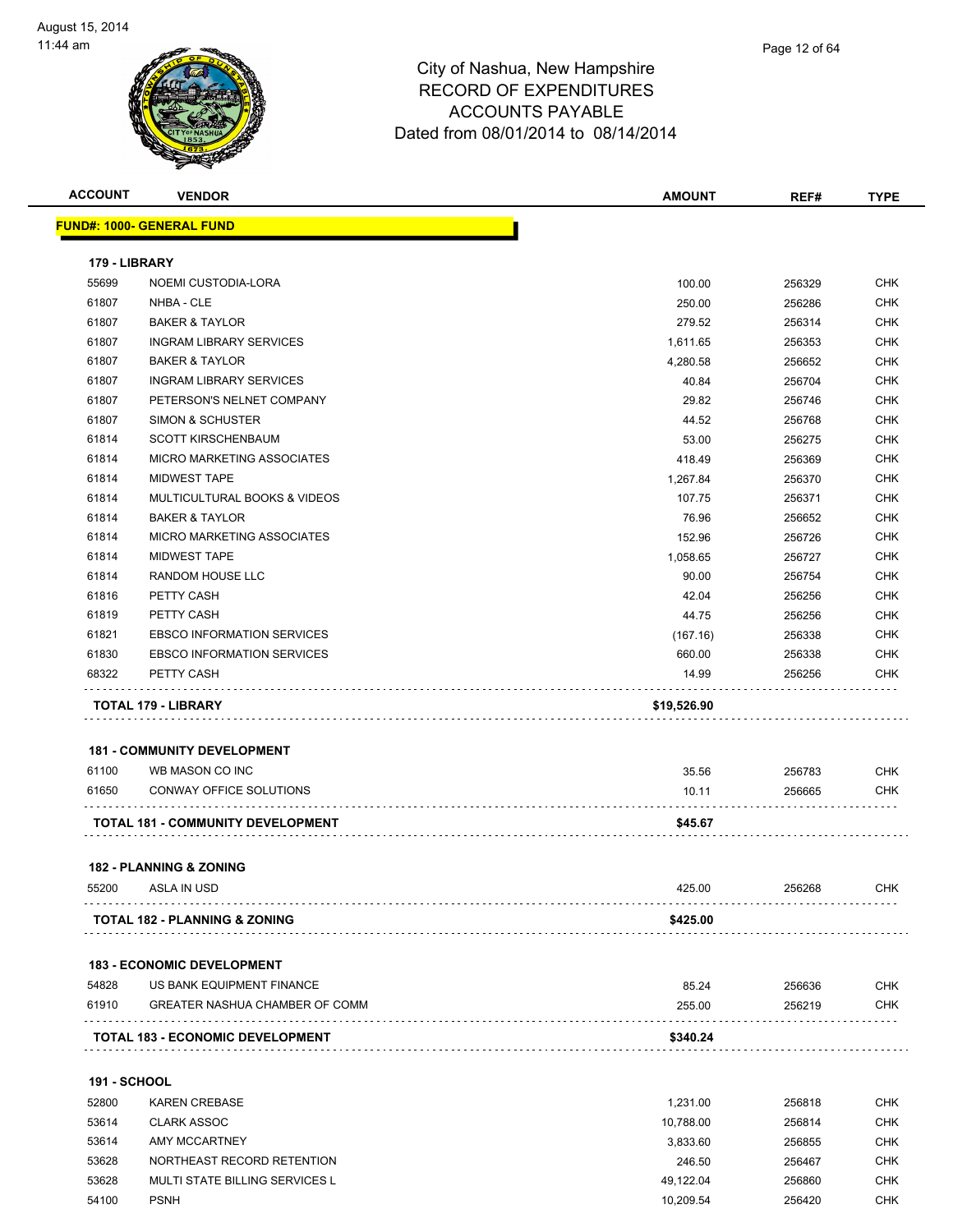

**ACCOUNT VENDOR AMOUNT REF# TYPE FUND#: 1000- GENERAL FUND 191 - SCHOOL** PUBLIC SERVICE OF NH-LARGE POW 4,519.06 256475 CHK PSNH 7,734.80 256789 CHK PUBLIC SERVICE OF NH-LARGE POW 9,897.28 256871 CHK LIBERTY UTILITIES 1,159.95 256416 CHK DIRECT ENERGY BUSINESS 615.84 256418 CHK LIBERTY UTILITIES 782.86 256788 CHK DIRECT ENERGY BUSINESS 292.51 256790 CHK PENNICHUCK WATER WORKS INC 2,607.14 256417 CHK UNIVERSAL RECYCLING TECH 484.97 256489 CHK MCINTIRE BUSINESS PRODUCTS INC 4,128.00 256857 CHK UNITED MACHINE REPAIR INC 654.82 256488 CHK DMR SERVICES 762.74 256438 CHK NAPA AUTO PARTS 67.73 256464 CHK MAYNARD & LESIEUR INC 138.30 256854 CHK SANEL AUTO PARTS CO 549.88 256874 CHK CARD TECH ID 1,950.00 256429 CHK FAIRPOINT COMMUNICATIONS 34.88 256419 CHK SPRINT 13.08 256422 CHK FAIRPOINT COMMUNICATIONS 850.63 256616 CHK BAYRING COMMUNICATIONS 2,222.93 256791 CHK EARTHLINK BUSINESS 219.12 256792 CHK FAIRPOINT COMMUNICATIONS 101.26 256793 CHK DIVISION 1 LEAGUE 70.00 256825 CHK ELITE SPIRIT OFFICIALS OF NH 25.00 256440 CHK KIMBERLY BARNETT 25.00 256801 CHK MARK CONRAD 115.19 256436 CHK DANIEL DONOVAN 7.06 256439 CHK LISA GINGRAS 34.66 256444 CHK DONNA LATINA 29.12 256454 CHK 55307 DENISE PETZ 5.20 256472 CHK SUSAN WILBORG 22.18 256494 CHK STACY HYNES 54.58 256843 CHK MICHELLE PAPANICOLAU 44.80 256866 CHK ROBOMATTER, INC 2,997.00 256478 CHK NHSAA 1,600.00 256865 CHK US POSTAL SERVICES 1,479.00 256423 CHK THE COPY SHOP 1,497.51 256817 CHK RESERVE ACCOUNT 2,000.00 256421 CHK MAILFINANCE 413.82 256459 CHK PITNEY BOWES INC 128.55 256473 CHK USPS HASLER 2,000.00 256490 CHK 55607 POSTMASTER 400.00 256794 CHK 55607 UNITED PARCEL SERVICE **The CHK SERVICE SERVICE** 1 256795 CHK RICHARD J OSBORNE 96.00 256468 CHK

 BRAD CANFIELD 728.00 256809 CHK MILFORD SCHOOL DISTRICT 1,275.00 256858 CHK SARAH WINSLOW 226.68 256884 CHK 61100 MCINTIRE BUSINESS PRODUCTS INC CONTROL CONTROL CONTROL DESCRIPTION OF PROPERTY AND RESERVE THE SERVER OF STREET AND RESERVE THE SERVER OF STREET AND RESERVE THE SERVER OF STREET AND RESERVE THE SERVER OF STREET AND R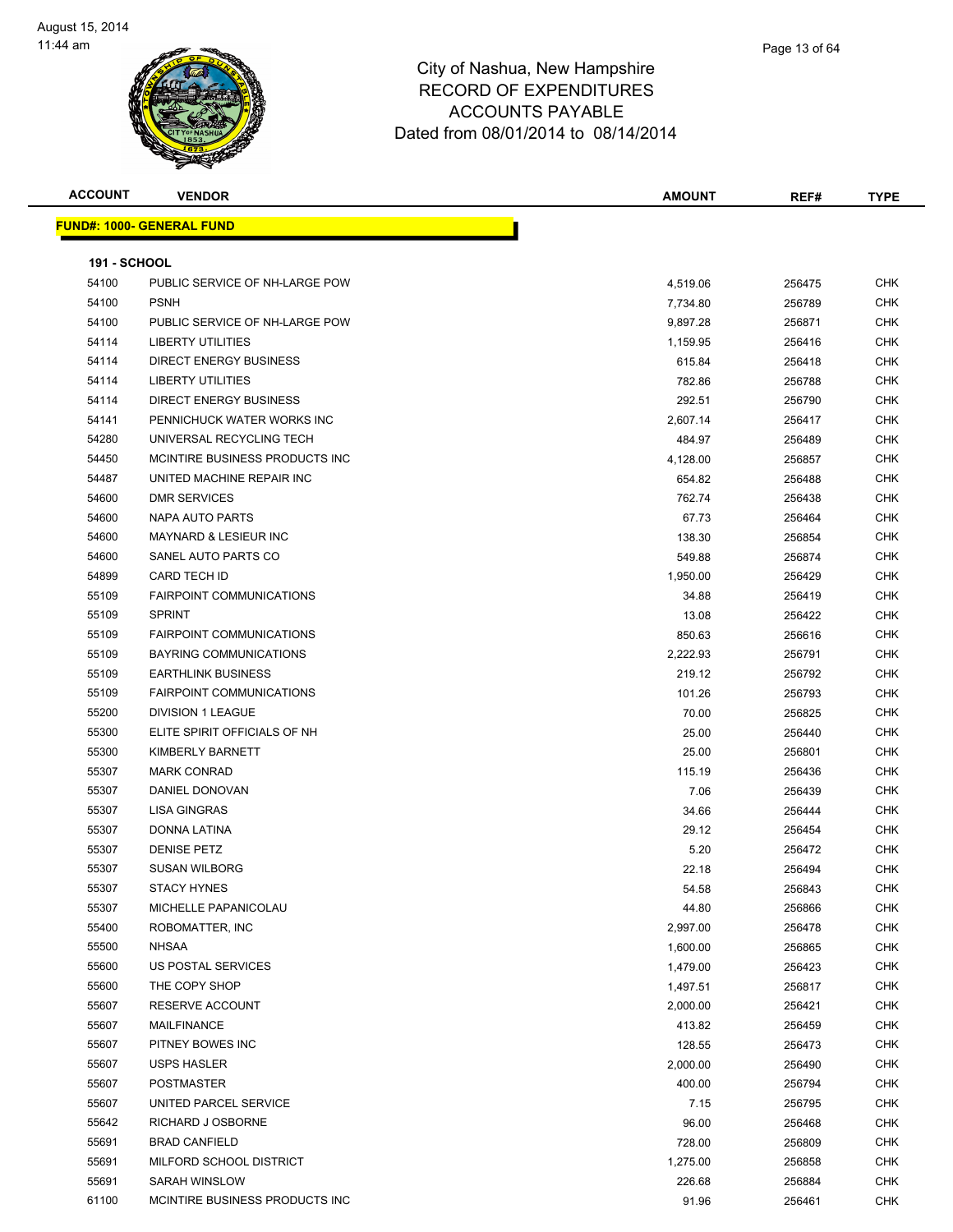

| Page 14 of 64 |  |
|---------------|--|
|               |  |
|               |  |

| <b>ACCOUNT</b>      | <b>VENDOR</b>                          | AMOUNT    | REF#   | <b>TYPE</b> |
|---------------------|----------------------------------------|-----------|--------|-------------|
|                     | <b>FUND#: 1000- GENERAL FUND</b>       |           |        |             |
|                     |                                        |           |        |             |
| <b>191 - SCHOOL</b> |                                        |           |        |             |
| 61100               | WB MASON CO INC                        | 58.17     | 256493 | <b>CHK</b>  |
| 61100               | REALLY GOOD STUFF INC                  | 182.38    | 256872 | <b>CHK</b>  |
| 61100               | WB MASON CO INC                        | 9,286.73  | 256882 | <b>CHK</b>  |
| 61135               | <b>BARNES &amp; NOBLE INC</b>          | 250.02    | 256425 | CHK         |
| 61135               | CARTRIDGE WORLD NASHUA                 | 89.99     | 256430 | CHK         |
| 61135               | <b>KAREN GLEASON</b>                   | 95.98     | 256446 | CHK         |
| 61135               | <b>JOSTENS INC</b>                     | 46.65     | 256450 | <b>CHK</b>  |
| 61135               | <b>NASCO</b>                           | 117.02    | 256465 | <b>CHK</b>  |
| 61135               | PEARSON EDUCATION INC                  | 1,280.50  | 256471 | CHK         |
| 61135               | REALLY GOOD STUFF INC                  | 389.45    | 256476 | CHK         |
| 61135               | <b>SARGENT WELCH</b>                   | 93.13     | 256480 | CHK         |
| 61135               | <b>SCHOOL SPECIALTY</b>                | 5,996.75  | 256482 | CHK         |
| 61135               | <b>RENEE SCHWARZ</b>                   | 174.00    | 256483 | CHK         |
| 61135               | WB MASON CO INC                        | 93.25     | 256493 | CHK         |
| 61135               | <b>MEGAN ACKERMAN</b>                  | 78.12     | 256797 | <b>CHK</b>  |
| 61135               | <b>B &amp; H PHOTO VIDEO PRO AUDIO</b> | 824.50    | 256799 | CHK         |
| 61135               | <b>BRAINPOP LLC</b>                    | 760.00    | 256805 | CHK         |
| 61135               | BRIDGEPORT NATIONAL BINDERY IN         | 118.49    | 256806 | <b>CHK</b>  |
| 61135               | <b>MARIAH CAMPBELL</b>                 | 57.30     | 256808 | CHK         |
| 61135               | CASCIO INTERSTATE MUSIC                | 351.28    | 256811 | <b>CHK</b>  |
| 61135               | COASTAL PUBLISHING GROUP INC           | 657.00    | 256815 | <b>CHK</b>  |
| 61135               | CRYSTAL ROCK BOTTLED WATER             | 28.00     | 256820 | <b>CHK</b>  |
| 61135               | <b>KRISTI CUNHA</b>                    | 49.82     | 256821 | CHK         |
| 61135               | <b>DEMCO</b>                           | 298.92    | 256822 | <b>CHK</b>  |
| 61135               | <b>DIDAX INC</b>                       | 42.80     | 256823 | CHK         |
| 61135               | <b>EBSCO INFORMATION SERVICES</b>      | (62.00)   | 256826 | <b>CHK</b>  |
| 61135               | ELAN PUBLISHING CO INC                 | 16.27     | 256827 | CHK         |
| 61135               | <b>FREY SCIENTIFIC</b>                 | 75.09     | 256834 | CHK         |
| 61135               | <b>GRAINGER</b>                        | 92.30     | 256835 | <b>CHK</b>  |
| 61135               | HAL LEONARD CORP                       | 390.00    | 256837 | <b>CHK</b>  |
| 61135               | <b>HEINEMANN</b>                       | 173.25    | 256839 | <b>CHK</b>  |
| 61135               | HOUGHTON MIFFLIN HARCOURT PUB.         | 1,725.60  | 256842 | <b>CHK</b>  |
| 61135               | <b>JW PEPPER &amp; SON INC</b>         | 650.70    | 256845 | <b>CHK</b>  |
| 61135               | LAKESHORE LEARNING MATERIALS           | 166.70    | 256849 | CHK         |
| 61135               | ROBIN LYLE                             | 29.99     | 256850 | <b>CHK</b>  |
| 61135               | MCINTIRE BUSINESS PRODUCTS INC.        | 1,316.00  | 256857 | <b>CHK</b>  |
| 61135               | <b>NCS PEARSON</b>                     | 8.40      | 256863 | <b>CHK</b>  |
| 61135               | PAXTON PATTERSON                       | 711.67    | 256869 | CHK         |
| 61135               | ELIZABETH PLUMMER                      | 57.82     | 256870 | CHK         |
| 61135               | REALLY GOOD STUFF INC                  | 65.93     | 256872 | CHK         |
| 61135               | <b>SCHOOL SPECIALTY</b>                | 13,213.32 | 256876 | <b>CHK</b>  |
| 61135               | SILLY FARM SUPPLIES INC                | 286.90    | 256878 | CHK         |
| 61135               | WB MASON CO INC                        | 1,312.94  | 256882 | CHK         |
| 61142               | UNITED PARCEL SERVICE                  | 3.74      | 256795 | CHK         |
| 61142               | WILLIAM V MACGILL & CO                 | 293.12    | 256883 | CHK         |
| 61249               | <b>NCS PEARSON</b>                     | 405.00    | 256863 | CHK         |
| 61299               | AIA CORPORATION                        | 261.38    | 256424 | CHK         |
| 61299               | <b>GIOVANNIS</b>                       | 179.52    | 256445 | CHK         |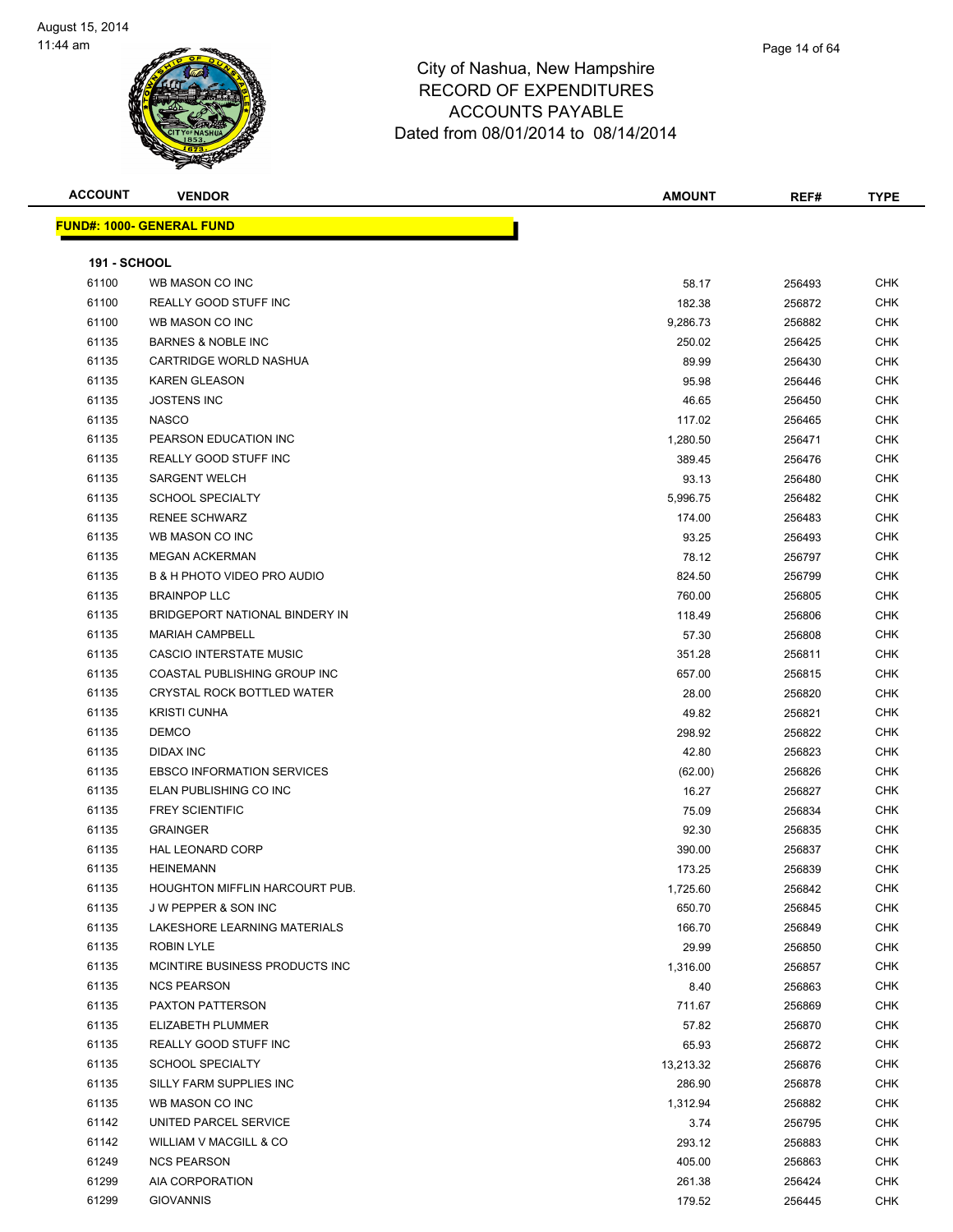

| Page 15 of 64 |  |
|---------------|--|
|               |  |
|               |  |

| <b>ACCOUNT</b>      | <b>VENDOR</b>                     | <b>AMOUNT</b>      | REF#             | <b>TYPE</b> |
|---------------------|-----------------------------------|--------------------|------------------|-------------|
|                     | <b>FUND#: 1000- GENERAL FUND</b>  |                    |                  |             |
|                     |                                   |                    |                  |             |
| <b>191 - SCHOOL</b> |                                   |                    |                  |             |
| 61299               | <b>JOTHAN MASSEY</b>              | 33.29              | 256460           | <b>CHK</b>  |
| 61299               | <b>MILL METALS CORP</b>           | 122.00             | 256462           | CHK         |
| 61299               | NASHUA WALLPAPER & PAINT CO       | 83.98              | 256466           | <b>CHK</b>  |
| 61299               | ADAM ROZUMEK                      | 670.49             | 256479           | CHK         |
| 61299               | SUPER DUPER SCHOOL CO             | 84.90              | 256485           | <b>CHK</b>  |
| 61299               | <b>WAL-MART</b>                   | 18.49              | 256492           | CHK         |
| 61299               | <b>BELLETETES INC</b>             | 1,167.77           | 256802           | CHK         |
| 61299               | COMPUTER HUT dba IT INSIDERS      | 259.90             | 256816           | CHK         |
| 61299               | <b>FASTENAL CO</b>                | 140.49             | 256829           | CHK         |
| 61299               | HOME DEPOT CREDIT SERVICES        | 196.86             | 256841           | CHK         |
| 61299               | MARKET BASKET ACCT 2589096        | 244.68             | 256853           | CHK         |
| 61299               | <b>MONOPRICE INC</b>              | 29.64              | 256859           | CHK         |
| 61299               | NASHUA WALLPAPER & PAINT CO       | 3,543.29           | 256862           | CHK         |
| 61299               | <b>ALAN PARADISE</b>              | 26.74              | 256867           | <b>CHK</b>  |
| 61299               | <b>PASEK CORP</b>                 | 1,289.00           | 256868           | <b>CHK</b>  |
| 61299               | WB MASON CO INC                   | 95.40              | 256882           | <b>CHK</b>  |
| 61407               | <b>BUCKLEY ASSOCIATES, INC</b>    | 278.00             | 256427           | CHK         |
| 61407               | M & M ELECTRICAL SUPPLY CO INC    | 144.65             | 256456           | CHK         |
| 61407               | INTERSTATE BATTERY OF SOUTHERN    | 1,626.71           | 256844           | CHK         |
| 61407               | M & M ELECTRICAL SUPPLY CO INC    | 219.52             | 256851           | CHK         |
| 61414               | F W WEBB CO                       | 5.70               | 256441           | CHK         |
| 61414               | PEABODY SUPPLY CO                 | 1,265.26           | 256470           | <b>CHK</b>  |
| 61414               | F W WEBB CO                       | 1,027.42           | 256828           | CHK         |
| 61414               | <b>GRANITE GROUP</b>              | 2,803.72           | 256836           | CHK         |
| 61428               | CENTRAL PAPER PRODUCTS CO         | 29,866.89          | 256433           | <b>CHK</b>  |
| 61428               | CENTRAL PAPER PRODUCTS CO         | 26,077.15          | 256812           | CHK         |
| 61599               | <b>HOLLIS CONSTRUCTION INC.</b>   | 254.00             | 256449           | CHK         |
| 61599               | NASHUA OUTDOOR POWER EQUIPMENT    | 197.61             | 256861           | CHK         |
| 61607               | <b>B.E. PUBLISHING</b>            | 56.31              | 256800           | CHK         |
| 61814               | <b>JUNIOR LIBRARY GUILD</b>       | 225.00             | 256451           | CHK         |
| 61814               | WORLD BOOK SCHOOL & LIBRARY       | 249.00             | 256885           | CHK         |
| 61821               | <b>EBSCO INFORMATION SERVICES</b> | 957.60             | 256826           | <b>CHK</b>  |
| 61821               | KNOWLEDGE UNLIMITED, INC          | 279.00             | 256847           | CHK         |
| 61821               | <b>SCHOLASTIC INC</b>             | 395.56             | 256875           | CHK         |
| 61830               | SCHOLASTIC INC                    | 784.80             | 256875           | <b>CHK</b>  |
| 61875               | <b>BARNES &amp; NOBLE INC</b>     |                    |                  | CHK         |
| 61875               | PEARSON EDUCATION INC             | 3,234.48<br>462.61 | 256425<br>256471 | <b>CHK</b>  |
| 61875               | ACADEMIC THERAPY/HIGH NOON BKS    |                    |                  | <b>CHK</b>  |
| 61875               | LAKESHORE LEARNING MATERIALS      | 565.40             | 256796           |             |
|                     |                                   | 547.08             | 256849           | CHK         |
| 61875               | MCGRAW HILL SCHOOL EDUCATION      | 2,079.21           | 256856           | CHK         |
| 71221               | COMPUTER HUT dba IT INSIDERS      | 717.55             | 256435           | <b>CHK</b>  |
| 71221               | PRO AV SYSTEMS INC                | 622.00             | 256474           | CHK         |
| 71221               | COMPUTER HUT dba IT INSIDERS      | 2,340.00           | 256816           | CHK         |
| 71221               | HEWLETT PACKARD COMPANY           | 401,861.50         | 256840           | CHK         |
| 71221               | NEWEGG.COM                        | 139.99             | 256864           | CHK         |
| 71228               | BLACKBOARD CONNECT INC            | 25,000.00          | 256804           | CHK         |
| 71228               | <b>DISCOVERY EDUCATION</b>        | 69,295.00          | 256824           | CHK         |
| 71228               | FOLLETT SCHOOL SOLUTIONS INC      | 26,085.99          | 256833           | <b>CHK</b>  |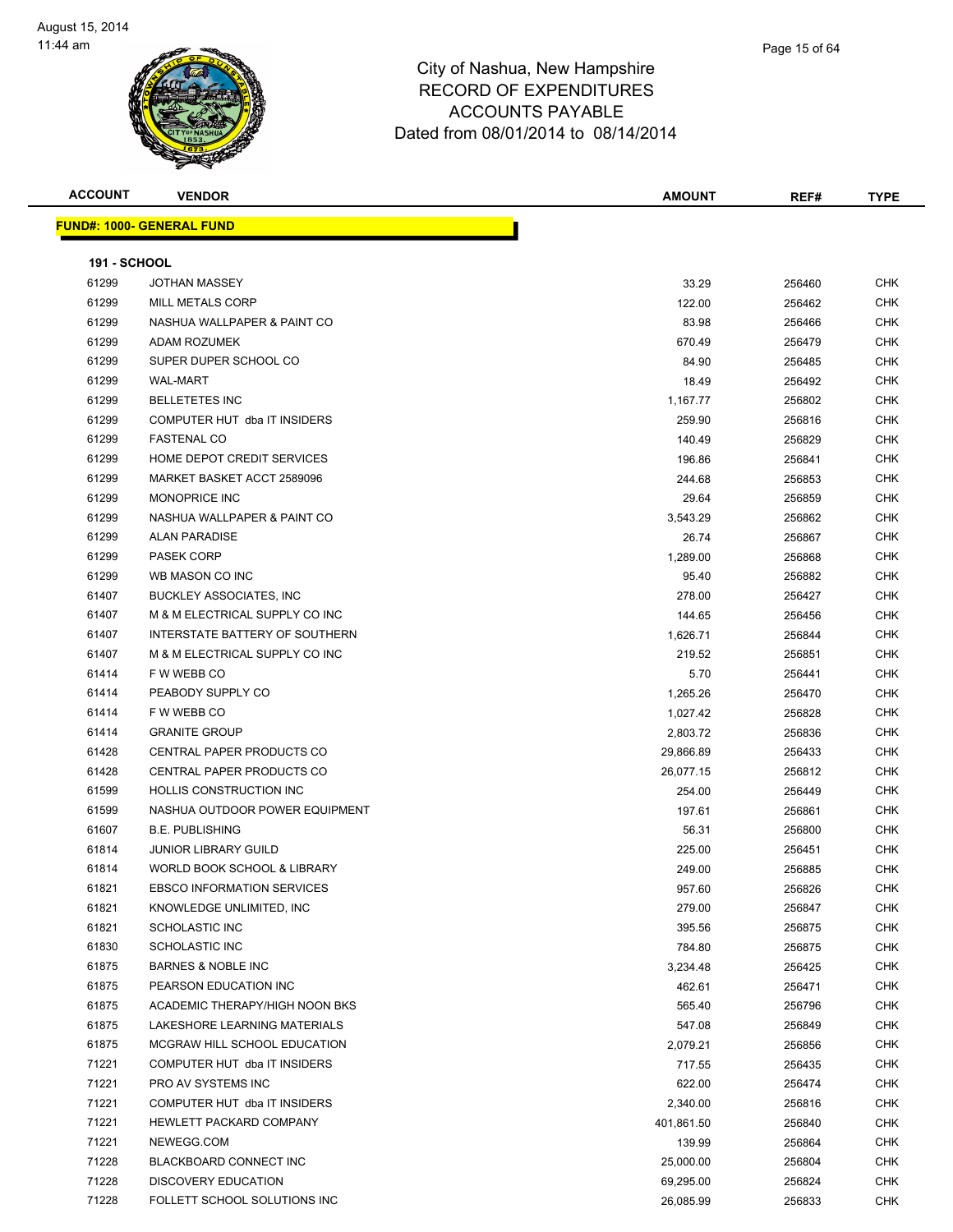| :44 am         |                                             | City of Nashua, New Hampshire<br><b>RECORD OF EXPENDITURES</b><br><b>ACCOUNTS PAYABLE</b><br>Dated from 08/01/2014 to 08/14/2014 | Page 16 of 64 |             |
|----------------|---------------------------------------------|----------------------------------------------------------------------------------------------------------------------------------|---------------|-------------|
| <b>ACCOUNT</b> | <b>VENDOR</b>                               | <b>AMOUNT</b>                                                                                                                    | REF#          | <b>TYPE</b> |
|                | <b>FUND#: 1000- GENERAL FUND</b>            |                                                                                                                                  |               |             |
| 191 - SCHOOL   |                                             |                                                                                                                                  |               |             |
| 71228          | TOOLS4EVER, INC                             | 8,126.00                                                                                                                         | 256879        | <b>CHK</b>  |
| 71999          | <b>GLOBAL TRADEQUEST INC</b>                | 113.41                                                                                                                           | 256447        | <b>CHK</b>  |
| 71999          | MYCABLEMART.COM                             | 48.83                                                                                                                            | 256463        | <b>CHK</b>  |
| 71999          | PRO AV SYSTEMS INC                          | 27,072.64                                                                                                                        | 256474        | <b>CHK</b>  |
| 71999          | WB MASON CO INC                             | 173.63                                                                                                                           | 256882        | <b>CHK</b>  |
|                | <b>TOTAL 191 - SCHOOL</b>                   | \$816,591.95                                                                                                                     |               |             |
|                | <b>TOTAL FUND 1000 - GENERAL FUND</b>       | \$4,251,100.25                                                                                                                   |               |             |
|                | <b>FUND#: 1001- GF-CAPITAL IMPROVEMENTS</b> |                                                                                                                                  |               |             |
|                | 161 - STREETS-CAP IMP                       |                                                                                                                                  |               |             |
| 81100          | <b>CLASSIC CURB INC</b>                     | 14,720.00                                                                                                                        | 256600        | <b>CHK</b>  |

|       | TOTAL 161 - STREETS-CAP IMP | \$18,913.28 |        |            |
|-------|-----------------------------|-------------|--------|------------|
| 81100 | COUNTRYBROOK FARMS LLC      | 403.00      | 256666 | <b>CHK</b> |
| 81100 | <b>MICHIE CORP</b>          | 1.311.00    | 256368 | <b>CHK</b> |
| 81100 | BROX INDUSTRIES INC         | 140.00      | 256322 | <b>CHK</b> |
| 81100 | PRO CUT OF NH INC           | 1.300.00    | 256392 | <b>CHK</b> |
| 81100 | PRO CUT INC                 | 650.00      | 256391 | <b>CHK</b> |
| 81100 | BROX INDUSTRIES INC         | 389.28      | 256322 | <b>CHK</b> |
| .     |                             |             | ⊷∽∽    | ----       |

**TOTAL FUND 1001 - GF-CAPITAL IMPROVEMENTS \$18,913.28** 

#### **FUND#: 1010- GF-PRIOR YEAR ESCROWS/EXPENSES**

|       | <b>134 - GIS-PRIOR YEAR</b>       |          |        |            |
|-------|-----------------------------------|----------|--------|------------|
| 54407 | 3D DATA LTD                       | 500.00   | 256640 | <b>CHK</b> |
|       | <b>TOTAL 134 - GIS-PRIOR YEAR</b> | \$500.00 |        |            |
|       |                                   |          |        |            |

|  | <b>150 - POLICE-PRIOR YEAR</b> |  |
|--|--------------------------------|--|
|--|--------------------------------|--|

|       | <b>TOTAL 150 - POLICE-PRIOR YEAR</b> | \$4,303.30 |        |     |
|-------|--------------------------------------|------------|--------|-----|
| 61185 | PRECISION DYNAMICS CORPORATION       | 898.30     | 256750 | CHK |
| 61121 | EAGLE POINT GUN                      | 3.405.00   | 256336 | CHK |
| .     |                                      |            |        |     |

#### **177 - PARKS & RECREATION-PRIOR YEAR**

| 54280 | JOHNSONS ELECTRIC INC                                | 6.350.00   | 256358 | <b>CHK</b> |
|-------|------------------------------------------------------|------------|--------|------------|
| 55654 | AMERICAN LEGION BAND                                 | 600.00     | 256647 | <b>CHK</b> |
|       | <b>TOTAL 177 - PARKS &amp; RECREATION-PRIOR YEAR</b> | \$6,950.00 |        |            |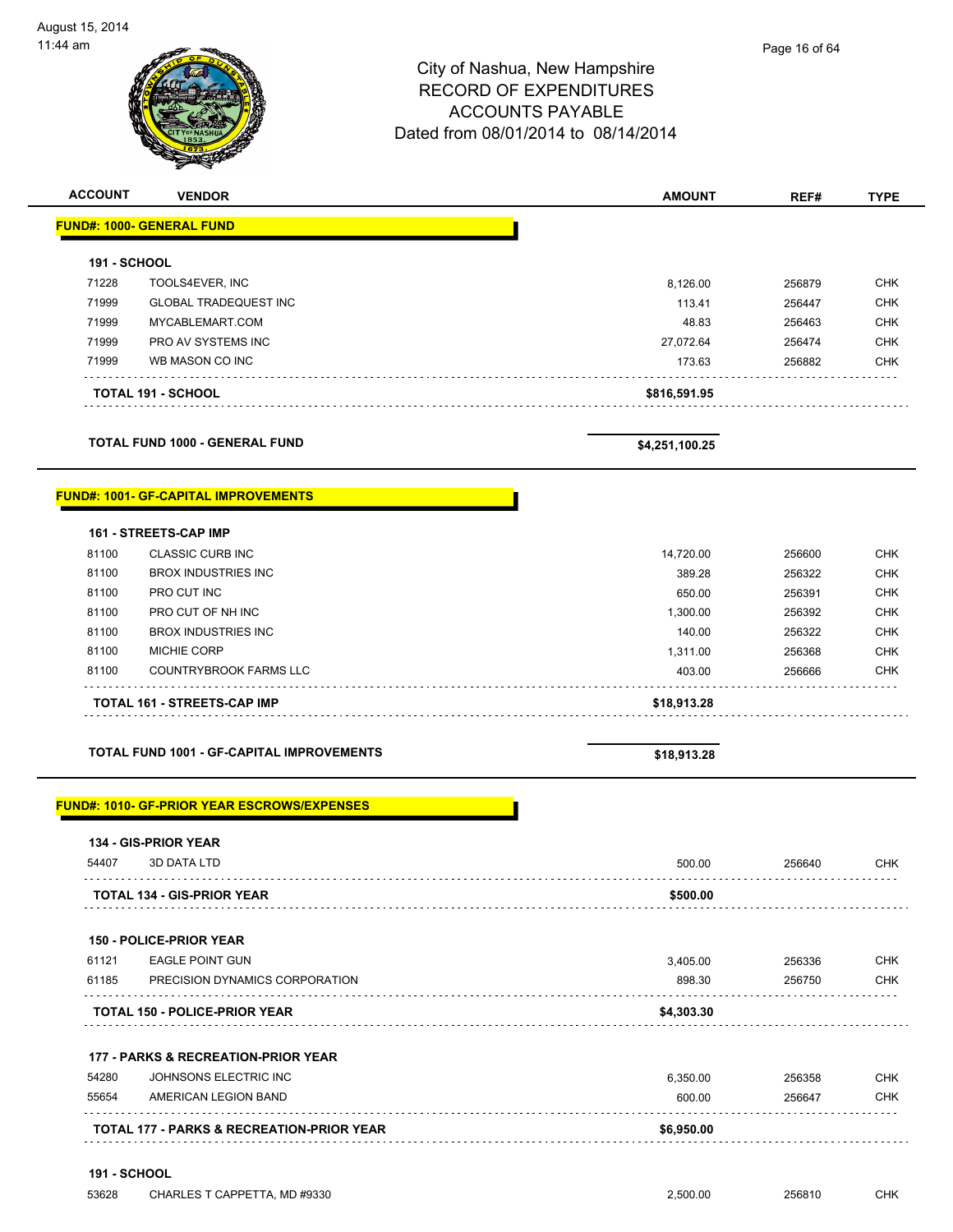# City of Nashua, New Hampshire RECORD OF EXPENDITURES ACCOUNTS PAYABLE Dated from 08/01/2014 to 08/14/2014 **ACCOUNT VENDOR AMOUNT REF# TYPE** Page 17 of 64

| AUUUNI              | VENDOR                                             | <b>AMUUNI</b> | REF#   | IYPE       |
|---------------------|----------------------------------------------------|---------------|--------|------------|
|                     | <b>FUND#: 1010- GF-PRIOR YEAR ESCROWS/EXPENSES</b> |               |        |            |
| <b>191 - SCHOOL</b> |                                                    |               |        |            |
| 53628               | <b>CLARITY WATER TECHNOLOGIES LLC</b>              | 822.92        | 256813 | CHK        |
| 54280               | SECURADYNE SYSTEMS                                 | 295.00        | 256877 | <b>CHK</b> |
| 61135               | <b>SARGENT WELCH</b>                               | 6,906.09      | 256480 | <b>CHK</b> |
| 61599               | <b>URBAN TREE SERVICE</b>                          | 200.00        | 256881 | <b>CHK</b> |
| 71221               | COMPUTER HUT dba IT INSIDERS                       | 21,698.45     | 256816 | <b>CHK</b> |
| 71800               | WB MASON CO INC                                    | 3,616.00      | 256882 | <b>CHK</b> |
|                     | <b>TOTAL 191 - SCHOOL</b>                          | \$36,038.46   |        |            |
|                     | TOTAL FUND 1010 - GF-PRIOR YEAR ESCROWS/EXPENSES   | \$47,791.76   |        |            |
|                     | <b>FUND#: 2100- FOOD SERVICES FUND</b>             |               |        |            |
| 53628               | TRI STATE FIRE PROTECTION LLC                      | 856.50        | 256487 | <b>CHK</b> |
| 54487               | <b>GRANITE STATE SEWER &amp; DRAIN CL</b>          | 190.00        | 256448 | <b>CHK</b> |
| 55400               | AMY CASSIDY                                        | 60.00         | 256432 | <b>CHK</b> |
| 61214               | COCA COLA BOTTLING CO                              | 89.60         | 256434 | <b>CHK</b> |
|                     | <b>TOTAL FUND 2100 - FOOD SERVICES FUND</b>        | \$1,196.10    |        |            |
|                     | <b>FUND#: 2120- SUMMER FEEDING PROGRAM FUND</b>    |               |        |            |
| 61214               | <b>BIMBO FOODS BAKERIES INC</b>                    | 129.00        | 256426 | <b>CHK</b> |
| 61214               | <b>GARELICK FARMS LYNN</b>                         | 1,536.62      | 256443 | <b>CHK</b> |
| 61214               | <b>M SAUNDERS INC</b>                              | 139.81        | 256457 | <b>CHK</b> |
| 61299               | <b>DOREEN BURGESS</b>                              | 50.68         | 256428 | <b>CHK</b> |
| 61299               | AMY CASSIDY                                        | 20.30         | 256432 | <b>CHK</b> |
|                     | TOTAL FUND 2120 - SUMMER FEEDING PROGRAM FUND      | \$1,876.41    |        |            |
|                     | <b>FUND#: 2201- DRIVERS EDUCATION FUND</b>         |               |        |            |
| 61799               | <b>BEST FORD</b>                                   | 81.62         | 256803 | <b>CHK</b> |
|                     | <b>TOTAL FUND 2201 - DRIVERS EDUCATION FUND</b>    | \$81.62       |        |            |
|                     | <b>FUND#: 2204- SUMMER SCHOOL</b>                  |               |        |            |
|                     |                                                    |               |        |            |
|                     | <b>TOTAL FUND 2204 - SUMMER SCHOOL</b>             | \$0.00        |        |            |
|                     | <b>FUND#: 2207- ADULT ED/CONTINUING ED</b>         |               |        |            |
| 61135               | <b>JOSTENS INC</b>                                 | 31.33         | 256846 | <b>CHK</b> |
| 61135               | UNIVERSITY CAP & GOWN INC                          | 38.25         | 256880 | <b>CHK</b> |
|                     | TOTAL FUND 2207 - ADULT ED/CONTINUING ED           | \$69.58       |        |            |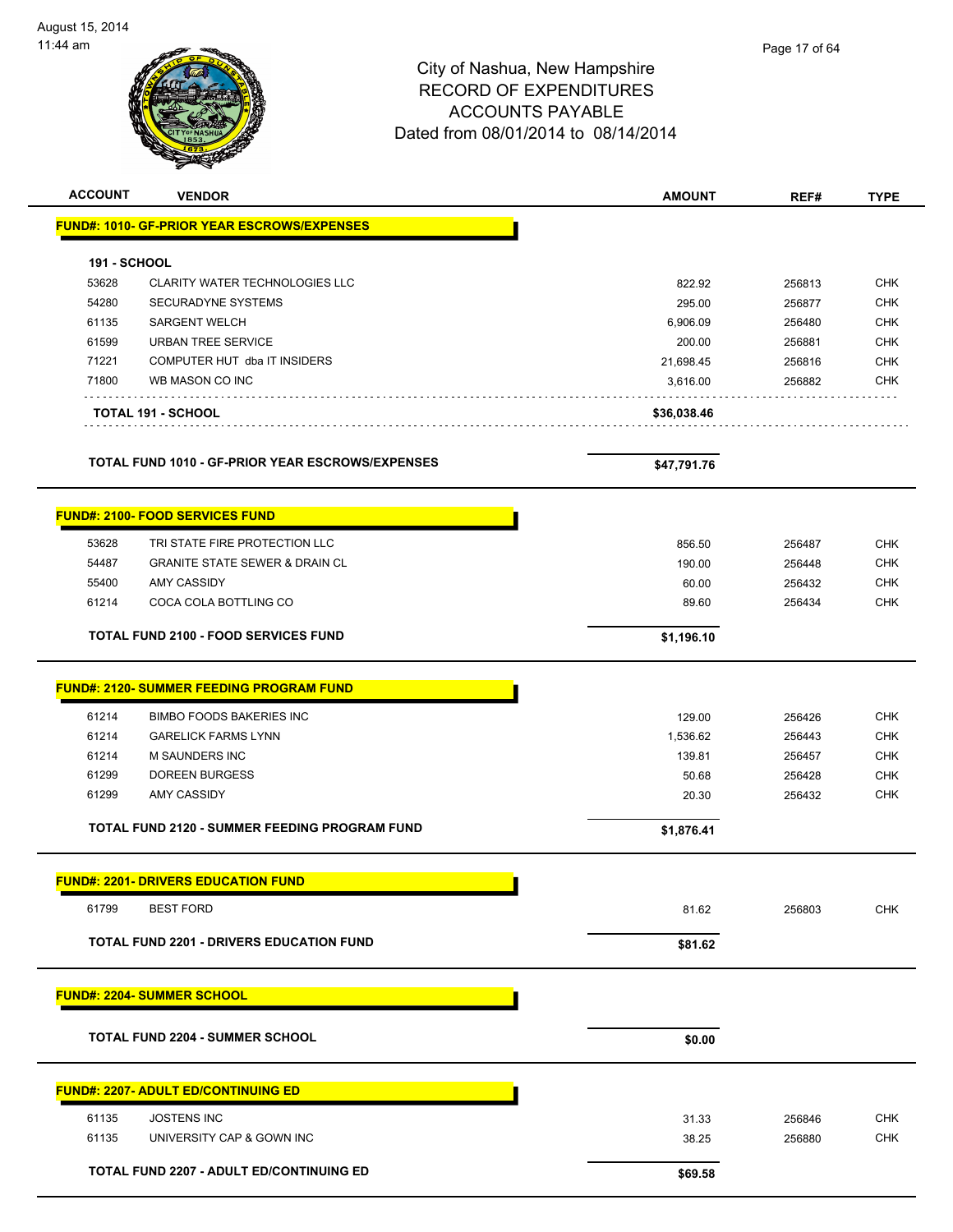| <b>ACCOUNT</b> | <b>VENDOR</b>                                           | <b>AMOUNT</b> | REF#   | <b>TYPE</b> |
|----------------|---------------------------------------------------------|---------------|--------|-------------|
|                | <b>FUND#: 2212- ATHLETICS REVENUE FUND</b>              |               |        |             |
| 61299          | <b>GRAINGER</b>                                         | 131.40        | 256835 | <b>CHK</b>  |
|                | <b>TOTAL FUND 2212 - ATHLETICS REVENUE FUND</b>         | \$131.40      |        |             |
|                |                                                         |               |        |             |
|                | <b>FUND#: 2222- AFTER SCHOOL PROGRAM</b>                |               |        |             |
| 61299          | COMPUTER HUT dba IT INSIDERS                            | 399.99        | 256816 | <b>CHK</b>  |
| 61299          | <b>M SAUNDERS INC</b>                                   | 175.75        | 256852 | <b>CHK</b>  |
| 61299          | WB MASON CO INC                                         | 696.69        | 256882 | <b>CHK</b>  |
|                | TOTAL FUND 2222 - AFTER SCHOOL PROGRAM                  | \$1,272.43    |        |             |
|                |                                                         |               |        |             |
|                | <b>FUND#: 2501- PUBLIC HEALTH CLIENT FEES FUND</b>      |               |        |             |
| 55514          | <b>CLIA LABORATORY PROGRAM</b>                          | 200.00        | 256615 | <b>CHK</b>  |
|                | <b>TOTAL FUND 2501 - PUBLIC HEALTH CLIENT FEES FUND</b> | \$200.00      |        |             |
|                |                                                         |               |        |             |
|                | <b>FUND#: 2503- PARKS &amp; REC PROGRAMS FUND</b>       |               |        |             |
| 44549          | AMY MEDLING                                             | 90.00         | 256495 | <b>CHK</b>  |
| 44549          | <b>TARA CASEY</b>                                       | 90.00         | 256527 | <b>CHK</b>  |
| 51400          | BRITTANY RAE DESROCHE                                   | 225.00        | 256220 | <b>CHK</b>  |
| 51400          | <b>JESUS ANTONIO</b>                                    | 600.00        | 256496 | <b>CHK</b>  |
| 51400          | <b>ZUZANA ARMSTRONG</b>                                 | 360.00        | 256497 | <b>CHK</b>  |
| 51400          | <b>ELIZABETH BRESETT</b>                                | 450.00        | 256498 | <b>CHK</b>  |
| 51400          | <b>TAYLOR CHOATE</b>                                    | 300.00        | 256499 | <b>CHK</b>  |
| 51400          | MCKENZIE D CROWELL                                      | 450.00        | 256500 | <b>CHK</b>  |
| 51400          | <b>JULIE FIERLEY</b>                                    | 450.00        | 256501 | <b>CHK</b>  |
| 51400          | DANIEL J FRECHETTE JR                                   | 600.00        | 256502 | <b>CHK</b>  |
| 51400          | <b>KEVIN GENAO</b>                                      | 600.00        | 256503 | <b>CHK</b>  |
| 51400          | <b>SABRINA IVORY</b>                                    | 300.00        | 256504 | <b>CHK</b>  |
| 51400          | <b>KIERA KENNEDY</b>                                    | 300.00        | 256505 | CHK         |
| 51400          | <b>MALIK LANGA</b>                                      | 300.00        | 256506 | CHK         |
| 51400          | <b>ERIC LANGLEY</b>                                     | 75.00         | 256507 | <b>CHK</b>  |
| 51400          | <b>JULIE LEBLANC</b>                                    | 450.00        | 256508 | <b>CHK</b>  |
| 51400          | ADAM LETARTE                                            | 275.00        | 256509 | <b>CHK</b>  |
| 51400          | <b>GUY JEAN LETARTE</b>                                 | 500.00        | 256510 | <b>CHK</b>  |
| 51400          | ABBEY PEYTON MILLER                                     | 450.00        | 256511 | <b>CHK</b>  |
| 51400          | <b>COLLIN MORROW</b>                                    | 300.00        | 256512 | <b>CHK</b>  |
| 51400          | CONNOR F MULLALY                                        | 150.00        | 256513 | CHK         |
| 51400          | <b>ELIZABETH NOYES</b>                                  | 450.00        | 256514 | <b>CHK</b>  |
| 51400          | REBECCA NOYES                                           | 450.00        | 256516 | <b>CHK</b>  |
| 51400          | <b>CAMERON O'NEIL</b>                                   | 275.00        | 256517 | <b>CHK</b>  |
| 51400          | <b>MELISSA PARDO</b>                                    | 450.00        | 256518 | <b>CHK</b>  |
| 51400          | RYAN J PENKALA                                          | 300.00        | 256519 | <b>CHK</b>  |
| 51400          | KATHERINE M PRZYSTAC                                    | 450.00        | 256520 | <b>CHK</b>  |
| 51400          | <b>SUSAN RAFFERTY</b>                                   | 360.00        | 256521 | <b>CHK</b>  |

ZAVIER MIGUEL RUMARDO 300.00 256522 CHK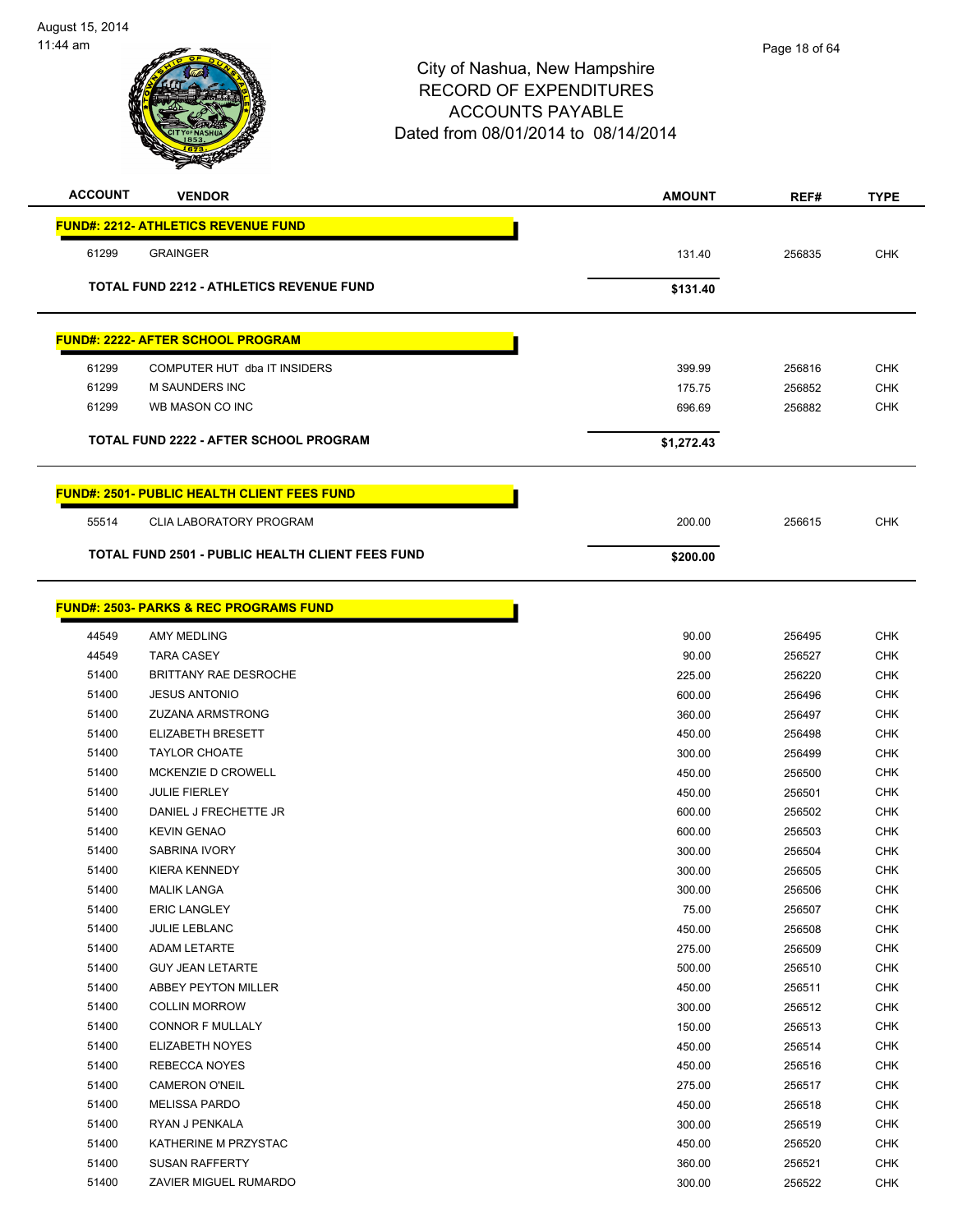

| <b>ACCOUNT</b> | <b>VENDOR</b>                                          | <b>AMOUNT</b> | REF#   | <b>TYPE</b> |
|----------------|--------------------------------------------------------|---------------|--------|-------------|
|                | <b>FUND#: 2503- PARKS &amp; REC PROGRAMS FUND</b>      |               |        |             |
| 51400          | BENJAMIN E SEEGEL                                      | 300.00        | 256523 | <b>CHK</b>  |
| 51400          | <b>JISHNU SIDDABATHULA</b>                             | 300.00        | 256524 | <b>CHK</b>  |
| 51400          | ROBERT R SMYTH JR                                      | 300.00        | 256525 | <b>CHK</b>  |
| 51400          | RACHEL SZCZYGIELSKI                                    | 450.00        | 256526 | <b>CHK</b>  |
| 51400          | <b>KAYLEE VERRINGTON</b>                               | 300.00        | 256528 | <b>CHK</b>  |
| 51400          | JACK A H BARNES                                        | 300.00        | 256886 | <b>CHK</b>  |
| 51400          | <b>BRENDAN BARRETT</b>                                 | 300.00        | 256887 | <b>CHK</b>  |
| 51400          | <b>JUSTIN COREY CARTER</b>                             | 450.00        | 256889 | <b>CHK</b>  |
| 51400          | RICHARD A CONSTANT                                     | 300.00        | 256890 | <b>CHK</b>  |
| 51400          | <b>NATHAN HALE</b>                                     | 300.00        | 256891 | <b>CHK</b>  |
| 51400          | <b>BRENNAN KASTENS</b>                                 | 300.00        | 256892 | <b>CHK</b>  |
| 51400          | <b>TREVOR KNIGHT</b>                                   | 150.00        | 256893 | <b>CHK</b>  |
| 51400          | <b>SHANE LEGRAW</b>                                    | 300.00        | 256894 | <b>CHK</b>  |
| 51400          | <b>MICHAEL LENTZ</b>                                   | 300.00        | 256895 | <b>CHK</b>  |
| 51400          | <b>JAKE MADEN</b>                                      | 450.00        | 256896 | <b>CHK</b>  |
| 51400          | DANIEL G MCCOY V                                       | 300.00        | 256897 | <b>CHK</b>  |
| 51400          | <b>SCOTT MCDOUGALD</b>                                 | 1,170.00      | 256898 | <b>CHK</b>  |
| 51400          | <b>BRANDON RODRIGUEZ</b>                               | 300.00        | 256899 | <b>CHK</b>  |
| 51400          | <b>THOMAS RUSSO</b>                                    | 502.50        | 256900 | <b>CHK</b>  |
| 51400          | <b>ARYA A SALIANY</b>                                  | 275.00        | 256901 | <b>CHK</b>  |
| 51400          | <b>LAURA SERCEL</b>                                    | 502.50        | 256902 | <b>CHK</b>  |
| 51400          | DREW T SHERIDAN                                        | 300.00        | 256903 | <b>CHK</b>  |
| 51400          | <b>LIAN Y TUMAS</b>                                    | 450.00        | 256904 | <b>CHK</b>  |
| 51400          | <b>THOMAS VIAFORA</b>                                  | 120.00        | 256905 | <b>CHK</b>  |
| 53600          | ROBOTECH CENTER                                        | 4,116.00      | 256395 | <b>CHK</b>  |
| 53600          | BECK'S ARTS EXPRESS LLC                                | 880.00        | 256654 | <b>CHK</b>  |
|                | <b>TOTAL FUND 2503 - PARKS &amp; REC PROGRAMS FUND</b> | \$24,066.00   |        |             |
|                |                                                        |               |        |             |
|                | <b>FUND#: 2504- HOLMAN STADIUM EVENTS FUND</b>         |               |        |             |
| 55658          | THE CULINARY EXPERIENCE INC                            | 995.00        | 256328 | <b>CHK</b>  |
| 55658          | <b>NHLC</b>                                            | 125.00        | 256379 | <b>CHK</b>  |
| 55699          | FIRST STUDENT INC                                      | 370.00        | 256273 | <b>CHK</b>  |
| 55699          | <b>BALLOONLAND</b>                                     | 225.00        | 256315 | <b>CHK</b>  |
| 55699          | PETER CHAMBERS                                         | 399.00        | 256663 | <b>CHK</b>  |
|                | <b>TOTAL FUND 2504 - HOLMAN STADIUM EVENTS FUND</b>    | \$2,114.00    |        |             |
|                |                                                        |               |        |             |
|                | <b>FUND#: 2505- GOVT &amp; EDUCATION CHANNELS FUND</b> |               |        |             |
| 53432          | <b>DONNA GRAHAM</b>                                    | 49.00         | 256343 | <b>CHK</b>  |
| 53470          | <b>JOHN COLLINS</b>                                    | 100.00        | 256327 | <b>CHK</b>  |
| 53470          | MIKE JEYNES                                            | 100.00        | 256357 | <b>CHK</b>  |
| 53470          | <b>THOMAS KING</b>                                     | 100.00        | 256360 | <b>CHK</b>  |
| 53470          | <b>JIM MCLEAN</b>                                      | 75.00         | 256366 | <b>CHK</b>  |
| 53470          | TIM O'NEIL                                             | 425.00        | 256384 | <b>CHK</b>  |
| 53470          | FRANK J WALLENT                                        | 300.00        | 256411 | <b>CHK</b>  |
| 54141          | PENNICHUCK WATER WORKS INC                             | 19.82         | 256287 | <b>CHK</b>  |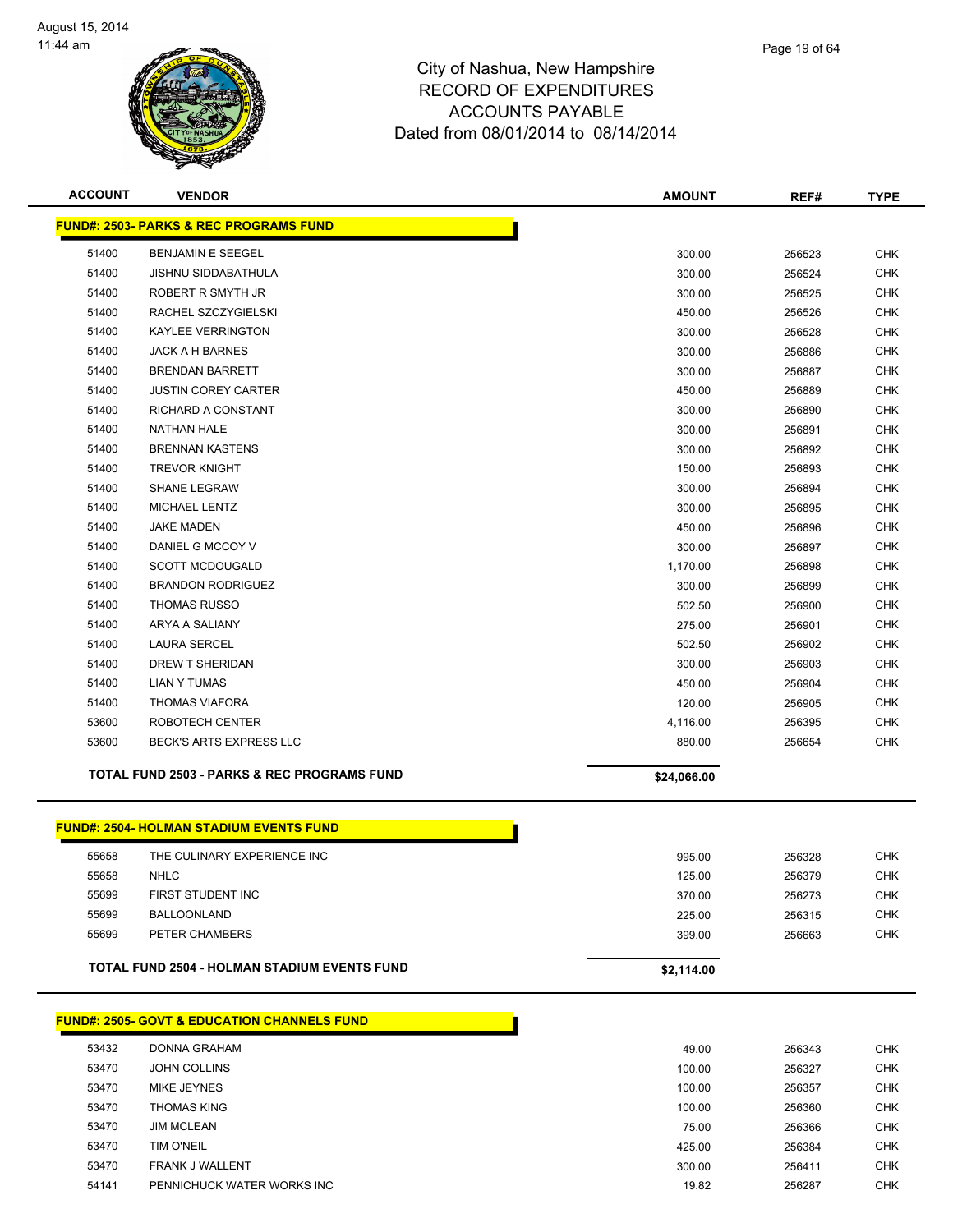| <b>ACCOUNT</b> | <b>VENDOR</b>                                               | <b>AMOUNT</b> | REF#   | <b>TYPE</b> |
|----------------|-------------------------------------------------------------|---------------|--------|-------------|
|                | <b>FUND#: 2505- GOVT &amp; EDUCATION CHANNELS FUND</b>      |               |        |             |
| 55300          | <b>JEFF POEHNERT</b>                                        | 235.20        | 256259 | <b>CHK</b>  |
|                | <b>TOTAL FUND 2505 - GOVT &amp; EDUCATION CHANNELS FUND</b> | \$1,404.02    |        |             |
|                | <b>FUND#: 2506- HUNT BLDG SPECIAL REVENUE FUND</b>          |               |        |             |
| 54100          | <b>PSNH</b>                                                 | 623.29        | 256625 | <b>CHK</b>  |
| 54114          | <b>LIBERTY UTILITIES - NH</b>                               | 42.48         | 256277 | <b>CHK</b>  |
| 54200          | PROTECTION ONE ALARM MONTORING                              | 54.00         | 256393 | <b>CHK</b>  |
|                | TOTAL FUND 2506 - HUNT BLDG SPECIAL REVENUE FUND            | \$719.77      |        |             |
|                | <b>FUND#: 3010- GENERAL GOV'T GRANTS FUND</b>               |               |        |             |
| 55699          | PAUL BERGERON                                               | 257.27        | 256237 | <b>CHK</b>  |
|                | TOTAL FUND 3010 - GENERAL GOV'T GRANTS FUND                 | \$257.27      |        |             |
|                | <b>FUND#: 3050- POLICE GRANTS FUND</b>                      |               |        |             |
| 71999          | <b>IMPERIAL MUNICIIPAL PARTNERS</b>                         | 4,374.00      | 256703 | <b>CHK</b>  |
|                | <b>TOTAL FUND 3050 - POLICE GRANTS FUND</b>                 | \$4,374.00    |        |             |
|                | <b>FUND#: 3068- COMMUNITY SERVICES GRANTS FUND</b>          |               |        |             |
| 53628          | POSITIVE STREET ART                                         | 500.00        | 256748 | <b>CHK</b>  |
| 55300          | BEVERLY DOOLAN                                              | 40.32         | 256604 | <b>CHK</b>  |
| 55421          | UNIVERSITY OF OKLAHOMA                                      | 420.00        | 256635 | <b>CHK</b>  |
| 61135          | <b>SESAME WORKSHOP</b>                                      | 1,310.00      | 256398 | <b>CHK</b>  |
|                | <b>TOTAL FUND 3068 - COMMUNITY SERVICES GRANTS FUND</b>     | \$2,270.32    |        |             |
|                | <b>FUND#: 3070- COMMUNITY HEALTH GRANTS FUND</b>            |               |        |             |
| 54221          | STERICYCLE INC                                              | 88.72         | 256770 | <b>CHK</b>  |
|                | TOTAL FUND 3070 - COMMUNITY HEALTH GRANTS FUND              | \$88.72       |        |             |
|                | <b>FUND#: 3080- COMMUNITY DEVELOPMENT GRANTS</b>            |               |        |             |
| 54210          | PENNICHUCK WATER WORKS INC                                  | 40.41         | 256287 | <b>CHK</b>  |
| 81700          | HOME DEPOT CREDIT SERVICE 3065                              | (121.71)      | 256700 | CHK         |
|                | TOTAL FUND 3080 - COMMUNITY DEVELOPMENT GRANTS              | (\$81.30)     |        |             |
|                | <b>FUND#: 3090- URBAN PROGRAM GRANTS FUND</b>               |               |        |             |
| 54210          | ERIC & BRIANNA ROLFS AND                                    | 25,280.00     | 256610 | <b>CHK</b>  |
| 54210          | ALCHEMY LEAD MANAGMENT                                      | 220.00        | 256644 | <b>CHK</b>  |
|                |                                                             |               |        |             |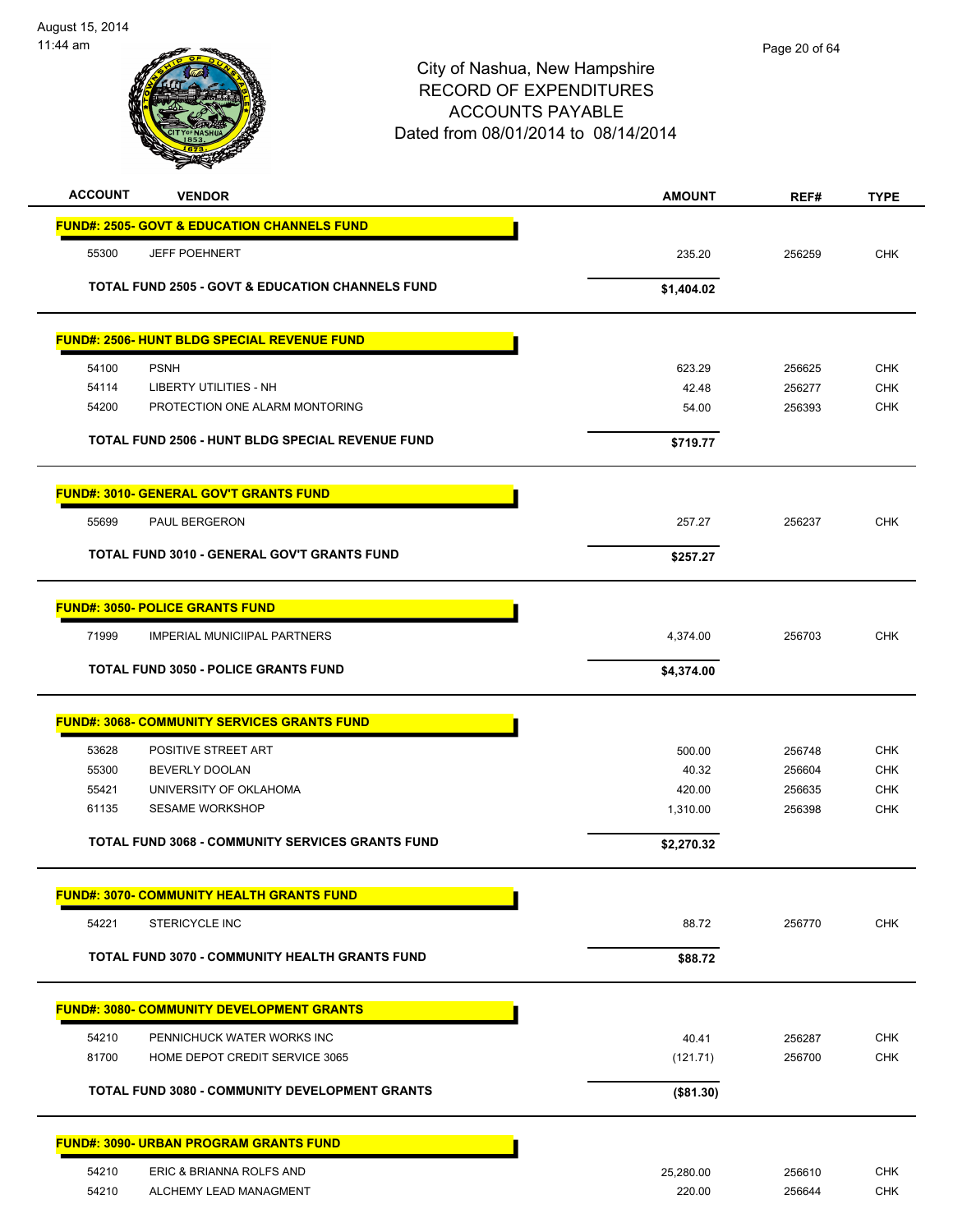

| <b>ACCOUNT</b> | <b>VENDOR</b>                                 | <b>AMOUNT</b> | REF#   | <b>TYPE</b> |
|----------------|-----------------------------------------------|---------------|--------|-------------|
|                | <b>FUND#: 3090- URBAN PROGRAM GRANTS FUND</b> |               |        |             |
| 54210          | JOHN AND SERAH FISHER & DAD'S                 | 10,000.00     | 256245 | <b>CHK</b>  |
| 54210          | CONSTANCE GAUTHIER AND DADS                   | 10,000.00     | 256246 | <b>CHK</b>  |
| 54210          | CONSTANCE GAUTHIER AND DADS                   | 19,500.00     | 256247 | <b>CHK</b>  |
| 54210          | JOHN AND SERAH FISHER & DAD'S                 | 5,000.00      | 256245 | <b>CHK</b>  |
| 54210          | CONSTANCE GAUTHIER AND DADS                   | 5,000.00      | 256246 | <b>CHK</b>  |
| 54210          | CONSTANCE GAUTHIER AND DADS                   | 2,500.00      | 256247 | <b>CHK</b>  |
| 54225          | ALCHEMY LEAD MANAGMENT                        | 2,318.00      | 256305 | <b>CHK</b>  |
| 54225          | ALCHEMY LEAD MANAGMENT                        | 2,215.00      | 256644 | <b>CHK</b>  |
| 55307          | SHAWNASEY MADISON                             | 215.60        | 256263 | <b>CHK</b>  |
| 55307          | <b>ROBERT RICE</b>                            | 236.32        | 256260 | <b>CHK</b>  |
| 55614          | <b>HILLSBOROUGH COUNTY REGISTRY</b>           | 6.00          | 256699 | <b>CHK</b>  |
| 55614          | <b>HILLSBOROUGH COUNTY REGISTRY</b>           | 6.00          | 256699 | <b>CHK</b>  |
| 69010          | TOLLES ST MISSION AND MUNOZ                   | 2,600.00      | 256612 | <b>CHK</b>  |
|                | TOTAL FUND 3090 - URBAN PROGRAM GRANTS FUND   | \$85,096.92   |        |             |

|       | <b>FUND#: 3120- TRANSIT GRANTS FUND</b> |            |        |            |
|-------|-----------------------------------------|------------|--------|------------|
| 54100 | <b>PSNH</b>                             | 697.83     | 256625 | <b>CHK</b> |
| 54100 | <b>PSNH</b>                             | 360.53     | 256625 | <b>CHK</b> |
| 54114 | <b>LIBERTY UTILITIES - NH</b>           | 43.86      | 256280 | <b>CHK</b> |
| 54141 | PENNICHUCK WATER WORKS INC              | 72.66      | 256287 | <b>CHK</b> |
| 54141 | PENNICHUCK WATER WORKS INC              | 203.81     | 256287 | <b>CHK</b> |
| 54600 | NAPA AUTO PARTS                         | 61.50      | 256373 | <b>CHK</b> |
| 54600 | <b>GILLIG LLC</b>                       | 445.83     | 256690 | <b>CHK</b> |
| 54600 | NAPA AUTO PARTS                         | 1,332.33   | 256733 | <b>CHK</b> |
| 54600 | ARCSOURCE INC                           | 216.00     | 256309 | <b>CHK</b> |
| 54600 | AUTOMOTIVE RESOURCES INC                | 387.50     | 256311 | <b>CHK</b> |
| 55109 | <b>FAIRPOINT COMMUNICATIONS</b>         | 50.00      | 256272 | <b>CHK</b> |
| 55400 | MAINE TRANSIT ASSOCIATION               | 75.00      | 256621 | CHK        |
| 55699 | <b>FIRST TRANSIT INC</b>                | 137,905.81 | 256683 | <b>CHK</b> |
| 55699 | VERIZON WIRELESS-342008805              | 175.98     | 256298 | <b>CHK</b> |
| 55699 | VERIZON WIRELESS-842008777              | 191.04     | 256299 | <b>CHK</b> |
| 55699 | <b>CINTAS UNIFORMS</b>                  | 42.96      | 256325 | <b>CHK</b> |
| 55699 | AUTOMOTIVE RESOURCES INC                | 95.00      | 256650 | <b>CHK</b> |
| 61299 | WB MASON CO INC                         | 350.67     | 256413 | <b>CHK</b> |
| 61299 | HOME DEPOT CREDIT SERVICE 3065          | 23.61      | 256348 | <b>CHK</b> |
| 61299 | AUTOMOTIVE RESOURCES INC                | 264.94     | 256650 | <b>CHK</b> |
| 61300 | CITY OF NASHUA/TAX COLLECTORS           | 87.72      | 256599 | <b>CHK</b> |
| 61709 | PETRO-CANADA AMERICA                    | 1,447.22   | 256387 | <b>CHK</b> |
| 61799 | <b>CUMMINS NORTHEAST LLC</b>            | 887.52     | 256668 | <b>CHK</b> |
| 61799 | NAPA AUTO PARTS                         | 9.24       | 256373 | CHK        |
| 61799 | ALLIANCE BUS GROUP INC                  | 128.00     | 256646 | <b>CHK</b> |
| 61799 | NAPA AUTO PARTS                         | 7.00       | 256733 | <b>CHK</b> |
| 61799 | NAPA AUTO PARTS                         | 162.28     | 256373 | <b>CHK</b> |
| 61799 | ALLIANCE BUS GROUP INC                  | 16.28      | 256646 | <b>CHK</b> |
| 61799 | HOME DEPOT CREDIT SERVICE 3065          | 63.22      | 256348 | <b>CHK</b> |
| 61799 | <b>NAPA AUTO PARTS</b>                  | 12.87      | 256373 | <b>CHK</b> |
| 61799 | POWER WASHER SALES LLC                  | 551.15     | 256389 | <b>CHK</b> |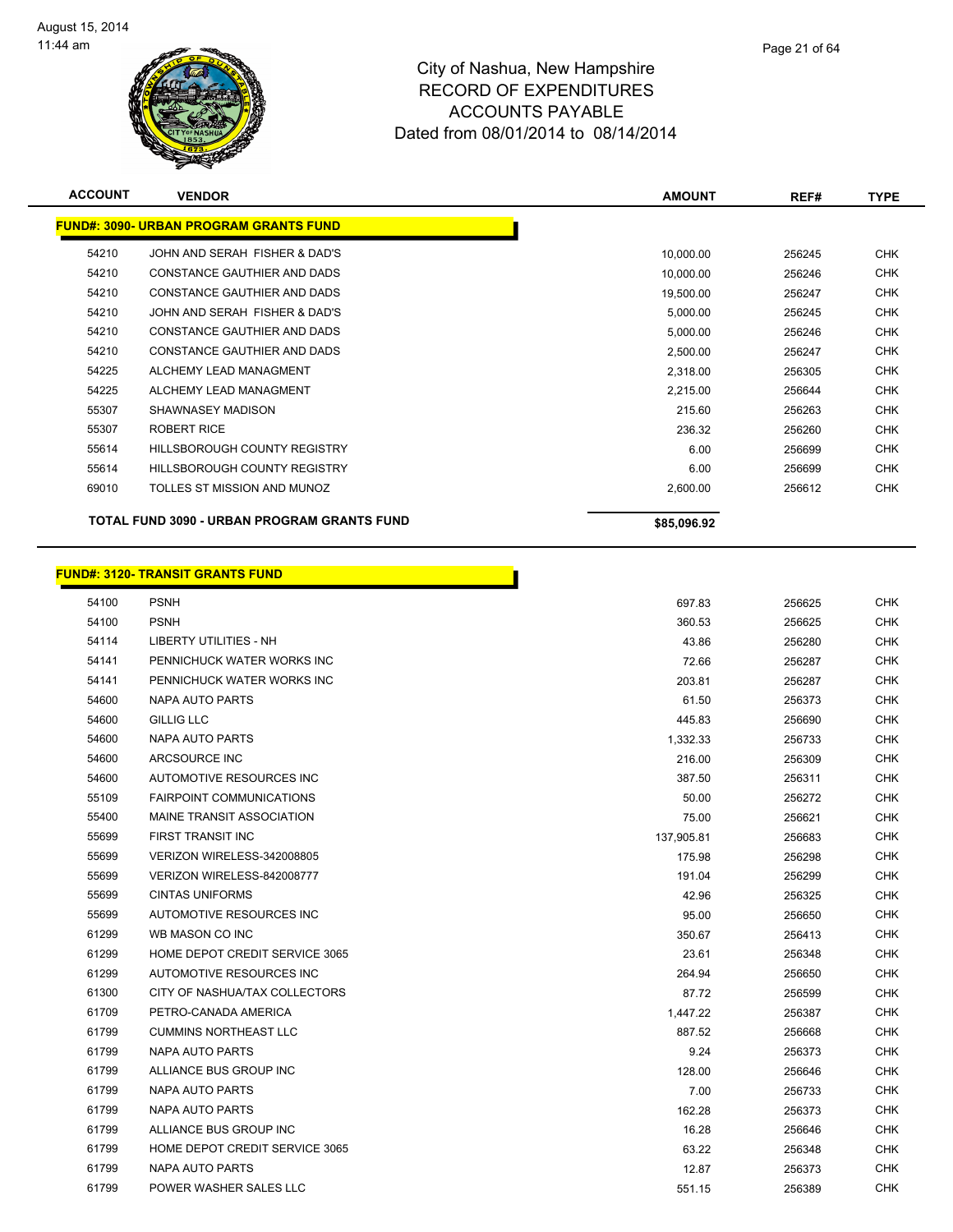

| <b>ACCOUNT</b> | <b>VENDOR</b>                                | <b>AMOUNT</b> | REF#   | <b>TYPE</b> |
|----------------|----------------------------------------------|---------------|--------|-------------|
|                | <b>FUND#: 3120- TRANSIT GRANTS FUND</b>      |               |        |             |
| 61799          | RYDER FLEET PRODUCTS                         | 9.94          | 256396 | <b>CHK</b>  |
| 61799          | <b>FASTENAL CO</b>                           | 17.79         | 256680 | <b>CHK</b>  |
| 61799          | NAPA AUTO PARTS                              | 176.22        | 256733 | <b>CHK</b>  |
| 71999          | TYCO INTEGRATED SECURITY LLC                 | 739.77        | 256407 | <b>CHK</b>  |
|                | <b>TOTAL FUND 3120 - TRANSIT GRANTS FUND</b> | \$147,313.08  |        |             |

#### **FUND#: 3800- SCHOOL GRANTS FUND** FIRST CHURCH 258.37 256442 CHK FIRST CHURCH 3,432.63 256442 CHK FAIRPOINT COMMUNICATIONS 170.12 256616 CHK DELESE HOVEY 645.42 256437 CHK CRISTA BURRELL 307.47 256807 CHK AMY FISKE SEO 284.61 256831 CHK KATHLEEN LATHAM 1,320.00 256453 CHK ROBERT LEWIS 1,319.04 256455 CHK JANET VALERI 1,190.00 256491 CHK MICHELLE PAPANICOLAU 315.04 256469 CHK KATHLEEN LATHAM 495.00 256453 CHK ROBERT LEWIS 495.00 256455 CHK JANET VALERI 495.00 256491 CHK AMOSKEAG FISHWAYS 186.00 256798 CHK FIRST STUDENT INC 197.06 256830 CHK WB MASON CO INC 41.99 256493 CHK WB MASON CO INC 247.39 256882 CHK 61135 UNITED PARCEL SERVICE **3.66** 256795 CHK MARGARET REYNOLDS 29.90 256477 CHK THE COPY SHOP 1,074.50 256817 CHK WB MASON CO INC 67.52 256882 CHK TRACEY A CASSADY 23.87 256431 CHK LINDA CROWELL 25.00 256819 CHK LINDA HAMM 144.05 256838 CHK DEBRA KUDALIS 11.76 256848 CHK 61299 S & S WORLDWIDE INC **CHK SEE A SET A SET A SET A SET A SET A SET A SET A SET A SET A SET A SET A SET A SET A**  THERAPRO INC 130.17 256486 CHK FLAGHOUSE INC 60.32 256832 CHK SCHOLASTIC INC 720.18 256481 CHK **TOTAL FUND 3800 - SCHOOL GRANTS FUND \$14,006.98**

|       | <b>FUND#: 4005- TRAFFIC VIOLATIONS FUND</b> |        |        |
|-------|---------------------------------------------|--------|--------|
| 45400 | <b>TERESA A MOSCATI</b>                     | 10.00  | 256772 |
| 55607 | MAILINGS UNLIMITED - MVR                    | 760.00 | 15606  |
| 55699 | VERIZON WIRELESS-742016226                  | 171.85 | 256300 |
| 55699 | D & R TOWING INC                            | 190.00 | 256670 |
| 61799 | MACMULKIN CHEVROLET INC                     | 101.59 | 256362 |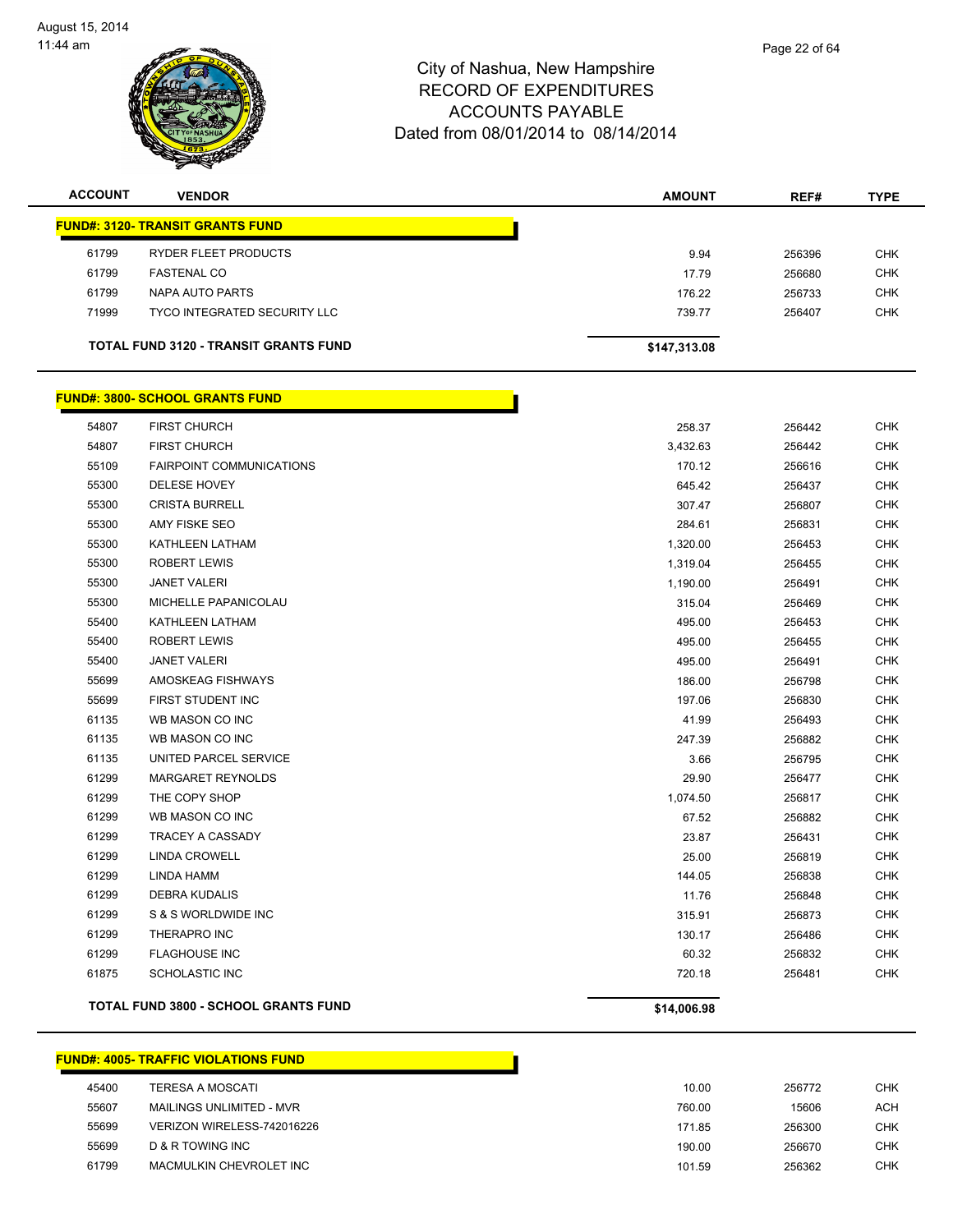| 11:44 am       |                                                    | City of Nashua, New Hampshire<br><b>RECORD OF EXPENDITURES</b><br><b>ACCOUNTS PAYABLE</b><br>Dated from 08/01/2014 to 08/14/2014 | Page 23 of 64 |             |
|----------------|----------------------------------------------------|----------------------------------------------------------------------------------------------------------------------------------|---------------|-------------|
| <b>ACCOUNT</b> | <b>VENDOR</b>                                      | <b>AMOUNT</b>                                                                                                                    | REF#          | <b>TYPE</b> |
|                | <b>TOTAL FUND 4005 - TRAFFIC VIOLATIONS FUND</b>   | \$1,233.44                                                                                                                       |               |             |
|                | <b>FUND#: 4020- POLICE DRUG ENFORCEMENT FUND</b>   |                                                                                                                                  |               |             |
| 55699          | TRANSUNION RISK & ALTERNATIVE                      | 110.00                                                                                                                           | 256775        | <b>CHK</b>  |
|                | TOTAL FUND 4020 - POLICE DRUG ENFORCEMENT FUND     | \$110.00                                                                                                                         |               |             |
|                | <b>FUND#: 4025- DOJ DRUG FORFEITURE FUND</b>       |                                                                                                                                  |               |             |
| 55400          | <b>HPEA</b>                                        | 1,100.00                                                                                                                         | 256619        | CHK         |
| 56315          | HILLSBOROUGH COUNTY CHILD                          | 833.33                                                                                                                           | 256698        | <b>CHK</b>  |
| 56347          | THE YOUTH COUNCIL                                  | 900.00                                                                                                                           | 256787        | <b>CHK</b>  |
| 61299          | SHI INTERNATIONAL CORP                             | 280.00                                                                                                                           | 256767        | CHK         |
| 61799          | CARPARTS OF NASHUA                                 | 3.40                                                                                                                             | 256323        | <b>CHK</b>  |
| 61799          | NASHUA HYUNDAI                                     | 12.68                                                                                                                            | 256374        | <b>CHK</b>  |
| 61799          | FISHER AUTO PARTS INC                              | 45.80                                                                                                                            | 256684        | CHK         |
| 81500          | TOYOTA OF NASHUA                                   | 9,950.00                                                                                                                         | 256265        | <b>CHK</b>  |
|                | TOTAL FUND 4025 - DOJ DRUG FORFEITURE FUND         | \$13,125.21                                                                                                                      |               |             |
|                | <b>FUND#: 4032- PISTOL PERMIT FEES FUND</b>        |                                                                                                                                  |               |             |
| 55699          | <b>CKC PHOTOGRAPHY</b>                             | 142.75                                                                                                                           | 256326        | <b>CHK</b>  |
| 55699          | GATE CITY MONUMENT INC                             | 6,120.00                                                                                                                         | 256342        | <b>CHK</b>  |
|                | <b>TOTAL FUND 4032 - PISTOL PERMIT FEES FUND</b>   | \$6,262.75                                                                                                                       |               |             |
|                | <b>FUND#: 4053- FIRE REGIONAL HAZMAT FUND</b>      |                                                                                                                                  |               |             |
| 71000          | MINE SAFETY APPLIANCES CO LLC                      | 1,400.00                                                                                                                         | 256728        | <b>CHK</b>  |
|                | <b>TOTAL FUND 4053 - FIRE REGIONAL HAZMAT FUND</b> | \$1,400.00                                                                                                                       |               |             |
|                | <b>FUND#: 4085- RIVERFRONT PROMENADE TIF FUND</b>  |                                                                                                                                  |               |             |
| 54280          | <b>GREENSCAPE INC</b>                              | 1,630.00                                                                                                                         | 256695        | <b>CHK</b>  |
|                | TOTAL FUND 4085 - RIVERFRONT PROMENADE TIF FUND    | \$1,630.00                                                                                                                       |               |             |
|                | <b>FUND#: 4090- LIB-LOST/DAMAGED BOOK FINES</b>    |                                                                                                                                  |               |             |
| 54280          | SEE WORTHY AQUARIUMS LLC                           | 870.00                                                                                                                           | 256766        | <b>CHK</b>  |
| 61814          | <b>MIDWEST TAPE</b>                                | 344.12                                                                                                                           | 256370        | <b>CHK</b>  |
| 61814          | <b>MIDWEST TAPE</b>                                | 196.49                                                                                                                           | 256727        | <b>CHK</b>  |
| 61814          | RANDOM HOUSE LLC                                   | 78.75                                                                                                                            | 256754        | <b>CHK</b>  |
| 61875          | DERRY PUBLIC LIBRARY                               | 7.95                                                                                                                             | 256331        | <b>CHK</b>  |
| 61875          | <b>INGRAM LIBRARY SERVICES</b>                     | 193.46                                                                                                                           | 256353        | <b>CHK</b>  |
| 61875          | <b>BAKER &amp; TAYLOR</b>                          | 192.36                                                                                                                           | 256652        | <b>CHK</b>  |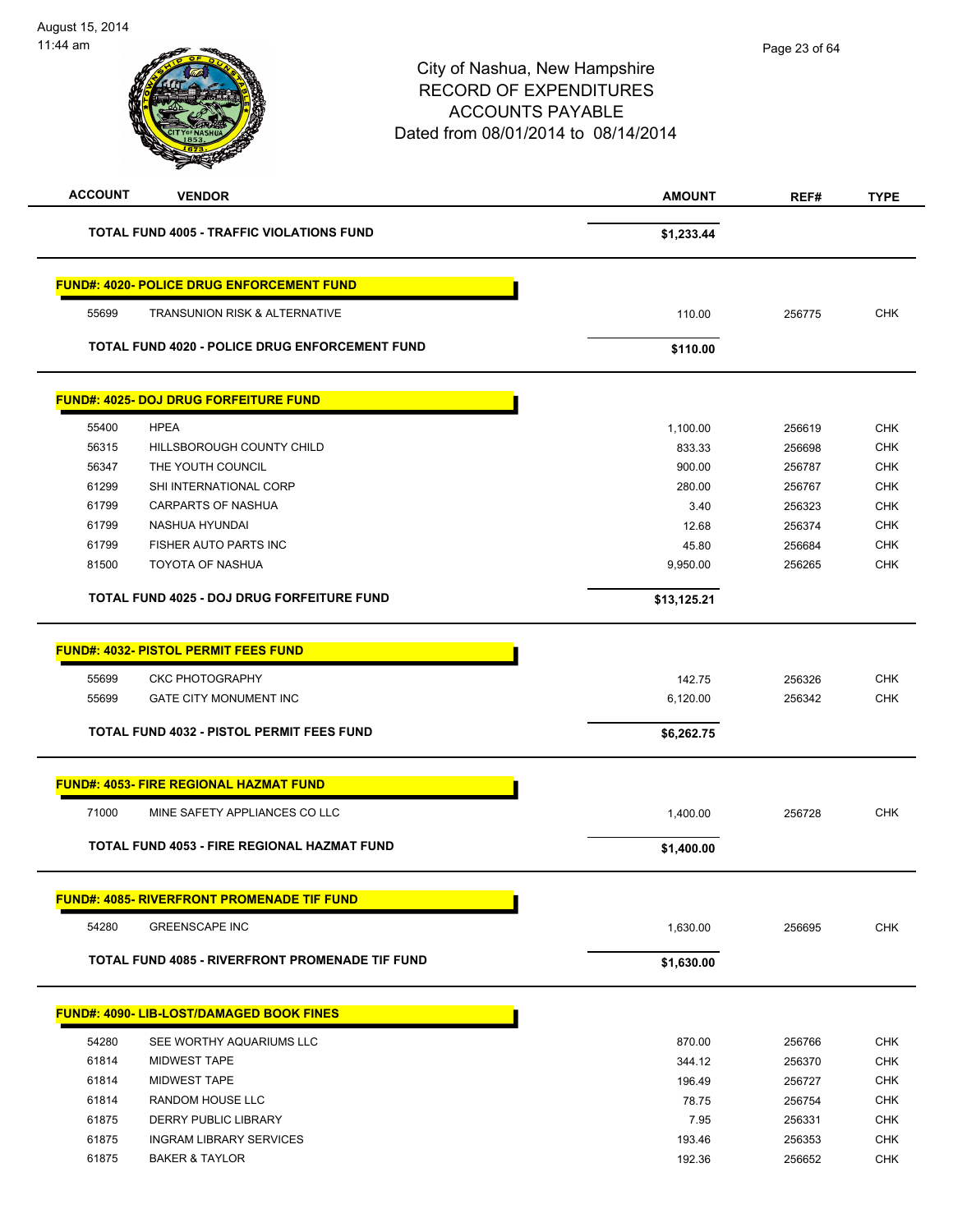# City of Nashua, New Hampshire RECORD OF EXPENDITURES ACCOUNTS PAYABLE Dated from 08/01/2014 to 08/14/2014 11:44 am **ACCOUNT VENDOR AMOUNT REF# TYPE** TOTAL FUND 4090 - LIB-LOST/DAMAGED BOOK FINES **\$1,883.13 FUND#: 4600- ECON DEV-GREATER NASHUA RLF** 53628 HILLSBOROUGH COUNTY REGISTRY 17.49 256618 CHK **TOTAL FUND 4600 - ECON DEV-GREATER NASHUA RLF \$17.49 FUND#: 5200- CAPITAL PROJECTS-STREETS** 81700 SIEMENS INDUSTRY INC 560,774.91 256399 CHK 81700 VANASSE HANGEN BRUSTLIN INC NEW RESERVE THE RESERVE THAN 4,667.33 256410 CHK **TOTAL FUND 5200 - CAPITAL PROJECTS-STREETS \$565,442.24 FUND#: 5700- CAP PROJECTS-BROAD ST PKWY** 81700 WB MASON CO INC 93.01 256783 CHK 81700 PARSONS BRINCKERHOFF INC **Example 2018 12:30 Set 10:40 Set 10:40 Set 10:40 Set 10:40 Set 10:40 Set 10:40**  81700 PARSONS BRINCKERHOFF INC 20,144.05 256744 CHK 81700 PARSONS BRINCKERHOFF INC 24,875.72 256744 CHK 81700 DENNIS MIRES PA 800.00 256672 CHK 81700 FAY SPOFFORD & THORNDIKE THE STATE 10,758.85 256681 CHK 81700 HILLSBOROUGH COUNTY REGISTRY **16.46** 256606 CHK 81700 FAY SPOFFORD & THORNDIKE **FACK ASSESS ASSESS** TO A 256681 CHK 81700 SANBORN HEAD & ASSOC INC **And ASSOC INC CHK CHK CHK CHK CHK CHK CHK CHK CHK TOTAL FUND 5700 - CAP PROJECTS-BROAD ST PKWY \$70,084.78**  Page 24 of 64

#### **FUND#: 6000- SOLID WASTE FUND**

| 54141 | PENNICHUCK WATER WORKS INC     | 286.88   | 256287 | <b>CHK</b> |
|-------|--------------------------------|----------|--------|------------|
| 54280 | HOME DEPOT CREDIT SERVICE 3065 | 16.62    | 256348 | <b>CHK</b> |
| 54280 | <b>BELLETETES INC</b>          | 28.30    | 256655 | <b>CHK</b> |
| 54600 | MCNEILUS TRUCK & MANUFACTURING | 1,751.55 | 256367 | <b>CHK</b> |
| 54600 | NAPA AUTO PARTS                | 10.06    | 256372 | <b>CHK</b> |
| 54600 | <b>CARPARTS OF NASHUA</b>      | 217.84   | 256661 | <b>CHK</b> |
| 54600 | CHADWICK BAROSS INC            | 227.46   | 256662 | <b>CHK</b> |
| 54600 | <b>FREIGHTLINER OF NH INC</b>  | 138.10   | 256686 | <b>CHK</b> |
| 54600 | <b>G H BERLIN OIL CO</b>       | 838.12   | 256687 | <b>CHK</b> |
| 54600 | LIBERTY INTNL TRUCKS OF NH LLC | 414.69   | 256716 | <b>CHK</b> |
| 54600 | MCDEVITT TRUCKS INC            | 38.00    | 256723 | <b>CHK</b> |
| 54600 | MCNEILUS TRUCK & MANUFACTURING | 793.67   | 256724 | <b>CHK</b> |
| 54600 | NAPA AUTO PARTS                | 93.04    | 256732 | <b>CHK</b> |
| 54600 | NORTH AMERICAN EQUIP UPFITTERS | 669.47   | 256739 | <b>CHK</b> |
| 54600 | SANEL AUTO PARTS CO            | 277.16   | 256764 | <b>CHK</b> |
| 54828 | US BANK EQUIPMENT FINANCE      | 26.55    | 256295 | <b>CHK</b> |
| 54828 | US BANK EQUIPMENT FINANCE      | 113.54   | 256636 | <b>CHK</b> |
| 54828 | US BANK EQUIPMENT FINANCE      | 18.76    | 256637 | <b>CHK</b> |
| 55400 | UNH PROF DEV & TRAINING        | 235.00   | 256596 | <b>CHK</b> |
|       |                                |          |        |            |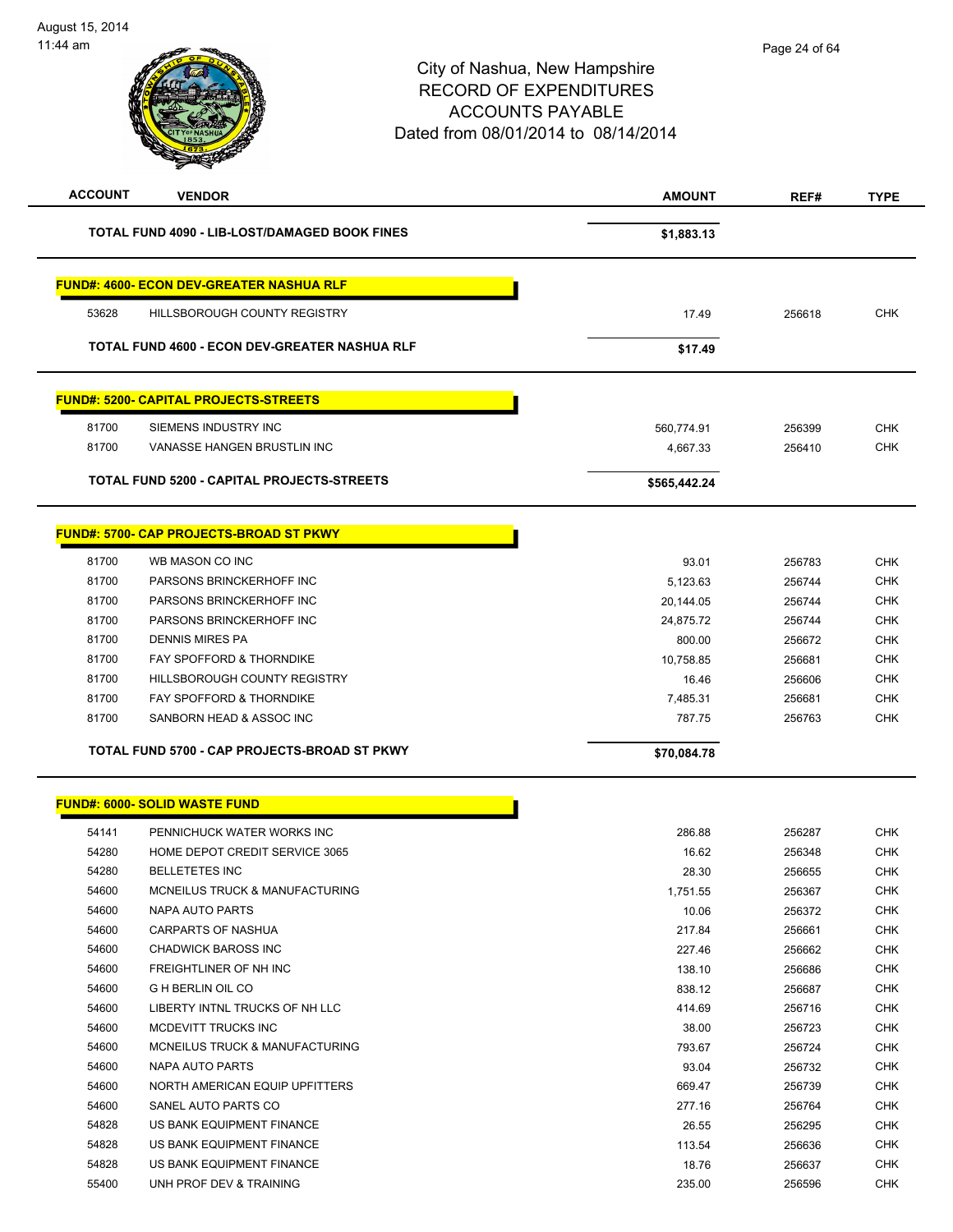

| <b>ACCOUNT</b> | <b>VENDOR</b>                             | <b>AMOUNT</b>  | REF#   | <b>TYPE</b> |
|----------------|-------------------------------------------|----------------|--------|-------------|
|                | <b>FUND#: 6000- SOLID WASTE FUND</b>      |                |        |             |
| 55421          | SWANA                                     | 200.00         | 256630 | <b>CHK</b>  |
| 55699          | AMHERST APPLIANCE REPAIR                  | 2,401.00       | 256306 | <b>CHK</b>  |
| 55699          | HW STAFFING SOLUTIONS                     | 98.55          | 256351 | <b>CHK</b>  |
| 55699          | UNIVERSAL RECYCLING TECH                  | 2,535.64       | 256409 | <b>CHK</b>  |
| 55699          | HW STAFFING SOLUTIONS                     | 108.00         | 256702 | <b>CHK</b>  |
| 61107          | UNIFIRST CORPORATION                      | 324.70         | 256778 | <b>CHK</b>  |
| 61192          | NH BRAGG & SONS INC                       | 1,881.20       | 256378 | <b>CHK</b>  |
| 61307          | SHATTUCK MALONE OIL CO                    | 1,692.48       | 256289 | <b>CHK</b>  |
| 61307          | SHATTUCK MALONE OIL CO                    | 2,950.49       | 256628 | <b>CHK</b>  |
| 61705          | <b>MAYNARD &amp; LESIEUR INC</b>          | 2,350.85       | 256364 | <b>CHK</b>  |
| 61705          | <b>MAYNARD &amp; LESIEUR INC</b>          | 5,011.85       | 256720 | <b>CHK</b>  |
| 75100          | NH DEPT OF ENVIRONMENTAL SERVS            | 1,222,659.23   | 15607  | ACH         |
| 75200          | NH DEPT OF ENVIRONMENTAL SERVS            | 160,866.94     | 15607  | ACH         |
| 81100          | SANBORN HEAD & ASSOC INC                  | 5,399.98       | 256763 | <b>CHK</b>  |
|                | <b>TOTAL FUND 6000 - SOLID WASTE FUND</b> | \$1,414,675.72 |        |             |

П

# **FUND#: 6200- WASTEWATER FUND**

| 21775 | <b>FHLMC</b>                   | 54.42     | 256906 | <b>CHK</b> |
|-------|--------------------------------|-----------|--------|------------|
| 21775 | <b>FNMA</b>                    | 45.10     | 256907 | <b>CHK</b> |
| 21775 | <b>KARA S LIBBY</b>            | 12.16     | 256908 | <b>CHK</b> |
| 21775 | LAW OFFC OF SONJA B SELAMI. PC | 121.33    | 256909 | <b>CHK</b> |
| 21775 | SAFEGUARD PROPERTIES           | 74.92     | 256911 | <b>CHK</b> |
| 21775 | <b>SUMMIT TITLE</b>            | 53.42     | 256912 | <b>CHK</b> |
| 44597 | HILLSBOROUGH COUNTY REGISTRY   | 121.14    | 256699 | <b>CHK</b> |
| 53107 | EASTERN ANALYTICAL INC         | 65.00     | 256337 | <b>CHK</b> |
| 53107 | <b>HAZEN &amp; SAWYER PC</b>   | 16,894.57 | 256347 | <b>CHK</b> |
| 53467 | <b>MAILINGS UNLIMITED</b>      | 3,155.07  | 256363 | <b>CHK</b> |
| 53467 | <b>MAILINGS UNLIMITED</b>      | 921.83    | 256718 | <b>CHK</b> |
| 54100 | <b>PSNH</b>                    | 1,619.41  | 256625 | <b>CHK</b> |
| 54114 | <b>DIRECT ENERGY BUSINESS</b>  | 5.41      | 256334 | <b>CHK</b> |
| 54141 | PENNICHUCK WATER WORKS INC     | 56.25     | 256287 | <b>CHK</b> |
| 54280 | <b>DRAIN MEDIC</b>             | 330.00    | 256676 | <b>CHK</b> |
| 54300 | CRISP CONTRACTING LLC          | 7,850.00  | 256241 | <b>CHK</b> |
| 54300 | <b>BROX INDUSTRIES INC</b>     | 1,627.20  | 256322 | <b>CHK</b> |
| 54300 | <b>CRISP CONTRACTING LLC</b>   | 3,975.00  | 256601 | <b>CHK</b> |
| 54300 | ROBERT W CHAMPAGNE             | 8,000.00  | 256758 | <b>CHK</b> |
| 54300 | UNITED RENTALS (NORTH AMERICA) | 7,625.00  | 256779 | <b>CHK</b> |
| 54487 | EASTERN ANALYTICAL INC         | 562.89    | 256678 | <b>CHK</b> |
| 54487 | F W WEBB CO                    | 63.64     | 256679 | <b>CHK</b> |
| 54487 | <b>FASTENAL CO</b>             | 32.67     | 256680 | <b>CHK</b> |
| 54487 | HOME DEPOT CREDIT SERVICE 3065 | 100.65    | 256700 | <b>CHK</b> |
| 54487 | KOMLINE-SANDERSON ENGR CORP    | 88.18     | 256713 | <b>CHK</b> |
| 54487 | M & M ELECTRICAL SUPPLY CO INC | 338.41    | 256717 | <b>CHK</b> |
| 54487 | PEABODY SUPPLY CO              | 52.81     | 256745 | <b>CHK</b> |
| 54487 | RENEW MECHANICAL MAINTENANCE   | 4,332.00  | 256756 | <b>CHK</b> |
| 54828 | US BANK EQUIPMENT FINANCE      | 26.55     | 256295 | <b>CHK</b> |
| 54828 | US BANK EQUIPMENT FINANCE      | 18.76     | 256637 | <b>CHK</b> |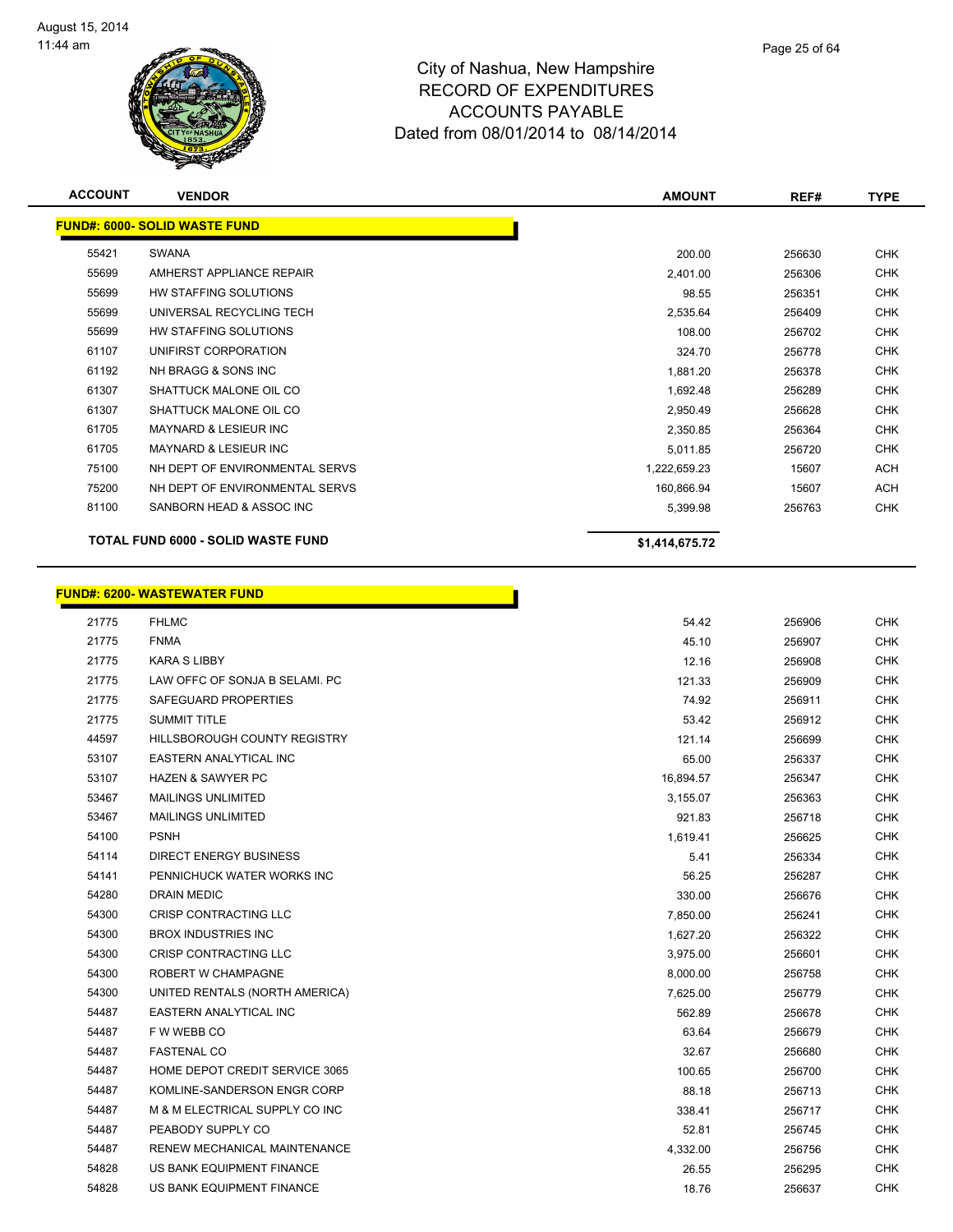

| <b>ACCOUNT</b> | <b>VENDOR</b>                                    | <b>AMOUNT</b>  | REF#   | <b>TYPE</b> |
|----------------|--------------------------------------------------|----------------|--------|-------------|
|                | <b>FUND#: 6200- WASTEWATER FUND</b>              |                |        |             |
| 54828          | US BANK EQUIPMENT FINANCE                        | 113.54         | 256639 | <b>CHK</b>  |
| 55109          | <b>FAIRPOINT COMMUNICATIONS</b>                  | 734.13         | 256616 | <b>CHK</b>  |
| 55109          | <b>FAIRPOINT COMMUNICATIONS</b>                  | 76.70          | 256617 | <b>CHK</b>  |
| 55314          | STEPHEN DOOKRAN                                  | 38.08          | 256603 | <b>CHK</b>  |
| 55400          | UNH PROF DEV & TRAINING                          | 235.00         | 256596 | <b>CHK</b>  |
| 55699          | HW STAFFING SOLUTIONS                            | 98.55          | 256351 | <b>CHK</b>  |
| 55699          | <b>HW STAFFING SOLUTIONS</b>                     | 108.00         | 256702 | <b>CHK</b>  |
| 61107          | <b>MARIO FERNANDEZ</b>                           | 110.00         | 256252 | <b>CHK</b>  |
| 61149          | <b>EASTERN ANALYTICAL INC</b>                    | 1,041.75       | 256678 | <b>CHK</b>  |
| 61156          | <b>JCI JONES CHEMICALS INC</b>                   | 5,215.98       | 256356 | <b>CHK</b>  |
| 61156          | <b>BASF CORP</b>                                 | 4,739.04       | 256653 | <b>CHK</b>  |
| 61156          | <b>JCI JONES CHEMICALS INC</b>                   | 6,348.34       | 256710 | <b>CHK</b>  |
| 61299          | HOME DEPOT CREDIT SERVICE 3065                   | 18.02          | 256700 | <b>CHK</b>  |
| 61299          | <b>RADIO SHACK CORP</b>                          | 8.49           | 256753 | <b>CHK</b>  |
| 71000          | WB MASON CO INC                                  | 1,739.99       | 256783 | <b>CHK</b>  |
| 71025          | HOME DEPOT CREDIT SERVICE 3065                   | 27.36          | 256700 | <b>CHK</b>  |
| 75100          | NH DEPT OF ENVIRONMENTAL SERVS                   | 1,998,476.61   | 15607  | <b>ACH</b>  |
| 75200          | NH DEPT OF ENVIRONMENTAL SERVS                   | 440,062.61     | 15607  | <b>ACH</b>  |
| 81300          | T BUCK CONSTRUCTION INC                          | 50,120.00      | 256771 | <b>CHK</b>  |
| 81700          | <b>ROBERT W CHAMPAGNE</b>                        | 19,000.00      | 256758 | <b>CHK</b>  |
| 81700          | <b>WRIGHT-PIERCE</b>                             | 11,086.25      | 256415 | <b>CHK</b>  |
| 81700          | T BUCK CONSTRUCTION INC                          | 6,635.00       | 256771 | <b>CHK</b>  |
| 81700          | <b>WRIGHT-PIERCE</b>                             | 7,920.02       | 256784 | <b>CHK</b>  |
|                | <b>TOTAL FUND 6200 - WASTEWATER FUND</b>         | \$2,612,177.25 |        |             |
|                | <b>FUND#: 6500- PROPERTY &amp; CASUALTY FUND</b> |                |        |             |

| 53142 | HUB INT'L NEW ENGLAND LLC            | 17,500.00 | 15613  | <b>ACH</b> |
|-------|--------------------------------------|-----------|--------|------------|
| 53142 | LISCORD WARD & ROY INC               | 7,500.00  | 256361 | <b>CHK</b> |
| 54267 | TREASURER STATE OF NH                | 50.00     | 256291 | <b>CHK</b> |
| 54267 | TREASURER STATE OF NH                | 150.00    | 256633 | <b>CHK</b> |
| 54267 | STANLEY ELEVATOR CO INC              | 4,354.97  | 256769 | <b>CHK</b> |
| 55200 | <b>JENNIFER DESHAIES</b>             | 80.00     | 256602 | <b>CHK</b> |
| 59120 | <b>QBE ADMINISTRATION CTR</b>        | 10.000.00 | 256626 | <b>CHK</b> |
| 59207 | APPLE NASHUA LLC                     | 311.00    | 256556 | <b>CHK</b> |
| 59207 | ASSOCIATED RADIOLOGISTS PA           | 376.00    | 256557 | CHK        |
| 59207 | CONCORD HOSPITAL MEDICAL ASSOC       | 5,481.28  | 256559 | <b>CHK</b> |
| 59207 | <b>CPTE NASHUA</b>                   | 809.00    | 256560 | <b>CHK</b> |
| 59207 | DARTMOUTH HITCHCOCK CLINIC           | 362.00    | 256561 | <b>CHK</b> |
| 59207 | <b>EXCEL ORTHOPAEDIC SPECIALISTS</b> | 278.00    | 256563 | <b>CHK</b> |
| 59207 | FOUR SEASONS ORTHOPEDIC CENTER       | 352.00    | 256564 | <b>CHK</b> |
| 59207 | <b>JODY STEWART</b>                  | 23.54     | 256567 | <b>CHK</b> |
| 59207 | MDS MEDICAL DEVICE SPECIALITY        | 495.00    | 256569 | <b>CHK</b> |
| 59207 | NASHUA ANESTHESIA PARTNERS           | 1,875.00  | 256570 | <b>CHK</b> |
| 59207 | OCCUPATIONAL HEALTH CTRS SOUTH       | 158.10    | 256571 | <b>CHK</b> |
| 59207 | PERFORMANCE REHAB INC                | 305.00    | 256572 | <b>CHK</b> |
| 59207 | <b>SJ PHYSICIAN SERVICES</b>         | 265.00    | 256573 | <b>CHK</b> |
| 59207 | SO NH REGIONAL MEDICAL CENTER        | 303.44    | 256574 | <b>CHK</b> |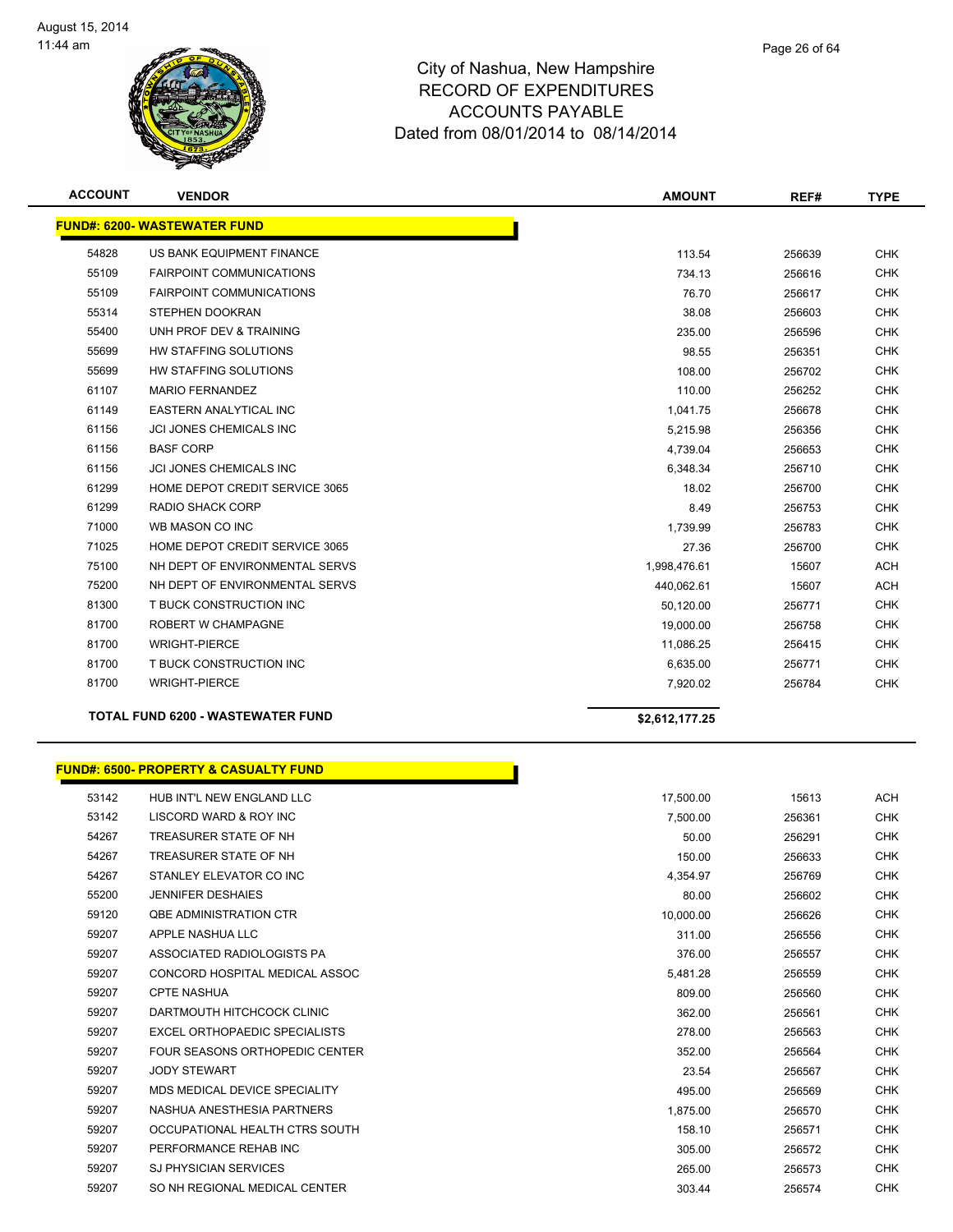

| <b>ACCOUNT</b> | <b>VENDOR</b>                                         | <b>AMOUNT</b> | REF#   | <b>TYPE</b> |
|----------------|-------------------------------------------------------|---------------|--------|-------------|
|                | <b>FUND#: 6500- PROPERTY &amp; CASUALTY FUND</b>      |               |        |             |
| 59207          | STONERIVER PHARMACY SOLUTIONS                         | 2,747.35      | 256576 | <b>CHK</b>  |
| 59207          | X-RAY PROFESSIONAL ASSOCIATION                        | 58.00         | 256577 | <b>CHK</b>  |
| 59207          | AMOSKEAG ANETHESIA PLLC                               | 175.00        | 256942 | <b>CHK</b>  |
| 59207          | ASSOCIATED RADIOLOGISTS PA                            | 107.00        | 256943 | <b>CHK</b>  |
| 59207          | CLAIMS BUREAU USA INC                                 | 1,695.25      | 256944 | <b>CHK</b>  |
| 59207          | CONCORD ORTHOPAEDICS PA                               | 650.00        | 256945 | <b>CHK</b>  |
| 59207          | <b>CPTE NASHUA</b>                                    | 679.00        | 256946 | <b>CHK</b>  |
| 59207          | DARTMOUTH HITCHCOCK CLINIC                            | 458.00        | 256948 | <b>CHK</b>  |
| 59207          | <b>FOUR SEASONS ORTHOPEDIC CENTER</b>                 | 4,505.12      | 256949 | <b>CHK</b>  |
| 59207          | GOTMAN, SCHULTHESS & STEERE PA                        | 1,029.50      | 256951 | <b>CHK</b>  |
| 59207          | LEWIS PHYSICAL MEDICINE ASSOC                         | 1,345.00      | 256952 | <b>CHK</b>  |
| 59207          | NASHUA RADIOLOGY PA                                   | 314.00        | 256954 | <b>CHK</b>  |
| 59207          | CHIMA O OHAEGBULAM MD PC                              | 180.00        | 256956 | <b>CHK</b>  |
| 59207          | PERFORMANCE REHAB INC                                 | 305.00        | 256957 | <b>CHK</b>  |
| 59207          | <b>SCOTT J DIEHL MD</b>                               | 210.00        | 256958 | <b>CHK</b>  |
| 59207          | <b>SJ PHYSICIAN SERVICES</b>                          | 445.00        | 256959 | <b>CHK</b>  |
| 59207          | ST JOSEPH BUSINESS & HEALTH                           | 185.00        | 256960 | <b>CHK</b>  |
| 59207          | ST JOSEPHS HOSPITAL                                   | 5,044.95      | 256961 | <b>CHK</b>  |
| 59207          | STONERIVER PHARMACY SOLUTIONS                         | 2,279.83      | 256963 | <b>CHK</b>  |
| 59207          | US MEDGROUP PA CO                                     | 1,415.74      | 256964 | <b>CHK</b>  |
| 59207          | WINCHESTER HOSP-SHILEDS MRI                           | 1,550.00      | 256965 | <b>CHK</b>  |
| 59225          | <b>NANCY BATHALON</b>                                 | 69.00         | 256558 | <b>CHK</b>  |
| 59225          | <b>RYAN HEILE</b>                                     | 400.00        | 256760 | <b>CHK</b>  |
| 59250          | <b>HAYES PUMPS INC</b>                                | 50,839.00     | 256565 | <b>CHK</b>  |
| 59250          | <b>CREATIVE INFORMATION SYSTEMS</b>                   | 570.00        | 256947 | <b>CHK</b>  |
| 59250          | GATE CITY FENCE CO INC                                | 2,100.00      | 256950 | <b>CHK</b>  |
| 59250          | MARVELL PLATE GLASS INC                               | 178.00        | 256953 | <b>CHK</b>  |
| 59250          | NORTHEAST SCALE CO INC                                | 330.00        | 256955 | <b>CHK</b>  |
| 59275          | <b>ENTERPRISE HOLDINGS INC</b>                        | 69.42         | 256562 | <b>CHK</b>  |
| 59275          | <b>ILLG AUTOMOTIVE CORP</b>                           | 1,883.05      | 256566 | <b>CHK</b>  |
| 59275          | MAYNARD & LESIEUR INC                                 | 155.00        | 256568 | <b>CHK</b>  |
| 59275          | STATEWIDE COLLISION LLC                               | 2,088.93      | 256575 | <b>CHK</b>  |
| 59275          | STATEWIDE COLLISION LLC                               | 1,049.70      | 256962 | <b>CHK</b>  |
| 61192          | OCCUPATIONAL DRUG TESTING LLC                         | 1,220.00      | 256385 | <b>CHK</b>  |
| 61192          | OCCUPATIONAL DRUG TESTING LLC                         | 130.00        | 256624 | <b>CHK</b>  |
|                | <b>TOTAL FUND 6500 - PROPERTY &amp; CASUALTY FUND</b> | \$137,490.17  |        |             |

**FUND#: 6600- BENEFITS SELF INSURANCE FUND**

| 21545 | NORTHERN NEW ENGLAND BENEFIT |            |
|-------|------------------------------|------------|
| 21585 | VISION SERVICE PLAN NH       |            |
| 21990 | <b>DIANE MARCUM</b>          |            |
| 59507 | ANTHEM BCBS OF NE            |            |
| 59507 | ANTHEM BCBS OF NE            | 373.978.20 |
| 59507 | ANTHEM BCBS OF NE            | 28.320.52  |
| 59507 | ANTHEM BCBS OF NE            | 28.434.14  |
| 59507 | ANTHEM BCBS OF NE            | 40.232.67  |
| 59507 | HARVARD PILGRIM HEALTH CARE  | 94.241.34  |
|       |                              |            |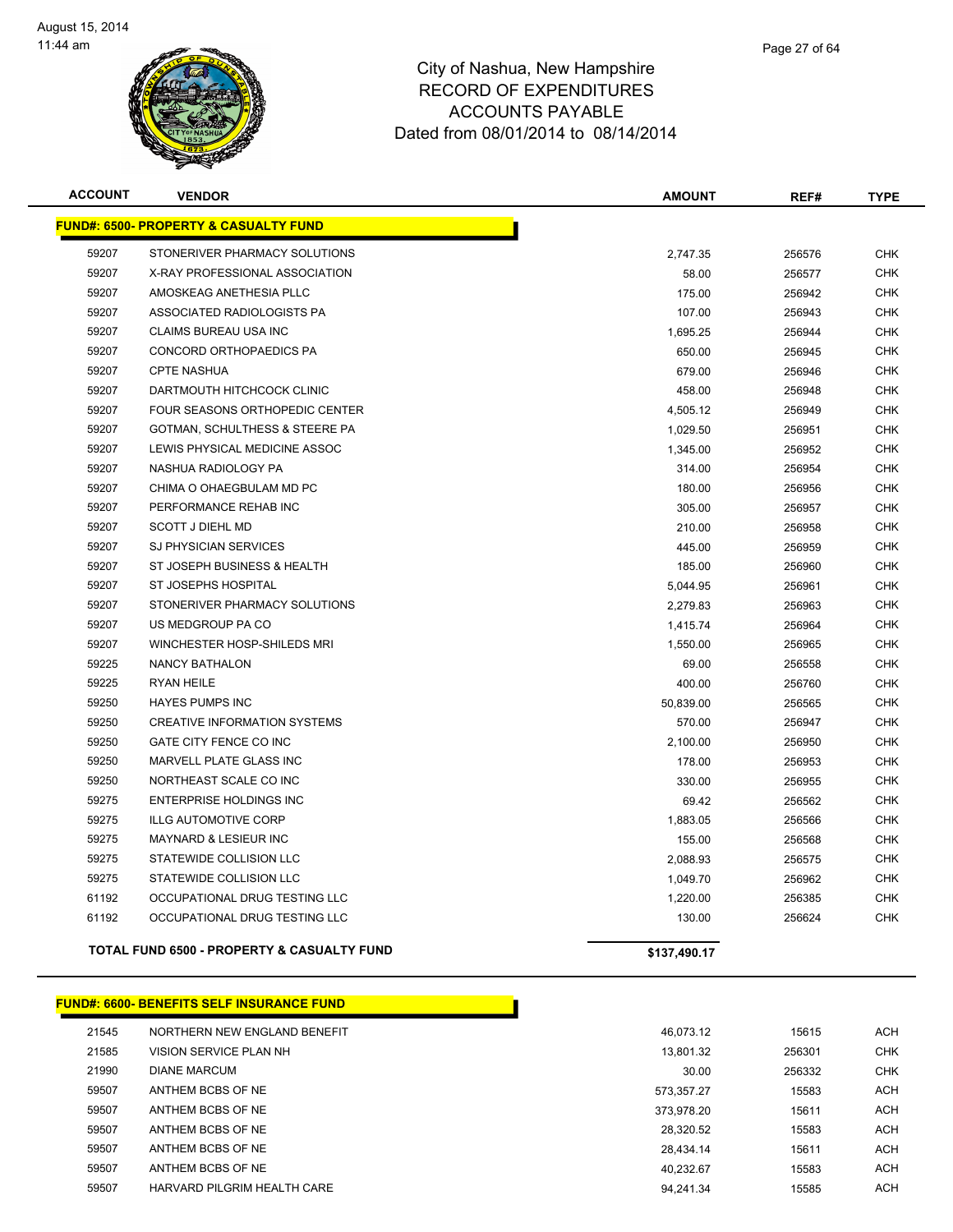

| <b>ACCOUNT</b> | <b>VENDOR</b>                                         | <b>AMOUNT</b>  | REF#   | <b>TYPE</b> |
|----------------|-------------------------------------------------------|----------------|--------|-------------|
|                | <b>FUND#: 6600- BENEFITS SELF INSURANCE FUND</b>      |                |        |             |
| 59507          | ANTHEM BCBS OF NE                                     | 16,614.93      | 15611  | <b>ACH</b>  |
| 59507          | HARVARD PILGRIM HEALTH CARE                           | 101,967.98     | 15612  | <b>ACH</b>  |
| 59525          | NORTHEAST DELTA DENTAL                                | 43,135.09      | 15586  | <b>ACH</b>  |
| 59525          | NORTHEAST DELTA DENTAL                                | 26,712.31      | 15614  | <b>ACH</b>  |
|                | <b>TOTAL FUND 6600 - BENEFITS SELF INSURANCE FUND</b> | \$1,386,898.89 |        |             |
|                | <b>FUND#: 7052- MINE FALLS PARK ETF</b>               |                |        |             |
| 54280          | UNITED SITE SERVICES NORTHEAST                        | 164.91         | 256408 | <b>CHK</b>  |
|                | TOTAL FUND 7052 - MINE FALLS PARK ETF                 | \$164.91       |        |             |
|                | <b>FUND#: 7076- REG VOC ED CAPITAL RESERVE</b>        |                |        |             |
| 71000          | K-LOG, INC                                            | 12,879.72      | 256452 | <b>CHK</b>  |
|                |                                                       |                |        |             |
|                | TOTAL FUND 7076 - REG VOC ED CAPITAL RESERVE          | \$12,879.72    |        |             |
|                | <b>FUND#: 7506- ETF CONTRIB-WOODLAWN CEMETERY</b>     |                |        |             |
| 45121          | KENNETH & BEVERLY HOULE                               | 300.00         | 256359 | <b>CHK</b>  |
| 61299          | <b>HARDY DORIC INC</b>                                | 585.00         | 256696 | <b>CHK</b>  |
|                | TOTAL FUND 7506 - ETF CONTRIB-WOODLAWN CEMETERY       | \$885.00       |        |             |
|                | <b>FUND#: 7551- P&amp;R-SUMMERFUN</b>                 |                |        |             |
| 54899          | <b>BALLOONLAND</b>                                    | 300.00         | 256315 | <b>CHK</b>  |
| 55654          | <b>ALEX MARKOSKI</b>                                  | 500.00         | 256719 | <b>CHK</b>  |
| 55658          | <b>GRAINGER</b>                                       | 17.70          | 256345 | <b>CHK</b>  |
| 61900          | JEANNOTTE'S MARKET LLC                                | 65.96          | 256711 | <b>CHK</b>  |
|                | <b>TOTAL FUND 7551 - P&amp;R-SUMMERFUN</b>            | \$883.66       |        |             |
|                | <b>FUND#: 7565- SCHOOL RELATED PROGRAMS-ETF</b>       |                |        |             |
| 61135          | <b>BRANDI MACDONALD</b>                               | 170.23         | 256458 | CHK         |
|                | TOTAL FUND 7565 - SCHOOL RELATED PROGRAMS-ETF         | \$170.23       |        |             |
|                |                                                       |                |        |             |
|                | <b>FUND#: 8028- WOODLAWN CEMETERY PERP-CARE</b>       |                |        |             |
| 44338          | KENNETH & BEVERLY HOULE                               | 300.00         | 256359 | <b>CHK</b>  |
|                | <b>TOTAL FUND 8028 - WOODLAWN CEMETERY PERP-CARE</b>  | \$300.00       |        |             |
|                | <b>FUND#: 8050- LIBRARY-CHARLES ZYLONIS</b>           |                |        |             |
| 55650          | LABAS LITHUANIAN AMER BROS                            | 7,500.00       | 256714 | <b>CHK</b>  |
|                |                                                       |                |        |             |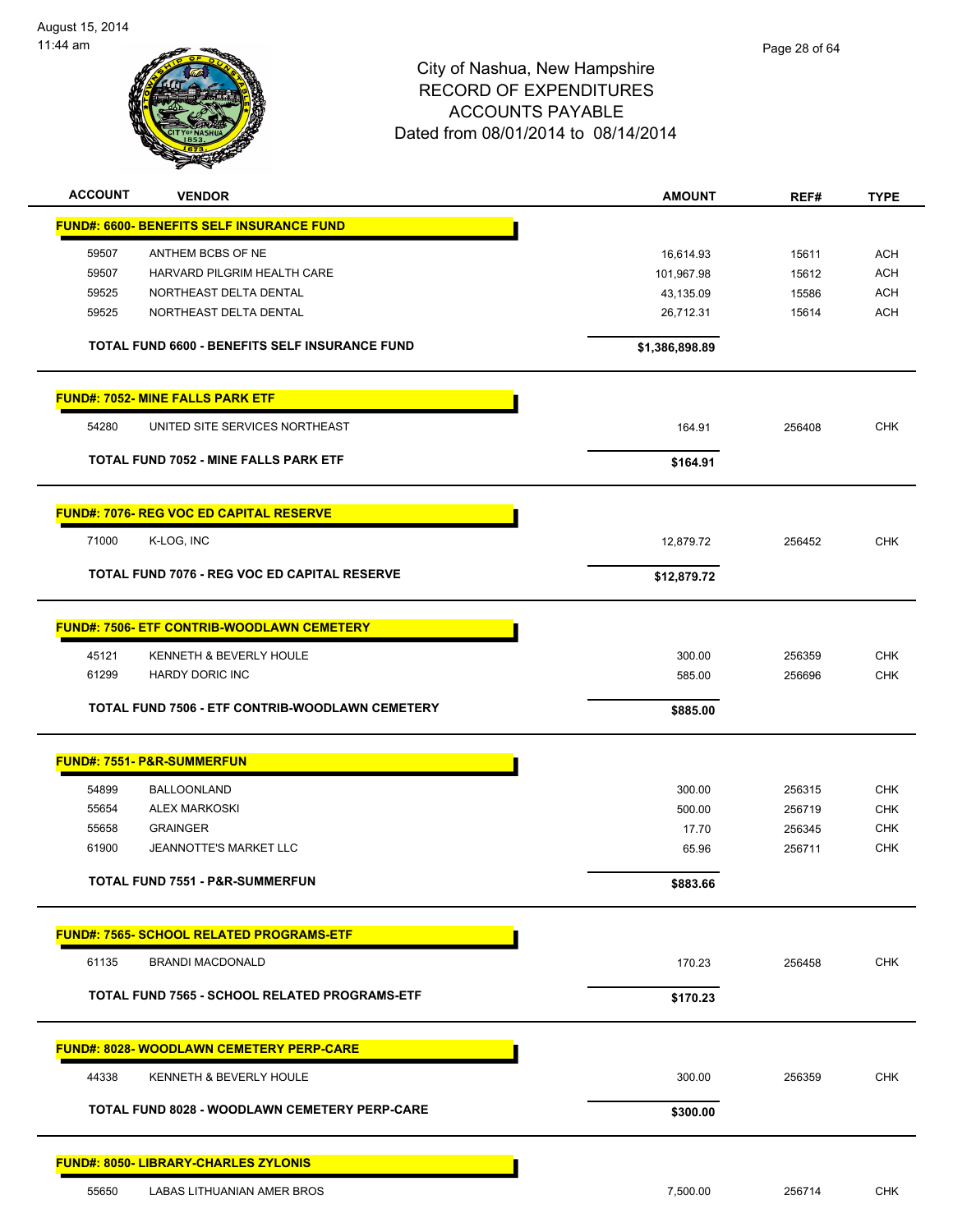# City of Nashua, New Hampshire RECORD OF EXPENDITURES ACCOUNTS PAYABLE Dated from 08/01/2014 to 08/14/2014 **ACCOUNT VENDOR AMOUNT REF# TYPE**

| <b>TOTAL FUND 8050 - LIBRARY-CHARLES ZYLONIS</b>    | \$7,500.00  |        |            |
|-----------------------------------------------------|-------------|--------|------------|
| <b>FUND#: 8063- LIBRARY-HENRY STEARNS FUND</b>      |             |        |            |
| 61807<br><b>BAKER &amp; TAYLOR</b>                  | 79.78       | 256314 | <b>CHK</b> |
| 61807<br><b>BAKER &amp; TAYLOR</b>                  | 1,330.27    | 256652 | <b>CHK</b> |
| <b>TOTAL FUND 8063 - LIBRARY-HENRY STEARNS FUND</b> | \$1,410.05  |        |            |
| <b>FUND#: 8400- AGENCY-DEVELOPER ESCROWS</b>        |             |        |            |
| 21730<br><b>TRINITY BAPTIST CHURCH</b>              | 635.95      | 256613 | <b>CHK</b> |
| 21730<br><b>EAST GLEN PROPERTIES LLC</b>            | 27,760.00   | 256244 | <b>CHK</b> |
| <b>TOTAL FUND 8400 - AGENCY-DEVELOPER ESCROWS</b>   | \$28,395.95 |        |            |
| <b>FUND#: 8619- S.BULLEYPARKS CLRTL ENR</b>         |             |        |            |
| 55650<br>CHARLOTTE AVENUE SCHOOL PTO                | 795.00      | 256269 | <b>CHK</b> |
| <b>TOTAL FUND 8619 - S.BULLEYPARKS CLRTL ENR</b>    | \$795.00    |        |            |
| <b>FUND#: 8629- NHS SOUTH GEN SCHOL</b>             |             |        |            |
| 68370<br><b>TAYLOR IANNONE AND</b>                  | 500.00      | 256967 | <b>CHK</b> |
| <b>TOTAL FUND 8629 - NHS SOUTH GEN SCHOL</b>        | \$500.00    |        |            |
| <b>FUND#: 8634- NHS NORTH GEN SCHOL</b>             |             |        |            |
| <b>TAYLOR IANNONE AND</b><br>68370                  | 1,000.00    | 256966 | <b>CHK</b> |
| <b>TOTAL FUND 8634 - NHS NORTH GEN SCHOL</b>        | \$1,000.00  |        |            |
| <b>FUND#: 8635- JAMES GREELEY SCHOL</b>             |             |        |            |
| 68370<br><b>CAREY WALTERS</b>                       | 70.00       | 256543 | <b>CHK</b> |
| 68370<br><b>CARISSA WIDTFELDT</b>                   | 90.00       | 256544 | <b>CHK</b> |
| 68370<br><b>DANA PIERCE</b>                         | 75.00       | 256545 | <b>CHK</b> |
| 68370<br>EFIVICMA GOYETTE                           | 200.00      | 256546 | <b>CHK</b> |
| 68370<br><b>LINDSEY REEDY</b>                       | 100.00      | 256547 | <b>CHK</b> |
| 68370<br><b>SARAH LAFLAMME</b>                      | 100.00      | 256548 | <b>CHK</b> |
| 68370<br><b>TRACY SPENCER</b>                       | 90.00       | 256549 | <b>CHK</b> |
| <b>TOTAL FUND 8635 - JAMES GREELEY SCHOL</b>        | \$725.00    |        |            |

**Grand Total: \$10,872,303.20**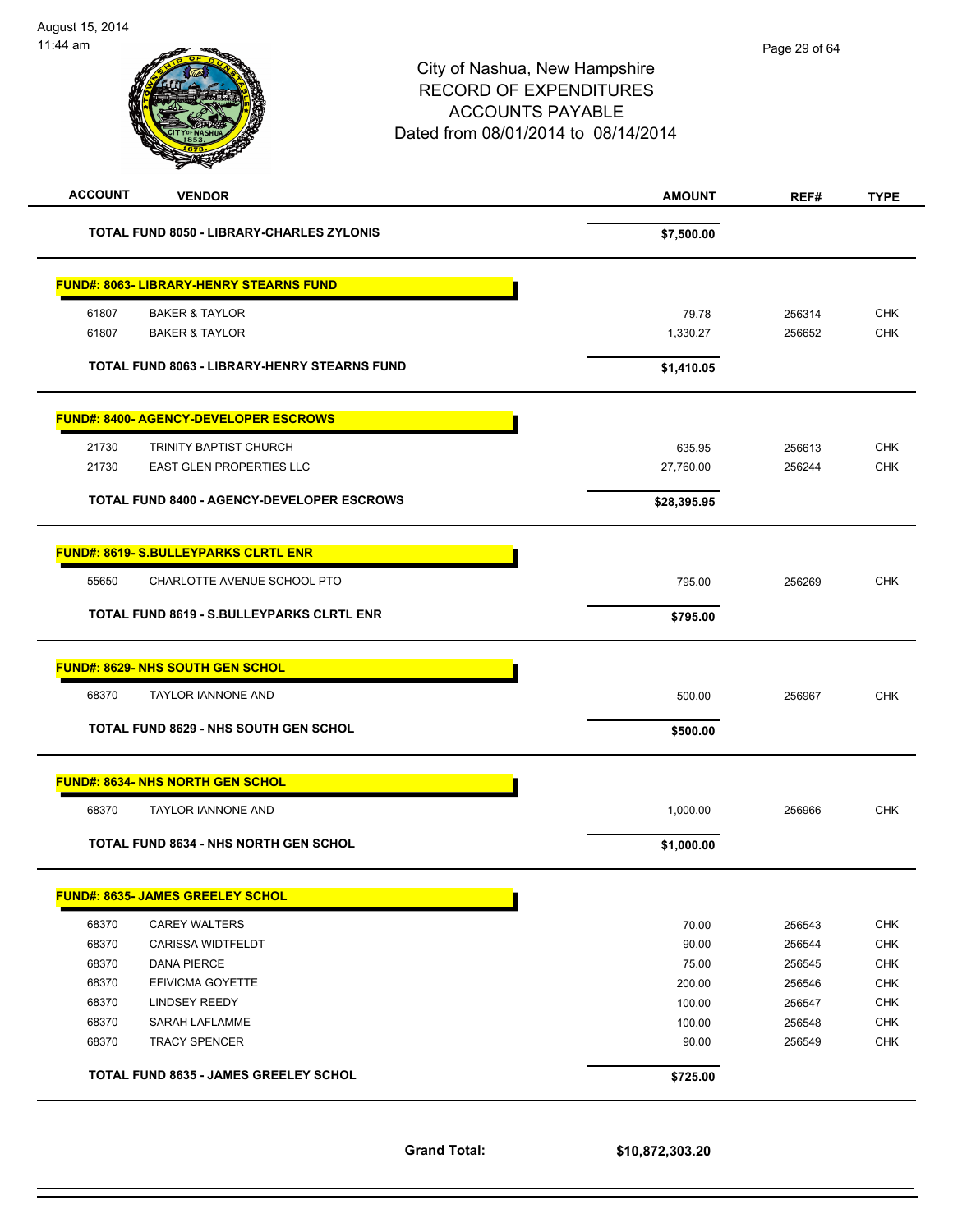

Page 30 of 64

|     | <b>PAY DATE</b>                   | <b>ACCOUNT</b>                       | <b>DESCRIPTION</b>                    | <b>AMOUNT</b> |
|-----|-----------------------------------|--------------------------------------|---------------------------------------|---------------|
|     | <b>FUND#: 1000 - GENERAL FUND</b> |                                      |                                       |               |
| 101 | <b>MAYOR</b>                      |                                      |                                       |               |
|     | 8/7/14                            | 51100                                | <b>COMMUNICATIONS DIRECTOR</b>        | 852.15        |
|     | 8/14/14                           | 51100                                | <b>COMMUNICATIONS DIRECTOR</b>        | 852.15        |
|     | 8/7/14                            | 51100                                | EXECUTIVE SECRETARY AA                | 903.15        |
|     | 8/14/14                           | 51100                                | EXECUTIVE SECRETARY AA                | 903.15        |
|     | 8/7/14                            | 51100                                | SECRETARY RECEPTIONIST                | 229.60        |
|     | 8/7/14                            | 51500                                | MAYOR                                 | 2,115.95      |
|     | 8/14/14                           | 51500                                | <b>MAYOR</b>                          | 2,115.95      |
|     | <b>TOTAL 101 - MAYOR</b>          |                                      |                                       | \$7,972.10    |
| 102 |                                   | <b>BOARD OF ALDERMEN</b>             |                                       |               |
|     | 8/7/14                            | 51100                                | ALDERMANIC LEGISLATION MANAGER        | 1,446.40      |
|     | 8/14/14                           | 51100                                | ALDERMANIC LEGISLATION MANAGER        | 1,446.40      |
|     | 8/7/14                            | 51200                                | LEGISLATIVE TRANSCRIPTION SPEC        | 450.31        |
|     | 8/14/14                           | 51200                                | <b>LEGISLATIVE TRANSCRIPTION SPEC</b> | 416.64        |
|     |                                   | <b>TOTAL 102 - BOARD OF ALDERMEN</b> |                                       | \$3,759.75    |
| 103 | <b>LEGAL</b>                      |                                      |                                       |               |
|     | 8/7/14                            | 51100                                | ASSISTANT CORP COUNSEL                | 1,364.20      |
|     | 8/14/14                           | 51100                                | ASSISTANT CORP COUNSEL                | 1,364.20      |
|     | 8/7/14                            | 51100                                | <b>CORPORATION COUNSEL</b>            | 2,229.60      |
|     | 8/14/14                           | 51100                                | <b>CORPORATION COUNSEL</b>            | 2,229.60      |
|     | 8/7/14                            | 51100                                | DEPUTY CORPORATION COUNSEL            | 2,028.40      |
|     | 8/14/14                           | 51100                                | DEPUTY CORPORATION COUNSEL            | 2,028.40      |
|     | 8/7/14                            | 51100                                | <b>LEGAL ASSISTANT</b>                | 1,901.05      |
|     | 8/14/14                           | 51100                                | <b>LEGAL ASSISTANT</b>                | 1,901.05      |
|     | <b>TOTAL 103 - LEGAL</b>          |                                      |                                       | \$15,046.50   |
|     |                                   |                                      |                                       |               |
| 107 | <b>CITY CLERK</b>                 |                                      |                                       |               |
|     | 8/7/14                            | 51100                                | <b>CITY CLERK</b>                     | 1,823.90      |
|     | 8/14/14                           | 51100                                | <b>CITY CLERK</b>                     | 1,823.90      |
|     | 8/7/14                            | 51100                                | <b>CLERK VITAL RECORDS II</b>         | 1,463.25      |
|     | 8/14/14                           | 51100                                | CLERK VITAL RECORDS II                | 1,463.25      |
|     | 8/7/14                            | 51100                                | DEPARTMENT COORDINATOR, CC            | 791.45        |
|     | 8/14/14                           | 51100                                | DEPARTMENT COORDINATOR, CC            | 791.45        |
|     | 8/7/14                            | 51100                                | DEPUTY CITY CLERK                     | 1,411.70      |
|     | 8/14/14                           | 51100                                | DEPUTY CITY CLERK                     | 1,411.70      |
|     | 8/7/14                            | 51300                                | OVERTIME-REGULAR                      | 29.68         |
|     | <b>TOTAL 107 - CITY CLERK</b>     |                                      |                                       | \$11,010.28   |
| 111 | <b>HUMAN RESOURCES</b>            |                                      |                                       |               |
|     | 8/7/14                            | 51100                                | HR ANALYST                            | 1,044.70      |
|     | 8/14/14                           | 51100                                | HR ANALYST                            | 1,044.70      |
|     | 8/7/14                            | 51100                                | HR SPEC                               | 858.45        |

8/14/14 51100 HR SPEC 358.45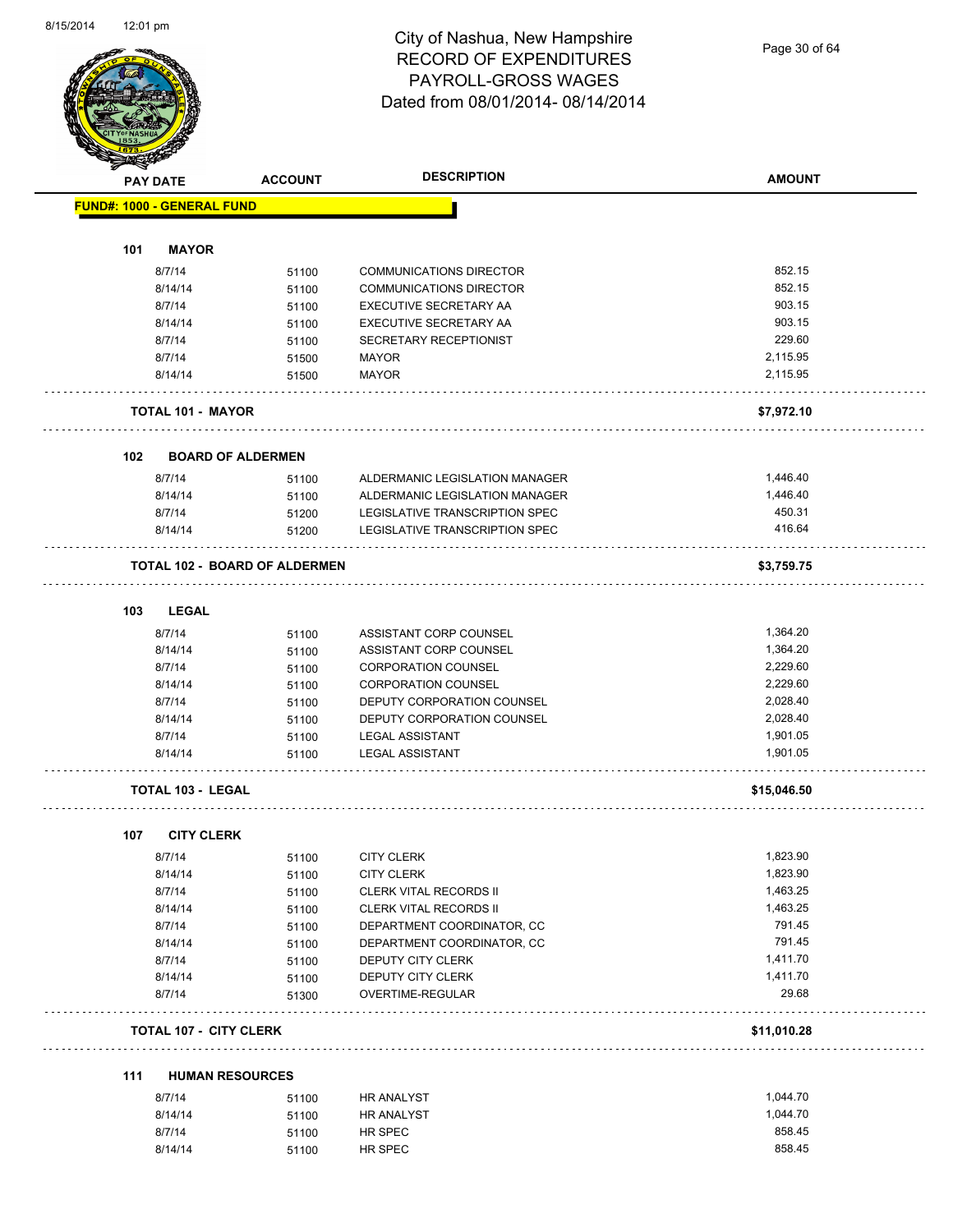Page 31 of 64

|     | <b>PAY DATE</b>                   | <b>ACCOUNT</b>                            | <b>DESCRIPTION</b>                                         | <b>AMOUNT</b>        |  |
|-----|-----------------------------------|-------------------------------------------|------------------------------------------------------------|----------------------|--|
|     | <b>FUND#: 1000 - GENERAL FUND</b> |                                           |                                                            |                      |  |
| 111 |                                   | <b>HUMAN RESOURCES</b>                    |                                                            |                      |  |
|     | 8/7/14                            | 51100                                     | HUMAN RESOURCES DIRECTOR                                   | 1,592.50             |  |
|     | 8/14/14                           | 51100                                     | HUMAN RESOURCES DIRECTOR                                   | 1,592.50             |  |
|     | 8/7/14                            | 51200                                     | ADMINISTRATIVE ASSISTANT I                                 | 273.40               |  |
|     | 8/14/14                           | 51200                                     | ADMINISTRATIVE ASSISTANT I                                 | 273.40               |  |
|     |                                   | <b>TOTAL 111 - HUMAN RESOURCES</b>        |                                                            | \$7,538.10           |  |
| 122 |                                   | <b>INFORMATION TECHNOLOGY</b>             |                                                            |                      |  |
|     | 8/7/14                            |                                           | <b>ADMIN ASSISTANT II</b>                                  | 665.60               |  |
|     |                                   | 51100                                     | ADMIN ASSISTANT II                                         | 665.60               |  |
|     | 8/14/14<br>8/7/14                 | 51100                                     | ERP SYSTEM ADMIN DBA                                       | 1,670.35             |  |
|     | 8/14/14                           | 51100                                     | ERP SYSTEM ADMIN DBA                                       | 1,670.35             |  |
|     | 8/7/14                            | 51100                                     | INTER INTRA APPL DEV PROJ LDR                              | 1,626.11             |  |
|     | 8/14/14                           | 51100<br>51100                            | INTER INTRA APPL DEV PROJ LDR                              | 1,626.11             |  |
|     | 8/7/14                            |                                           | IT APPLICATIONS ANALYST                                    | 1,143.65             |  |
|     | 8/14/14                           | 51100<br>51100                            | IT APPLICATIONS ANALYST                                    | 1,143.65             |  |
|     | 8/7/14                            |                                           | IT DIVISION DIRECTOR                                       | 2,028.40             |  |
|     | 8/14/14                           | 51100<br>51100                            | IT DIVISION DIRECTOR                                       | 2,028.40             |  |
|     | 8/7/14                            | 51100                                     | IT INFRASTRUCTURE ANALYST                                  | 1,194.36             |  |
|     | 8/14/14                           | 51100                                     | IT INFRASTRUCTURE ANALYST                                  | 1,194.35             |  |
|     | 8/7/14                            |                                           | IT INFRASTRUCTURE TEAM LEADER                              | 1,823.90             |  |
|     | 8/14/14                           | 51100<br>51100                            | IT INFRASTRUCTURE TEAM LEADER                              | 1,823.89             |  |
|     | 8/7/14                            | 51100                                     | SYSTEMS ADM DATABASE ADM                                   | 1,611.15             |  |
|     | 8/14/14                           | 51100                                     | SYSTEMS ADM DATABASE ADM                                   | 1,611.15             |  |
|     | 8/7/14                            | 51100                                     | TECHNICAL SPEC II NET SUPPORT                              | 1,086.15             |  |
|     | 8/14/14                           | 51100                                     | TECHNICAL SPEC II NET SUPPORT                              | 1,086.15             |  |
|     | 8/7/14                            | 51100                                     | <b>TECHNICAL SPEC III</b>                                  | 1,776.70             |  |
|     | 8/14/14                           | 51100                                     | <b>TECHNICAL SPEC III</b>                                  | 1,537.40             |  |
|     | 8/14/14                           | 51100                                     | <b>TECHNICAL SPECIALIST I</b>                              | 687.75               |  |
|     | 8/7/14                            | 51100                                     | <b>WEB DESIGNER</b>                                        | 633.45               |  |
|     | 8/14/14                           | 51100                                     | <b>WEB DESIGNER</b>                                        | 633.46               |  |
|     |                                   |                                           |                                                            |                      |  |
|     |                                   | <b>TOTAL 122 - INFORMATION TECHNOLOGY</b> |                                                            | \$30,968.08          |  |
| 126 |                                   | <b>FINANCIAL SERVICES</b>                 |                                                            |                      |  |
|     | 8/7/14                            | 51100                                     | ACCOUNTING COMPLIANCE MGR                                  | 1,105.45             |  |
|     | 8/14/14                           | 51100                                     | ACCOUNTING COMPLIANCE MGR                                  | 1,105.45             |  |
|     | 8/7/14                            | 51100                                     | ACCOUNTS PAYABLE COORDINATOR                               | 2,192.90             |  |
|     | 8/14/14                           | 51100                                     | ACCOUNTS PAYABLE COORDINATOR                               | 2,192.90             |  |
|     | 8/7/14                            | 51100                                     | ACCOUNTS PAYABLE SUPV                                      | 957.30               |  |
|     | 8/14/14                           | 51100                                     | ACCOUNTS PAYABLE SUPV                                      | 957.30               |  |
|     | 8/7/14                            | 51100                                     | ADMINISTRATIVE ASSISTANT I                                 | 807.62               |  |
|     | 8/14/14                           | 51100                                     | ADMINISTRATIVE ASSISTANT I                                 | 798.16               |  |
|     | 8/7/14                            | 51100                                     | <b>CFO COMPTROLLER</b>                                     | 2,059.25             |  |
|     | 8/14/14                           | 51100                                     | <b>CFO COMPTROLLER</b>                                     | 2,059.25             |  |
|     | 8/7/14                            | 51100                                     | <b>CLERK VITAL RECORDS II</b>                              | 468.00               |  |
|     | 8/14/14                           | 51100                                     | <b>CLERK VITAL RECORDS II</b>                              | 468.00               |  |
|     |                                   |                                           |                                                            |                      |  |
|     | 8/7/14<br>8/14/14                 | 51100<br>51100                            | <b>COMPENSATION MANAGER</b><br><b>COMPENSATION MANAGER</b> | 1,579.20<br>1,579.20 |  |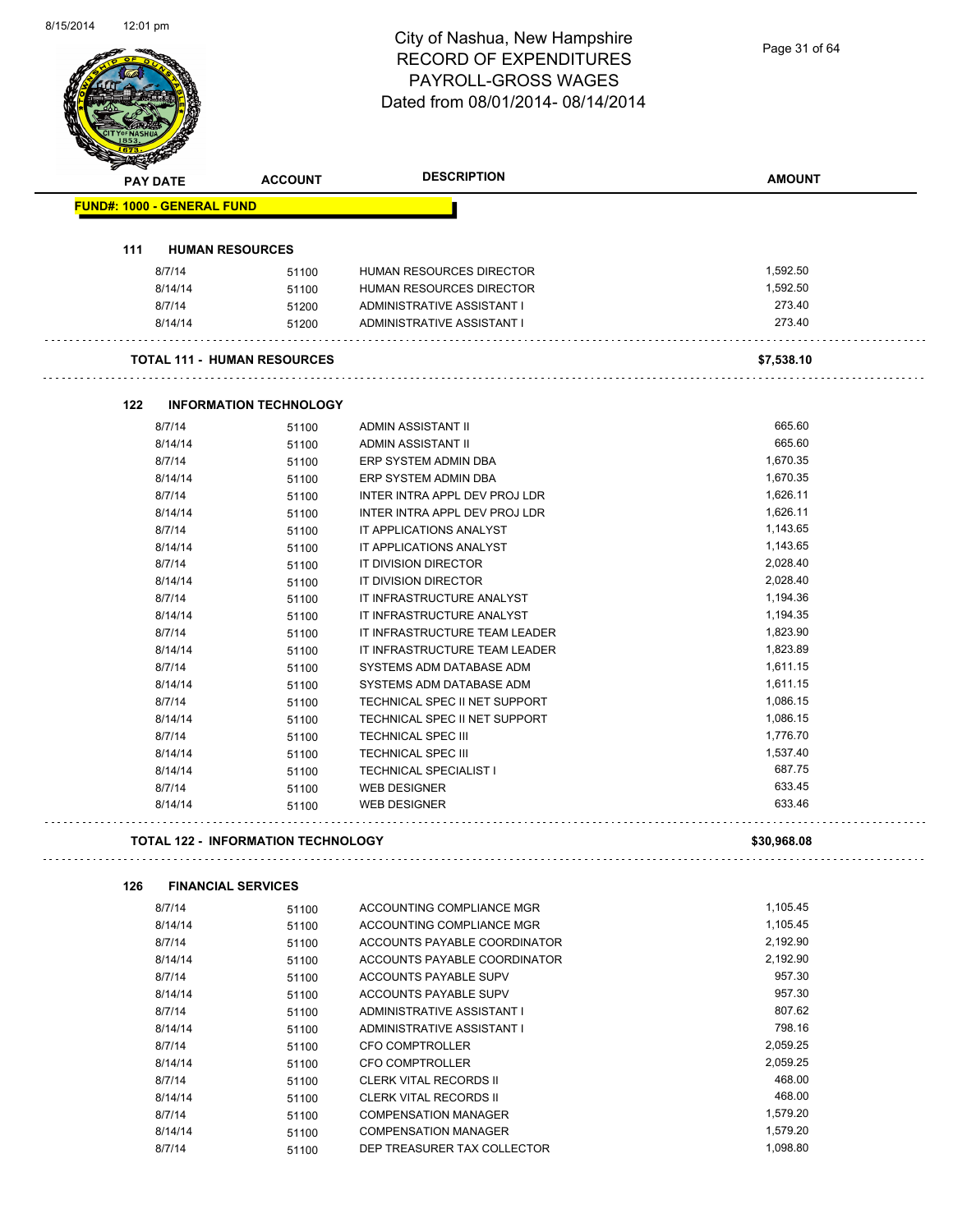

|     | <b>PAY DATE</b>                   | <b>ACCOUNT</b>                        | <b>DESCRIPTION</b>                       | <b>AMOUNT</b> |
|-----|-----------------------------------|---------------------------------------|------------------------------------------|---------------|
|     | <b>FUND#: 1000 - GENERAL FUND</b> |                                       |                                          |               |
|     |                                   |                                       |                                          |               |
| 126 | <b>FINANCIAL SERVICES</b>         |                                       |                                          |               |
|     | 8/14/14                           | 51100                                 | DEP TREASURER TAX COLLECTOR              | 1,098.80      |
|     | 8/7/14                            | 51100                                 | FINANCE AND ADMIN MANAGER                | 766.80        |
|     | 8/14/14                           | 51100                                 | FINANCE AND ADMIN MANAGER                | 766.80        |
|     | 8/7/14                            | 51100                                 | FINANCIAL MANAGER GENERAL GOVT           | 1,408.20      |
|     | 8/14/14                           | 51100                                 | FINANCIAL MANAGER GENERAL GOVT           | 1,408.20      |
|     | 8/7/14                            | 51100                                 | FINANCIAL SERVICES COORDINATOR           | 964.35        |
|     | 8/14/14                           | 51100                                 | FINANCIAL SERVICES COORDINATOR           | 964.36        |
|     | 8/7/14                            | 51100                                 | <b>MOTOR VEHICLE COORDINATOR</b>         | 646.80        |
|     | 8/14/14                           |                                       | MOTOR VEHICLE COORDINATOR                | 646.80        |
|     |                                   | 51100                                 |                                          | 632.00        |
|     | 8/7/14                            | 51100                                 | MV CLERK II REGISTRATION                 |               |
|     | 8/14/14                           | 51100                                 | MV CLERK II REGISTRATION                 | 632.00        |
|     | 8/7/14                            | 51100                                 | OPERATIONS ANALYST                       | 716.25        |
|     | 8/14/14                           | 51100                                 | OPERATIONS ANALYST                       | 716.25        |
|     | 8/7/14                            | 51100                                 | PAYROLL ANALYST                          | 1,044.25      |
|     | 8/14/14                           | 51100                                 | PAYROLL ANALYST                          | 1,044.26      |
|     | 8/7/14                            | 51100                                 | REVENUE COORDINATOR                      | 961.60        |
|     | 8/14/14                           | 51100                                 | REVENUE COORDINATOR                      | 961.60        |
|     | 8/7/14                            | 51100                                 | SENIOR ACCOUNTANT                        | 1,013.95      |
|     | 8/14/14                           | 51100                                 | SENIOR ACCOUNTANT                        | 1,013.95      |
|     | 8/7/14                            | 51100                                 | SENIOR FINANCIAL ANALYST                 | 1,100.45      |
|     | 8/14/14                           | 51100                                 | SENIOR FINANCIAL ANALYST                 | 1,100.45      |
|     | 8/7/14                            | 51100                                 | SUPV VEHICLE REGISTRATION                | 1,075.61      |
|     | 8/14/14                           | 51100                                 | SUPV VEHICLE REGISTRATION                | 1,075.60      |
|     | 8/7/14                            | 51100                                 | TREASURER TAX COLLECTOR                  | 1,823.90      |
|     | 8/14/14                           | 51100                                 | TREASURER TAX COLLECTOR                  | 1,823.89      |
|     | 8/7/14                            | 51100                                 | <b>VEHICLE REGISTRATION CLERK</b>        | 1,629.94      |
|     | 8/14/14                           | 51100                                 | <b>VEHICLE REGISTRATION CLERK</b>        | 1,629.95      |
|     | 8/7/14                            | 51200                                 | TRUST ACCOUNTANT PT                      | 670.87        |
|     | 8/14/14                           |                                       | TRUST ACCOUNTANT PT                      | 670.87        |
|     |                                   | 51200                                 | <b>OVERTIME-REGULAR</b>                  |               |
|     | 7/31/14                           | 51300                                 |                                          | (491.72)      |
|     | 8/7/14                            | 51300                                 | OVERTIME-REGULAR                         | 140.42        |
|     | 8/14/14                           | 51300                                 | OVERTIME-REGULAR                         | 303.49        |
|     |                                   | <b>TOTAL 126 - FINANCIAL SERVICES</b> |                                          | \$49,389.72   |
| 129 | <b>CITY BUILDINGS</b>             |                                       |                                          |               |
|     | 8/7/14                            | 51100                                 | <b>BUILDING MANAGER</b>                  | 811.80        |
|     | 8/14/14                           | 51100                                 | <b>BUILDING MANAGER</b>                  | 811.80        |
|     | 8/7/14                            | 51100                                 | <b>CUSTODIAN I</b>                       | 1,166.85      |
|     | 8/14/14                           | 51100                                 | <b>CUSTODIAN I</b>                       | 1,166.85      |
|     | 8/7/14                            | 51100                                 | <b>MAINTENANCE SPEC</b>                  | 663.85        |
|     | 8/14/14                           |                                       | <b>MAINTENANCE SPEC</b>                  | 663.85        |
|     |                                   | 51100                                 |                                          | 306.75        |
|     | 8/7/14<br>8/14/14                 | 51200<br>51200                        | <b>CUSTODIAN I</b><br><b>CUSTODIAN I</b> | 306.75        |
|     | <b>TOTAL 129 - CITY BUILDINGS</b> |                                       |                                          | \$5,898.50    |
|     |                                   |                                       |                                          |               |
| 130 | <b>PURCHASING</b>                 |                                       |                                          |               |
|     |                                   |                                       | PRINTING TECH MAIL DIST                  | 972.30        |
|     | 8/7/14                            | 51100                                 |                                          |               |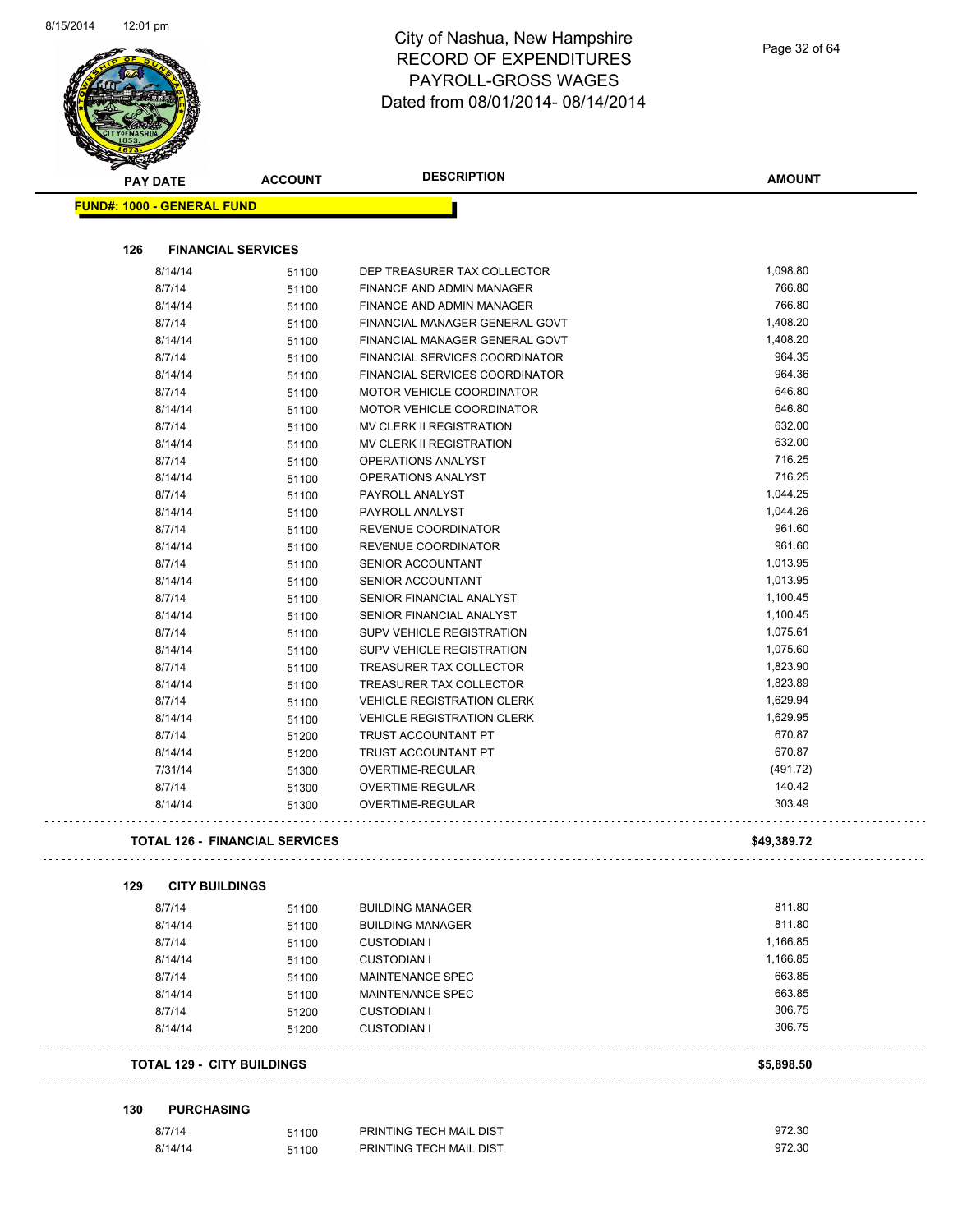

Page 33 of 64

|     | <b>PAY DATE</b>                   | <b>ACCOUNT</b>                   | <b>DESCRIPTION</b>            | <b>AMOUNT</b> |
|-----|-----------------------------------|----------------------------------|-------------------------------|---------------|
|     |                                   |                                  |                               |               |
|     | <b>FUND#: 1000 - GENERAL FUND</b> |                                  |                               |               |
| 130 | <b>PURCHASING</b>                 |                                  |                               |               |
|     | 8/7/14                            | 51100                            | PURCHASING AGENT I            | 661.95        |
|     | 8/14/14                           | 51100                            | PURCHASING AGENT I            | 661.95        |
|     | 8/7/14                            | 51100                            | PURCHASING AGENT II           | 1,020.45      |
|     | 8/14/14                           | 51100                            | PURCHASING AGENT II           | 1,020.45      |
|     | 8/7/14                            | 51300                            | OVERTIME-REGULAR              | 27.74         |
|     | <b>TOTAL 130 - PURCHASING</b>     |                                  |                               | \$5,337.14    |
|     |                                   |                                  |                               |               |
| 131 | <b>HUNT BUILDING</b>              |                                  |                               |               |
|     | 8/7/14                            | 51200                            | HUNT BUILDING ADMINISTRATOR   | 330.76        |
|     | 8/14/14                           | 51200                            | HUNT BUILDING ADMINISTRATOR   | 330.76        |
|     |                                   | <b>TOTAL 131 - HUNT BUILDING</b> |                               | \$661.52      |
| 132 | <b>ASSESSING</b>                  |                                  |                               |               |
|     | 8/7/14                            | 51100                            | <b>APPRAISER I</b>            | 853.70        |
|     | 8/14/14                           | 51100                            | <b>APPRAISER I</b>            | 853.70        |
|     | 8/7/14                            | 51100                            | <b>APPRAISER II</b>           | 1,020.45      |
|     | 8/14/14                           |                                  | <b>APPRAISER II</b>           | 1,020.45      |
|     |                                   | 51100                            |                               | 1,162.44      |
|     | 8/7/14                            | 51100                            | <b>APPRAISER III</b>          |               |
|     | 8/14/14                           | 51100                            | <b>APPRAISER III</b>          | 1,162.45      |
|     | 8/7/14                            | 51100                            | ASSESSING ADMIN SPEC I CSR    | 603.40        |
|     | 8/14/14                           | 51100                            | ASSESSING ADMIN SPEC I CSR    | 603.40        |
|     | 8/7/14                            | 51100                            | ASSESSING ADMIN SPEC II CSR   | 699.35        |
|     | 8/14/14                           | 51100                            | ASSESSING ADMIN SPEC II CSR   | 699.35        |
|     | 8/7/14                            | 51100                            | ASSESSING ADMIN SPEC III CSR  | 888.75        |
|     | 8/14/14                           | 51100                            | ASSESSING ADMIN SPEC III CSR  | 888.75        |
|     | 8/7/14                            | 51100                            | CHIEF ASSESSOR GIS MANAGER    | 2,120.90      |
|     | 8/14/14                           | 51100                            | CHIEF ASSESSOR GIS MANAGER    | 2,120.90      |
|     | 8/7/14                            | 51100                            | DEPARTMENT COORDINATOR        | 844.05        |
|     | 8/14/14                           | 51100                            | DEPARTMENT COORDINATOR        | 844.02        |
|     | 8/7/14                            | 51100                            | DEPUTY MANAGER APPRAISER IV   | 1,493.05      |
|     | 8/14/14                           | 51100                            | DEPUTY MANAGER APPRAISER IV   | 1,493.05      |
|     | <b>TOTAL 132 - ASSESSING</b>      |                                  |                               | \$19,372.16   |
| 134 | <b>GIS</b>                        |                                  |                               |               |
|     | 8/7/14                            | 51100                            | <b>GIS TECHNICIAN II</b>      | 1,042.60      |
|     | 8/14/14                           | 51100                            | <b>GIS TECHNICIAN II</b>      | 1,042.60      |
|     | <b>TOTAL 134 - GIS</b>            |                                  |                               | \$2,085.20    |
| 142 |                                   | <b>WOODLAWN CEMETERY</b>         |                               |               |
|     | 8/7/14                            | 51100                            | <b>GROUNDSKEEPER CEMETERY</b> | 1,301.50      |
|     | 8/14/14                           | 51100                            | <b>GROUNDSKEEPER CEMETERY</b> | 1,301.50      |
|     | 8/7/14                            | 51100                            | SUBFOREMAN CEMETERY           | 744.15        |
|     |                                   |                                  |                               |               |
|     | 8/14/14                           | 51100                            | SUBFOREMAN CEMETERY           | 744.15        |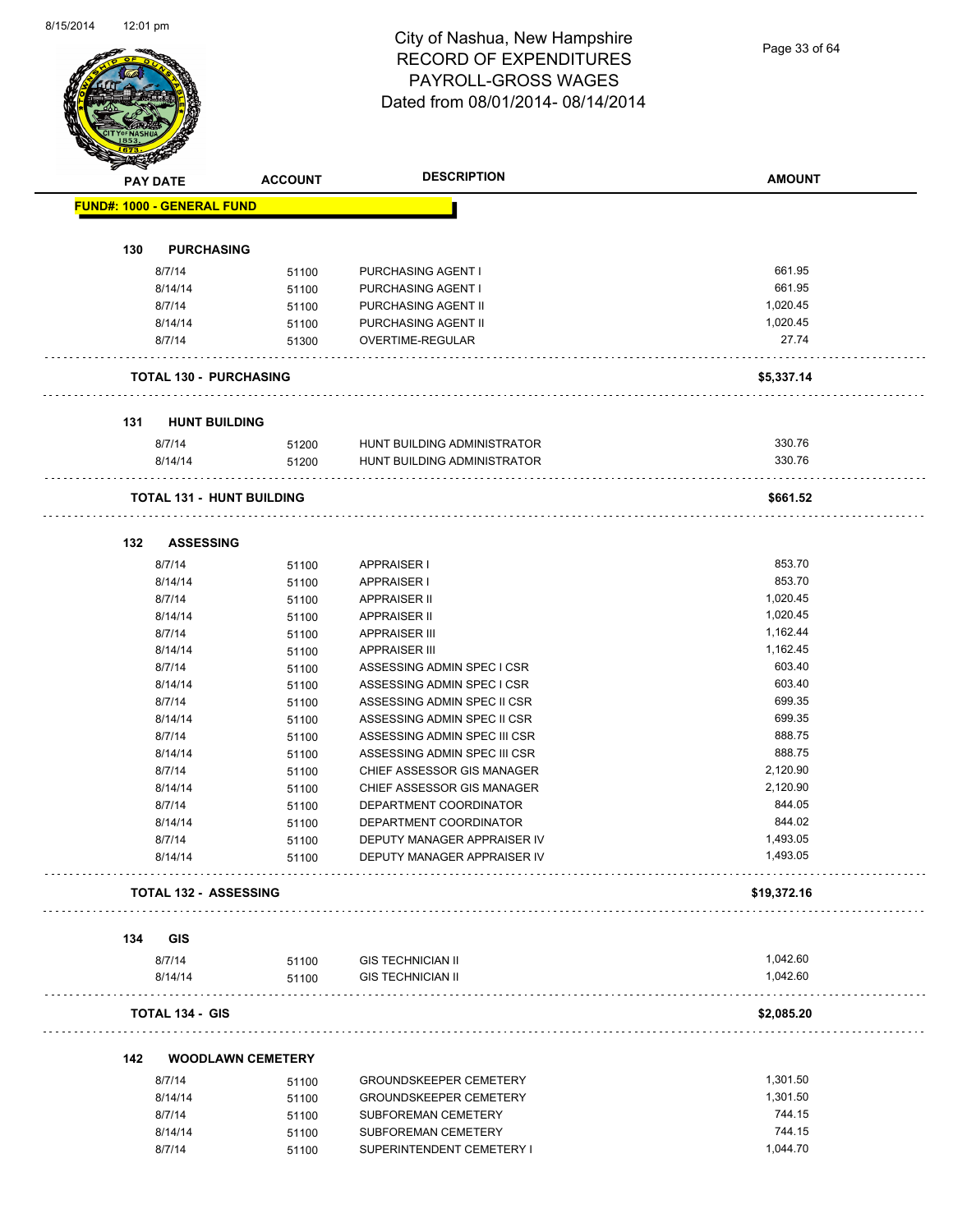|                                   |                                      | City of Nashua, New Hampshire<br><b>RECORD OF EXPENDITURES</b> | Page 34 of 64 |
|-----------------------------------|--------------------------------------|----------------------------------------------------------------|---------------|
|                                   |                                      | PAYROLL-GROSS WAGES                                            |               |
|                                   |                                      | Dated from 08/01/2014-08/14/2014                               |               |
|                                   |                                      |                                                                |               |
|                                   |                                      |                                                                |               |
|                                   |                                      |                                                                |               |
| <b>PAY DATE</b>                   | <b>ACCOUNT</b>                       | <b>DESCRIPTION</b>                                             | <b>AMOUNT</b> |
| <b>FUND#: 1000 - GENERAL FUND</b> |                                      |                                                                |               |
|                                   |                                      |                                                                |               |
| 142                               | <b>WOODLAWN CEMETERY</b>             |                                                                |               |
| 8/14/14                           | 51100                                | SUPERINTENDENT CEMETERY I                                      | 1,044.70      |
| 8/7/14                            | 51400                                | WAGES TEMP-SEASONAL                                            | 1,520.00      |
| 8/14/14                           | 51400                                | WAGES TEMP-SEASONAL                                            | 1,440.00      |
|                                   | <b>TOTAL 142 - WOODLAWN CEMETERY</b> |                                                                | \$9,140.70    |
|                                   |                                      |                                                                |               |
| 144                               | <b>EDGEWOOD CEMETERY</b>             |                                                                |               |
| 8/7/14                            | 51100                                | <b>GROUNDSKEEPER CEMETERY</b>                                  | 1,113.46      |
| 8/14/14                           | 51100                                | <b>GROUNDSKEEPER CEMETERY</b>                                  | 1,123.73      |
| 8/7/14                            | 51100                                | SUBFOREMAN CEMETERY                                            | 811.80        |
| 8/14/14                           | 51100                                | SUBFOREMAN CEMETERY                                            | 811.80        |
| 8/7/14                            | 51100                                | SUPERINTENDENT CEMETERY II                                     | 1,148.25      |
| 8/14/14                           | 51100                                | SUPERINTENDENT CEMETERY II                                     | 1,148.25      |
| 8/14/14                           | 51300                                | OVERTIME-REGULAR                                               | 38.43         |
| 8/7/14                            | 51400                                | <b>WAGES TEMP-SEASONAL</b>                                     | 2,000.00      |
| 8/14/14                           | 51400                                | WAGES TEMP-SEASONAL                                            | 1,997.50      |
|                                   | <b>TOTAL 144 - EDGEWOOD CEMETERY</b> |                                                                | \$10,193.22   |
|                                   |                                      |                                                                |               |
| <b>POLICE</b><br>150              |                                      |                                                                |               |
| 8/7/14                            | 51100                                | <b>1ST YEAR OFFICERS</b>                                       | 5,719.20      |
| 8/14/14                           | 51100                                | <b>1ST YEAR OFFICERS</b>                                       | 5,719.20      |
| 8/7/14                            | 51100                                | <b>ACCOUNT CLERK III</b>                                       | 2,090.85      |
| 8/14/14                           | 51100                                | <b>ACCOUNT CLERK III</b>                                       | 2,090.85      |
| 8/7/14                            | 51100                                | ADMINISTRATIVE PROJECT SPEC                                    | 1,248.00      |
| 8/14/14                           | 51100                                | ADMINISTRATIVE PROJECT SPEC                                    | 1,248.00      |
| 8/7/14                            | 51100                                | ANIMAL CONTROL OFFICER                                         | 927.40        |
| 8/14/14                           | 51100                                | ANIMAL CONTROL OFFICER                                         | 927.40        |
| 8/7/14                            | 51100                                | AUTO MECHANIC 1ST CLASS                                        | 1,550.59      |
| 8/14/14                           | 51100                                | AUTO MECHANIC 1ST CLASS                                        | 1,550.60      |
| 8/7/14                            | 51100                                | <b>BUILDING MAINTENANCE SUPV</b>                               | 962.00        |
| 8/14/14                           |                                      | <b>BUILDING MAINTENANCE SUPV</b>                               | 962.00        |
| 8/7/14                            | 51100                                | <b>CAPTAIN</b>                                                 | 14,341.25     |
|                                   | 51100                                | <b>CAPTAIN</b>                                                 | 14,341.25     |
| 8/14/14                           | 51100                                |                                                                |               |
| 8/7/14                            | 51100                                | CHIEF OF POLICE                                                | 2,524.30      |
| 8/14/14                           | 51100                                | CHIEF OF POLICE                                                | 2,524.30      |
| 8/7/14                            | 51100                                | COMM TECH ALL DESIGNATIONS                                     | 8,324.16      |
| 8/14/14                           | 51100                                | COMM TECH ALL DESIGNATIONS                                     | 8,530.87      |
| 8/7/14                            | 51100                                | COMMUNITY POLICE COORD CEMD                                    | 1,266.80      |
| 8/14/14                           | 51100                                | COMMUNITY POLICE COORD CEMD                                    | 1,266.80      |
| 8/7/14                            | 51100                                | <b>CRIME ANALYST</b>                                           | 1,199.75      |
| 8/14/14                           | 51100                                | <b>CRIME ANALYST</b>                                           | 1,199.75      |
| 8/7/14                            | 51100                                | <b>CUSTODIAN II</b>                                            | 723.40        |
| 8/14/14                           | 51100                                | <b>CUSTODIAN II</b>                                            | 723.40        |
| 8/7/14                            | 51100                                | <b>CUSTODIAN III</b>                                           | 1,414.00      |
| 8/14/14                           | 51100                                | <b>CUSTODIAN III</b>                                           | 1,413.99      |
| 8/7/14                            | 51100                                | DEPUTY CHIEF OF POLICE                                         | 4,575.00      |
| 8/14/14                           | 51100                                | DEPUTY CHIEF OF POLICE                                         | 4,575.00      |
| 8/7/14                            | 51100                                | DETENTION SPEC                                                 | 817.20        |
| 8/14/14                           | 51100                                | DETENTION SPEC                                                 | 817.20        |
|                                   |                                      |                                                                |               |

8/15/2014 12:01 pm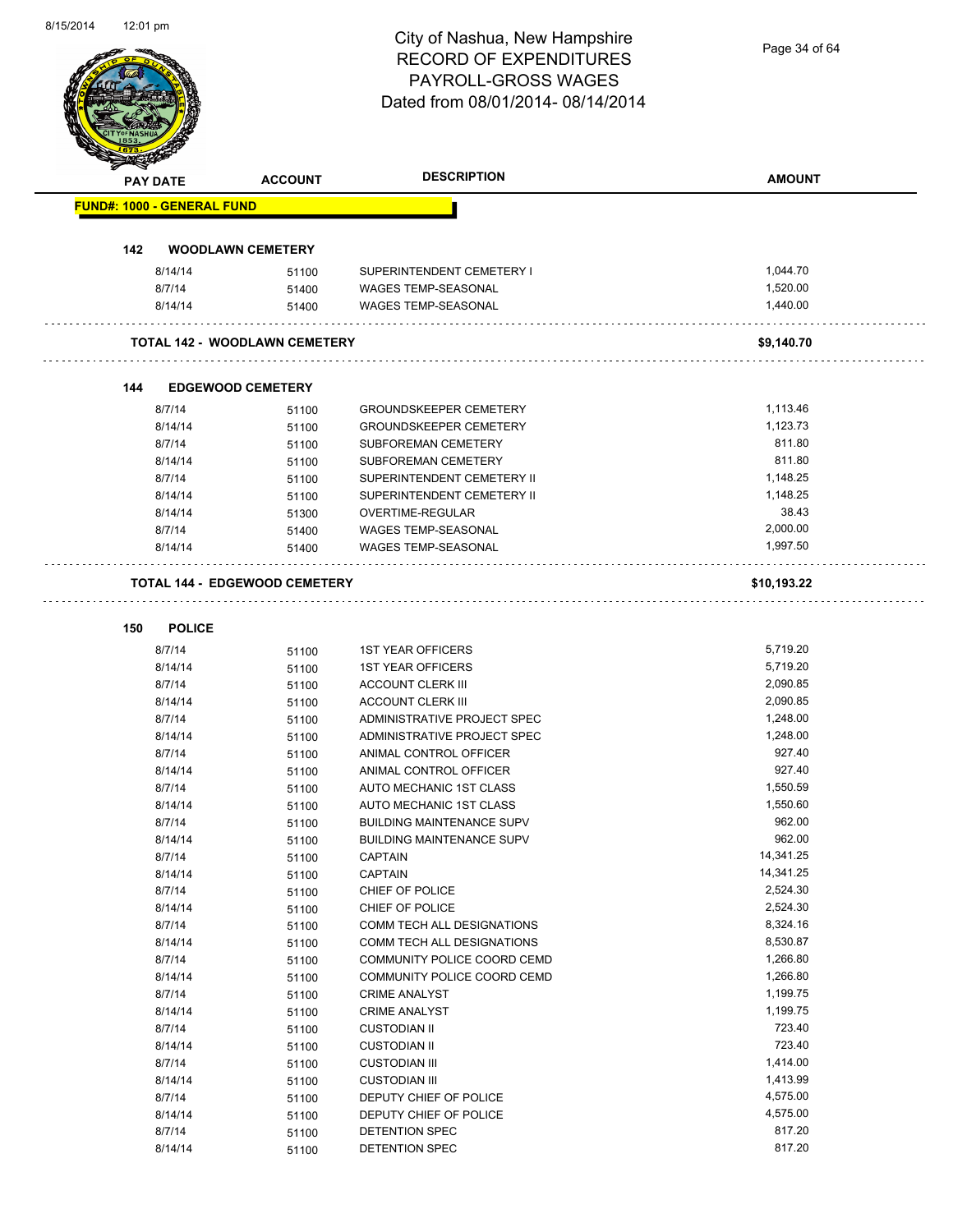

|     | <b>PAY DATE</b>                   | <b>ACCOUNT</b> | <b>DESCRIPTION</b>                               | <b>AMOUNT</b>    |
|-----|-----------------------------------|----------------|--------------------------------------------------|------------------|
|     | <b>FUND#: 1000 - GENERAL FUND</b> |                |                                                  |                  |
|     |                                   |                |                                                  |                  |
|     |                                   |                |                                                  |                  |
| 150 | <b>POLICE</b>                     |                |                                                  |                  |
|     | 8/7/14                            | 51100          | DISPATCHERS ALL DESIGNATIONS                     | 6,901.32         |
|     | 8/14/14                           | 51100          | DISPATCHERS ALL DESIGNATIONS                     | 6,901.31         |
|     | 8/7/14                            | 51100          | FLEET MAINTENANCE ASST SUPV                      | 900.80           |
|     | 8/14/14                           | 51100          | FLEET MAINTENANCE ASST SUPV                      | 900.80           |
|     | 8/7/14                            | 51100          | IT MANAGER/SOFTWARE SPECIALIST                   | 1,616.40         |
|     | 8/14/14                           | 51100          | IT MANAGER/SOFTWARE SPECIALIST                   | 1,616.40         |
|     | 8/7/14                            | 51100          | <b>LEGAL SECRETARY</b>                           | 661.85           |
|     | 8/14/14                           | 51100          | <b>LEGAL SECRETARY</b>                           | 661.85           |
|     | 8/7/14                            | 51100          | LIEUTENANT                                       | 15,632.55        |
|     | 8/14/14                           | 51100          | LIEUTENANT                                       | 15,632.55        |
|     | 8/7/14                            | 51100          | NPD BUSINESS COORDINATOR                         | 962.00<br>962.00 |
|     | 8/14/14<br>8/7/14                 | 51100          | NPD BUSINESS COORDINATOR<br>NPD BUSINESS MANAGER | 1,709.65         |
|     |                                   | 51100          | NPD BUSINESS MANAGER                             | 1,709.65         |
|     | 8/14/14<br>8/7/14                 | 51100          | NPD NETWORK ADMINISTRATOR                        | 1,288.45         |
|     | 8/14/14                           | 51100          | NPD NETWORK ADMINISTRATOR                        | 1,288.45         |
|     | 8/7/14                            | 51100          | PARALEGAL                                        | 925.55           |
|     | 8/14/14                           | 51100          | PARALEGAL                                        | 925.55           |
|     | 8/7/14                            | 51100          | PATROLMAN ALL RANKS                              | 152,536.77       |
|     | 8/14/14                           | 51100<br>51100 | PATROLMAN ALL RANKS                              | 151,417.38       |
|     | 8/7/14                            | 51100          | POLICE ATTORNEY                                  | 1,561.60         |
|     | 8/14/14                           | 51100          | POLICE ATTORNEY                                  | 1,561.60         |
|     | 8/7/14                            | 51100          | <b>RECORDS MANAGER</b>                           | 1,230.00         |
|     | 8/14/14                           | 51100          | <b>RECORDS MANAGER</b>                           | 1,230.00         |
|     | 8/7/14                            | 51100          | <b>RECORDS TECHNICIAN I</b>                      | 1,853.95         |
|     | 8/14/14                           | 51100          | <b>RECORDS TECHNICIAN I</b>                      | 1,853.95         |
|     | 8/7/14                            | 51100          | RECORDS TECHNICIAN II                            | 1,608.00         |
|     | 8/14/14                           | 51100          | RECORDS TECHNICIAN II                            | 1,608.00         |
|     | 8/7/14                            | 51100          | SEC DOMESTIC VIOLENCE UNIT                       | 683.95           |
|     | 8/14/14                           | 51100          | SEC DOMESTIC VIOLENCE UNIT                       | 683.95           |
|     | 8/7/14                            | 51100          | SECRETARIAL SUPV DET BUREAU                      | 882.80           |
|     | 8/14/14                           | 51100          | SECRETARIAL SUPV DET BUREAU                      | 882.80           |
|     | 8/7/14                            | 51100          | <b>SECRETARY III</b>                             | 2,662.40         |
|     | 8/14/14                           | 51100          | <b>SECRETARY III</b>                             | 2,662.40         |
|     | 8/7/14                            | 51100          | <b>SECRETARY V</b>                               | 3,159.20         |
|     | 8/14/14                           | 51100          | <b>SECRETARY V</b>                               | 3,159.20         |
|     | 8/7/14                            | 51100          | <b>SERGEANT</b>                                  | 36,533.10        |
|     | 8/14/14                           | 51100          | SERGEANT                                         | 36,533.13        |
|     | 8/7/14                            | 51100          | <b>SUPV POLICE FLEET</b>                         | 1,222.00         |
|     | 8/14/14                           | 51100          | <b>SUPV POLICE FLEET</b>                         | 1,222.00         |
|     | 8/7/14                            | 51200          | <b>ACCREDITATION MANAGER</b>                     | 1,017.76         |
|     | 8/14/14                           | 51200          | <b>ACCREDITATION MANAGER</b>                     | 1,017.76         |
|     | 8/7/14                            | 51200          | DETENTION SPEC                                   | 699.16           |
|     | 8/14/14                           | 51200          | DETENTION SPEC                                   | 699.16           |
|     | 8/7/14                            | 51200          | POLICE ATTORNEY PT                               | 1,208.96         |
|     | 8/14/14                           | 51200          | POLICE ATTORNEY PT                               | 1,208.96         |
|     | 8/7/14                            | 51200          | PRISONER TRANSPORT OFFICER                       | 726.00           |
|     | 8/14/14                           | 51200          | PRISONER TRANSPORT OFFICER                       | 726.00           |
|     | 8/7/14                            | 51300          | OVERTIME-REGULAR                                 | 2,828.62         |
|     | 8/14/14                           | 51300          | OVERTIME-REGULAR                                 | 5,680.78         |
|     | 8/14/14                           | 51309          | OVERTIME-TRAINING                                | 176.48           |
|     | 8/7/14                            | 51315          | OVERTIME-WITNESS                                 | 3,043.75         |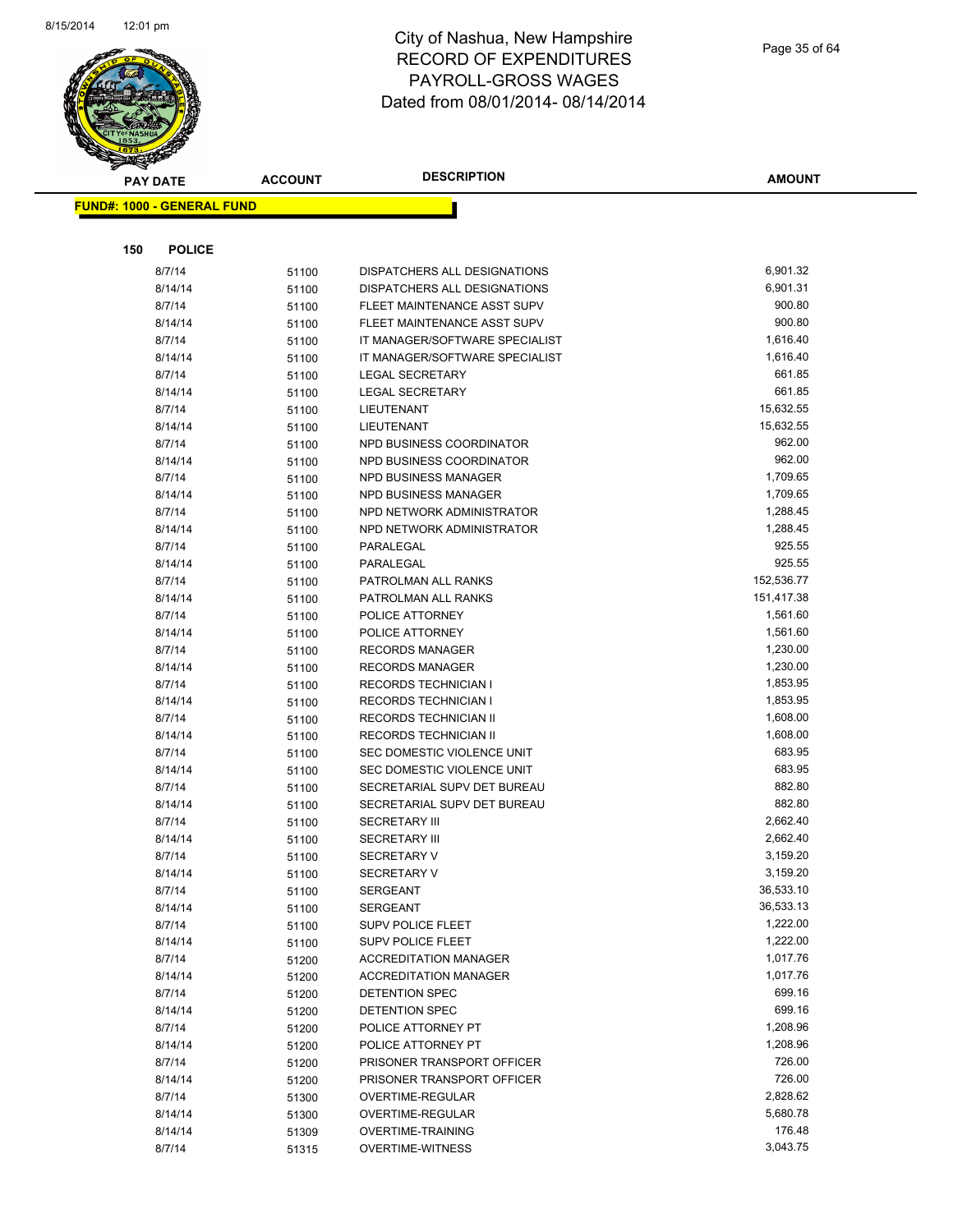

Page 36 of 64

|     | <b>PAY DATE</b>                   | <b>ACCOUNT</b> | <b>DESCRIPTION</b>              | <b>AMOUNT</b> |
|-----|-----------------------------------|----------------|---------------------------------|---------------|
|     | <b>FUND#: 1000 - GENERAL FUND</b> |                |                                 |               |
|     |                                   |                |                                 |               |
| 150 | <b>POLICE</b>                     |                |                                 |               |
|     | 8/14/14                           | 51315          | <b>OVERTIME-WITNESS</b>         | 2,735.72      |
|     | 8/7/14                            | 51322          | OVERTIME-INVESTIGATIVE          | 5,201.82      |
|     | 8/14/14                           | 51322          | OVERTIME-INVESTIGATIVE          | 8,093.88      |
|     | 8/7/14                            | 51330          | OVERTIME-COVERAGE               | 4,426.20      |
|     | 8/14/14                           | 51330          | OVERTIME-COVERAGE               | 10,908.42     |
|     | 8/7/14                            | 51412          | <b>WAGES PER DIEM</b>           | 1,280.00      |
|     | 8/14/14                           | 51412          | <b>WAGES PER DIEM</b>           | 1,230.00      |
|     | 8/7/14                            | 51600          | LONGEVITY                       | 2,950.00      |
|     | 8/7/14                            | 61107          | <b>CLOTHING &amp; UNIFORMS</b>  | 570.87        |
|     | 8/14/14                           | 61107          | <b>CLOTHING &amp; UNIFORMS</b>  | 595.17        |
|     | <b>TOTAL 150 - POLICE</b>         |                |                                 | \$620,545.29  |
|     |                                   |                |                                 |               |
| 152 | <b>FIRE</b>                       |                |                                 |               |
|     | 8/7/14                            | 51100          | ADMINISTRATIVE ASSISTANT II     | 2,206.25      |
|     | 8/14/14                           | 51100          | ADMINISTRATIVE ASSISTANT II     | 2,206.26      |
|     | 8/7/14                            | 51100          | <b>ASST FIRE CHIEF</b>          | 2,075.08      |
|     | 8/14/14                           | 51100          | <b>ASST FIRE CHIEF</b>          | 2,075.08      |
|     | 8/7/14                            | 51100          | ASST SUPERINTENDENT FIRE ALARM  | 1,605.36      |
|     | 8/14/14                           | 51100          | ASST SUPERINTENDENT FIRE ALARM  | 1,605.36      |
|     | 8/7/14                            | 51100          | ASST SUPERINTENDENT FIRE FLEET  | 861.22        |
|     | 8/14/14                           | 51100          | ASST SUPERINTENDENT FIRE FLEET  | 861.22        |
|     | 8/7/14                            | 51100          | ASST SUPERINTENDENT PREVENTION  | 3,118.12      |
|     | 8/14/14                           | 51100          | ASST SUPERINTENDENT PREVENTION  | 3,010.52      |
|     | 8/7/14                            | 51100          | <b>CAPTAIN</b>                  | 12,179.17     |
|     | 8/14/14                           | 51100          | <b>CAPTAIN</b>                  | 12,179.17     |
|     | 8/7/14                            | 51100          | CAPTAIN FIRE TRAINING SAFETY    | 1,704.12      |
|     | 8/14/14                           | 51100          | CAPTAIN FIRE TRAINING SAFETY    | 1,704.12      |
|     | 8/7/14                            | 51100          | DEPUTY FIRE CHIEF               | 7,506.70      |
|     | 8/14/14                           | 51100          | DEPUTY FIRE CHIEF               | 7,506.71      |
|     | 8/7/14                            | 51100          | <b>EXEC ASST BUSINESS COORD</b> | 1,041.35      |
|     | 8/14/14                           | 51100          | <b>EXEC ASST BUSINESS COORD</b> | 1,041.35      |
|     | 8/7/14                            | 51100          | FIRE ALARM LINEMAN              | 1,327.88      |
|     | 8/14/14                           | 51100          | FIRE ALARM LINEMAN              | 1,327.88      |
|     | 8/7/14                            | 51100          | FIRE CHIEF                      | 2,380.24      |
|     | 8/14/14                           | 51100          | FIRE CHIEF                      | 2,380.24      |
|     | 8/7/14                            | 51100          | FIRE DISPATCH ALL RANKS         | 7,392.27      |
|     | 8/14/14                           | 51100          | FIRE DISPATCH ALL RANKS         | 7,105.96      |
|     | 8/7/14                            | 51100          | FIRE DISPATCHER CLERK TRAINER   | 1,084.47      |
|     | 8/14/14                           | 51100          | FIRE DISPATCHER CLERK TRAINER   | 1,212.06      |
|     | 8/7/14                            | 51100          | FIRE LIEUTENANT                 | 37,634.30     |
|     | 8/14/14                           | 51100          | FIRE LIEUTENANT                 | 37,619.01     |
|     | 8/7/14                            | 51100          | <b>FIRE MECHANIC</b>            | 1,341.20      |
|     | 8/14/14                           | 51100          | <b>FIRE MECHANIC</b>            | 1,341.20      |
|     | 8/7/14                            | 51100          | FIRE TRAINING OFFICER           | 1,605.36      |
|     | 8/14/14                           | 51100          | FIRE TRAINING OFFICER           | 1,605.36      |
|     | 7/24/14                           | 51100          | FIREFIGHTERS ALL RANKS          | (3,336.59)    |
|     | 8/7/14                            | 51100          | FIREFIGHTERS ALL RANKS          | 115,875.84    |
|     | 8/14/14                           | 51100          | FIREFIGHTERS ALL RANKS          | 116,038.49    |
|     | 8/7/14                            | 51100          | SUPERINTENDENT FIRE ALARM       | 960.56        |
|     | 8/14/14                           | 51100          | SUPERINTENDENT FIRE ALARM       | 960.56        |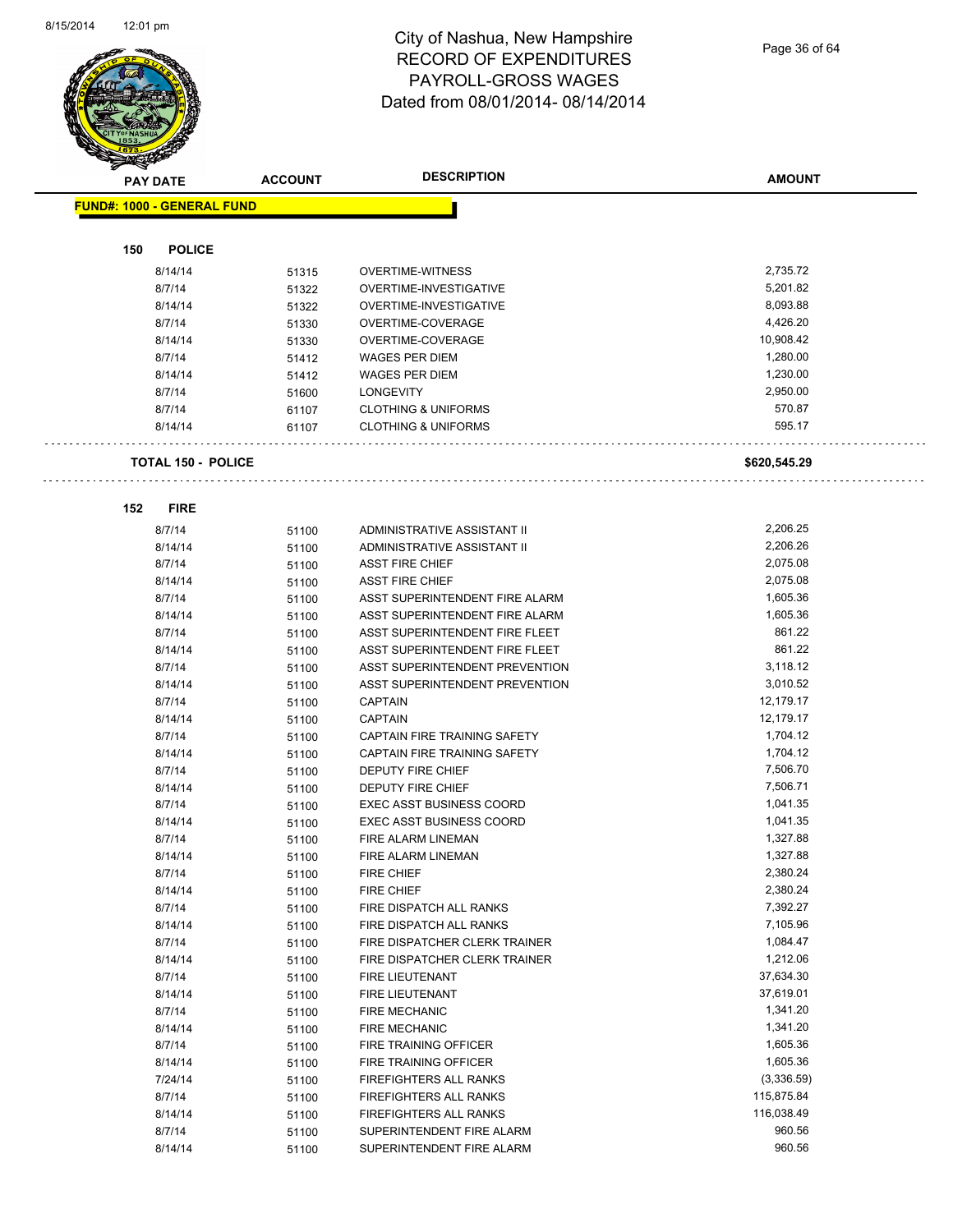

Page 37 of 64

| <b>STATERS</b>                    |                            |                                         |                                        |               |
|-----------------------------------|----------------------------|-----------------------------------------|----------------------------------------|---------------|
|                                   | <b>PAY DATE</b>            | <b>ACCOUNT</b>                          | <b>DESCRIPTION</b>                     | <b>AMOUNT</b> |
| <b>FUND#: 1000 - GENERAL FUND</b> |                            |                                         |                                        |               |
|                                   |                            |                                         |                                        |               |
| 152                               | <b>FIRE</b>                |                                         |                                        |               |
|                                   | 8/7/14                     | 51100                                   | SUPERINTENDENT FIRE FLEET              | 1,670.56      |
|                                   | 8/14/14                    | 51100                                   | SUPERINTENDENT FIRE FLEET              | 1,670.56      |
|                                   | 8/7/14                     | 51100                                   | SUPERINTENDENT FIRE PREVENTION         | 1,629.80      |
|                                   | 8/14/14                    | 51100                                   | SUPERINTENDENT FIRE PREVENTION         | 1,629.80      |
|                                   | 8/7/14                     | 51300                                   | <b>OVERTIME-REGULAR</b>                | 1,286.20      |
|                                   | 8/14/14                    | 51300                                   | <b>OVERTIME-REGULAR</b>                | 1,997.80      |
|                                   | 8/7/14                     | 51330                                   | OVERTIME-COVERAGE                      | 14,690.90     |
|                                   | 8/14/14                    | 51330                                   | OVERTIME-COVERAGE                      | 15,514.59     |
|                                   | 8/7/14                     |                                         | <b>ADDITIONAL HOURS</b>                | 38,076.57     |
|                                   |                            | 51650                                   |                                        |               |
|                                   | 8/14/14                    | 51650                                   | <b>ADDITIONAL HOURS</b>                | 38,552.06     |
|                                   | 8/7/14                     | 51700                                   | <b>STIPENDS</b>                        | 8,951.80      |
|                                   | 7/24/14                    | 51750                                   | <b>RETIREMENT &amp; SEPARATION PAY</b> | 3,336.59      |
|                                   | 8/7/14                     | 61107                                   | <b>CLOTHING &amp; UNIFORMS</b>         | 120.00        |
|                                   | <b>TOTAL 152 - FIRE</b>    |                                         |                                        | \$529,470.68  |
| 153                               | <b>BUILDING INSPECTION</b> |                                         |                                        |               |
|                                   | 8/7/14                     | 51100                                   | <b>BUILDING AND UTILITIES INSPCTR</b>  | 3,224.40      |
|                                   | 8/14/14                    | 51100                                   | <b>BUILDING AND UTILITIES INSPCTR</b>  | 3,224.41      |
|                                   | 8/7/14                     | 51100                                   | <b>BUILDING DEPARTMENT MANAGER</b>     | 1,408.20      |
|                                   | 8/14/14                    | 51100                                   | <b>BUILDING DEPARTMENT MANAGER</b>     | 1,408.20      |
|                                   | 8/7/14                     | 51100                                   | PERMIT TECHNICIAN I                    | 601.55        |
|                                   | 8/14/14                    |                                         | PERMIT TECHNICIAN I                    | 601.55        |
|                                   |                            | 51100                                   |                                        | 734.80        |
|                                   | 8/7/14                     | 51100                                   | PERMIT TECHNICIAN III                  | 734.80        |
|                                   | 8/14/14                    | 51100                                   | PERMIT TECHNICIAN III                  |               |
|                                   | 8/7/14                     | 51100                                   | <b>PLANS EXAMINER</b>                  | 1,131.50      |
|                                   | 8/14/14                    | 51100                                   | <b>PLANS EXAMINER</b>                  | 1,131.50      |
|                                   | 8/7/14                     | 51200                                   | <b>BUILDING AND UTILITIES INSPCTR</b>  | 768.60        |
|                                   | 8/14/14                    | 51200                                   | <b>BUILDING AND UTILITIES INSPCTR</b>  | 768.60        |
|                                   |                            | <b>TOTAL 153 - BUILDING INSPECTION</b>  |                                        | \$15,738.11   |
| 155                               | <b>CODE ENFORCEMENT</b>    |                                         |                                        |               |
|                                   | 8/7/14                     | 51100                                   | CODE ENFORCEMENT OFFICER II            | 2,026.65      |
|                                   | 8/14/14                    | 51100                                   | <b>CODE ENFORCEMENT OFFICER II</b>     | 2,026.65      |
|                                   | 8/7/14                     | 51100                                   | MGR CODE ENFORCEMENT DEPT              | 1,328.19      |
|                                   | 8/14/14                    | 51100                                   | MGR CODE ENFORCEMENT DEPT              | 1,328.19      |
|                                   |                            | <b>TOTAL 155 - CODE ENFORCEMENT</b>     |                                        | \$6,709.68    |
| 156                               |                            | <b>EMERGENCY MANAGEMENT</b>             |                                        |               |
|                                   | 8/7/14                     |                                         | <b>EMERGENCY MANAGEMENT DIRECTOR</b>   | 1,485.70      |
|                                   | 8/14/14                    | 51100<br>51100                          | EMERGENCY MANAGEMENT DIRECTOR          | 1,485.70      |
|                                   |                            | <b>TOTAL 156 - EMERGENCY MANAGEMENT</b> |                                        | \$2,971.40    |
| 157                               |                            | <b>CITYWIDE COMMUNICATIONS</b>          |                                        |               |
|                                   | 8/7/14                     | 51100                                   | COMM SYS ENGR TECH                     | 1,512.40      |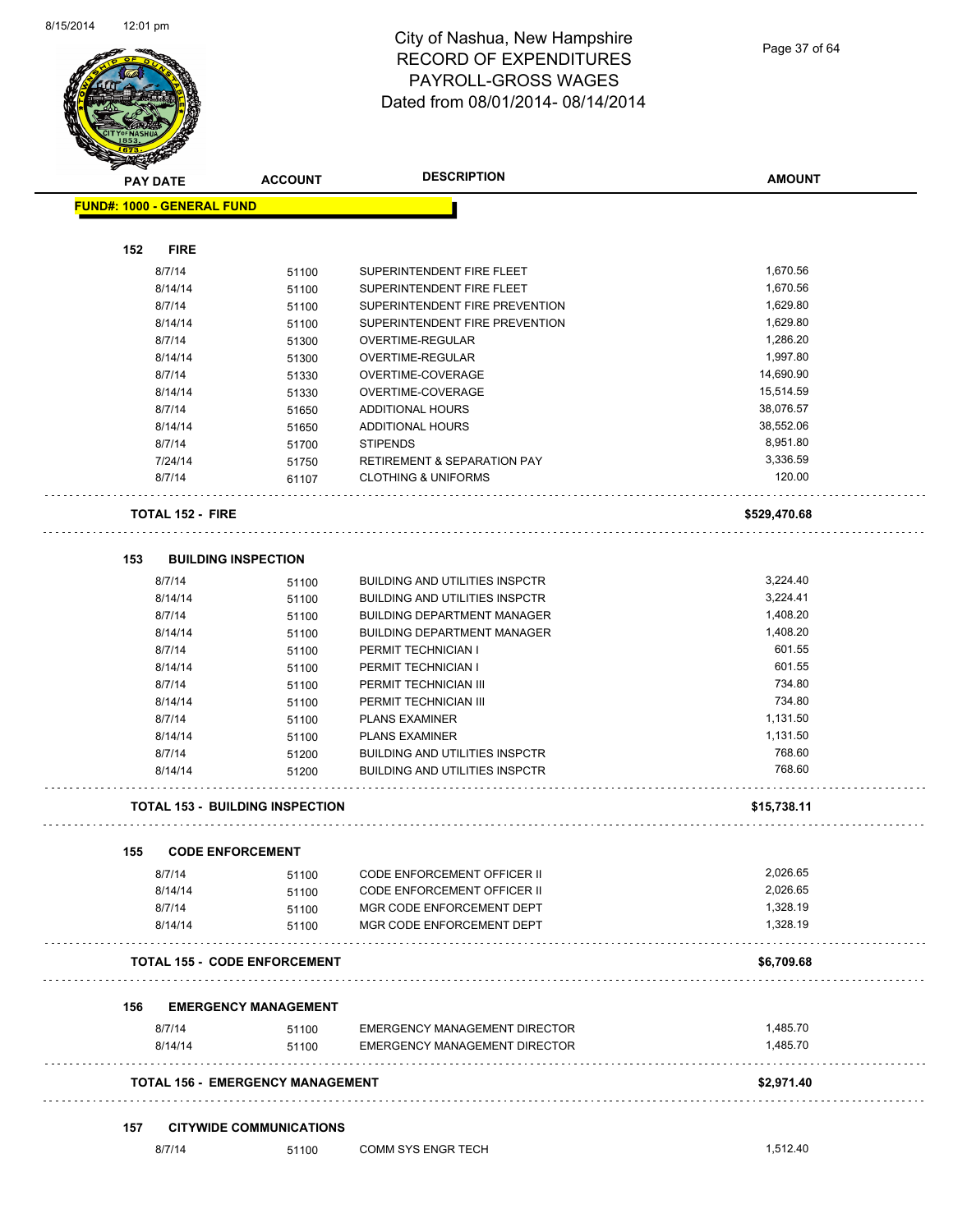| 8/15/2014 | 12:01 pm                          |                                                   | City of Nashua, New Hampshire<br><b>RECORD OF EXPENDITURES</b><br>PAYROLL-GROSS WAGES<br>Dated from 08/01/2014-08/14/2014 | Page 38 of 64        |
|-----------|-----------------------------------|---------------------------------------------------|---------------------------------------------------------------------------------------------------------------------------|----------------------|
|           | PAY DATE                          | <b>ACCOUNT</b>                                    | <b>DESCRIPTION</b>                                                                                                        | <b>AMOUNT</b>        |
|           | <b>FUND#: 1000 - GENERAL FUND</b> |                                                   |                                                                                                                           |                      |
|           |                                   |                                                   |                                                                                                                           |                      |
|           | 157                               | <b>CITYWIDE COMMUNICATIONS</b>                    |                                                                                                                           |                      |
|           | 8/14/14<br>8/7/14                 | 51100                                             | <b>COMM SYS ENGR TECH</b><br>RADIO SYSTEMS MANAGER                                                                        | 1,512.40<br>1,283.52 |
|           | 8/14/14                           | 51200<br>51200                                    | RADIO SYSTEMS MANAGER                                                                                                     | 1,283.52             |
|           |                                   |                                                   |                                                                                                                           |                      |
|           |                                   | <b>TOTAL 157 - CITYWIDE COMMUNICATIONS</b>        |                                                                                                                           | \$5,591.84           |
|           |                                   |                                                   |                                                                                                                           |                      |
|           | 160                               | <b>PUBLIC WORKS-ADMIN/ENGINEERING</b>             |                                                                                                                           |                      |
|           | 8/7/14<br>8/14/14                 | 51100                                             | ADMINISTRATIVE ASSISTANT II<br>ADMINISTRATIVE ASSISTANT II                                                                | 665.60<br>665.60     |
|           | 8/7/14                            | 51100                                             |                                                                                                                           | 721.90               |
|           | 8/14/14                           | 51100<br>51100                                    | CITIZEN SERVICES COORDINATOR<br>CITIZEN SERVICES COORDINATOR                                                              | 721.90               |
|           | 8/7/14                            | 51100                                             | <b>CITY ENGINEER</b>                                                                                                      | 1,014.20             |
|           | 8/14/14                           | 51100                                             | <b>CITY ENGINEER</b>                                                                                                      | 1,014.20             |
|           | 8/7/14                            | 51100                                             | DEPUTY MANAGER OF ENGINEERING                                                                                             | 690.10               |
|           | 8/14/14                           | 51100                                             | DEPUTY MANAGER OF ENGINEERING                                                                                             | 690.10               |
|           | 8/7/14                            | 51100                                             | <b>DIRECTOR PUBLIC WORKS</b>                                                                                              | 1,484.40             |
|           | 8/14/14                           | 51100                                             | <b>DIRECTOR PUBLIC WORKS</b>                                                                                              | 1,484.40             |
|           | 8/7/14                            | 51100                                             | DIVISION OPERATIONS MANAGER                                                                                               | 1,413.40             |
|           | 8/14/14                           | 51100                                             | DIVISION OPERATIONS MANAGER                                                                                               | 1,413.40             |
|           | 8/7/14                            | 51100                                             | DPW CONTRACT ADMINISTRATOR                                                                                                | 324.85               |
|           | 8/14/14                           | 51100                                             | DPW CONTRACT ADMINISTRATOR                                                                                                | 324.85               |
|           | 8/7/14                            | 51100                                             | <b>ENGINEERING INSPECTORS</b>                                                                                             | 1,805.20             |
|           | 8/14/14                           | 51100                                             | <b>ENGINEERING INSPECTORS</b>                                                                                             | 1,805.20             |
|           | 8/7/14                            | 51100                                             | <b>SENIOR FOREMAN</b>                                                                                                     | 1,285.00             |
|           | 8/14/14                           | 51100                                             | <b>SENIOR FOREMAN</b>                                                                                                     | 1,285.00             |
|           | 8/7/14                            | 51100                                             | <b>SENIOR STAFF ENGINEER</b>                                                                                              | 2,475.55             |
|           | 8/14/14                           | 51100                                             | <b>SENIOR STAFF ENGINEER</b>                                                                                              | 2,475.55             |
|           | 8/7/14                            | 51100                                             | SENIOR TRAFFIC ENGINEER                                                                                                   | 1,579.20             |
|           | 8/14/14                           | 51100                                             | <b>SENIOR TRAFFIC ENGINEER</b>                                                                                            | 1,579.20             |
|           | 8/7/14                            | 51100                                             | STREET CONSTRUCTION ENGINEER                                                                                              | 1,312.00             |
|           | 8/14/14                           | 51100                                             | STREET CONSTRUCTION ENGINEER                                                                                              | 1,312.00             |
|           | 8/7/14                            | 51100                                             | <b>SURVEY TECHNICIAN</b>                                                                                                  | 1,096.65             |
|           | 8/14/14                           | 51100                                             | <b>SURVEY TECHNICIAN</b>                                                                                                  | 1,096.65             |
|           |                                   | <b>TOTAL 160 - PUBLIC WORKS-ADMIN/ENGINEERING</b> |                                                                                                                           | \$31,736.10          |
|           |                                   |                                                   |                                                                                                                           |                      |
|           | 161<br><b>STREETS</b>             |                                                   |                                                                                                                           |                      |
|           | 8/7/14                            | 51100                                             | ADMINISTRATIVE ASSISTANT III                                                                                              | 953.24<br>953.25     |
|           | 8/14/14<br>8/7/14                 | 51100                                             | ADMINISTRATIVE ASSISTANT III<br>AUTO MECH 1ST CLASS NIGHTS                                                                | 2,046.40             |
|           | 8/14/14                           | 51100<br>51100                                    | AUTO MECH 1ST CLASS NIGHTS                                                                                                | 2,014.99             |
|           | 8/7/14                            | 51100                                             | AUTO MECH 2ND CLASS                                                                                                       | 1,818.40             |
|           | 8/14/14                           | 51100                                             | AUTO MECH 2ND CLASS                                                                                                       | 1,818.40             |
|           | 8/7/14                            | 51100                                             | AUTO MECH 2ND CLASS NIGHTS                                                                                                | 921.20               |
|           | 8/14/14                           | 51100                                             | AUTO MECH 2ND CLASS NIGHTS                                                                                                | 921.20               |
|           | 8/7/14                            | 51100                                             | AUTO MECHANIC 1ST CLASS                                                                                                   | 2,993.61             |
|           | 8/14/14                           | 51100                                             | AUTO MECHANIC 1ST CLASS                                                                                                   | 2,993.60             |
|           | 8/7/14                            | 51100                                             | <b>EQUIP OPR STREET REPAIR</b>                                                                                            | 7,309.49             |
|           | 8/14/14                           | 51100                                             | EQUIP OPR STREET REPAIR                                                                                                   | 7,199.43             |
|           | 8/7/14                            | 51100                                             | FLEET MAINTENANCE FOREMAN                                                                                                 | 1,096.65             |

8/7/14 51100 FLEET MAINTENANCE FOREMAN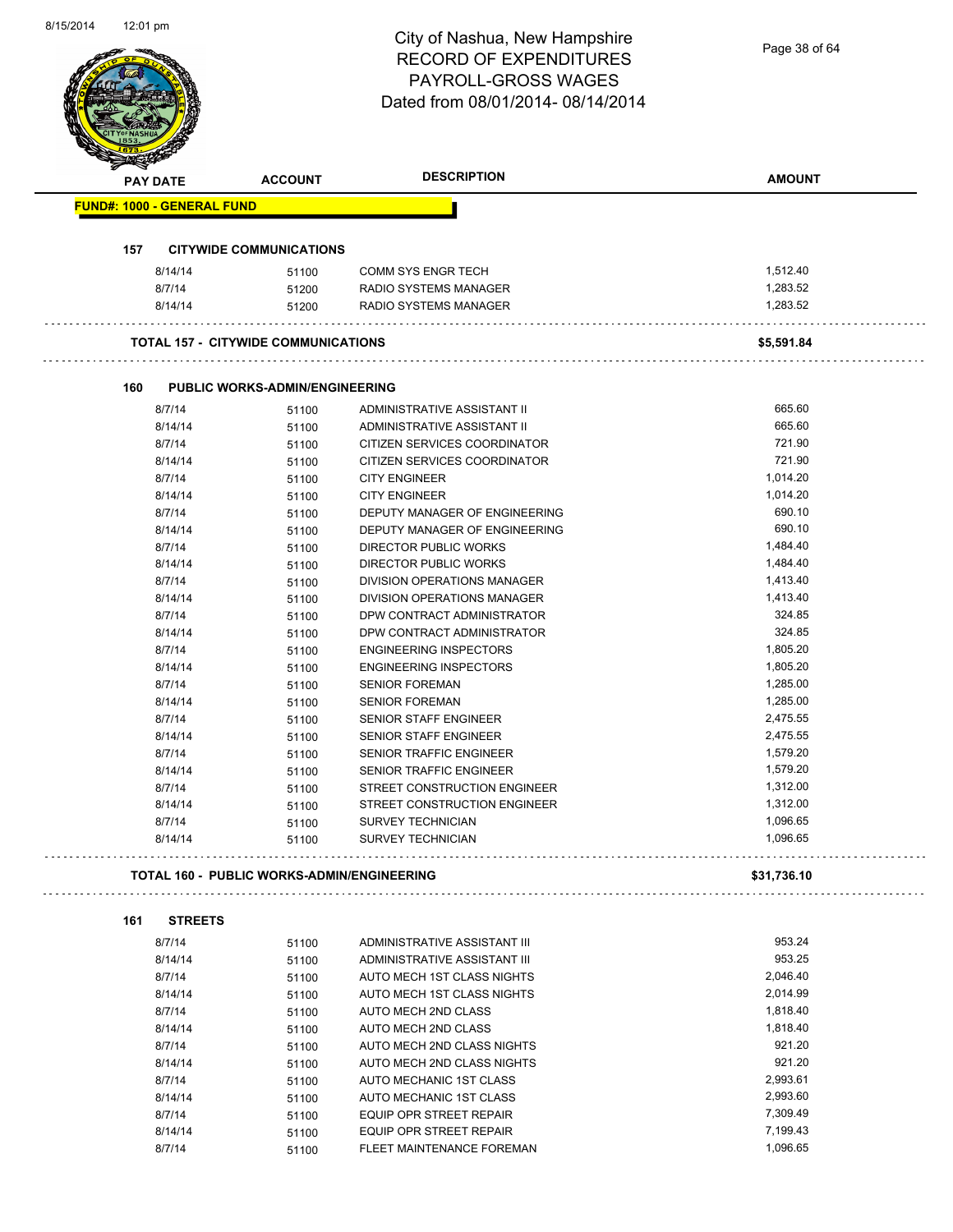and the contract of the contract of the contract of the contract of the contract of the contract of the contract of the contract of the contract of the contract of the contract of the contract of the contract of the contra



#### City of Nashua, New Hampshire RECORD OF EXPENDITURES PAYROLL-GROSS WAGES Dated from 08/01/2014- 08/14/2014

Page 39 of 64

| STATE OF                          |                |                                      |                      |
|-----------------------------------|----------------|--------------------------------------|----------------------|
| <b>PAY DATE</b>                   | <b>ACCOUNT</b> | <b>DESCRIPTION</b>                   | <b>AMOUNT</b>        |
| <b>FUND#: 1000 - GENERAL FUND</b> |                |                                      |                      |
|                                   |                |                                      |                      |
| <b>STREETS</b><br>161             |                |                                      |                      |
| 8/14/14                           | 51100          | FLEET MAINTENANCE FOREMAN            | 1,096.65             |
| 8/7/14                            | 51100          | FLEET MANAGER STREET DEPT            | 1,087.50             |
| 8/14/14                           | 51100          | FLEET MANAGER STREET DEPT            | 1,087.50             |
| 8/7/14                            | 51100          | <b>MASON PIPELAYER</b>               | 1,739.20             |
| 8/14/14                           | 51100          | <b>MASON PIPELAYER</b>               | 1,739.20             |
| 8/7/14                            | 51100          | OPERATIONS COORDINATOR               | 788.05               |
| 8/14/14                           | 51100          | OPERATIONS COORDINATOR               | 783.11               |
| 8/7/14                            | 51100          | <b>SIGN MAINTENANCE</b>              | 865.60               |
| 8/14/14                           | 51100          | <b>SIGN MAINTENANCE</b>              | 865.60               |
| 8/7/14                            | 51100          | SIGN MAINTENANCE ASSISTANT           | 807.21               |
| 8/14/14                           | 51100          | SIGN MAINTENANCE ASSISTANT           | 807.21               |
| 8/7/14                            | 51100          | STOREKEEPER PWD                      | 895.65               |
| 8/14/14                           | 51100          | STOREKEEPER PWD                      | 895.65               |
| 8/7/14                            | 51100          | STR CONSTR RPR AND PERMT COORD       | 1,075.15             |
| 8/14/14                           | 51100          | STR CONSTR RPR AND PERMT COORD       | 1,075.15             |
| 8/7/14                            | 51100          | <b>STREET FOREMAN</b>                | 4,616.59             |
| 8/14/14                           | 51100          | STREET FOREMAN                       | 3,462.42             |
| 8/7/14                            | 51100          | SUPERINTENDENT OF STREETS            | 1,771.20             |
| 8/14/14                           | 51100          | SUPERINTENDENT OF STREETS            | 1,771.20             |
| 8/7/14                            | 51100          | TRAFFIC MAINTENANCE ASSISTANT        | 860.80               |
| 8/14/14                           | 51100          | TRAFFIC MAINTENANCE ASSISTANT        | 860.80               |
| 8/7/14                            | 51100          | <b>TRAFFIC MANAGER</b>               | 1,371.00             |
| 8/14/14                           | 51100          | <b>TRAFFIC MANAGER</b>               | 1,371.00             |
| 8/7/14                            | 51100          | <b>TRAFFIC TECHNICIAN I</b>          | 2,071.20             |
| 8/14/14                           |                | <b>TRAFFIC TECHNICIAN I</b>          | 2,071.20             |
| 8/7/14                            | 51100          | TRUCK DRIVER STREET REPAIR           | 15,507.17            |
| 8/14/14                           | 51100          | TRUCK DRIVER STREET REPAIR           | 15,480.75            |
| 8/7/14                            | 51100          | <b>WELDER FIRST CLASS</b>            | 1,995.60             |
|                                   | 51100          | <b>WELDER FIRST CLASS</b>            | 1,972.80             |
| 8/14/14<br>8/7/14                 | 51100          |                                      | 903.69               |
|                                   | 51300          | OVERTIME-REGULAR                     |                      |
| 8/14/14<br>8/7/14                 | 51300<br>51600 | OVERTIME-REGULAR<br><b>LONGEVITY</b> | 2,690.49<br>1,200.00 |
|                                   |                |                                      |                      |
| <b>TOTAL 161 - STREETS</b>        |                |                                      | \$108,626.20         |
| <b>PARKING LOTS</b><br>166        |                |                                      |                      |
| 8/7/14                            | 51100          | ADMINISTRATIVE ASSISTANT II          | 665.60               |
| 8/14/14                           | 51100          | ADMINISTRATIVE ASSISTANT II          | 665.60               |
| 8/7/14                            | 51100          | PARKING MAINTENANCE                  | 1,315.20             |
| 8/14/14                           | 51100          | PARKING MAINTENANCE                  | 1,315.20             |
| 8/7/14                            | 51300          | OVERTIME-REGULAR                     | 234.73               |
| 8/14/14                           | 51300          | OVERTIME-REGULAR                     | 273.73               |
| <b>TOTAL 166 - PARKING LOTS</b>   |                |                                      | \$4,470.06           |
|                                   |                |                                      |                      |
| 171<br><b>COMMUNITY SERVICES</b>  |                |                                      | 717.24               |
| 8/7/14                            | 51100          | ADMINISTRATIVE ASSISTANT II          | 717.25               |
| 8/14/14                           | 51100          | ADMINISTRATIVE ASSISTANT II          |                      |
| 8/7/14                            | 51100          | DIRECTOR HEALTH AND COMM SVS         | 1,726.90             |
| 8/14/14                           | 51100          | DIRECTOR HEALTH AND COMM SVS         | 1,726.90             |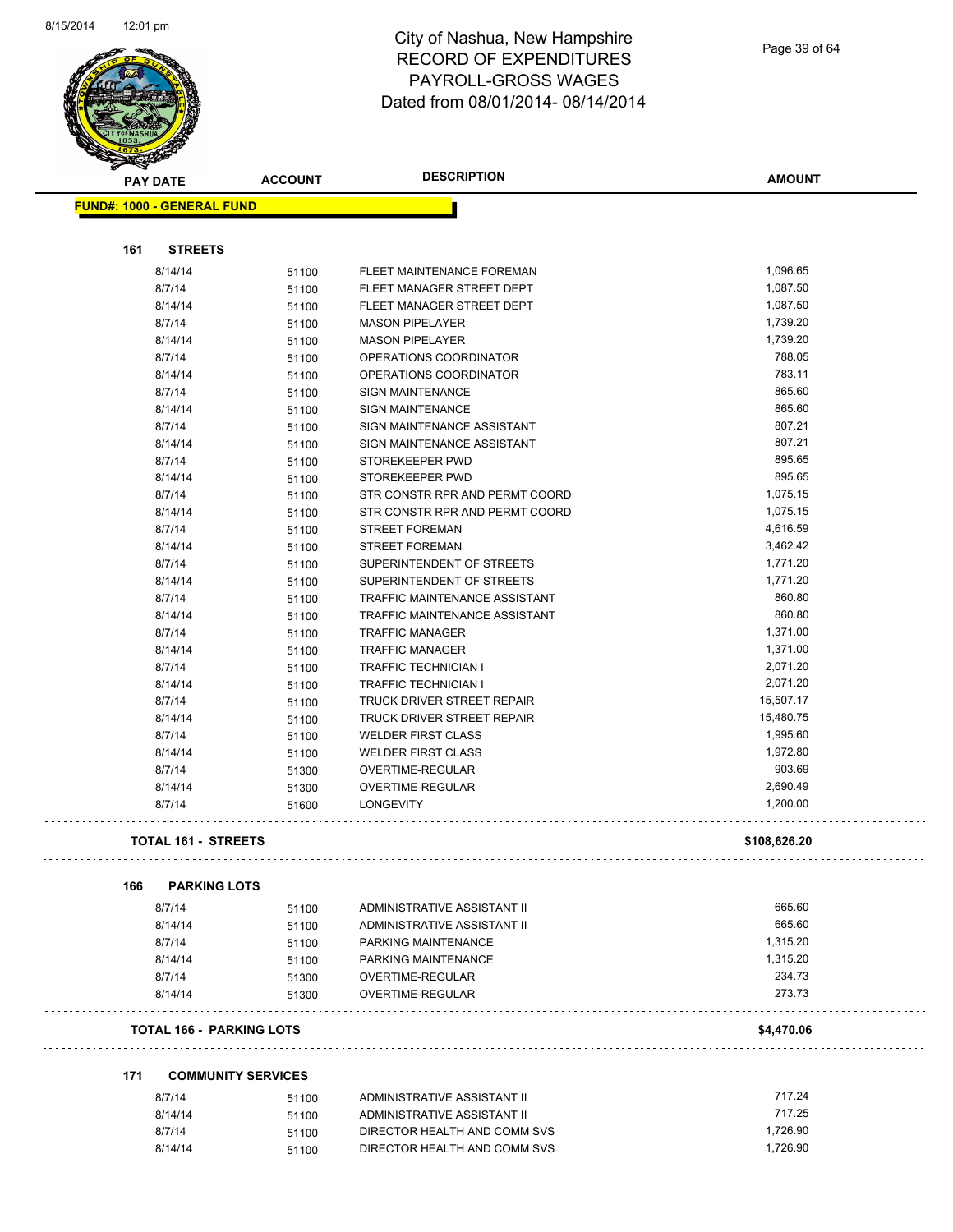Page 40 of 64

|     | <b>PAY DATE</b>                   | <b>ACCOUNT</b>                          | <b>DESCRIPTION</b>                                           | <b>AMOUNT</b>        |
|-----|-----------------------------------|-----------------------------------------|--------------------------------------------------------------|----------------------|
|     | <b>FUND#: 1000 - GENERAL FUND</b> |                                         |                                                              |                      |
|     |                                   |                                         |                                                              |                      |
| 171 |                                   | <b>COMMUNITY SERVICES</b>               |                                                              |                      |
|     | 8/7/14                            | 51100                                   | PROGRAM ASSISTANT                                            | 435.30               |
|     | 8/14/14                           | 51100                                   | PROGRAM ASSISTANT                                            | 435.30               |
|     | 8/7/14                            | 51100                                   | PROGRAM COORDINATOR                                          | 929.80               |
|     | 8/14/14                           | 51100                                   | PROGRAM COORDINATOR                                          | 929.80               |
|     | 7/24/14                           | 51412                                   | <b>WAGES PER DIEM</b>                                        | (189.39)             |
|     |                                   | <b>TOTAL 171 - COMMUNITY SERVICES</b>   |                                                              | \$7,429.10           |
| 172 |                                   | <b>COMMUNITY HEALTH</b>                 |                                                              |                      |
|     | 8/7/14                            | 51100                                   | ADMINISTRATIVE ASSISTANT II                                  | 717.24               |
|     | 8/14/14                           | 51100                                   | ADMINISTRATIVE ASSISTANT II                                  | 717.24               |
|     | 8/7/14                            | 51100                                   | BILINGUAL OUTREACH WORKER                                    | 764.30               |
|     | 8/14/14                           | 51100                                   | BILINGUAL OUTREACH WORKER                                    | 764.32               |
|     | 8/7/14                            | 51100                                   | PUB HEALTH NURSE                                             | 2,490.95             |
|     | 8/14/14                           | 51100                                   | PUB HEALTH NURSE                                             | 2,229.45             |
|     | 7/24/14                           | 51412                                   | <b>WAGES PER DIEM</b>                                        | 189.39               |
|     | 8/14/14                           | 51412                                   | <b>WAGES PER DIEM</b>                                        | 881.98               |
|     |                                   | <b>TOTAL 172 - COMMUNITY HEALTH</b>     |                                                              | \$8,754.87           |
|     |                                   |                                         |                                                              |                      |
| 173 |                                   | <b>ENVIRONMENTAL HEALTH</b>             |                                                              |                      |
|     | 8/7/14                            | 51100                                   | ENVIRONMENTAL HEALTH SPEC I                                  | 1,645.25             |
|     | 8/14/14                           | 51100                                   | ENVIRONMENTAL HEALTH SPEC I                                  | 1,645.25             |
|     | 8/7/14                            | 51100                                   | ENVIRONMENTAL HEALTH SPEC II                                 | 1,075.15             |
|     | 8/14/14                           | 51100                                   | <b>ENVIRONMENTAL HEALTH SPEC II</b>                          | 1,075.15             |
|     | 8/7/14                            | 51100                                   | ENVIRONMENTAL TECH OFFICE MGR                                | 992.86               |
|     | 8/14/14                           | 51100                                   | ENVIRONMENTAL TECH OFFICE MGR                                | 992.87               |
|     | 8/7/14                            | 51100                                   | LABORATORY DIRECTOR                                          | 988.20               |
|     | 8/14/14                           | 51100                                   | <b>LABORATORY DIRECTOR</b>                                   | 988.20               |
|     | 8/7/14<br>8/14/14                 | 51100                                   | MANAGER ENVIRONMENTAL HEALTH<br>MANAGER ENVIRONMENTAL HEALTH | 1,446.40<br>1,446.40 |
|     |                                   | 51100                                   |                                                              |                      |
|     |                                   | <b>TOTAL 173 - ENVIRONMENTAL HEALTH</b> |                                                              | \$12,295.73          |
| 174 |                                   | <b>WELFARE ADMINISTRATION</b>           |                                                              |                      |
|     | 8/7/14                            | 51100                                   | ADMINISTRATIVE ASSISTANT I                                   | 829.30               |
|     | 8/14/14                           | 51100                                   | ADMINISTRATIVE ASSISTANT I                                   | 829.30               |
|     | 8/7/14                            | 51100                                   | CASE TECHNICIAN WELFARE                                      | 2,384.95             |
|     | 8/14/14                           | 51100                                   | CASE TECHNICIAN WELFARE                                      | 2,384.96             |
|     | 8/7/14                            | 51100                                   | INTAKE WORKER ACCOUNTANT                                     | 936.70               |
|     | 8/14/14                           | 51100                                   | INTAKE WORKER ACCOUNTANT                                     | 936.70               |
|     | 8/7/14                            | 51100                                   | SENIOR CASE TECHNICIAN                                       | 957.30               |
|     | 8/14/14                           | 51100                                   | SENIOR CASE TECHNICIAN                                       | 957.30               |
|     | 8/7/14                            | 51100                                   | <b>WELFARE OFFICER</b>                                       | 1,450.00             |
|     | 8/14/14                           | 51100                                   | <b>WELFARE OFFICER</b>                                       | 1,450.00             |
|     |                                   |                                         |                                                              |                      |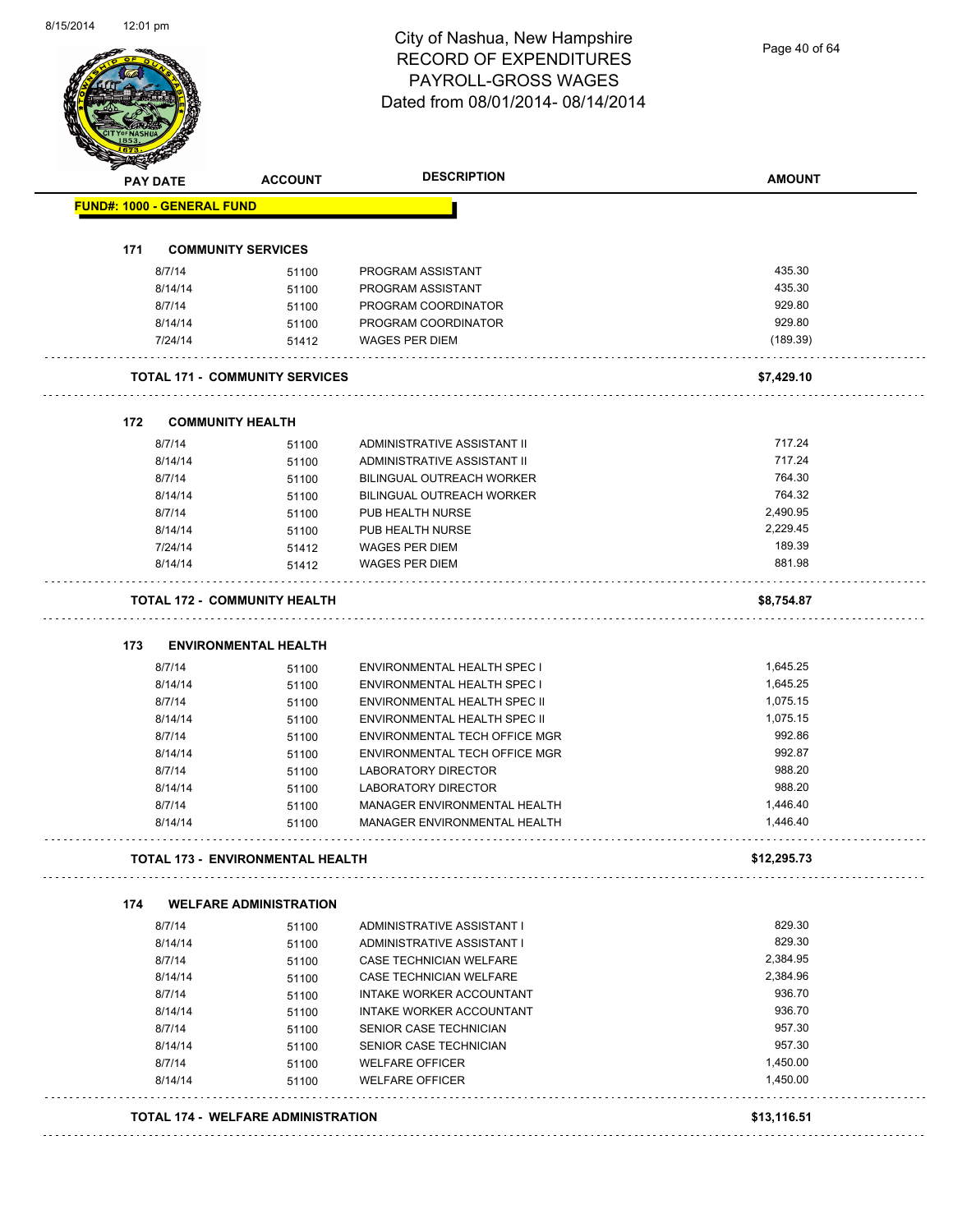

a a a a

| <b>PAY DATE</b>            | <b>ACCOUNT</b>                            | <b>DESCRIPTION</b>                 | <b>AMOUNT</b> |
|----------------------------|-------------------------------------------|------------------------------------|---------------|
| FUND#: 1000 - GENERAL FUND |                                           |                                    |               |
|                            |                                           |                                    |               |
| 177                        | <b>PARKS &amp; RECREATION</b>             |                                    |               |
| 8/7/14                     | 51100                                     | <b>ADMINISTRATIVE ASSISTANT II</b> | 734.80        |
| 8/14/14                    | 51100                                     | ADMINISTRATIVE ASSISTANT II        | 734.80        |
| 8/7/14                     | 51100                                     | EQUIPMENT OPERATOR, PARKS          | 909.20        |
| 8/14/14                    | 51100                                     | EQUIPMENT OPERATOR, PARKS          | 910.76        |
| 8/7/14                     | 51100                                     | <b>FOREMAN LABOR PARK</b>          | 3,289.95      |
| 8/14/14                    | 51100                                     | FOREMAN LABOR PARK                 | 3,591.53      |
| 8/7/14                     | 51100                                     | <b>GROUNDS KEEPER PARK MAINT</b>   | 6,721.24      |
| 8/14/14                    | 51100                                     | <b>GROUNDS KEEPER PARK MAINT</b>   | 6,663.22      |
| 8/7/14                     | 51100                                     | <b>GROUNDSMAN I PARKS</b>          | 779.60        |
| 8/14/14                    | 51100                                     | <b>GROUNDSMAN I PARKS</b>          | 779.60        |
| 8/7/14                     | 51100                                     | <b>GROUNDSMAN II PARKS</b>         | 818.81        |
| 8/14/14                    | 51100                                     | <b>GROUNDSMAN II PARKS</b>         | 818.80        |
| 8/7/14                     | 51100                                     | <b>LEAD GROUNDSMAN</b>             | 2,770.80      |
| 8/14/14                    | 51100                                     | <b>LEAD GROUNDSMAN</b>             | 2,770.80      |
| 8/7/14                     | 51100                                     | <b>NURSERY WORKER PARKS</b>        | 865.60        |
| 8/14/14                    | 51100                                     | <b>NURSERY WORKER PARKS</b>        | 865.60        |
| 8/7/14                     | 51100                                     | PROGRAM COORDINATOR                | 347.85        |
| 8/14/14                    | 51100                                     | PROGRAM COORDINATOR                | 347.85        |
| 8/7/14                     | 51100                                     | RECREATION PROGRAM MANAGER         | 1,098.20      |
| 8/14/14                    | 51100                                     | <b>RECREATION PROGRAM MANAGER</b>  | 1,098.20      |
| 8/7/14                     | 51100                                     | STELLOS STADIUM ATTENDANT          | 590.98        |
| 8/14/14                    | 51100                                     | STELLOS STADIUM ATTENDANT          | 590.98        |
| 8/7/14                     | 51100                                     | SUPERINTENDENT OF PARKS RECR       | 1,720.00      |
| 8/14/14                    | 51100                                     | SUPERINTENDENT OF PARKS RECR       | 1,720.00      |
| 8/7/14                     | 51100                                     | <b>TRUCK DRIVER PARKS RECR</b>     | 848.00        |
| 8/14/14                    | 51100                                     | <b>TRUCK DRIVER PARKS RECR</b>     | 848.00        |
| 8/7/14                     | 51300                                     | <b>OVERTIME-REGULAR</b>            | 6,878.35      |
| 8/14/14                    | 51300                                     | OVERTIME-REGULAR                   | 4,421.85      |
| 8/7/14                     | 51400                                     | <b>WAGES TEMP-SEASONAL</b>         | 14,755.00     |
| 8/14/14                    | 51400                                     | <b>WAGES TEMP-SEASONAL</b>         | 15,526.25     |
| 8/7/14                     | 51600                                     | LONGEVITY                          | 800.00        |
|                            |                                           |                                    |               |
|                            | <b>TOTAL 177 - PARKS &amp; RECREATION</b> |                                    | \$85,616.62   |

v.

**179 LIBRARY** 8/7/14 51100 ADMIN ASST COST ACCOUNTANT 605.45 8/14/14 51100 ADMIN ASST COST ACCOUNTANT 805.44 8/7/14 51100 ASSISTANT DIRECTOR LIBRARY 1,293.10 8/14/14 51100 ASSISTANT DIRECTOR LIBRARY 8/7/14 51100 ASSISTANT LIBRARIAN CIRCULATIO 973.40 8/14/14 51100 ASSISTANT LIBRARIAN CIRCULATIO 973.40 8/7/14 51100 ASSISTANT LIBRARIAN MEDIA SERV 593.91 8/14/14 51100 ASSISTANT LIBRARIAN MEDIA SERV 793.91 8/7/14 51100 ASSISTANT LIBRARIAN TECH SVS 1,004.70 8/14/14 51100 ASSISTANT LIBRARIAN TECH SVS 1,004.70 8/7/14 51100 ASSISTANT LIBRARIAN YOUTH SERV 780.10 8/14/14 51100 ASSISTANT LIBRARIAN YOUTH SERV 780.10 8/7/14 51100 DIRECTOR LIBRARY 1,885.70 8/14/14 51100 DIRECTOR LIBRARY 1,885.70 8/7/14 51100 EXECUTIVE ASST OFFICE MANAGER 858.45 8/14/14 51100 EXECUTIVE ASST OFFICE MANAGER 658.44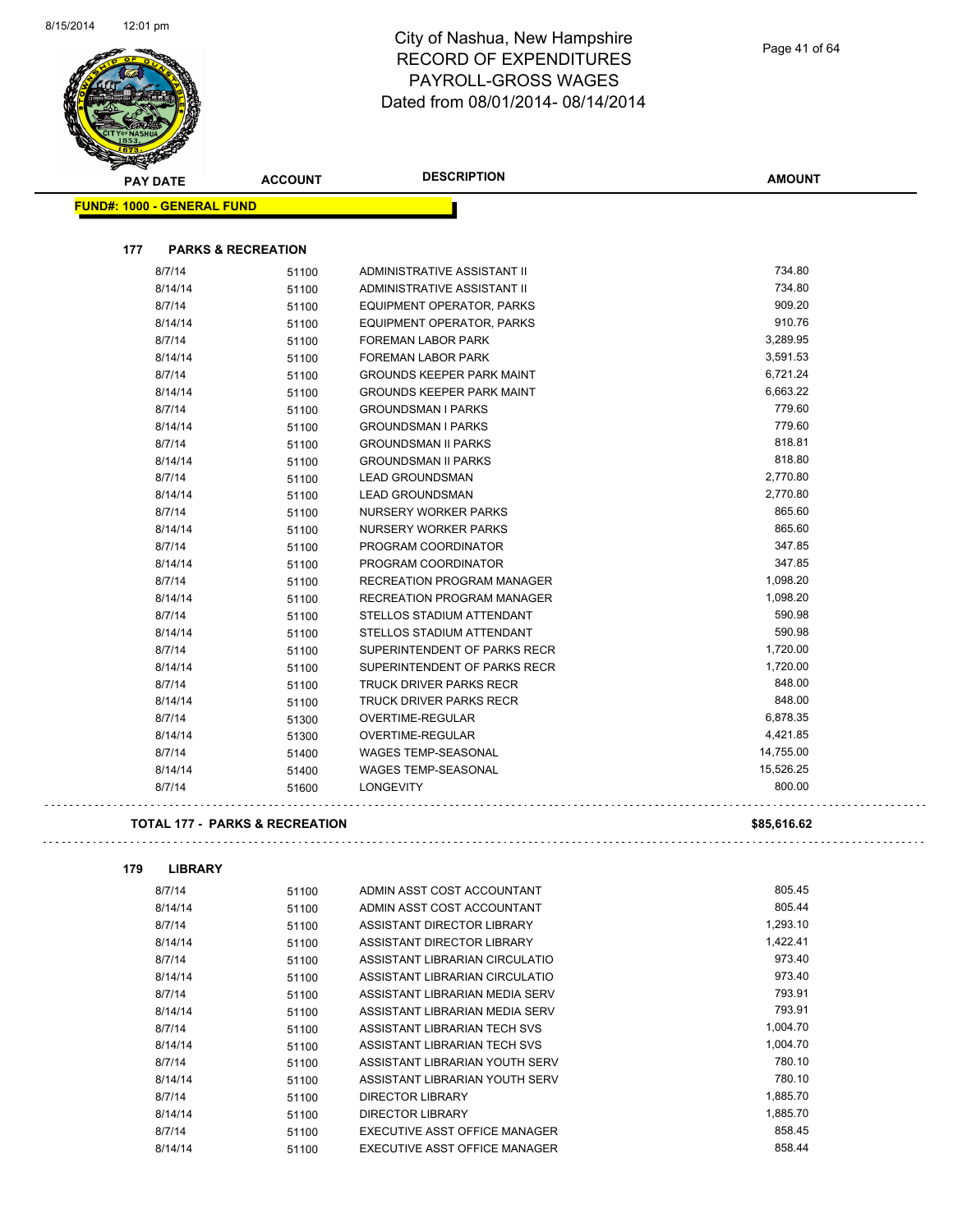

| <b>PAY DATE</b>                   | <b>ACCOUNT</b> | <b>DESCRIPTION</b>                | <b>AMOUNT</b> |
|-----------------------------------|----------------|-----------------------------------|---------------|
| <b>FUND#: 1000 - GENERAL FUND</b> |                |                                   |               |
|                                   |                |                                   |               |
| 179<br><b>LIBRARY</b>             |                |                                   |               |
| 8/7/14                            | 51100          | <b>JANITOR</b>                    | 490.50        |
| 8/14/14                           | 51100          | <b>JANITOR</b>                    | 490.50        |
| 8/7/14                            | 51100          | LIBRARIAN ADULT SERVICES          | 962.60        |
| 8/14/14                           | 51100          | LIBRARIAN ADULT SERVICES          | 962.60        |
| 8/7/14                            | 51100          | <b>LIBRARIAN CIRCULATION</b>      | 1,003.20      |
| 8/14/14                           | 51100          | <b>LIBRARIAN CIRCULATION</b>      | 1,003.20      |
| 8/7/14                            | 51100          | LIBRARIAN OUTREACH SVS            | 999.19        |
| 8/14/14                           | 51100          | <b>LIBRARIAN OUTREACH SVS</b>     | 999.20        |
| 8/7/14                            | 51100          | <b>LIBRARIAN TECH SERVICES</b>    | 1,037.15      |
| 8/14/14                           | 51100          | LIBRARIAN TECH SERVICES           | 1,037.15      |
| 8/7/14                            | 51100          | LIBRARIAN YOUTH SERVICES          | 2,283.20      |
| 8/14/14                           | 51100          | <b>LIBRARIAN YOUTH SERVICES</b>   | 2,283.20      |
| 8/7/14                            | 51100          | LIBRARY ASSISTANT ADULT SERVIC    | 664.81        |
| 8/14/14                           | 51100          | LIBRARY ASSISTANT ADULT SERVIC    | 664.80        |
| 8/7/14                            | 51100          | LIBRARY ASSISTANT CIRCULATION     | 3,352.80      |
| 8/14/14                           | 51100          | LIBRARY ASSISTANT CIRCULATION     | 3,352.80      |
| 8/7/14                            | 51100          | LIBRARY ASSISTANT MEDIA SERVIC    | 2,050.24      |
| 8/14/14                           | 51100          | LIBRARY ASSISTANT MEDIA SERVIC    | 2,050.25      |
| 8/7/14                            | 51100          | LIBRARY ASSISTANT TECH SVS        | 706.90        |
| 8/14/14                           | 51100          | LIBRARY ASSISTANT TECH SVS        | 706.90        |
| 8/7/14                            | 51100          | LIBRARY ASSISTANT YOUTH SERVIC    | 1,328.25      |
| 8/14/14                           | 51100          | LIBRARY ASSISTANT YOUTH SERVIC    | 1,652.70      |
| 8/7/14                            | 51100          | <b>MAINTENANCE SUPV</b>           | 852.55        |
| 8/14/14                           | 51100          | <b>MAINTENANCE SUPV</b>           | 852.55        |
| 8/7/14                            | 51100          | MEDIA SERVICES COORDINATOR        | 1,205.04      |
| 8/14/14                           | 51100          | <b>MEDIA SERVICES COORDINATOR</b> | 1,205.05      |
| 8/7/14                            | 51100          | REFERENCE LIBRARIAN ADULT SERV    | 3,057.27      |
| 8/14/14                           | 51100          | REFERENCE LIBRARIAN ADULT SERV    | 3,057.28      |
| 8/7/14                            | 51100          | REFERENCE LIBRARIAN TECH SVS      | 756.45        |
| 8/14/14                           | 51100          | REFERENCE LIBRARIAN TECH SVS      | 756.45        |
| 8/7/14                            | 51100          | <b>SECURITY LIBRARY</b>           | 594.84        |
| 8/14/14                           | 51100          | <b>SECURITY LIBRARY</b>           | 614.04        |
| 8/7/14                            | 51200          | <b>LIBRARY ASSISTANT TECH SVS</b> | 415.50        |
| 8/14/14                           | 51200          | LIBRARY ASSISTANT TECH SVS        | 415.50        |
| 8/7/14                            | 51200          | LIBRARY PAGE YOUTH SERVICES       | 275.10        |
| 8/14/14                           | 51200          | LIBRARY PAGE YOUTH SERVICES       | 275.10        |
| 8/7/14                            | 51200          | LIBRARY PAGES CIRCULATION         | 939.37        |
| 8/14/14                           | 51200          | <b>LIBRARY PAGES CIRCULATION</b>  | 973.34        |
| 8/7/14                            | 51200          | LIBRARY PAGES MEDIA SERVICES      | 449.46        |
| 8/14/14                           | 51200          | LIBRARY PAGES MEDIA SERVICES      | 487.29        |
| 8/7/14                            | 51200          | <b>SECURITY LIBRARY</b>           | 331.68        |
| 8/14/14                           | 51200          | <b>SECURITY LIBRARY</b>           | 349.70        |
| 8/7/14                            | 51300          | OVERTIME-REGULAR                  | 18.39         |
| 8/14/14                           | 51300          | OVERTIME-REGULAR                  | 7.55          |
| <b>TOTAL 179 - LIBRARY</b>        |                |                                   | \$64.890.55   |

#### **181 COMMUNITY DEVELOPMENT**

| 8/7/14  | 51100 | ADMINISTRATIVE ASSISTANT II    | 665.60   |
|---------|-------|--------------------------------|----------|
| 8/14/14 | 51100 | ADMINISTRATIVE ASSISTANT II    | 665.60   |
| 8/7/14  | 51100 | DIRECTOR COMMUNITY DEVELOPMENT | 1.715.70 |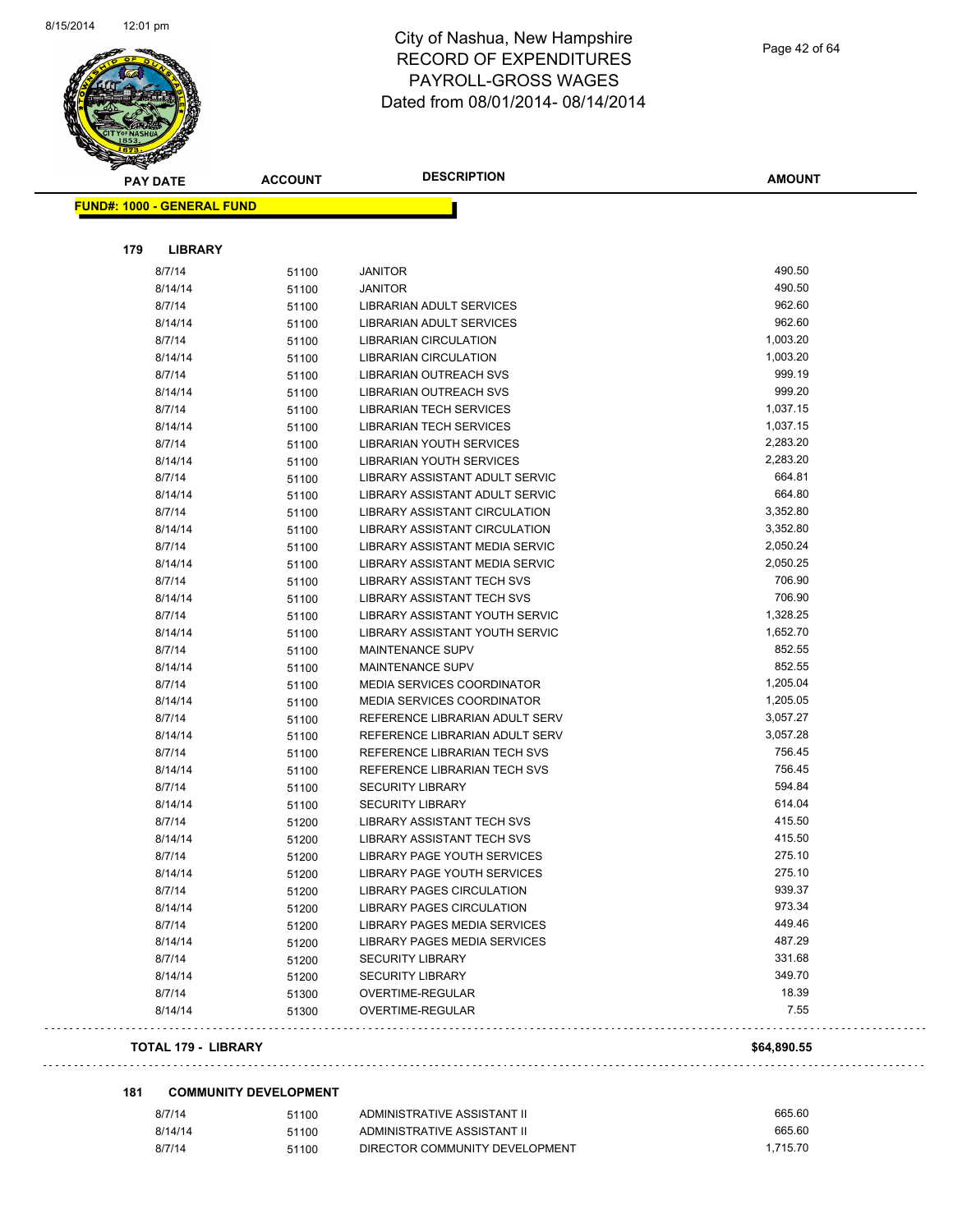|     | Dated from 08/01/2014-08/14/2014  |                                          |                                             |               |
|-----|-----------------------------------|------------------------------------------|---------------------------------------------|---------------|
|     |                                   |                                          |                                             |               |
|     | <b>PAY DATE</b>                   | <b>ACCOUNT</b>                           | <b>DESCRIPTION</b>                          | <b>AMOUNT</b> |
|     | <b>FUND#: 1000 - GENERAL FUND</b> |                                          |                                             |               |
| 181 |                                   | <b>COMMUNITY DEVELOPMENT</b>             |                                             |               |
|     | 8/14/14                           |                                          | DIRECTOR COMMUNITY DEVELOPMENT              | 1,715.70      |
|     | 8/7/14                            | 51100                                    | <b>CLERK TYPIST II PT</b>                   | 335.76        |
|     |                                   | 51200                                    |                                             | 323.32        |
|     | 8/14/14                           | 51200                                    | <b>CLERK TYPIST II PT</b>                   |               |
|     | 8/7/14                            | 51400                                    | WAGES TEMP-SEASONAL                         | 1,060.00      |
|     | 8/14/14                           | 51400                                    | WAGES TEMP-SEASONAL                         | 1,055.00      |
|     |                                   | <b>TOTAL 181 - COMMUNITY DEVELOPMENT</b> |                                             | \$7,536.68    |
| 182 | <b>PLANNING &amp; ZONING</b>      |                                          |                                             |               |
|     | 8/7/14                            | 51100                                    | DEPARTMENT COORDINATOR                      | 913.60        |
|     | 8/14/14                           | 51100                                    | DEPARTMENT COORDINATOR                      | 913.60        |
|     | 8/7/14                            | 51100                                    | DEPUTY PLANNING MANAGER                     | 2,589.59      |
|     | 8/14/14                           | 51100                                    | DEPUTY PLANNING MANAGER                     | 2,589.60      |
|     | 8/7/14                            | 51100                                    | MANAGER PLANNING DEPT                       | 1,905.00      |
|     | 8/14/14                           | 51100                                    | MANAGER PLANNING DEPT                       | 1,905.00      |
|     | 8/7/14                            | 51100                                    | PLANNER I                                   | 1,675.35      |
|     | 8/14/14                           | 51100                                    | <b>PLANNER I</b>                            | 1,675.35      |
|     | 8/7/14                            | 51100                                    | <b>PLANNER II</b>                           | 1,095.40      |
|     | 8/14/14                           |                                          | <b>PLANNER II</b>                           | 1,095.40      |
|     | 8/7/14                            | 51100                                    | ZONING COORDINATOR                          | 682.30        |
|     |                                   | 51100                                    |                                             | 682.30        |
|     | 8/14/14<br>8/7/14                 | 51100<br>53428                           | ZONING COORDINATOR<br>STENOGRAPHIC SERVICES | 250.00        |
|     |                                   | TOTAL 182 - PLANNING & ZONING            |                                             | \$17,972.49   |
|     |                                   |                                          |                                             |               |
| 183 |                                   | <b>ECONOMIC DEVELOPMENT</b>              |                                             |               |
|     | 8/7/14                            | 51100                                    | ECONOMIC DEV DIRECTOR                       | 1,873.50      |
|     | 8/14/14                           | 51100                                    | <b>ECONOMIC DEV DIRECTOR</b>                | 1,873.50      |
|     |                                   | <b>TOTAL 183 - ECONOMIC DEVELOPMENT</b>  |                                             | \$3,747.00    |
| 191 | <b>SCHOOL</b>                     |                                          |                                             |               |
|     | 8/14/14                           | 51100                                    | ASSISTANT DIRECTOR BUSINESS                 | 2,893.00      |
|     | 8/14/14                           | 51100                                    | ASSISTANT PRINCIPAL AMH                     | 1,406.17      |
|     | 8/14/14                           | 51100                                    | ASSISTANT PRINCIPAL BIC                     | 2,925.69      |
|     | 8/14/14                           | 51100                                    | ASSISTANT PRINCIPAL BRO                     | 1,403.84      |
|     | 8/14/14                           | 51100                                    | ASSISTANT PRINCIPAL CHARL                   | 2,967.52      |
|     | 8/14/14                           | 51100                                    | ASSISTANT PRINCIPAL ELM                     | 6,549.40      |
|     | 8/14/14                           | 51100                                    | ASSISTANT PRINCIPAL FES                     | 2,967.52      |
|     | 8/14/14                           |                                          | ASSISTANT PRINCIPAL FMS                     | 3,472.50      |
|     | 8/14/14                           | 51100                                    | ASSISTANT PRINCIPAL LEDGE                   | 2,812.34      |
|     |                                   | 51100                                    |                                             | 1,406.17      |
|     | 8/14/14                           | 51100                                    | ASSISTANT PRINCIPAL MDE                     |               |
|     | 8/14/14                           | 51100                                    | ASSISTANT PRINCIPAL MTP                     | 2,892.54      |
|     | 8/14/14                           | 51100                                    | ASSISTANT PRINCIPAL NHN                     | 13,012.80     |
|     | 8/14/14                           | 51100                                    | ASSISTANT PRINCIPAL NHS                     | 12,580.81     |
|     | 8/14/14                           | 51100                                    | ASSISTANT PRINCIPAL PMS                     | 3,272.60      |
|     | 8/14/14                           | 51100                                    | ASSISTANT PRINCIPAL SHE                     | 2,807.69      |
|     | 8/14/14                           | 51100                                    | ASSISTANT SUPERINTENDENT                    | 8,261.40      |
|     | 8/14/14                           | 51100                                    | ASST DIRECTOR PLANT OPS                     | 4,353.40      |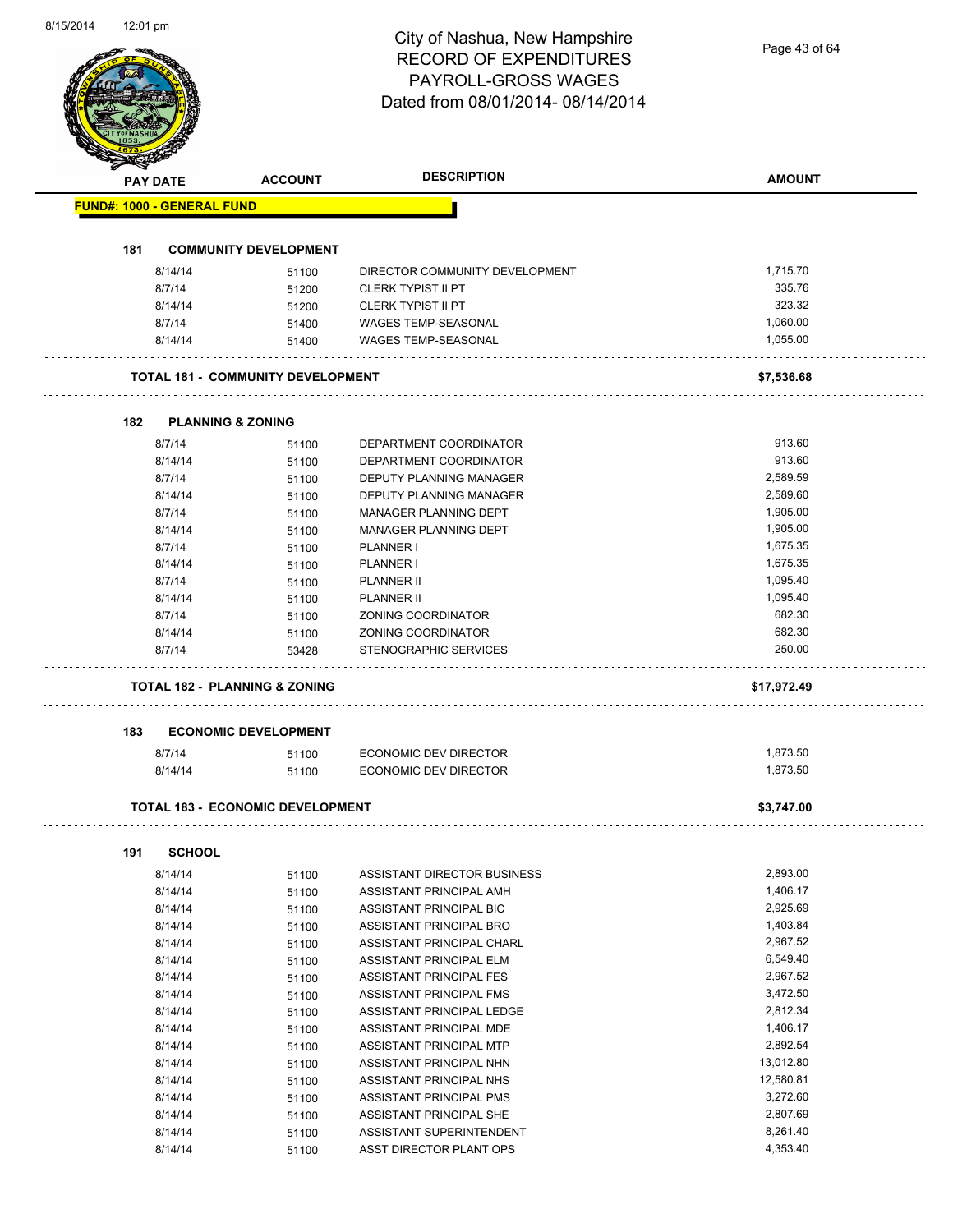

Page 44 of 64

| <b>PAY DATE</b>                   | <b>ACCOUNT</b> | <b>DESCRIPTION</b>                                    | <b>AMOUNT</b>    |
|-----------------------------------|----------------|-------------------------------------------------------|------------------|
| <b>FUND#: 1000 - GENERAL FUND</b> |                |                                                       |                  |
|                                   |                |                                                       |                  |
|                                   |                |                                                       |                  |
| 191<br><b>SCHOOL</b>              |                |                                                       |                  |
| 8/14/14                           | 51100          | <b>ASST DIRECTOR SPED</b>                             | 6,079.50         |
| 8/14/14                           | 51100          | ASST SYSTEMS ADMIN FULL YEAR                          | 13,072.58        |
| 8/14/14                           | 51100          | CAREER CENTER COORD NHN                               | 1,478.38         |
| 8/14/14                           | 51100          | CHIEF OPERATING OFFICER                               | 3,937.70         |
| 8/7/14                            | 51100          | <b>CLERICAL ACADEMY NHN</b>                           | 1,779.96         |
| 8/14/14                           | 51100          | CLERICAL ACADEMY NHN                                  | 1,599.69         |
| 8/7/14                            | 51100          | CLERICAL ACADEMY NHS                                  | 1,478.78         |
| 8/14/14                           | 51100          | CLERICAL ACADEMY NHS                                  | 2,041.46         |
| 8/7/14                            | 51100          | CLERICAL ADULT ED NHN                                 | 727.15           |
| 8/14/14                           | 51100          | CLERICAL ADULT ED NHN                                 | 727.15           |
| 8/7/14                            | 51100          | <b>CLERICAL ASST SUPER SUP</b>                        | 2,108.21         |
| 8/14/14                           | 51100          | <b>CLERICAL ASST SUPER SUP</b>                        | 2,037.36         |
| 8/7/14                            | 51100          | CLERICAL ATHLETIC NHN                                 | 375.40           |
| 8/14/14                           | 51100          | <b>CLERICAL ATHLETIC NHN</b>                          | 638.20           |
| 8/7/14                            | 51100          | CLERICAL ATHLETIC NHS                                 | 397.50           |
| 8/14/14                           | 51100          | CLERICAL ATHLETIC NHS                                 | 683.52           |
| 8/7/14                            | 51100          | CLERICAL BOARD OF ED SUP                              | 320.23           |
| 8/14/14                           | 51100          | CLERICAL BOARD OF ED SUP                              | 387.38           |
| 8/7/14                            | 51100          | <b>CLERICAL BUSINESS</b>                              | 3,558.80         |
| 8/14/14                           | 51100          | <b>CLERICAL BUSINESS</b>                              | 3,558.80         |
| 8/7/14                            | 51100          | <b>CLERICAL CHIEF OP OFFICER SUP</b>                  | 794.63           |
| 8/14/14                           | 51100          | CLERICAL CHIEF OP OFFICER SUP                         | 794.64           |
| 8/14/14                           | 51100          | <b>CLERICAL CTE NHN</b>                               | 22,112.65        |
| 8/7/14                            | 51100          | CLERICAL CTE NHS                                      | 393.80           |
| 8/14/14                           | 51100          | <b>CLERICAL CTE NHS</b>                               | 487.34<br>639.95 |
| 8/7/14                            | 51100          | <b>CLERICAL GUIDANCE ELM</b>                          | 639.95           |
| 8/14/14<br>8/7/14                 | 51100          | <b>CLERICAL GUIDANCE ELM</b><br>CLERICAL GUIDANCE NHN | 982.95           |
| 8/14/14                           | 51100<br>51100 | CLERICAL GUIDANCE NHN                                 | 978.03           |
| 8/7/14                            |                | <b>CLERICAL GUIDANCE NHS</b>                          | 822.07           |
| 8/14/14                           | 51100<br>51100 | <b>CLERICAL GUIDANCE NHS</b>                          | 1,706.49         |
| 8/7/14                            | 51100          | CLERICAL HUMAN RESOURCES                              | 2,069.21         |
| 8/14/14                           | 51100          | <b>CLERICAL HUMAN RESOURCES</b>                       | 2,095.83         |
| 8/7/14                            | 51100          | <b>CLERICAL PAYROLL SUP</b>                           | 660.75           |
| 8/14/14                           | 51100          | <b>CLERICAL PAYROLL SUP</b>                           | 660.75           |
| 8/7/14                            | 51100          | CLERICAL PLANT OPS                                    | 738.40           |
| 8/14/14                           | 51100          | <b>CLERICAL PLANT OPS</b>                             | 738.39           |
| 8/7/14                            | 51100          | CLERICAL PRINCIPAL AMH                                | 963.15           |
| 8/14/14                           | 51100          | <b>CLERICAL PRINCIPAL AMH</b>                         | 678.38           |
| 8/7/14                            | 51100          | <b>CLERICAL PRINCIPAL BIC</b>                         | 935.66           |
| 8/14/14                           | 51100          | <b>CLERICAL PRINCIPAL BIC</b>                         | 945.05           |
| 8/7/14                            | 51100          | <b>CLERICAL PRINCIPAL BIR</b>                         | 844.66           |
| 8/14/14                           | 51100          | <b>CLERICAL PRINCIPAL BIR</b>                         | 797.73           |
| 8/7/14                            | 51100          | <b>CLERICAL PRINCIPAL BRO</b>                         | 1,132.21         |
| 8/14/14                           | 51100          | <b>CLERICAL PRINCIPAL BRO</b>                         | 1,132.21         |
| 8/7/14                            | 51100          | CLERICAL PRINCIPAL CHA                                | 925.05           |
| 8/14/14                           | 51100          | CLERICAL PRINCIPAL CHA                                | 704.81           |
| 8/7/14                            | 51100          | CLERICAL PRINCIPAL DRC                                | 965.01           |
| 8/14/14                           | 51100          | <b>CLERICAL PRINCIPAL DRC</b>                         | 1,009.98         |
| 8/7/14                            | 51100          | <b>CLERICAL PRINCIPAL ELM</b>                         | 1,359.51         |
| 8/14/14                           | 51100          | <b>CLERICAL PRINCIPAL ELM</b>                         | 1,371.40         |
| 8/7/14                            | 51100          | <b>CLERICAL PRINCIPAL FES</b>                         | 952.71           |
|                                   |                |                                                       |                  |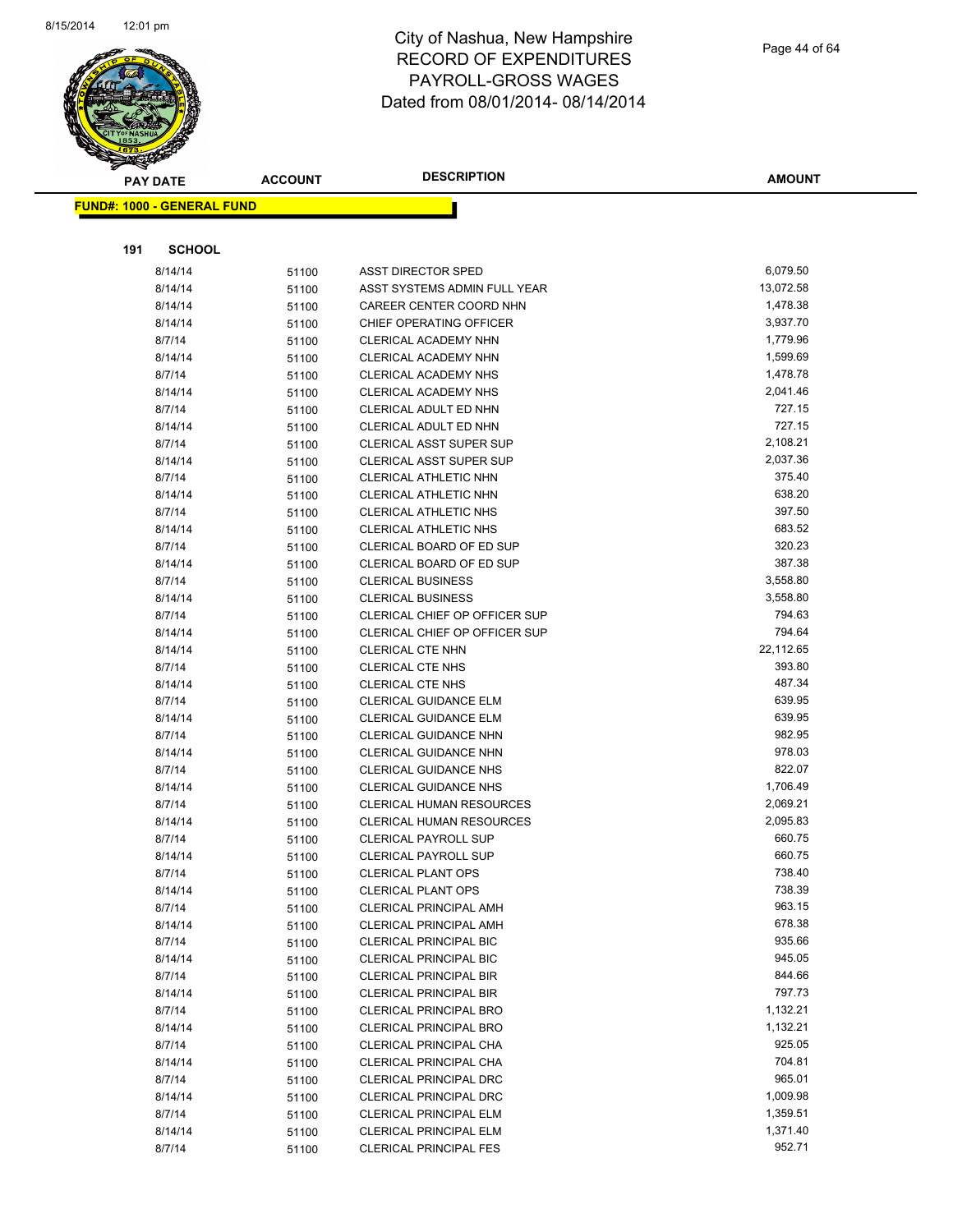

|     | <b>PAY DATE</b>                   | <b>ACCOUNT</b> | <b>DESCRIPTION</b>                                 | <b>AMOUNT</b>    |
|-----|-----------------------------------|----------------|----------------------------------------------------|------------------|
|     | <b>FUND#: 1000 - GENERAL FUND</b> |                |                                                    |                  |
|     |                                   |                |                                                    |                  |
|     |                                   |                |                                                    |                  |
| 191 | <b>SCHOOL</b>                     |                |                                                    |                  |
|     | 8/14/14                           | 51100          | <b>CLERICAL PRINCIPAL FES</b>                      | 913.78           |
|     | 8/7/14                            | 51100          | <b>CLERICAL PRINCIPAL FMS</b>                      | 1,522.41         |
|     | 8/14/14                           | 51100          | <b>CLERICAL PRINCIPAL FMS</b>                      | 1,612.22         |
|     | 8/7/14                            | 51100          | <b>CLERICAL PRINCIPAL LDG</b>                      | 1,034.41         |
|     | 8/14/14                           | 51100          | <b>CLERICAL PRINCIPAL LDG</b>                      | 952.70           |
|     | 8/7/14                            | 51100          | CLERICAL PRINCIPAL MDE                             | 1,055.53         |
|     | 8/14/14                           | 51100          | CLERICAL PRINCIPAL MDE                             | 1,194.07         |
|     | 8/7/14                            | 51100          | <b>CLERICAL PRINCIPAL MTP</b>                      | 736.90           |
|     | 8/14/14                           | 51100          | <b>CLERICAL PRINCIPAL MTP</b>                      | 948.05           |
|     | 8/7/14                            | 51100          | CLERICAL PRINCIPAL NHN                             | 1,288.90         |
|     | 8/14/14                           | 51100          | CLERICAL PRINCIPAL NHN                             | 1,288.90         |
|     | 8/7/14                            | 51100          | <b>CLERICAL PRINCIPAL NHS</b>                      | 1,400.11         |
|     | 8/14/14                           | 51100          | <b>CLERICAL PRINCIPAL NHS</b>                      | 1,387.53         |
|     | 8/7/14                            | 51100          | <b>CLERICAL PRINCIPAL NSE</b>                      | 977.02           |
|     | 8/14/14                           | 51100          | <b>CLERICAL PRINCIPAL NSE</b>                      | 1,173.19         |
|     | 8/7/14                            | 51100          | <b>CLERICAL PRINCIPAL PMS</b>                      | 1,972.96         |
|     | 8/14/14                           | 51100          | <b>CLERICAL PRINCIPAL PMS</b>                      | 1,382.02         |
|     | 8/7/14                            | 51100          | <b>CLERICAL PRINCIPAL SHE</b>                      | 1,062.28         |
|     | 8/14/14                           | 51100          | <b>CLERICAL PRINCIPAL SHE</b>                      | 1,024.74         |
|     | 8/7/14                            | 51100          | <b>CLERICAL RECEPTIONIST NHN</b>                   | 443.03           |
|     | 8/14/14                           | 51100          | CLERICAL RECEPTIONIST NHN                          | 492.26           |
|     | 8/7/14                            | 51100          | CLERICAL RECEPTIONIST NHS                          | 600.30<br>369.40 |
|     | 8/14/14                           | 51100          | CLERICAL RECEPTIONIST NHS                          | 610.05           |
|     | 8/7/14                            | 51100          | CLERICAL SPECIAL ED NHN                            | 610.05           |
|     | 8/14/14<br>8/7/14                 | 51100          | CLERICAL SPECIAL ED NHN<br>CLERICAL SPECIAL ED NHS | 398.72           |
|     | 8/14/14                           | 51100          | CLERICAL SPECIAL ED NHS                            | 383.96           |
|     | 8/7/14                            | 51100          | CLERICAL SPECIAL ED SUP                            | 1,476.80         |
|     | 8/14/14                           | 51100<br>51100 | CLERICAL SPECIAL ED SUP                            | 1,476.80         |
|     | 8/7/14                            | 51100          | <b>CLERICAL STUDENT SERV SUP</b>                   | 784.14           |
|     | 8/14/14                           | 51100          | CLERICAL STUDENT SERV SUP                          | 784.15           |
|     | 8/7/14                            | 51100          | <b>CLERICAL SUPERINTENDANT SUP</b>                 | 938.24           |
|     | 8/14/14                           | 51100          | CLERICAL SUPERINTENDANT SUP                        | 925.90           |
|     | 8/7/14                            | 51100          | <b>CLERICAL TRANSPORTATION SUP</b>                 | 628.15           |
|     | 8/14/14                           | 51100          | <b>CLERICAL TRANSPORTATION SUP</b>                 | 628.15           |
|     | 8/14/14                           | 51100          | <b>CURRICULUM SUPERVISOR</b>                       | 2,812.33         |
|     | 8/7/14                            | 51100          | <b>CUSTODIAN AMH</b>                               | 1,937.56         |
|     | 8/14/14                           | 51100          | <b>CUSTODIAN AMH</b>                               | 1,941.60         |
|     | 8/7/14                            | 51100          | <b>CUSTODIAN ASST HEAD ELM</b>                     | 736.80           |
|     | 8/14/14                           | 51100          | <b>CUSTODIAN ASST HEAD ELM</b>                     | 736.80           |
|     | 8/7/14                            | 51100          | <b>CUSTODIAN ASST HEAD FMS</b>                     | 299.35           |
|     | 8/14/14                           | 51100          | <b>CUSTODIAN ASST HEAD FMS</b>                     | 299.35           |
|     | 8/7/14                            | 51100          | <b>CUSTODIAN ASST HEAD NHN</b>                     | 1,612.51         |
|     | 8/14/14                           | 51100          | <b>CUSTODIAN ASST HEAD NHN</b>                     | 1,618.01         |
|     | 8/7/14                            | 51100          | <b>CUSTODIAN ASST HEAD NHS</b>                     | 1,590.47         |
|     | 8/14/14                           | 51100          | <b>CUSTODIAN ASST HEAD NHS</b>                     | 1,618.01         |
|     | 8/7/14                            | 51100          | <b>CUSTODIAN ASST HEAD PMS</b>                     | 736.80           |
|     | 8/14/14                           | 51100          | <b>CUSTODIAN ASST HEAD PMS</b>                     | 736.80           |
|     | 8/7/14                            | 51100          | <b>CUSTODIAN BIC</b>                               | 1,941.60         |
|     | 8/14/14                           | 51100          | <b>CUSTODIAN BIC</b>                               | 1,941.60         |
|     | 8/7/14                            | 51100          | <b>CUSTODIAN BIR</b>                               | 1,941.60         |
|     | 8/14/14                           | 51100          | <b>CUSTODIAN BIR</b>                               | 1,941.60         |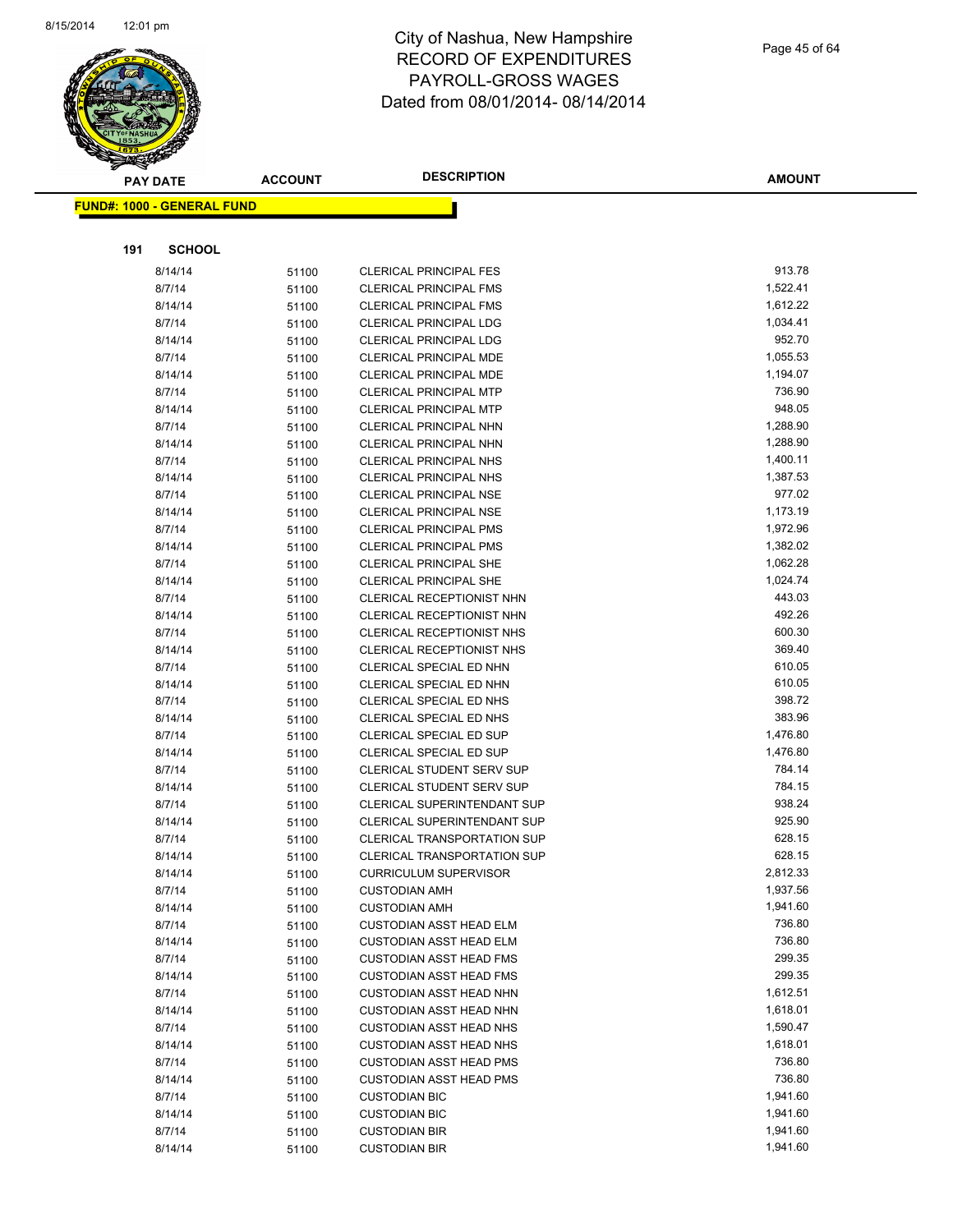

Page 46 of 64

| <b>PAY DATE</b>                   | <b>ACCOUNT</b> | <b>DESCRIPTION</b>                                     | <b>AMOUNT</b>        |
|-----------------------------------|----------------|--------------------------------------------------------|----------------------|
| <b>FUND#: 1000 - GENERAL FUND</b> |                |                                                        |                      |
|                                   |                |                                                        |                      |
|                                   |                |                                                        |                      |
| 191<br><b>SCHOOL</b>              |                |                                                        |                      |
| 8/7/14                            | 51100          | <b>CUSTODIAN BRO</b>                                   | 1,294.40             |
| 8/14/14                           | 51100          | <b>CUSTODIAN BRO</b>                                   | 1,294.40             |
| 8/7/14                            | 51100          | <b>CUSTODIAN CHA</b>                                   | 1,294.40             |
| 8/14/14                           | 51100          | <b>CUSTODIAN CHA</b>                                   | 1,473.60             |
| 8/7/14                            | 51100          | <b>CUSTODIAN DRC</b>                                   | 1,294.40             |
| 8/14/14                           | 51100          | <b>CUSTODIAN DRC</b>                                   | 1,294.40             |
| 8/7/14<br>8/14/14                 | 51100          | <b>CUSTODIAN ELM</b>                                   | 5,001.94<br>5,131.36 |
| 8/7/14                            | 51100          | <b>CUSTODIAN ELM</b><br><b>CUSTODIAN FES</b>           | 1,294.40             |
| 8/14/14                           | 51100<br>51100 | <b>CUSTODIAN FES</b>                                   | 1,294.40             |
| 8/7/14                            | 51100          | <b>CUSTODIAN FMS</b>                                   | 2,588.80             |
| 8/14/14                           | 51100          | <b>CUSTODIAN FMS</b>                                   | 2,588.80             |
| 8/7/14                            | 51100          | <b>CUSTODIAN HEAD AMH</b>                              | 736.80               |
| 8/14/14                           | 51100          | <b>CUSTODIAN HEAD AMH</b>                              | 736.80               |
| 8/7/14                            | 51100          | <b>CUSTODIAN HEAD BIC</b>                              | 736.80               |
| 8/14/14                           | 51100          | <b>CUSTODIAN HEAD BIC</b>                              | 736.80               |
| 8/7/14                            | 51100          | <b>CUSTODIAN HEAD BIR</b>                              | 736.80               |
| 8/14/14                           | 51100          | <b>CUSTODIAN HEAD BIR</b>                              | 736.80               |
| 8/7/14                            | 51100          | <b>CUSTODIAN HEAD BRO</b>                              | 736.80               |
| 8/14/14                           | 51100          | <b>CUSTODIAN HEAD BRO</b>                              | 736.80               |
| 8/7/14                            | 51100          | <b>CUSTODIAN HEAD CHA</b>                              | 736.80               |
| 8/14/14                           | 51100          | <b>CUSTODIAN HEAD CHA</b>                              | 736.80               |
| 8/7/14                            | 51100          | <b>CUSTODIAN HEAD DRC</b>                              | 736.80               |
| 8/14/14                           | 51100          | <b>CUSTODIAN HEAD DRC</b>                              | 736.80               |
| 8/7/14                            | 51100          | <b>CUSTODIAN HEAD ELM</b>                              | 873.20               |
| 8/14/14                           | 51100          | <b>CUSTODIAN HEAD ELM</b>                              | 873.21               |
| 8/7/14                            | 51100          | <b>CUSTODIAN HEAD FES</b>                              | 732.20               |
| 8/14/14                           | 51100          | <b>CUSTODIAN HEAD FES</b>                              | 736.80               |
| 8/7/14                            | 51100          | <b>CUSTODIAN HEAD FMS</b>                              | 873.20               |
| 8/14/14                           | 51100          | <b>CUSTODIAN HEAD FMS</b>                              | 873.20               |
| 8/7/14                            | 51100          | <b>CUSTODIAN HEAD LDG</b>                              | 736.80               |
| 8/14/14                           | 51100          | <b>CUSTODIAN HEAD LDG</b>                              | 736.80               |
| 8/7/14                            | 51100          | <b>CUSTODIAN HEAD MDE</b>                              | 736.80               |
| 8/14/14                           | 51100          | <b>CUSTODIAN HEAD MDE</b>                              | 736.80<br>736.80     |
| 8/7/14                            | 51100          | <b>CUSTODIAN HEAD MTP</b>                              | 736.80               |
| 8/14/14<br>8/7/14                 | 51100<br>51100 | <b>CUSTODIAN HEAD MTP</b><br><b>CUSTODIAN HEAD NHN</b> | 878.40               |
| 8/14/14                           | 51100          | <b>CUSTODIAN HEAD NHN</b>                              | 878.40               |
| 8/7/14                            | 51100          | <b>CUSTODIAN HEAD NHS</b>                              | 878.40               |
| 8/14/14                           | 51100          | <b>CUSTODIAN HEAD NHS</b>                              | 878.40               |
| 8/7/14                            | 51100          | <b>CUSTODIAN HEAD NSE</b>                              | 299.35               |
| 8/14/14                           | 51100          | <b>CUSTODIAN HEAD NSE</b>                              | 299.35               |
| 8/7/14                            | 51100          | <b>CUSTODIAN HEAD SHE</b>                              | 736.80               |
| 8/14/14                           | 51100          | <b>CUSTODIAN HEAD SHE</b>                              | 736.80               |
| 8/7/14                            | 51100          | <b>CUSTODIAN LDG</b>                                   | 1,941.60             |
| 8/14/14                           | 51100          | <b>CUSTODIAN LDG</b>                                   | 1,937.56             |
| 8/7/14                            | 51100          | <b>CUSTODIAN MDE</b>                                   | 1,294.40             |
| 8/14/14                           | 51100          | <b>CUSTODIAN MDE</b>                                   | 1,294.40             |
| 8/7/14                            | 51100          | <b>CUSTODIAN MTP</b>                                   | 1,294.40             |
| 8/14/14                           | 51100          | <b>CUSTODIAN MTP</b>                                   | 1,294.40             |
| 8/7/14                            | 51100          | <b>CUSTODIAN NHN</b>                                   | 10,083.97            |
| 8/14/14                           | 51100          | <b>CUSTODIAN NHN</b>                                   | 10,843.64            |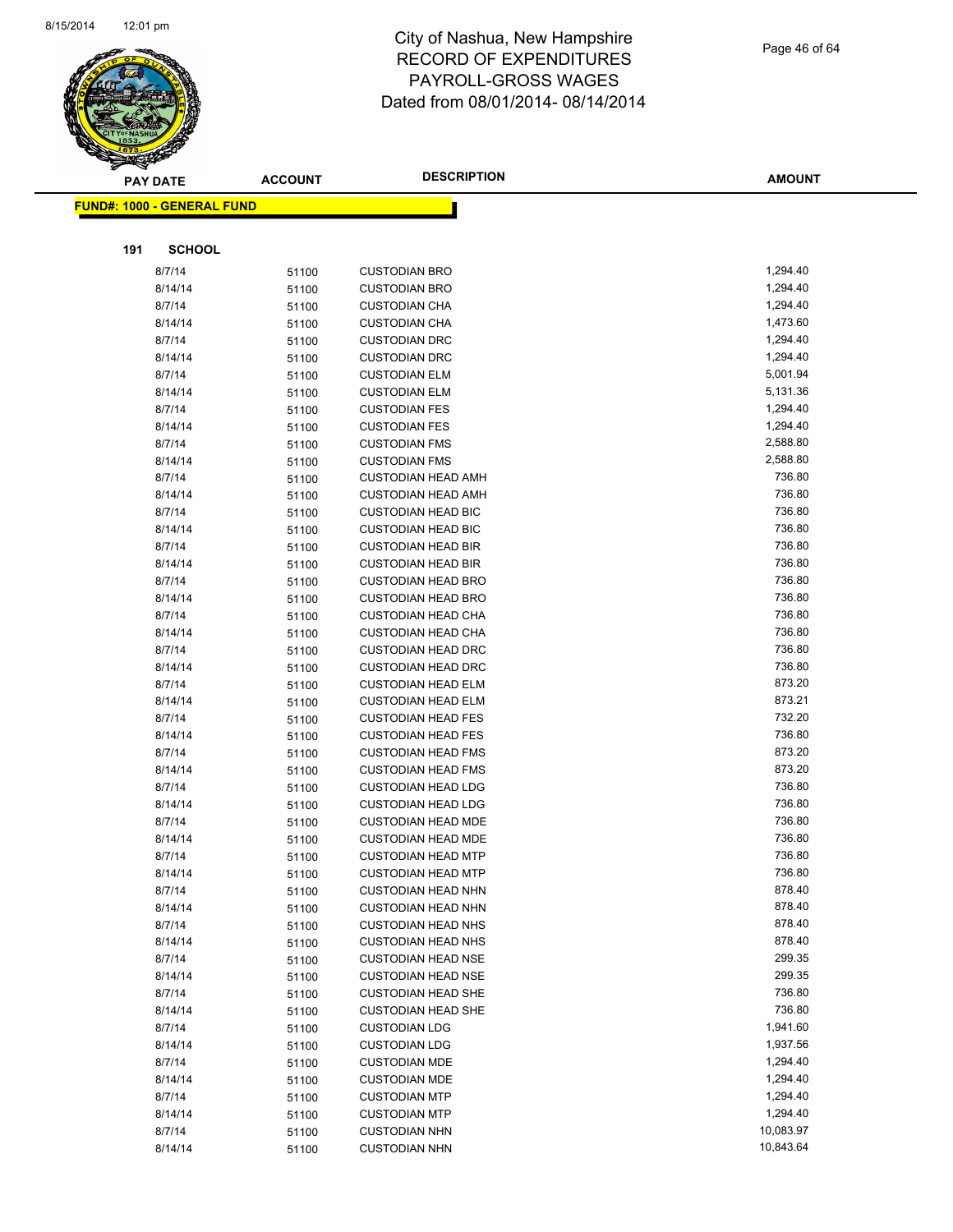

Page 47 of 64

| <b>PAY DATE</b>                   | <b>ACCOUNT</b> | <b>DESCRIPTION</b>                | <b>AMOUNT</b>        |
|-----------------------------------|----------------|-----------------------------------|----------------------|
| <b>FUND#: 1000 - GENERAL FUND</b> |                |                                   |                      |
|                                   |                |                                   |                      |
|                                   |                |                                   |                      |
| <b>SCHOOL</b><br>191              |                |                                   |                      |
| 8/7/14                            | 51100          | <b>CUSTODIAN NHS</b>              | 10,362.41            |
| 8/14/14                           | 51100          | <b>CUSTODIAN NHS</b>              | 10,358.37            |
| 8/7/14                            | 51100          | <b>CUSTODIAN NSE</b>              | 1,384.00             |
| 8/14/14                           | 51100          | <b>CUSTODIAN NSE</b>              | 1,384.00             |
| 8/7/14                            | 51100          | <b>CUSTODIAN PMS</b>              | 1,941.60             |
| 8/14/14                           | 51100          | <b>CUSTODIAN PMS</b>              | 1,941.60             |
| 8/7/14                            | 51100          | <b>CUSTODIAN SHE</b>              | 1,294.40             |
| 8/14/14                           | 51100          | <b>CUSTODIAN SHE</b>              | 1,294.40             |
| 8/14/14                           | 51100          | <b>CUSTODIAN SUPERVISOR WPO</b>   | 1,985.70             |
| 8/7/14                            | 51100          | <b>CUSTODIAN WID</b>              | 1,416.36             |
| 8/14/14                           | 51100          | <b>CUSTODIAN WID</b>              | 1,290.37<br>1,760.80 |
| 8/14/14                           | 51100          | DATA ANALYST<br>DIRECTOR ADULT ED | 3,076.90             |
| 8/14/14                           | 51100          | <b>DIRECTOR ATHLETICS</b>         | 3,384.60             |
| 8/14/14<br>8/14/14                | 51100          | DIRECTOR COM GRANTS               | 3,008.90             |
| 8/14/14                           | 51100          | <b>DIRECTOR GUIDANCE</b>          | 6,192.30             |
| 8/14/14                           | 51100<br>51100 | <b>DIRECTOR HUMAN RESOURCES</b>   | 3,117.00             |
| 8/14/14                           | 51100          | <b>DIRECTOR PLANT OPS</b>         | 3,513.30             |
| 8/14/14                           | 51100          | DIRECTOR PRE SCHOOL               | 2,593.50             |
| 8/14/14                           | 51100          | DIRECTOR SEC CURRICULUM & INST    | 3,369.90             |
| 8/14/14                           | 51100          | DIRECTOR SPECIAL ED               | 3,656.40             |
| 8/14/14                           | 51100          | DIRECTOR STUDENT SERVICES         | 3,137.30             |
| 8/14/14                           | 51100          | DIRECTOR TECHNOLOGY               | 3,951.60             |
| 8/14/14                           | 51100          | DIRECTOR TRANSPORTATION           | 2,986.50             |
| 8/14/14                           | 51100          | DIRECTOR VOCATIONAL               | 6,898.10             |
| 8/14/14                           | 51100          | ELL OUTREACH WORKER               | 1,538.40             |
| 8/14/14                           | 51100          | GUIDANCE COUNSELOR AMH            | 1,694.54             |
| 8/14/14                           | 51100          | GUIDANCE COUNSELOR BIC            | 1,497.71             |
| 8/14/14                           | 51100          | GUIDANCE COUNSELOR BRO            | 1,650.69             |
| 8/14/14                           | 51100          | GUIDANCE COUNSELOR CHA            | 2,761.42             |
| 8/14/14                           | 51100          | <b>GUIDANCE COUNSELOR ELM</b>     | 4,963.81             |
| 8/14/14                           | 51100          | <b>GUIDANCE COUNSELOR FES</b>     | 2,674.85             |
| 8/14/14                           | 51100          | <b>GUIDANCE COUNSELOR FMS</b>     | 5,611.04             |
| 8/14/14                           | 51100          | <b>GUIDANCE COUNSELOR LDG</b>     | 2,540.23             |
| 8/14/14                           | 51100          | <b>GUIDANCE COUNSELOR MDE</b>     | 2,119.31             |
| 8/14/14                           | 51100          | <b>GUIDANCE COUNSELOR NHN</b>     | 11,750.67            |
| 8/14/14                           | 51100          | GUIDANCE COUNSELOR NHS            | 14,532.65            |
| 8/14/14                           | 51100          | GUIDANCE COUNSELOR NSE            | 2,674.85             |
| 8/14/14                           | 51100          | <b>GUIDANCE COUNSELOR PMS</b>     | 3,091.07             |
| 8/7/14                            | 51100          | <b>INSTRUMENTAL MUSIC</b>         | 1,000.00             |
| 8/14/14                           | 51100          | JOB DEVELOPER SPED NHN            | 2,761.42             |
| 8/14/14                           | 51100          | <b>LIBRARIAN AMH</b>              | 2,458.58             |
| 8/14/14                           | 51100          | LIBRARIAN BIC                     | 1,168.35             |
| 8/14/14                           | 51100          | LIBRARIAN ELM                     | 1,554.77             |
| 8/14/14                           | 51100          | <b>LIBRARIAN LDG</b>              | 1,823.08             |
| 8/14/14                           | 51100          | <b>LIBRARIAN MDE</b>              | 2,119.31             |
| 8/14/14                           | 51100          | <b>LIBRARIAN MTP</b>              | 2,295.92             |
| 8/14/14                           | 51100          | <b>LIBRARIAN NHN</b>              | 1,823.08             |
| 8/14/14                           | 51100          | <b>LIBRARIAN NHS</b>              | 1,885.04             |
| 8/14/14                           | 51100          | <b>LIBRARIAN PMS</b>              | 2,761.42             |
| 8/14/14                           | 51100          | <b>LIBRARIAN SHE</b>              | 2,674.85             |
| 8/14/14                           | 51100          | LICENSED PRACTICAL NURSE AMH      | 1,126.33             |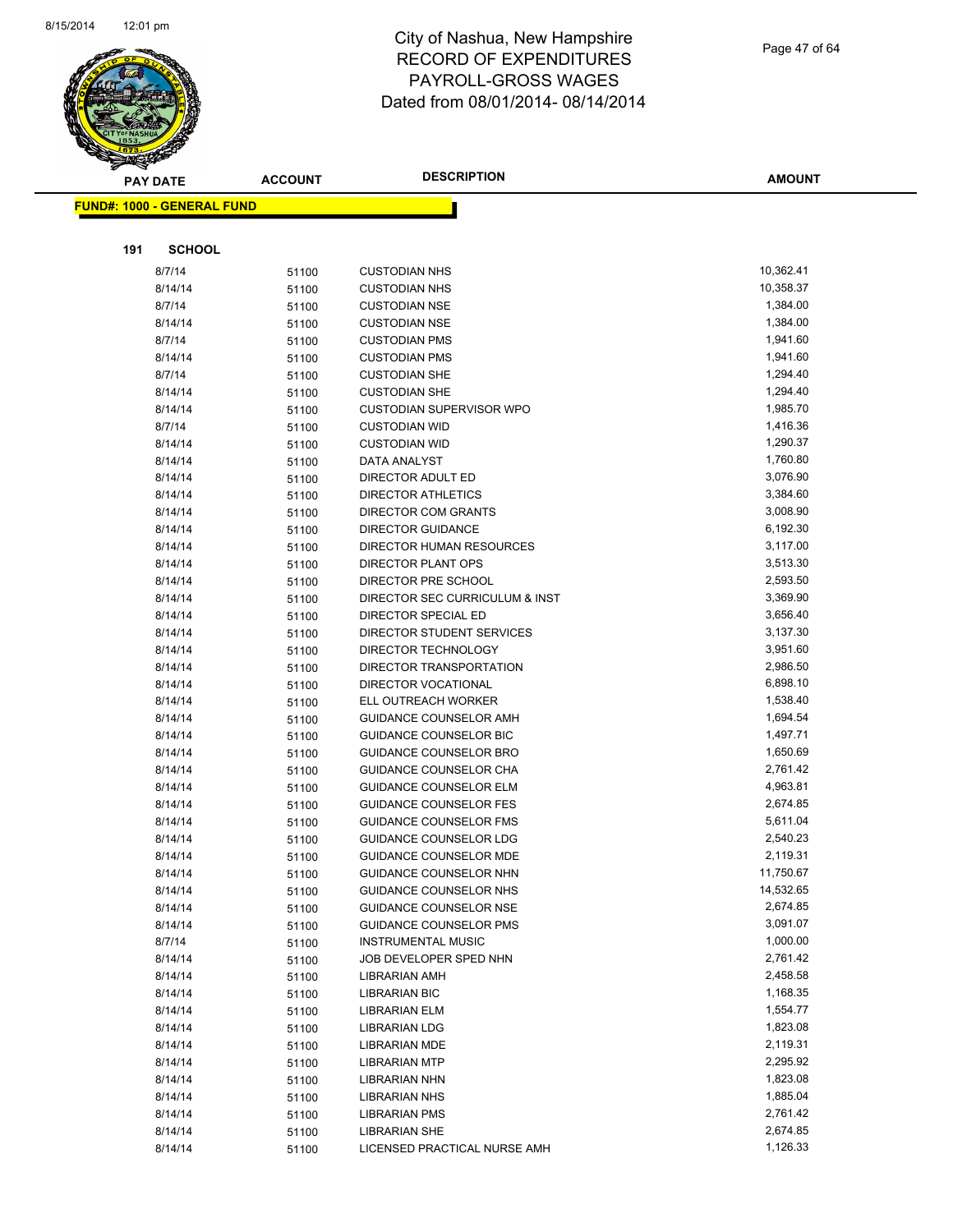

|     | <b>PAY DATE</b>                   | <b>ACCOUNT</b> | <b>DESCRIPTION</b>                                | AMOUNT             |
|-----|-----------------------------------|----------------|---------------------------------------------------|--------------------|
|     | <b>FUND#: 1000 - GENERAL FUND</b> |                |                                                   |                    |
|     |                                   |                |                                                   |                    |
|     |                                   |                |                                                   |                    |
| 191 | <b>SCHOOL</b>                     |                |                                                   |                    |
|     | 8/14/14                           | 51100          | LICENSED PRACTICAL NURSE ELM                      | 1,437.17           |
|     | 8/7/14                            | 51100          | MAINTENANCE ALARM WPO                             | 930.41             |
|     | 8/14/14                           | 51100          | MAINTENANCE ALARM WPO                             | 930.40             |
|     | 8/7/14                            | 51100          | MAINTENANCE ASST GRDS WPO                         | 886.40             |
|     | 8/14/14                           | 51100          | MAINTENANCE ASST GRDS WPO                         | 886.40             |
|     | 8/7/14                            | 51100          | MAINTENANCE CARPENTER WPO                         | 909.20             |
|     | 8/14/14                           | 51100          | MAINTENANCE CARPENTER WPO                         | 909.20             |
|     | 8/7/14                            | 51100          | MAINTENANCE ELECTRICIAN WPO                       | 930.40             |
|     | 8/14/14                           | 51100          | MAINTENANCE ELECTRICIAN WPO                       | 930.40             |
|     | 8/7/14                            | 51100          | MAINTENANCE GRDS FORMEN WPO                       | 909.20             |
|     | 8/14/14                           | 51100          | MAINTENANCE GRDS FORMEN WPO                       | 909.20             |
|     | 8/7/14                            | 51100          | MAINTENANCE GROUNDS WPO                           | 2,585.19           |
|     | 8/14/14                           | 51100          | MAINTENANCE GROUNDS WPO<br>MAINTENANCE HVAC WPO   | 2,594.50           |
|     | 8/7/14                            | 51100          |                                                   | 4,282.55           |
|     | 8/14/14                           | 51100          | MAINTENANCE HVAC WPO<br>MAINTENANCE MESSENGER WPO | 4,458.71<br>873.20 |
|     | 8/7/14<br>8/14/14                 | 51100          | MAINTENANCE MESSENGER WPO                         | 873.20             |
|     | 8/7/14                            | 51100<br>51100 | MAINTENANCE PLUMBER WPO                           | 1,860.80           |
|     | 8/14/14                           |                | MAINTENANCE PLUMBER WPO                           | 1,860.80           |
|     | 8/7/14                            | 51100<br>51100 | MAINTENANCE TRADES WPO                            | 2,711.60           |
|     | 8/14/14                           | 51100          | MAINTENANCE TRADES WPO                            | 2,711.60           |
|     | 8/14/14                           | 51100          | <b>NURSE BIC</b>                                  | 1,090.56           |
|     | 8/14/14                           | 51100          | <b>NURSE BIR</b>                                  | 1,565.01           |
|     | 8/14/14                           | 51100          | <b>NURSE BRO</b>                                  | 2,027.31           |
|     | 8/14/14                           | 51100          | <b>NURSE CHA</b>                                  | 2,376.77           |
|     | 8/14/14                           | 51100          | <b>NURSE DRC</b>                                  | 2,376.77           |
|     | 8/14/14                           | 51100          | <b>NURSE FMS</b>                                  | 2,376.77           |
|     | 8/14/14                           | 51100          | <b>NURSE LDG</b>                                  | 1,873.50           |
|     | 8/14/14                           | 51100          | <b>NURSE MDE</b>                                  | 2,376.77           |
|     | 8/14/14                           | 51100          | <b>NURSE MTP</b>                                  | 1,477.04           |
|     | 8/14/14                           | 51100          | <b>NURSE NHN</b>                                  | 2,376.77           |
|     | 8/14/14                           | 51100          | <b>NURSE NHS</b>                                  | 4,753.54           |
|     | 8/14/14                           | 51100          | <b>NURSE NSE</b>                                  | 2,181.12           |
|     | 8/14/14                           | 51100          | <b>NURSE PMS</b>                                  | 4,753.54           |
|     | 8/14/14                           | 51100          | OFFICE MANAGER BUSINESS                           | 2,389.10           |
|     | 8/14/14                           | 51100          | OFFICE MANAGER HUMAN RESOURCES                    | 1,730.80           |
|     | 8/14/14                           | 51100          | OFFICE MANAGER PLANT OPS                          | 1,865.90           |
|     | 8/14/14                           | 51100          | OFFICE MANAGER SPED                               | 1,831.40           |
|     | 8/14/14                           | 51100          | OUT DISTRICT COORDINATOR                          | 2,977.70           |
|     | 8/14/14                           | 51100          | PEER COACH SCIENCE                                | 2,761.42           |
|     | 8/14/14                           | 51100          | PRINCIPAL AMH                                     | 3,426.00           |
|     | 8/14/14                           | 51100          | PRINCIPAL BIC                                     | 3,791.50           |
|     | 8/14/14                           | 51100          | PRINCIPAL BIR                                     | 3,531.70           |
|     | 8/14/14                           | 51100          | PRINCIPAL BRO                                     | 3,572.60           |
|     | 8/14/14                           | 51100          | PRINCIPAL CHA                                     | 3,474.90           |
|     | 8/14/14                           | 51100          | PRINCIPAL DRC                                     | 5,127.35           |
|     | 8/14/14                           | 51100          | PRINCIPAL ELM                                     | 3,630.60           |
|     | 8/14/14                           | 51100          | PRINCIPAL FES                                     | 3,426.01           |
|     | 8/14/14                           | 51100          | <b>PRINCIPAL FMS</b>                              | 3,980.20           |
|     | 8/14/14                           | 51100          | PRINCIPAL LDG                                     | 3,795.10           |
|     | 8/14/14                           | 51100          | PRINCIPAL MDE                                     | 3,474.90           |
|     | 8/14/14                           | 51100          | PRINCIPAL MTP                                     | 3,572.60           |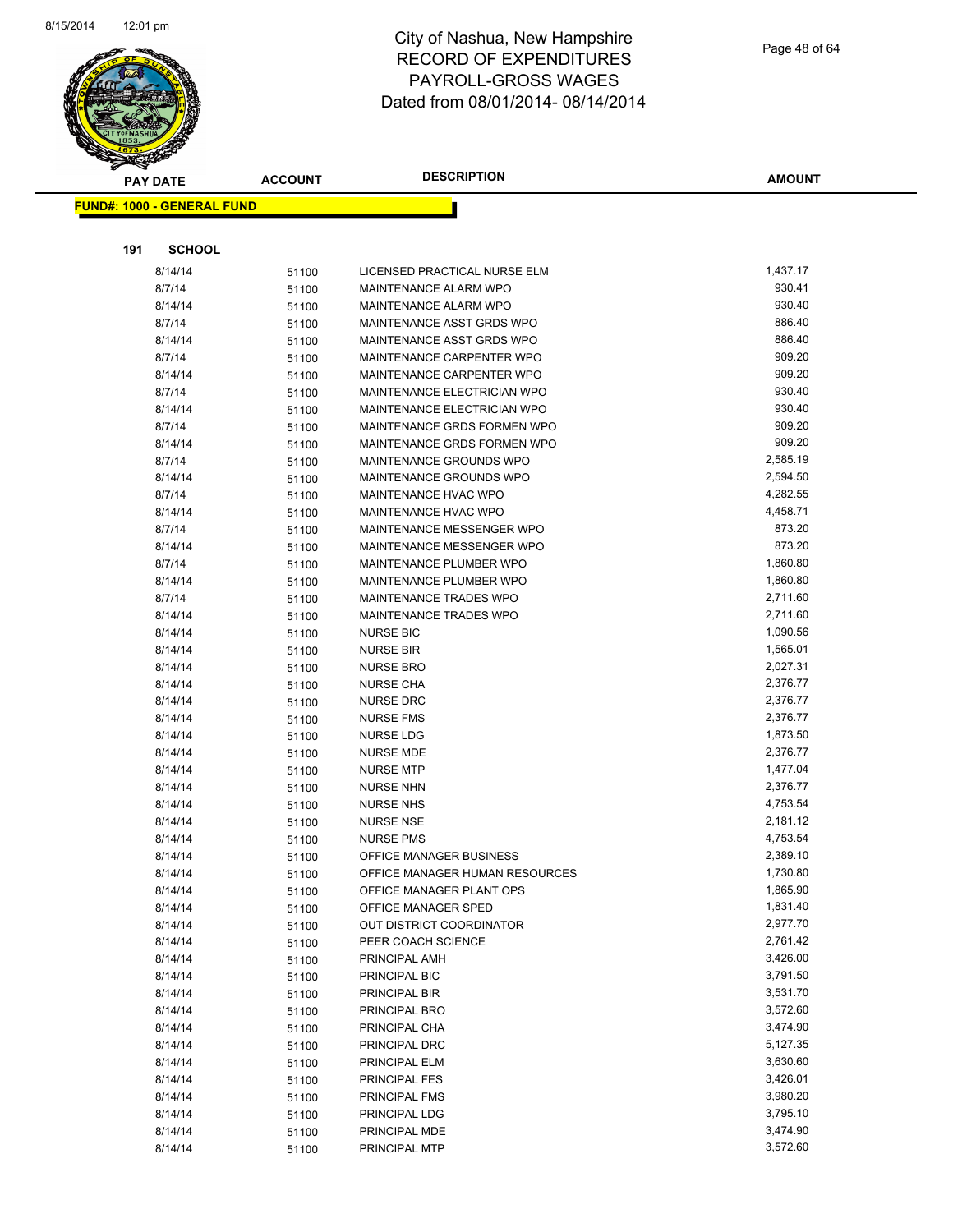

Page 49 of 64

|     | <b>PAY DATE</b>                   | <b>ACCOUNT</b> | <b>DESCRIPTION</b>          | <b>AMOUNT</b> |
|-----|-----------------------------------|----------------|-----------------------------|---------------|
|     | <b>FUND#: 1000 - GENERAL FUND</b> |                |                             |               |
|     |                                   |                |                             |               |
|     |                                   |                |                             |               |
| 191 | <b>SCHOOL</b>                     |                |                             |               |
|     | 8/14/14                           | 51100          | PRINCIPAL NHN               | 4,021.49      |
|     | 8/14/14                           | 51100          | PRINCIPAL NHS               | 4,032.80      |
|     | 8/14/14                           | 51100          | PRINCIPAL NSE               | 3,531.70      |
|     | 8/14/14                           | 51100          | PRINCIPAL PMS               | 3,680.50      |
|     | 8/14/14                           | 51100          | PRINCIPAL SHE               | 3,841.80      |
|     | 8/14/14                           | 51100          | SCHOOL PSYCHOLOGIST WID     | 25,270.34     |
|     | 8/14/14                           | 51100          | SOCIAL WORKER ELM           | 2,288.96      |
|     | 8/14/14                           | 51100          | SPEECH LANG PATHOLOGIST WID | 28,323.27     |
|     | 8/14/14                           | 51100          | STUDENT INFO COORDINATOR    | 1,730.80      |
|     | 8/14/14                           | 51100          | SUPERINTENDENT              | 5,489.10      |
|     | 8/14/14                           | 51100          | SYSTEMS ADMIN FULL YEAR     | 13,150.50     |
|     | 8/14/14                           | 51100          | TEACHER ART BIC             | 1,823.08      |
|     | 8/14/14                           | 51100          | <b>TEACHER ART ELM</b>      | 2,674.85      |
|     | 8/14/14                           | 51100          | <b>TEACHER ART FES</b>      | 2,674.85      |
|     | 8/14/14                           | 51100          | <b>TEACHER ART FMS</b>      | 2,134.00      |
|     | 8/14/14                           | 51100          | <b>TEACHER ART MDE</b>      | 1,762.12      |
|     | 8/14/14                           | 51100          | <b>TEACHER ART NHN</b>      | 5,467.27      |
|     | 8/14/14                           | 51100          | <b>TEACHER ART NHS</b>      | 6,401.00      |
|     | 8/14/14                           | 51100          | <b>TEACHER ART PMS</b>      | 1,762.12      |
|     | 8/14/14                           | 51100          | <b>TEACHER ART SHE</b>      | 1,888.76      |
|     | 8/14/14                           | 51100          | <b>TEACHER AUTO NHN</b>     | 2,501.85      |
|     | 8/14/14                           | 51100          | TEACHER BEHAVIOR SPEC WID   | 5,349.70      |
|     | 8/14/14                           | 51100          | TEACHER BIO TEC NHN         | 2,091.19      |
|     | 8/14/14                           | 51100          | TEACHER BUILD CONST NHS     | 2,501.85      |
|     | 8/14/14                           | 51100          | <b>TEACHER BUSINESS NHN</b> | 4,946.00      |
|     | 8/14/14                           | 51100          | <b>TEACHER BUSINESS NHS</b> | 5,050.38      |
|     | 8/14/14                           | 51100          | TEACHER COMPUTER ELM        | 2,458.58      |
|     | 8/14/14                           | 51100          | <b>TEACHER COMPUTER FMS</b> | 2,674.85      |
|     | 8/14/14                           | 51100          | <b>TEACHER COMPUTER PMS</b> | 3,040.02      |
|     | 8/14/14                           | 51100          | TEACHER COSMETOLOGY NHN     | 2,501.85      |
|     | 8/14/14                           | 51100          | <b>TEACHER CULINARY NHN</b> | 5,003.70      |
|     | 8/14/14                           | 51100          | TEACHER DEAF NSE            | 4,229.62      |
|     | 8/14/14                           | 51100          | TEACHER DEAF WID            | 1,765.31      |
|     | 8/14/14                           | 51100          | <b>TEACHER DWSE AMH</b>     | 6,827.97      |
|     | 8/14/14                           | 51100          | <b>TEACHER DWSE BIR</b>     | 2,295.92      |
|     | 8/14/14                           | 51100          | TEACHER DWSE BRO            | 5,349.97      |
|     | 8/14/14                           | 51100          | <b>TEACHER DWSE ELM</b>     | 5,436.27      |
|     | 8/14/14                           | 51100          | TEACHER DWSE MDE            | 1,972.09      |
|     | 8/14/14                           | 51100          | <b>TEACHER DWSE NSE</b>     | 1,823.08      |
|     | 8/14/14                           | 51100          | <b>TEACHER DWSE PMS</b>     | 4,214.11      |
|     | 8/14/14                           | 51100          | <b>TEACHER DWSE SHE</b>     | 4,109.27      |
|     | 8/14/14                           | 51100          | TEACHER ECE NHS             | 5,349.70      |
|     | 8/14/14                           | 51100          | <b>TEACHER ELL BIR</b>      | 2,674.85      |
|     | 8/14/14                           | 51100          | TEACHER ELL ELM             | 4,297.27      |
|     | 8/14/14                           | 51100          | <b>TEACHER ELL FES</b>      | 7,194.42      |
|     | 8/14/14                           | 51100          | <b>TEACHER ELL FMS</b>      | 1,949.65      |
|     | 8/14/14                           | 51100          | <b>TEACHER ELL MTP</b>      | 2,674.85      |
|     | 8/14/14                           | 51100          | TEACHER ELL NHN             | 3,475.80      |
|     | 8/14/14                           | 51100          | TEACHER ELL NHS             | 6,702.70      |
|     | 8/14/14                           | 51100          | TEACHER ELL SHE             | 1,955.77      |
|     | 8/14/14                           | 51100          | <b>TEACHER ENGINEER NHS</b> | 2,193.69      |
|     | 8/14/14                           | 51100          | <b>TEACHER ENGLISH ELM</b>  | 11,402.62     |
|     |                                   |                |                             |               |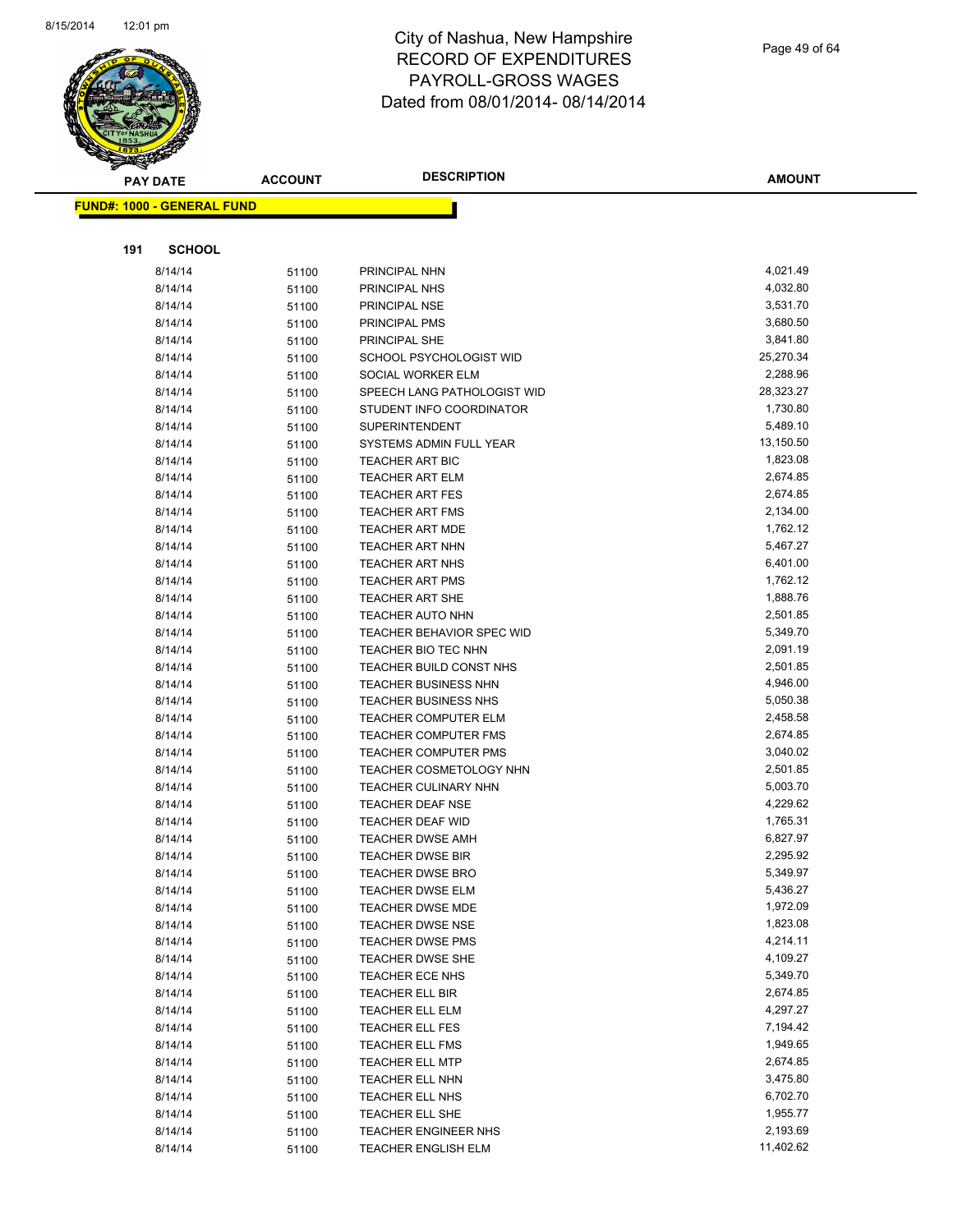

Page 50 of 64

| <b>PAY DATE</b>                   | <b>ACCOUNT</b> | <b>DESCRIPTION</b>                               | <b>AMOUNT</b>        |
|-----------------------------------|----------------|--------------------------------------------------|----------------------|
| <b>FUND#: 1000 - GENERAL FUND</b> |                |                                                  |                      |
|                                   |                |                                                  |                      |
|                                   |                |                                                  |                      |
| 191<br><b>SCHOOL</b>              |                |                                                  |                      |
| 8/14/14                           | 51100          | <b>TEACHER ENGLISH FMS</b>                       | 2,761.42             |
| 8/14/14                           | 51100          | <b>TEACHER ENGLISH NHN</b>                       | 23,022.22            |
| 8/14/14                           | 51100          | <b>TEACHER ENGLISH NHS</b>                       | 31,040.88            |
| 8/14/14                           | 51100          | <b>TEACHER ENGLISH PMS</b>                       | 9,168.50             |
| 8/14/14                           | 51100          | <b>TEACHER FACS FMS</b>                          | 3,838.81             |
| 8/14/14                           | 51100          | <b>TEACHER FACS NHN</b>                          | 5,643.96             |
| 8/14/14                           | 51100          | <b>TEACHER FACS NHS</b>                          | 6,454.77             |
| 8/14/14                           | 51100          | TEACHER FOREIGN LANG FMS                         | 2,674.85             |
| 8/14/14                           | 51100          | TEACHER FOREIGN LANG NHN                         | 4,497.93             |
| 8/14/14                           | 51100          | TEACHER FOREIGN LANG NHS                         | 9,892.27             |
| 8/14/14                           | 51100          | TEACHER FOREIGN LANG PMS                         | 2,501.85             |
| 8/14/14                           | 51100          | <b>TEACHER GR1 AMH</b>                           | 4,875.88             |
| 8/14/14                           | 51100          | <b>TEACHER GR1 BIC</b>                           | 6,903.70             |
| 8/14/14                           | 51100          | <b>TEACHER GR1 BIR</b>                           | 4,414.35             |
| 8/14/14                           | 51100          | <b>TEACHER GR1 CHA</b>                           | 7,505.55<br>8,169.27 |
| 8/14/14                           | 51100          | <b>TEACHER GR1 DRC</b>                           | 9,905.70             |
| 8/14/14                           | 51100          | <b>TEACHER GR1 FES</b>                           | 3,507.58             |
| 8/14/14                           | 51100          | <b>TEACHER GR1 LDG</b>                           | 5,724.84             |
| 8/14/14                           | 51100          | <b>TEACHER GR1 MDE</b><br><b>TEACHER GR1 MTP</b> | 2,674.85             |
| 8/14/14<br>8/14/14                | 51100          | <b>TEACHER GR1 NSE</b>                           | 2,674.85             |
| 8/14/14                           | 51100          | TEACHER GR1 SHE                                  | 9,584.93             |
| 8/14/14                           | 51100          | <b>TEACHER GR2 AMH</b>                           | 1,554.77             |
| 8/14/14                           | 51100<br>51100 | <b>TEACHER GR2 BIC</b>                           | 6,631.93             |
| 8/14/14                           |                | <b>TEACHER GR2 BIR</b>                           | 4,153.12             |
| 8/14/14                           | 51100<br>51100 | <b>TEACHER GR2 BRO</b>                           | 3,513.85             |
| 8/14/14                           | 51100          | TEACHER GR2 CHA                                  | 3,585.20             |
| 8/14/14                           | 51100          | TEACHER GR2 DRC                                  | 5,963.04             |
| 8/14/14                           | 51100          | <b>TEACHER GR2 FES</b>                           | 4,784.12             |
| 8/14/14                           | 51100          | <b>TEACHER GR2 LDG</b>                           | 4,153.12             |
| 8/14/14                           | 51100          | <b>TEACHER GR2 MDE</b>                           | 6,004.31             |
| 8/14/14                           | 51100          | <b>TEACHER GR2 MTP</b>                           | 3,585.20             |
| 8/14/14                           | 51100          | <b>TEACHER GR2 NSE</b>                           | 6,458.93             |
| 8/14/14                           | 51100          | <b>TEACHER GR2 SHE</b>                           | 4,220.70             |
| 8/14/14                           | 51100          | <b>TEACHER GR3 AMH</b>                           | 1,694.54             |
| 8/14/14                           | 51100          | TEACHER GR3 BIR                                  | 3,249.31             |
| 8/14/14                           | 51100          | <b>TEACHER GR3 BRO</b>                           | 4,473.97             |
| 8/14/14                           | 51100          | <b>TEACHER GR3 CHA</b>                           | 3,506.54             |
| 8/14/14                           | 51100          | <b>TEACHER GR3 DRC</b>                           | 5,340.70             |
| 8/14/14                           | 51100          | <b>TEACHER GR3 FES</b>                           | 8,455.27             |
| 8/14/14                           | 51100          | <b>TEACHER GR3 LDG</b>                           | 1,306.24             |
| 8/14/14                           | 51100          | <b>TEACHER GR3 MDE</b>                           | 5,133.43             |
| 8/14/14                           | 51100          | <b>TEACHER GR3 MTP</b>                           | 1,762.12             |
| 8/14/14                           | 51100          | <b>TEACHER GR3 NSE</b>                           | 3,957.08             |
| 8/14/14                           | 51100          | <b>TEACHER GR3 SHE</b>                           | 6,016.28             |
| 8/14/14                           | 51100          | <b>TEACHER GR4 AMH</b>                           | 1,823.08             |
| 8/14/14                           | 51100          | <b>TEACHER GR4 BIC</b>                           | 7,105.55             |
| 8/14/14                           | 51100          | <b>TEACHER GR4 BIR</b>                           | 4,985.48             |
| 8/14/14                           | 51100          | <b>TEACHER GR4 BRO</b>                           | 4,559.89             |
| 8/14/14                           | 51100          | <b>TEACHER GR4 CHA</b>                           | 6,647.27             |
| 8/14/14                           | 51100          | <b>TEACHER GR4 DRC</b>                           | 4,896.81             |
| 8/14/14                           | 51100          | <b>TEACHER GR4 FES</b>                           | 5,775.54             |
|                                   |                |                                                  |                      |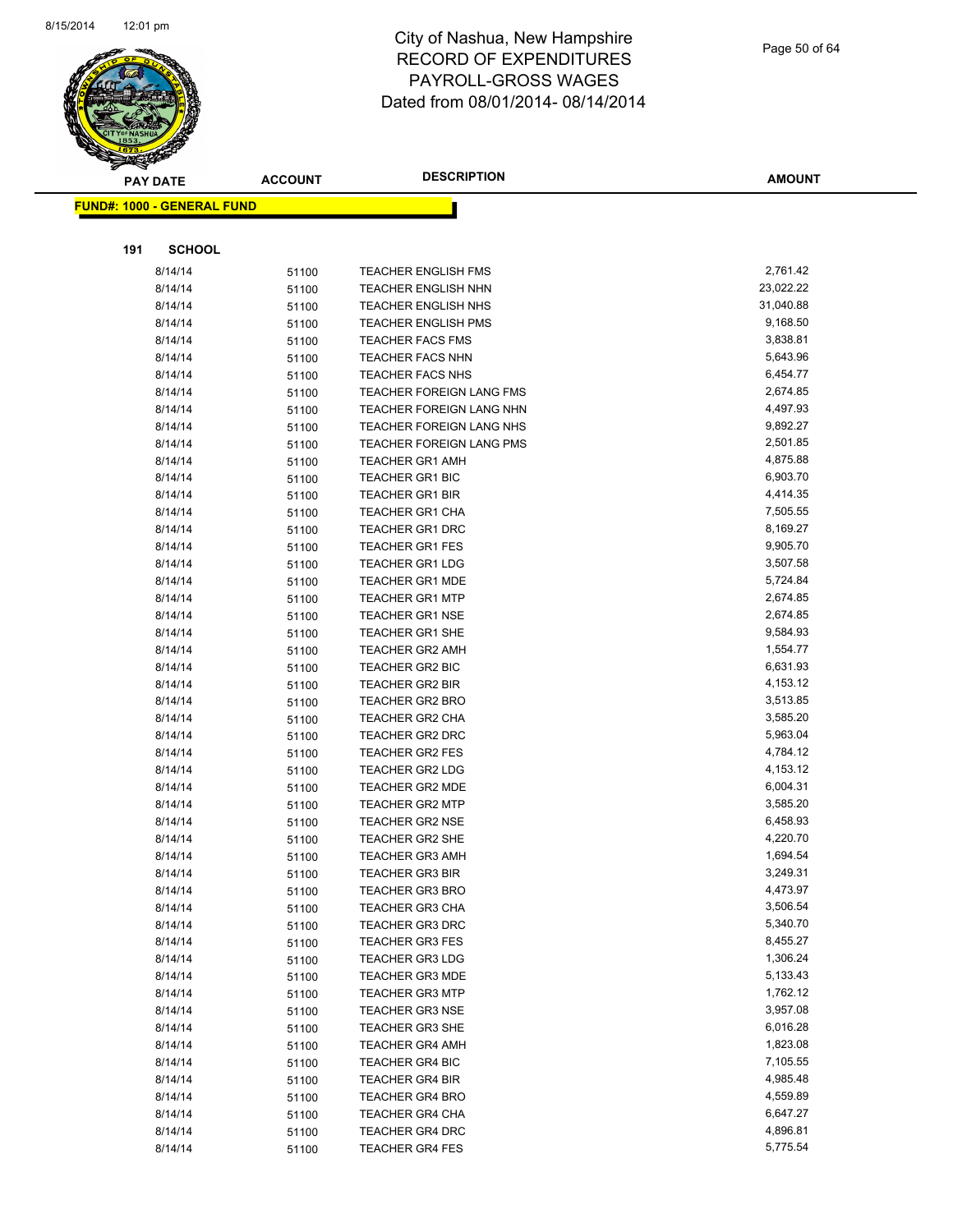

|     | <b>PAY DATE</b>                   | <b>ACCOUNT</b> | <b>DESCRIPTION</b>                               | <b>AMOUNT</b>        |
|-----|-----------------------------------|----------------|--------------------------------------------------|----------------------|
|     | <b>FUND#: 1000 - GENERAL FUND</b> |                |                                                  |                      |
|     |                                   |                |                                                  |                      |
|     |                                   |                |                                                  |                      |
| 191 | <b>SCHOOL</b>                     |                |                                                  |                      |
|     | 8/14/14                           | 51100          | <b>TEACHER GR4 MDE</b>                           | 5,913.55             |
|     | 8/14/14                           | 51100          | <b>TEACHER GR4 MTP</b>                           | 2,119.31             |
|     | 8/14/14                           | 51100          | <b>TEACHER GR4 NSE</b>                           | 2,288.96             |
|     | 8/14/14                           | 51100          | <b>TEACHER GR4 SHE</b>                           | 5,735.81             |
|     | 8/14/14                           | 51100          | <b>TEACHER GR5 AMH</b>                           | 5,176.70             |
|     | 8/14/14                           | 51100          | <b>TEACHER GR5 BIC</b>                           | 5,349.70             |
|     | 8/14/14                           | 51100          | <b>TEACHER GR5 BIR</b>                           | 4,513.73             |
|     | 8/14/14                           | 51100          | <b>TEACHER GR5 BRO</b>                           | 5,041.81             |
|     | 8/14/14                           | 51100          | <b>TEACHER GR5 CHA</b>                           | 2,295.92             |
|     | 8/14/14                           | 51100          | <b>TEACHER GR5 DRC</b>                           | 1,694.54             |
|     | 8/14/14                           | 51100          | <b>TEACHER GR5 FES</b>                           | 5,454.07             |
|     | 8/14/14                           | 51100          | <b>TEACHER GR5 LDG</b>                           | 7,083.08             |
|     | 8/14/14                           | 51100          | <b>TEACHER GR5 MDE</b>                           | 7,462.28             |
|     | 8/14/14                           | 51100          | <b>TEACHER GR5 MTP</b>                           | 2,761.42             |
|     | 8/14/14                           | 51100          | <b>TEACHER GR5 NSE</b>                           | 5,263.20<br>2,119.31 |
|     | 8/14/14                           | 51100          | <b>TEACHER GR5 SHE</b>                           | 19,281.58            |
|     | 8/14/14<br>8/14/14                | 51100          | <b>TEACHER GR6 ELM</b><br><b>TEACHER GR6 FMS</b> | 19,522.78            |
|     | 8/14/14                           | 51100          | <b>TEACHER GR6 PMS</b>                           | 18,944.91            |
|     | 8/14/14                           | 51100<br>51100 | <b>TEACHER GRAPH NHS</b>                         | 1,972.12             |
|     | 8/14/14                           | 51100          | <b>TEACHER GRAPHICS NHN</b>                      | 2,501.85             |
|     | 8/14/14                           | 51100          | <b>TEACHER HEALTH ELM</b>                        | 2,376.96             |
|     | 8/14/14                           | 51100          | <b>TEACHER HEALTH NHS</b>                        | 2,501.85             |
|     | 8/14/14                           | 51100          | <b>TEACHER HEALTHOC NHS</b>                      | 7,851.55             |
|     | 8/14/14                           | 51100          | TEACHER IN SCH SUSPENSION ELM                    | 1,510.92             |
|     | 8/14/14                           | 51100          | TEACHER IN SCH SUSPENSION NHN                    | 2,458.58             |
|     | 8/14/14                           | 51100          | <b>TEACHER INST SPED WID</b>                     | 3,905.90             |
|     | 8/14/14                           | 51100          | <b>TEACHER KIND AMH</b>                          | 2,288.96             |
|     | 8/14/14                           | 51100          | <b>TEACHER KIND BIC</b>                          | 1,250.92             |
|     | 8/14/14                           | 51100          | <b>TEACHER KIND BIR</b>                          | 2,288.96             |
|     | 8/14/14                           | 51100          | <b>TEACHER KIND CHA</b>                          | 4,325.54             |
|     | 8/14/14                           | 51100          | <b>TEACHER KIND DRC</b>                          | 7,843.16             |
|     | 8/14/14                           | 51100          | <b>TEACHER KIND FES</b>                          | 3,241.19             |
|     | 8/14/14                           | 51100          | <b>TEACHER KIND LDG</b>                          | 6,860.16             |
|     | 8/14/14                           | 51100          | <b>TEACHER KIND MDE</b>                          | 4,486.27             |
|     | 8/14/14                           | 51100          | <b>TEACHER KIND MTP</b>                          | 3,395.96             |
|     | 8/14/14                           | 51100          | <b>TEACHER KIND NSE</b>                          | 1,554.77             |
|     | 8/14/14                           | 51100          | <b>TEACHER KIND SHE</b>                          | 1,067.00             |
|     | 8/14/14                           | 51100          | <b>TEACHER MATH ELM</b>                          | 5,028.69             |
|     | 8/14/14                           | 51100          | <b>TEACHER MATH FMS</b>                          | 4,204.04             |
|     | 8/14/14                           | 51100          | <b>TEACHER MATH NHN</b>                          | 22,903.25            |
|     | 8/14/14                           | 51100          | <b>TEACHER MATH NHS</b>                          | 21,035.64            |
|     | 8/14/14                           | 51100          | <b>TEACHER MATH PMS</b>                          | 3,459.85             |
|     | 8/14/14                           | 51100          | <b>TEACHER MUSIC AMH</b>                         | 1,554.77             |
|     | 8/14/14                           | 51100          | <b>TEACHER MUSIC BRO</b>                         | 2,674.85             |
|     | 8/14/14                           | 51100          | <b>TEACHER MUSIC DRC</b>                         | 2,501.85             |
|     | 8/14/14                           | 51100          | <b>TEACHER MUSIC ELM</b>                         | 1,885.04             |
|     | 8/14/14                           | 51100          | <b>TEACHER MUSIC FES</b>                         | 2,501.85             |
|     | 8/14/14                           | 51100          | <b>TEACHER MUSIC FMS</b>                         | 4,747.54             |
|     | 8/14/14                           | 51100          | <b>TEACHER MUSIC LDG</b>                         | 2,540.23             |
|     | 8/14/14                           | 51100          | <b>TEACHER MUSIC MDE</b>                         | 1,823.08             |
|     | 8/14/14                           | 51100          | <b>TEACHER MUSIC NHN</b>                         | 2,674.85             |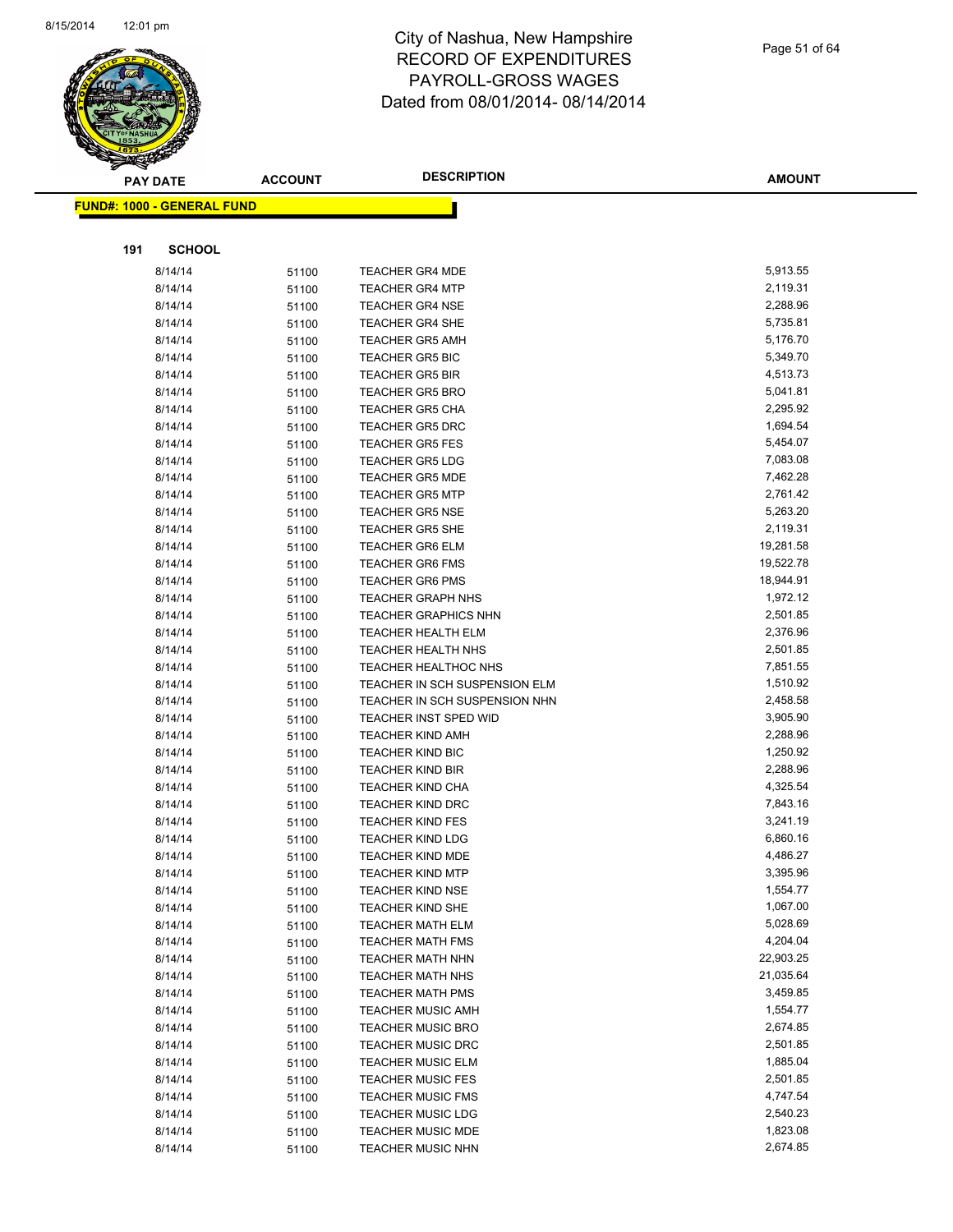

Page 52 of 64

|     | <b>PAY DATE</b>                   | <b>ACCOUNT</b> | <b>DESCRIPTION</b>               | <b>AMOUNT</b>        |
|-----|-----------------------------------|----------------|----------------------------------|----------------------|
|     | <b>FUND#: 1000 - GENERAL FUND</b> |                |                                  |                      |
|     |                                   |                |                                  |                      |
| 191 | <b>SCHOOL</b>                     |                |                                  |                      |
|     |                                   |                |                                  |                      |
|     | 8/14/14                           | 51100          | <b>TEACHER MUSIC NHS</b>         | 2,295.92             |
|     | 8/14/14                           | 51100          | <b>TEACHER MUSIC PMS</b>         | 4,125.62             |
|     | 8/14/14                           | 51100          | <b>TEACHER PE BIR</b>            | 2,540.23             |
|     | 8/14/14                           | 51100          | TEACHER PE BRO                   | 2,588.35<br>2,501.85 |
|     | 8/14/14                           | 51100          | TEACHER PE CHA                   |                      |
|     | 8/14/14                           | 51100          | TEACHER PE DRC                   | 2,674.85<br>1,683.46 |
|     | 8/14/14<br>8/14/14                | 51100          | TEACHER PE ELM<br>TEACHER PE FMS | 2,501.85             |
|     | 8/14/14                           | 51100          | <b>TEACHER PE LDG</b>            | 1,683.46             |
|     | 8/14/14                           | 51100          | TEACHER PE MTP                   | 1,745.46             |
|     | 8/14/14                           | 51100          | TEACHER PE NHN                   | 4,970.77             |
|     | 8/14/14                           | 51100          | TEACHER PE NHS                   | 4,358.31             |
|     | 8/14/14                           | 51100<br>51100 | TEACHER PE PMS                   | 2,501.85             |
|     | 8/14/14                           | 51100          | TEACHER PE SHE                   | 1,972.12             |
|     | 8/14/14                           | 51100          | TEACHER PRESCHOOL BIC            | 5,436.27             |
|     | 8/14/14                           | 51100          | <b>TEACHER PRESCHOOL BRO</b>     | 4,591.84             |
|     | 8/14/14                           | 51100          | <b>TEACHER PRESCHOOL DRC</b>     | 2,501.85             |
|     | 8/14/14                           | 51100          | TEACHER PRESCHOOL MTP            | 4,358.31             |
|     | 8/14/14                           | 51100          | TEACHER PRESCHOOL NHS            | 883.65               |
|     | 8/14/14                           | 51100          | TEACHER PRESCHOOL NSE            | 5,410.53             |
|     | 8/14/14                           | 51100          | <b>TEACHER READ AMH</b>          | 2,761.42             |
|     | 8/14/14                           | 51100          | TEACHER READ BIC                 | 2,288.96             |
|     | 8/14/14                           | 51100          | TEACHER READ BIR                 | 2,674.85             |
|     | 8/14/14                           | 51100          | TEACHER READ BRO                 | 1,823.08             |
|     | 8/14/14                           |                | TEACHER READ ELM                 | 2,761.42             |
|     | 8/14/14                           | 51100          | TEACHER READ FES                 | 2,674.85             |
|     | 8/14/14                           | 51100<br>51100 | <b>TEACHER READ FMS</b>          | 2,458.58             |
|     | 8/14/14                           | 51100          | <b>TEACHER READ LDG</b>          | 2,288.96             |
|     | 8/14/14                           | 51100          | <b>TEACHER READ MDE</b>          | 2,674.85             |
|     | 8/14/14                           | 51100          | TEACHER READ MTP                 | 1,893.85             |
|     | 8/14/14                           | 51100          | TEACHER READ NHN                 | 1,618.84             |
|     | 8/14/14                           | 51100          | <b>TEACHER READ PMS</b>          | 4,220.70             |
|     | 8/14/14                           | 51100          | <b>TEACHER READ SHE</b>          | 2,458.58             |
|     | 8/14/14                           | 51100          | <b>TEACHER SCIENCE ELM</b>       | 16,406.26            |
|     | 8/14/14                           | 51100          | <b>TEACHER SCIENCE FMS</b>       | 6,487.65             |
|     | 8/14/14                           | 51100          | TEACHER SCIENCE NHN              | 17,033.84            |
|     | 8/14/14                           | 51100          | <b>TEACHER SCIENCE NHS</b>       | 22,686.27            |
|     | 8/14/14                           | 51100          | <b>TEACHER SCIENCE PMS</b>       | 2,458.58             |
|     | 8/14/14                           | 51100          | TEACHER SOCIAL STUDIES ELM       | 5,965.12             |
|     | 8/14/14                           | 51100          | TEACHER SOCIAL STUDIES NHN       | 22,847.78            |
|     | 8/14/14                           | 51100          | TEACHER SOCIAL STUDIES NHS       | 20,842.10            |
|     | 8/14/14                           | 51100          | TEACHER SOCIAL STUDIES PMS       | 4,455.96             |
|     | 8/14/14                           | 51100          | TEACHER SPED BIC                 | 5,851.34             |
|     | 8/14/14                           | 51100          | TEACHER SPED BIR                 | 2,295.92             |
|     | 8/14/14                           | 51100          | <b>TEACHER SPED BRO</b>          | 5,436.27             |
|     | 8/14/14                           | 51100          | <b>TEACHER SPED CHA</b>          | 5,263.27             |
|     | 8/14/14                           | 51100          | <b>TEACHER SPED DRC</b>          | 2,458.58             |
|     | 8/14/14                           | 51100          | <b>TEACHER SPED ELM</b>          | 11,818.97            |
|     | 8/14/14                           | 51100          | <b>TEACHER SPED FES</b>          | 1,510.92             |
|     | 8/14/14                           | 51100          | TEACHER SPED FMS                 | 1,885.04             |
|     | 8/14/14                           | 51100          | <b>TEACHER SPED LDG</b>          | 2,119.31             |
|     | 8/14/14                           | 51100          | TEACHER SPED MDE                 | 3,902.31             |
|     |                                   |                |                                  |                      |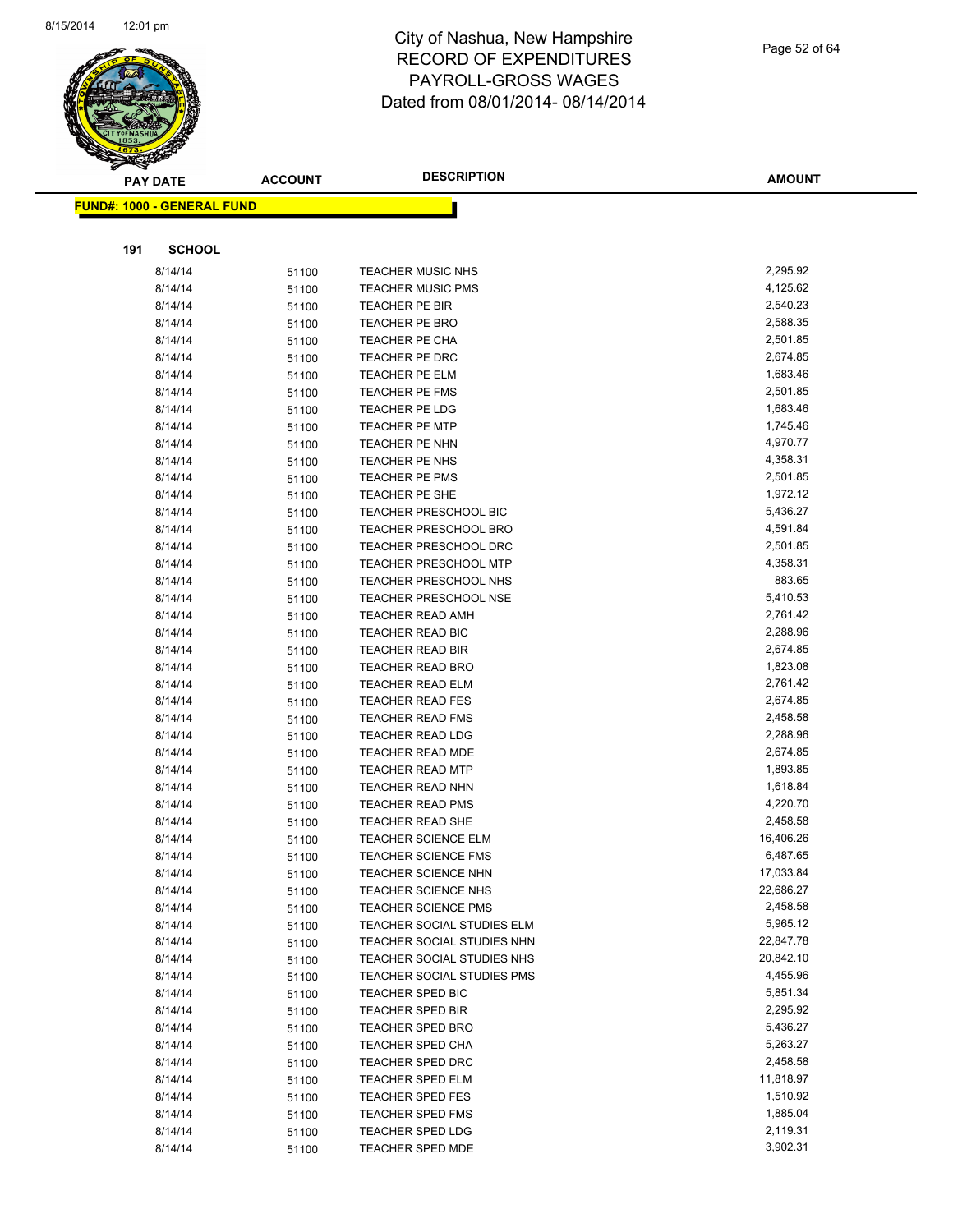

Page 53 of 64

| <b>PAY DATE</b>                   | <b>ACCOUNT</b> | <b>DESCRIPTION</b>                                        | <b>AMOUNT</b>      |
|-----------------------------------|----------------|-----------------------------------------------------------|--------------------|
| <b>FUND#: 1000 - GENERAL FUND</b> |                |                                                           |                    |
|                                   |                |                                                           |                    |
|                                   |                |                                                           |                    |
| <b>SCHOOL</b><br>191              |                |                                                           |                    |
| 8/14/14                           | 51100          | <b>TEACHER SPED MTP</b>                                   | 5,176.70           |
| 8/14/14                           | 51100          | <b>TEACHER SPED NHN</b>                                   | 13,652.05          |
| 8/14/14                           | 51100          | <b>TEACHER SPED NHS</b>                                   | 20,960.54          |
| 8/14/14                           | 51100          | <b>TEACHER SPED NSE</b>                                   | 1,878.92           |
| 8/14/14                           | 51100          | TEACHER SPED PMS                                          | 8,848.39           |
| 8/14/14                           | 51100          | <b>TEACHER SPED SHE</b>                                   | 2,674.85           |
| 8/14/14                           | 51100          | <b>TEACHER TECHED ELM</b>                                 | 4,989.24           |
| 8/14/14                           | 51100          | <b>TEACHER TECHED NHN</b>                                 | 2,761.42           |
| 8/14/14                           | 51100          | TEACHER TECHED NHS                                        | 7,678.55           |
| 8/14/14                           | 51100          | <b>TEACHER TECHED PMS</b>                                 | 5,349.70           |
| 8/14/14                           | 51100          | TEACHER TV PROD NHS                                       | 2,458.58           |
| 8/7/14                            | 51100          | TECH INTERGRATION ASST NSE                                | 304.11             |
| 8/14/14                           | 51100          | TECH INTERGRATION ASST NSE                                | 228.09             |
| 8/14/14                           | 51200          | ASSISTANT PRINCIPAL BIR                                   | 1,543.73           |
| 8/7/14                            | 51200          | <b>CUSTODIAN CHA</b>                                      | 323.60             |
| 8/14/14                           | 51200          | <b>CUSTODIAN CHA</b>                                      | 323.60             |
| 8/7/14                            | 51200          | PARA DW SPEC ED NHN                                       | 125.00             |
| 8/14/14                           | 51200          | PARA DW SPEC ED NHN                                       | 275.00             |
| 8/7/14                            | 51200          | PARA DW SPEC ED NHS                                       | 111.52             |
| 8/14/14                           | 51200          | PARA DW SPEC ED NHS                                       | 52.48              |
| 8/14/14                           | 51200          | PARA INST SHE                                             | 59.45              |
| 8/7/14                            | 51200          | <b>SCHOOL ADMIN INTERN</b>                                | 220.00             |
| 8/14/14                           | 51200          | SCHOOL ADMIN INTERN                                       | 208.00             |
| 8/14/14                           | 51200          | SCHOOL PSYCHOLOGIST WID                                   | 6,092.58           |
| 8/14/14                           | 51200          | SPEECH LANG PATHOLOGIST WID                               | 4,504.90           |
| 8/7/14                            | 51200          | SUB CLERICAL                                              | 437.27             |
| 8/14/14                           | 51200          | <b>SUB CLERICAL</b>                                       | 359.40             |
| 8/14/14                           | 51200          | <b>TEACHER DWSE SHE</b>                                   | 125.00             |
| 8/14/14                           | 51200          | <b>TEACHER ENGLISH NHN</b>                                | 200.00             |
| 8/14/14                           | 51200          | <b>TEACHER FOREIGN LANG FMS</b>                           | 918.37             |
| 8/14/14                           | 51200          | <b>TEACHER HVAC NHS</b>                                   | 1,188.48           |
| 8/14/14                           | 51200          | <b>TEACHER KIND LDG</b>                                   | 500.00             |
| 8/14/14                           | 51200          | TEACHER MATH NHN                                          | 562.50             |
| 8/14/14                           | 51200          | <b>TEACHER MUSIC ELM</b>                                  | 932.86             |
| 8/14/14                           | 51200          | TEACHER SOCIAL STUDIES NHN                                | 543.75             |
| 8/14/14                           | 51200          | TEACHER SPED NHN                                          | 62.50              |
| 8/14/14                           | 51200          | <b>TEACHER TTIDRC</b>                                     | 1,262.76           |
| 8/7/14                            | 51200          | <b>TECHNOLOGY SUMMER HELP</b>                             | 2,225.88<br>997.50 |
| 8/14/14                           | 51200          | <b>TECHNOLOGY SUMMER HELP</b>                             | 4,403.56           |
| 8/7/14                            | 51300          | OVERTIME-REGULAR                                          | 4,781.11           |
| 8/14/14                           | 51300          | OVERTIME-REGULAR                                          | 2,988.14           |
| 8/7/14                            | 51400          | WAGES TEMP-SEASONAL                                       | 1,347.17           |
| 8/14/14                           | 51400          | WAGES TEMP-SEASONAL                                       | 2,887.97           |
| 8/7/14                            | 51412          | <b>WAGES PER DIEM</b>                                     | 2,927.11           |
| 8/14/14                           | 51412          | WAGES PER DIEM<br><b>ADDITIONAL HOURS</b>                 | 46,381.88          |
| 8/7/14<br>8/14/14                 | 51650          | <b>ADDITIONAL HOURS</b>                                   | 84,788.06          |
|                                   | 51650          |                                                           | 1,331.80           |
| 8/14/14<br>8/14/14                | 51700          | <b>STIPENDS</b><br><b>RETIREMENT &amp; SEPARATION PAY</b> | 97,321.58          |
|                                   | 51750          |                                                           |                    |

#### **TOTAL 191 - SCHOOL \$2,036,634.36**

1111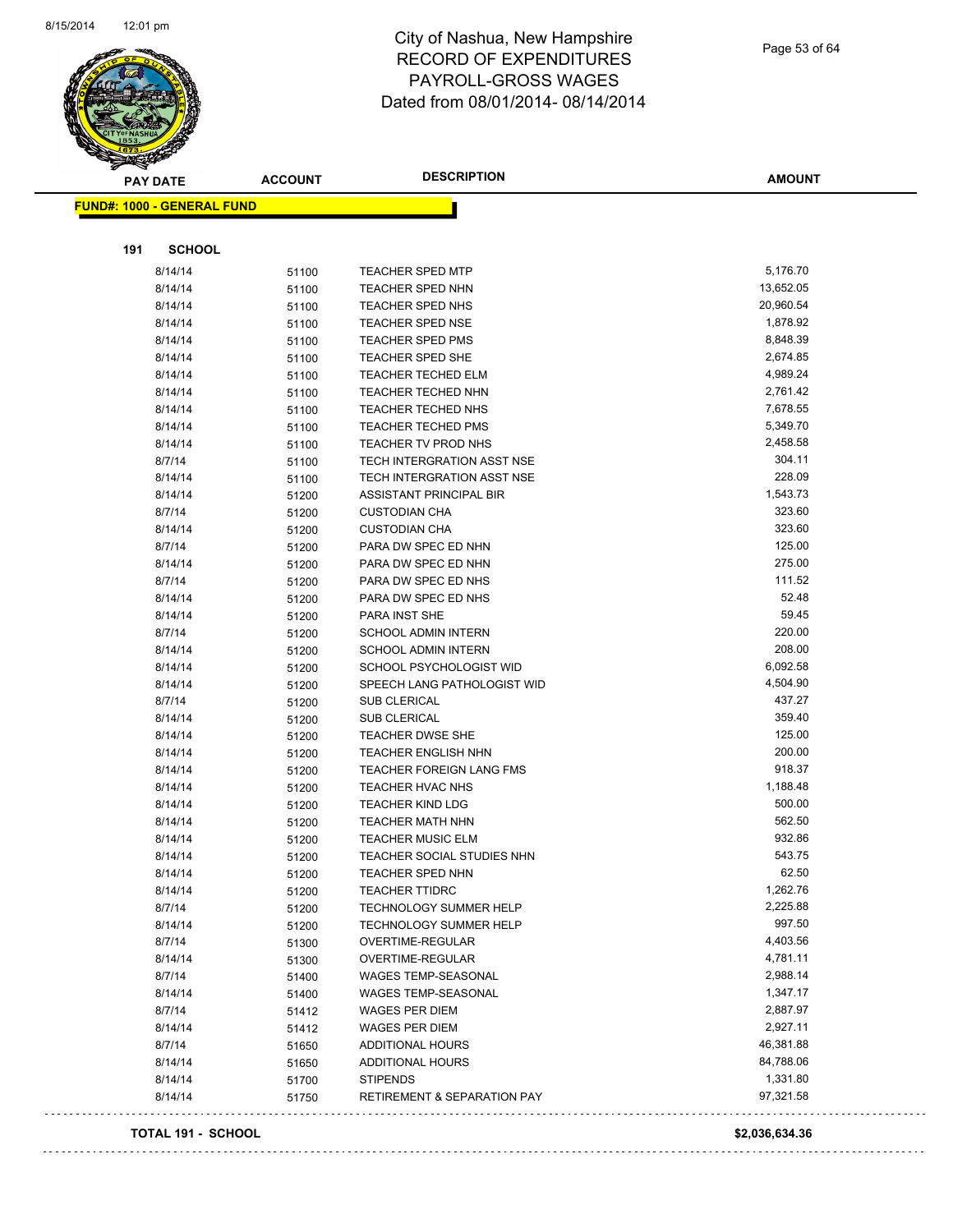| 8/15/2014 | 12:01 pm                                |                                                  | City of Nashua, New Hampshire                  | Page 54 of 64    |
|-----------|-----------------------------------------|--------------------------------------------------|------------------------------------------------|------------------|
|           |                                         |                                                  | <b>RECORD OF EXPENDITURES</b>                  |                  |
|           |                                         |                                                  | PAYROLL-GROSS WAGES                            |                  |
|           |                                         |                                                  | Dated from 08/01/2014-08/14/2014               |                  |
|           |                                         |                                                  |                                                |                  |
|           |                                         |                                                  |                                                |                  |
|           |                                         |                                                  |                                                |                  |
|           | <b>PAY DATE</b>                         | <b>ACCOUNT</b>                                   | <b>DESCRIPTION</b>                             | <b>AMOUNT</b>    |
|           | <b>TOTAL FUND 1000 - GENERAL FUND</b>   |                                                  |                                                | \$3,762,226.24   |
|           |                                         | <b>FUND#: 1001 - GF-CAPITAL IMPROVEMENTS</b>     |                                                |                  |
|           | 161                                     | <b>STREETS-CAP IMP</b>                           |                                                |                  |
|           | 7/31/14                                 | 51300                                            | OVERTIME-REGULAR                               | (3,206.03)       |
|           | 8/14/14                                 | 51300                                            | OVERTIME-REGULAR                               | 4,081.22         |
|           | 7/31/14                                 | 81100                                            | <b>CAPITAL IMPROVEMENTS</b>                    | 3,206.03         |
|           | 8/7/14                                  | 81100                                            | <b>CAPITAL IMPROVEMENTS</b>                    | 4,264.54         |
|           |                                         | <b>TOTAL 161 - STREETS-CAP IMP</b>               |                                                | \$8,345.76       |
|           |                                         |                                                  |                                                |                  |
|           |                                         | <b>TOTAL FUND 1001 - GF-CAPITAL IMPROVEMENTS</b> |                                                | \$8,345.76       |
|           | <b>FUND#: 2100 - FOOD SERVICES FUND</b> |                                                  |                                                |                  |
|           | 8/7/14                                  | 51100                                            | CLERICAL FOOD SERVICE NHS                      | 692.65           |
|           | 8/14/14                                 | 51100                                            | CLERICAL FOOD SERVICE NHS                      | 692.65           |
|           | 8/14/14                                 | 51100                                            | DIRECTOR FOOD SERVICE                          | 2,853.80         |
|           | 8/14/14                                 | 51100                                            | FOOD SERVICE BUSINESS MANAGER                  | 2,030.50         |
|           | 8/7/14                                  | 51100                                            | FOOD SERVICE COOK LDG                          | 59.76            |
|           | 8/14/14                                 | 51200                                            | <b>FOOD SERVICE ASST PT MTP</b>                | 11.34            |
|           |                                         | <b>TOTAL FUND 2100 - FOOD SERVICES FUND</b>      |                                                | \$6,340.70       |
|           |                                         |                                                  |                                                |                  |
|           |                                         | <b>FUND#: 2120 - SUMMER FEEDING PROGRAM FUND</b> |                                                |                  |
|           | 8/7/14                                  | 51100                                            | FOOD SERVICE COOK AMH                          | 378.95           |
|           | 8/14/14                                 | 51100                                            | FOOD SERVICE COOK AMH                          | 206.70           |
|           | 8/7/14                                  | 51100                                            | FOOD SERVICE COOK BIC                          | 303.16           |
|           | 8/14/14                                 | 51100                                            | FOOD SERVICE COOK BIC                          | 227.37           |
|           | 8/7/14                                  | 51100                                            | FOOD SERVICE COOK FES                          | 260.38<br>199.83 |
|           | 8/14/14<br>8/7/14                       | 51100                                            | FOOD SERVICE COOK FES<br>FOOD SERVICE COOK FMS | 309.56           |
|           | 8/7/14                                  | 51100                                            | FOOD SERVICE COOK LDG                          | 292.16           |
|           | 8/7/14                                  | 51100<br>51100                                   | FOOD SERVICE COOK NSE                          | 214.35           |
|           | 8/7/14                                  | 51100                                            | FOOD SERVICE SITE CORD                         | 298.14           |
|           | 8/14/14                                 | 51100                                            | FOOD SERVICE SITE CORD                         | 2,156.25         |
|           | 8/7/14                                  | 51200                                            | FOOD SERVICE ASST PT BIC                       | 145.20           |
|           | 8/7/14                                  | 51200                                            | FOOD SERVICE ASST PT ELM                       | 242.00           |
|           | 8/7/14                                  | 51200                                            | FOOD SERVICE ASST PT LDG                       | 234.90           |
|           | 8/14/14                                 | 51200                                            | FOOD SERVICE ASST PT LDG                       | 174.00           |
|           | 8/7/14                                  | 51200                                            | FOOD SERVICE ASST PT NHN                       | 665.28           |
|           | 8/14/14                                 | 51200                                            | FOOD SERVICE ASST PT NHN                       | 515.66           |
|           | 8/7/14                                  | 51200                                            | FOOD SERVICE ASST PT NHS                       | 458.80           |
|           | 8/14/14                                 | 51200                                            | FOOD SERVICE ASST PT NHS                       | 170.10           |
|           | 8/7/14                                  | 51200                                            | FOOD SERVICE ASST PT PMS                       | 244.88           |

8/7/14 51200 FOOD SERVICE ASST PT PMS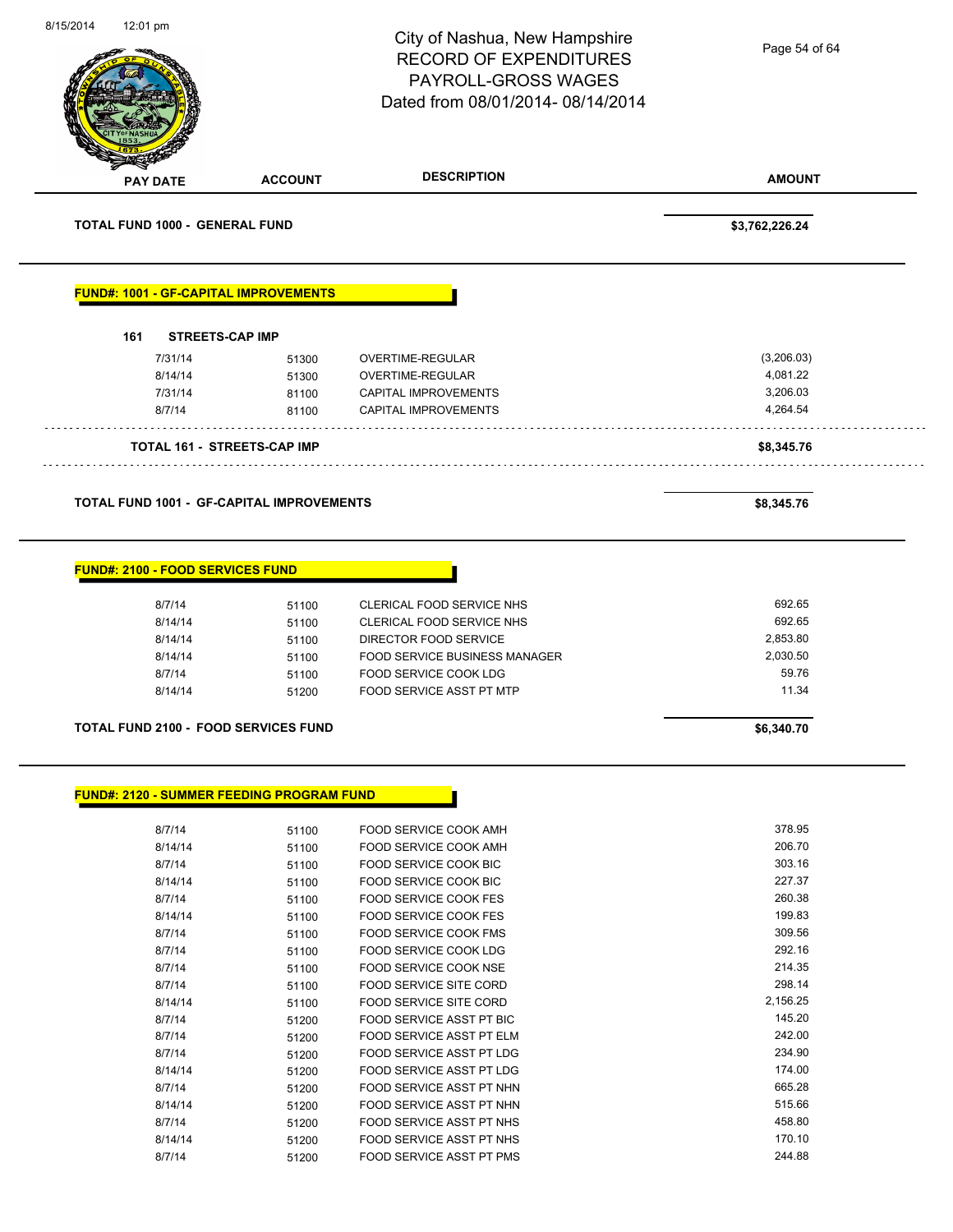

Page 55 of 64

| <b>PAY DATE</b>                                      | <b>ACCOUNT</b> | <b>DESCRIPTION</b>         | <b>AMOUNT</b> |
|------------------------------------------------------|----------------|----------------------------|---------------|
| <b>FUND#: 2120 - SUMMER FEEDING PROGRAM FUND</b>     |                |                            |               |
| 8/7/14                                               | 51200          | FOOD SERVICE ASST PT SHE   | 136.08        |
| 8/14/14                                              | 51200          | FOOD SERVICE ASST PT SHE   | 102.06        |
| <b>TOTAL FUND 2120 - SUMMER FEEDING PROGRAM FUND</b> |                |                            | \$7,935.81    |
| <b>FUND#: 2201 - DRIVERS EDUCATION FUND</b>          |                |                            |               |
| 8/14/14                                              | 51200          | ADULT ED DIPOLMA INST      | 325.00        |
| 8/14/14                                              | 51200          | DRIVER INSTRUCTOR          | 250.00        |
| <b>TOTAL FUND 2201 - DRIVERS EDUCATION FUND</b>      |                |                            | \$575.00      |
|                                                      |                |                            |               |
| <b>FUND#: 2222 - AFTER SCHOOL PROGRAM</b>            |                |                            |               |
| 8/14/14                                              | 51100          | DIRECTOR 21 CENTURY        | 2,196.70      |
| TOTAL FUND 2222 - AFTER SCHOOL PROGRAM               |                |                            | \$2,196.70    |
| <b>FUND#: 2252 - DAY CARE</b>                        |                |                            |               |
| 8/14/14                                              | 51100          | PANTHER PRESCHOOL DIRECTOR | 846.20        |
| <b>TOTAL FUND 2252 - DAY CARE</b>                    |                |                            | \$846.20      |
| <b>FUND#: 2257 - SPECIAL ED LOCAL</b>                |                |                            |               |
| 8/7/14                                               |                | PARA DW SPEC ED MDE        | 209.92        |
| 8/14/14                                              | 51100<br>51100 | PARA DW SPEC ED MDE        | 131.20        |
| 8/7/14                                               | 51100          | SIGN LANGUAGE INTERPRETER  | 212.50        |
| 8/14/14                                              | 51100          | SIGN LANGUAGE INTERPRETER  | 300.00        |
| 8/7/14                                               | 51100          | SUB PARA PROFESSIONAL      | 209.92        |
| 8/14/14                                              | 51100          | SUB PARA PROFESSIONAL      | 157.44        |
| TOTAL FUND 2257 - SPECIAL ED LOCAL                   |                |                            | \$1,220.98    |
| <b>FUND#: 2503 - PARKS &amp; REC PROGRAMS FUND</b>   |                |                            |               |
|                                                      |                |                            |               |
| 8/7/14                                               | 51100          | PROGRAM COORDINATOR        | 347.90        |
| 8/14/14                                              | 51100          | PROGRAM COORDINATOR        | 347.90        |

8/14/14 51400 WAGES TEMP-SEASONAL 5/14/14 2,775.00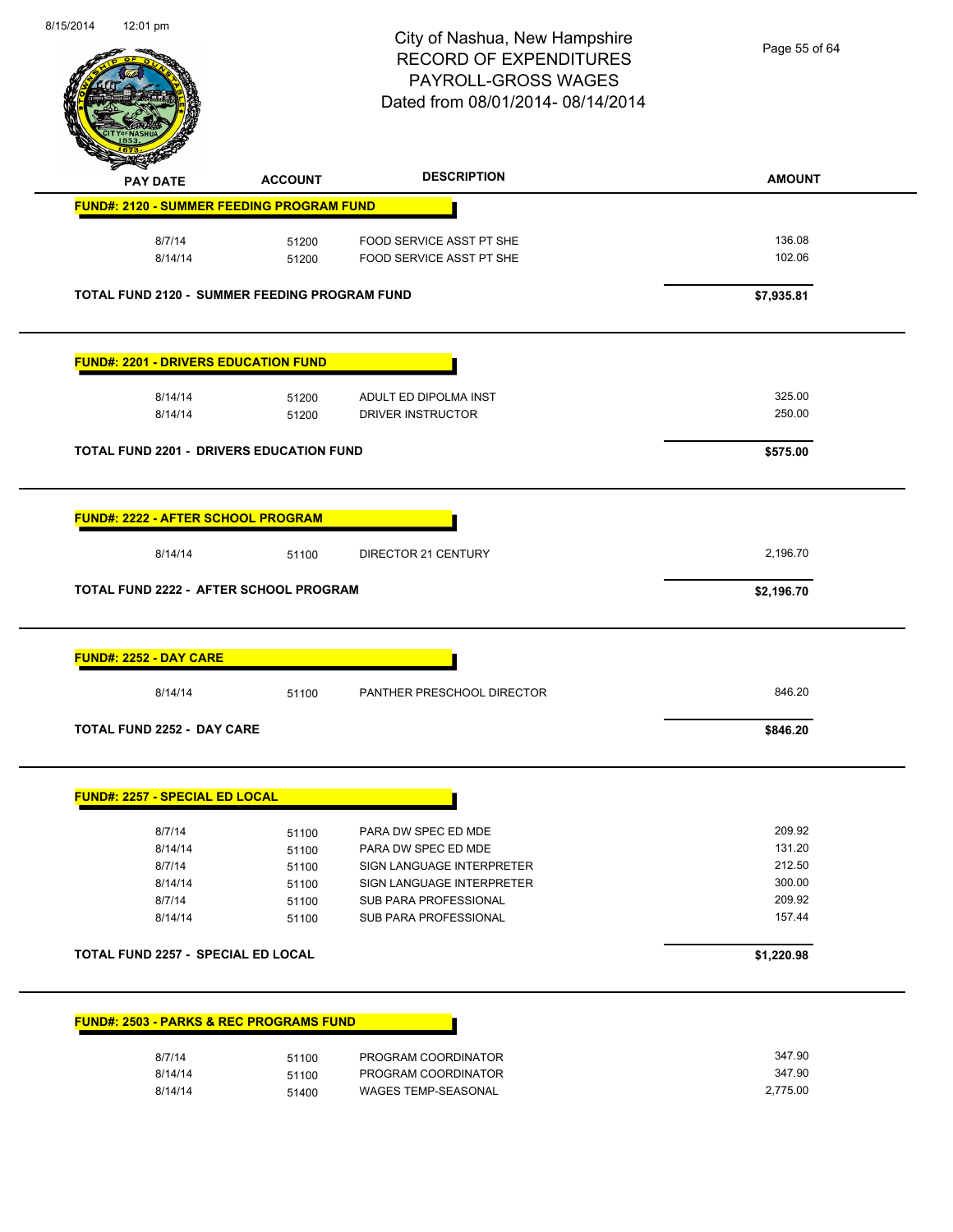|                                                             |                                                         | City of Nashua, New Hampshire<br><b>RECORD OF EXPENDITURES</b><br>PAYROLL-GROSS WAGES<br>Dated from 08/01/2014-08/14/2014 | Page 56 of 64 |
|-------------------------------------------------------------|---------------------------------------------------------|---------------------------------------------------------------------------------------------------------------------------|---------------|
| <b>PAY DATE</b>                                             | <b>ACCOUNT</b>                                          | <b>DESCRIPTION</b>                                                                                                        | <b>AMOUNT</b> |
| <b>TOTAL FUND 2503 - PARKS &amp; REC PROGRAMS FUND</b>      |                                                         |                                                                                                                           | \$3,470.80    |
| <b>FUND#: 2505 - GOVT &amp; EDUCATION CHANNELS FUND</b>     |                                                         |                                                                                                                           |               |
| 8/7/14                                                      | 51100                                                   | <b>ECHANNEL ACCESS ADMINISTRATOR</b>                                                                                      | 1,044.70      |
| 8/14/14                                                     | 51100                                                   | ECHANNEL ACCESS ADMINISTRATOR                                                                                             | 1,044.70      |
| 8/7/14                                                      | 51100                                                   | PEG PROGRAM MANAGER                                                                                                       | 1,173.50      |
| 8/14/14                                                     | 51100                                                   | PEG PROGRAM MANAGER                                                                                                       | 1,173.50      |
| <b>TOTAL FUND 2505 - GOVT &amp; EDUCATION CHANNELS FUND</b> |                                                         |                                                                                                                           | \$4,436.40    |
| <b>FUND#: 3050 - POLICE GRANTS FUND</b>                     |                                                         |                                                                                                                           |               |
| 8/7/14                                                      | 51100                                                   | DOMESTIC VIOLENCE ADVOCATE                                                                                                | 807.60        |
| 8/14/14                                                     | 51100                                                   | DOMESTIC VIOLENCE ADVOCATE                                                                                                | 807.60        |
| 8/7/14                                                      | 51100                                                   | PATROLMAN ALL RANKS                                                                                                       | 1,173.90      |
| 8/14/14                                                     | 51100                                                   | PATROLMAN ALL RANKS                                                                                                       | 1,173.90      |
| 8/7/14                                                      | 51300                                                   | OVERTIME-REGULAR                                                                                                          | 854.18        |
| 8/14/14                                                     | 51300                                                   | OVERTIME-REGULAR                                                                                                          | 724.71        |
| <b>TOTAL FUND 3050 - POLICE GRANTS FUND</b>                 |                                                         |                                                                                                                           | \$5,541.89    |
| <b>FUND#: 3060 - FIRE GRANTS FUND</b>                       |                                                         |                                                                                                                           |               |
| 8/7/14                                                      | 51300                                                   | <b>OVERTIME-REGULAR</b>                                                                                                   | 85.30         |
| <b>TOTAL FUND 3060 - FIRE GRANTS FUND</b>                   |                                                         |                                                                                                                           | \$85.30       |
|                                                             |                                                         |                                                                                                                           |               |
| <b>FUND#: 3068 - COMMUNITY SERVICES GRANTS FUND</b>         |                                                         |                                                                                                                           |               |
| 8/7/14                                                      | 51100                                                   | <b>EPIDEMIOLOGIST</b>                                                                                                     | 1,351.05      |
| 8/14/14                                                     | 51100                                                   | <b>EPIDEMIOLOGIST</b>                                                                                                     | 1,351.04      |
| 8/7/14                                                      | 51100                                                   | INTAKE SPECIALIST PROGRAM ASST                                                                                            | 366.50        |
| 8/14/14                                                     | 51100                                                   | INTAKE SPECIALIST PROGRAM ASST                                                                                            | 366.50        |
| 8/7/14                                                      | 51100                                                   | PROGRAM ASSISTANT                                                                                                         | 435.31        |
| 8/14/14                                                     | 51100                                                   | PROGRAM ASSISTANT                                                                                                         | 435.30        |
| 8/7/14                                                      | 51100                                                   | PUB HEALTH NURSE                                                                                                          | 136.20        |
| 8/14/14                                                     | 51100                                                   | PUB HEALTH NURSE                                                                                                          | 136.19        |
| 8/7/14                                                      | 51100                                                   | PUB HEALTH PREPAREDNESS COORD                                                                                             | 1,150.50      |
| 8/14/14                                                     | 51100                                                   | PUB HEALTH PREPAREDNESS COORD                                                                                             | 1,150.51      |
| 8/7/14                                                      | 51100                                                   | SMP PROGRAM COORDINATOR                                                                                                   | 852.14        |
| 8/14/14                                                     | 51100                                                   | SMP PROGRAM COORDINATOR                                                                                                   | 852.15        |
|                                                             | <b>TOTAL FUND 3068 - COMMUNITY SERVICES GRANTS FUND</b> |                                                                                                                           | \$8,583.39    |
|                                                             |                                                         |                                                                                                                           |               |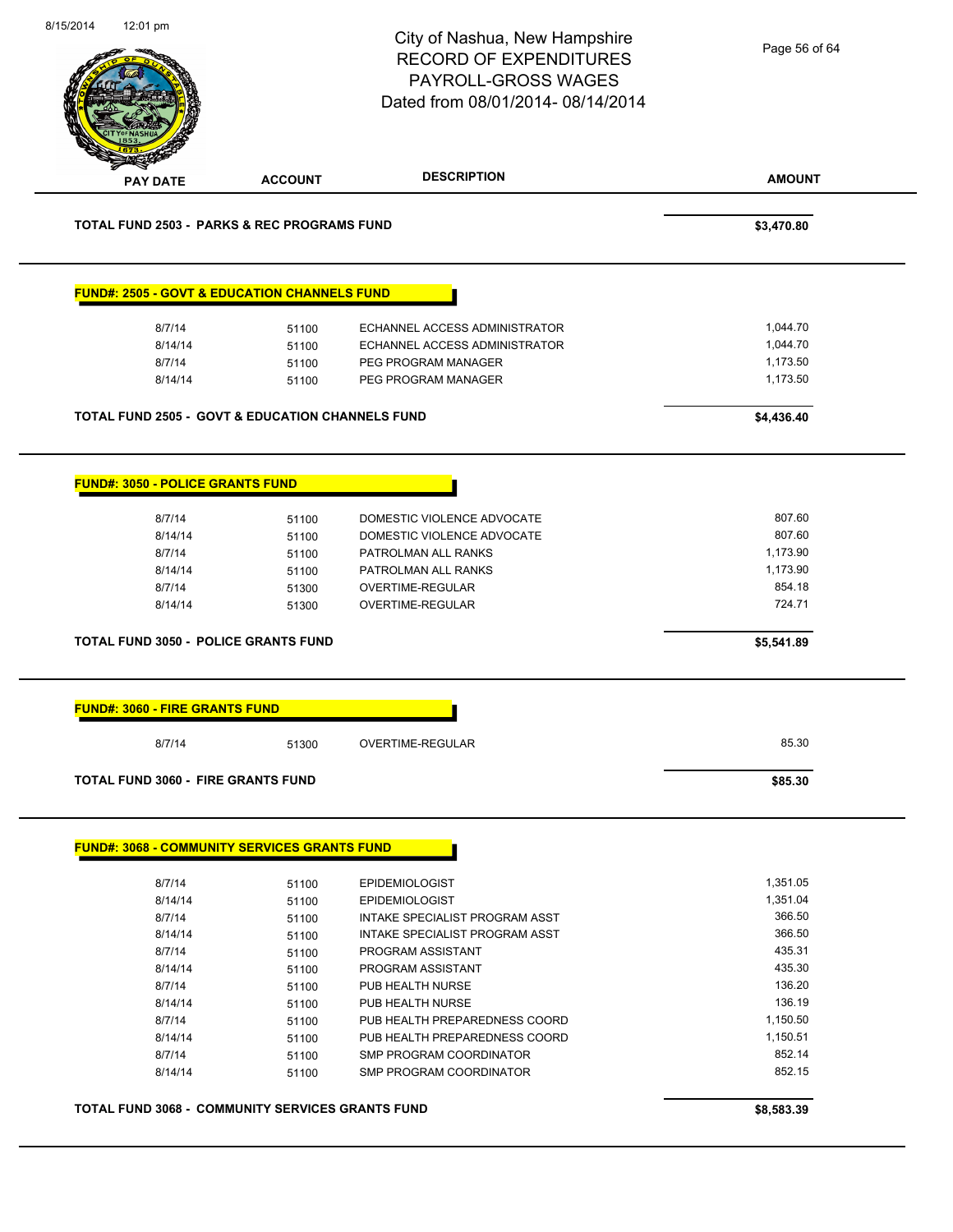

Page 57 of 64

| ~<br><b>PAY DATE</b>                                  | <b>ACCOUNT</b> | <b>DESCRIPTION</b>    | <b>AMOUNT</b> |
|-------------------------------------------------------|----------------|-----------------------|---------------|
| <b>FUND#: 3070 - COMMUNITY HEALTH GRANTS FUND</b>     |                |                       |               |
| 8/7/14                                                | 51100          | NURSE PRACTITIONER PT | 133.00        |
| 8/14/14                                               | 51100          | NURSE PRACTITIONER PT | 142.50        |
| 8/7/14                                                | 51100          | PUB HEALTH NURSE      | 911.30        |
| 8/14/14                                               | 51100          | PUB HEALTH NURSE      | 911.31        |
| <b>TOTAL FUND 3070 - COMMUNITY HEALTH GRANTS FUND</b> |                |                       | \$2,098.11    |

#### **FUND#: 3090 - URBAN PROGRAM GRANTS FUND**

| 8/7/14  | 51100 | <b>GRANT MGMT SPECIALIST</b>   | 961.60   |
|---------|-------|--------------------------------|----------|
| 8/14/14 | 51100 | <b>GRANT MGMT SPECIALIST</b>   | 961.60   |
| 8/7/14  | 51100 | INTAKE SPECIALIST PROGRAM ASST | 549.70   |
| 8/14/14 | 51100 | INTAKE SPECIALIST PROGRAM ASST | 549.70   |
| 8/7/14  | 51100 | <b>MANAGER URBAN PROGRAMS</b>  | 1,450.00 |
| 8/14/14 | 51100 | <b>MANAGER URBAN PROGRAMS</b>  | 1.450.00 |
| 8/7/14  | 51100 | PROGRAM COORDINATOR LP&HH      | 1,073.90 |
| 8/14/14 | 51100 | PROGRAM COORDINATOR LP&HH      | 1.073.90 |
| 8/7/14  | 51100 | PROJECT ADMINISTRATOR          | 1,162.45 |
| 8/14/14 | 51100 | PROJECT ADMINISTRATOR          | 1.162.45 |
| 8/7/14  | 51100 | PROJECT ADMINISTRATOR LP&HH    | 1,000.40 |
| 8/14/14 | 51100 | PROJECT ADMINISTRATOR LP&HH    | 1,000.40 |
| 8/7/14  | 51200 | CODE ENFORCEMENT OFFICER II    | 559.68   |
| 8/14/14 | 51200 | CODE ENFORCEMENT OFFICER II    | 559.68   |
|         |       |                                |          |

**TOTAL FUND 3090 - URBAN PROGRAM GRANTS FUND \$13,515.46** 

#### **FUND#: 3120 - TRANSIT GRANTS FUND**

| 8/7/14  | 51100 | <b>TRANSIT FINANCE COORDINATOR</b>    | 1.139.65 |
|---------|-------|---------------------------------------|----------|
| 8/14/14 | 51100 | <b>TRANSIT FINANCE COORDINATOR</b>    | 1,139.65 |
| 8/7/14  | 51100 | <b>TRANSIT FLEET FACILITIES SUPV</b>  | 961.60   |
| 8/14/14 | 51100 | <b>TRANSIT FLEET FACILITIES SUPV</b>  | 961.60   |
| 8/7/14  | 51100 | <b>TRANSIT MECHANICS</b>              | 1.744.01 |
| 8/14/14 | 51100 | <b>TRANSIT MECHANICS</b>              | 1.744.00 |
| 8/7/14  | 51100 | <b>TRANSIT OPER MKTG SUPV</b>         | 1.014.25 |
| 8/14/14 | 51100 | <b>TRANSIT OPER MKTG SUPV</b>         | 1.014.25 |
| 8/7/14  | 51100 | <b>TRANSIT OPERATIONS COORDINATOR</b> | 863.35   |
| 8/14/14 | 51100 | <b>TRANSIT OPERATIONS COORDINATOR</b> | 863.35   |
| 8/7/14  | 51100 | <b>TRANSIT UTILITY SERVICE WORKER</b> | 643.65   |
| 8/14/14 | 51100 | <b>TRANSIT UTILITY SERVICE WORKER</b> | 643.65   |
|         |       |                                       |          |

#### **TOTAL FUND 3120 - TRANSIT GRANTS FUND \$12,733.01**

#### **FUND#: 3800 - SCHOOL GRANTS FUND**

| 8/14/14 | 51100 | 21 CENTURY ELEM MFAM RES COORD | 4.613.62 |
|---------|-------|--------------------------------|----------|
| 8/14/14 | 51100 | ASSISTANT PRINCIPAL AMH        | 1.406.17 |
| 8/14/14 | 51100 | ASSISTANT PRINCIPAL BRO        | 1.403.85 |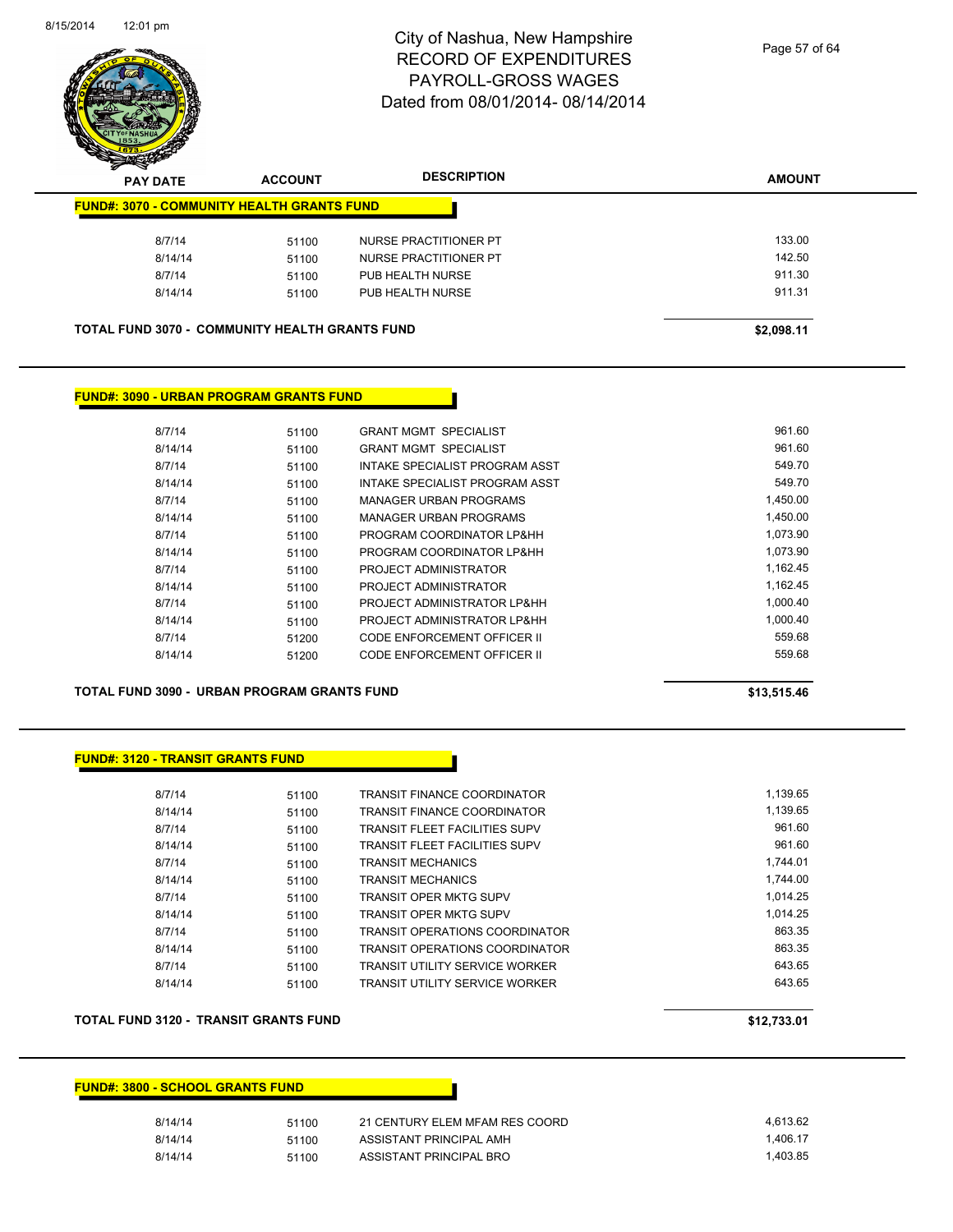

| <b>PAY DATE</b>                          | <b>ACCOUNT</b> | <b>DESCRIPTION</b>                                           | <b>AMOUNT</b>        |
|------------------------------------------|----------------|--------------------------------------------------------------|----------------------|
| <u> FUND#: 3800 - SCHOOL GRANTS FUND</u> |                |                                                              |                      |
|                                          |                |                                                              |                      |
| 8/14/14                                  | 51100          | ASSISTANT PRINCIPAL MDE                                      | 1,406.17             |
| 8/14/14                                  | 51100          | AYP FACILITATOR FES                                          | 1,955.77             |
| 8/7/14                                   | 51100          | <b>CLERICAL 21 CENTURY</b>                                   | 504.16               |
| 8/14/14                                  | 51100          | <b>CLERICAL 21 CENTURY</b>                                   | 552.63               |
| 8/14/14                                  | 51100          | <b>DIRECTOR TITLE 1</b>                                      | 3,153.80             |
| 8/14/14                                  | 51100          | JOB DEVELOPER SPED NHS                                       | 1,955.77             |
| 8/14/14                                  | 51100          | OFFICE MANAGER TITLE 1                                       | 1,442.40             |
| 8/7/14                                   | 51100          | PARA KIND FES                                                | 125.50               |
| 8/7/14                                   | 51100          | PARA TTI AMH                                                 | 354.80               |
| 8/7/14                                   | 51100          | PARA TTI NURSERY                                             | 510.24               |
| 8/14/14                                  | 51100          | PARA TTI NURSERY                                             | 206.16               |
| 8/14/14                                  | 51100          | <b>TEACHER DWSE BRO</b>                                      | 1,832.89             |
| 8/14/14                                  | 51100          | <b>TEACHER DWSE CHA</b>                                      | 1,858.09             |
| 8/14/14                                  | 51100          | <b>TEACHER DWSE MDE</b>                                      | 1,762.12             |
| 8/14/14                                  | 51100          | <b>TEACHER GR3 BIC</b>                                       | 3,249.31             |
| 8/14/14                                  | 51100          | <b>TEACHER KIND FES</b>                                      | 1,686.42             |
| 8/14/14                                  | 51100          | <b>TEACHER PRESCHOOL NHS</b>                                 | 1,877.77             |
| 8/14/14                                  | 51100          | <b>TEACHER SPED AMH</b>                                      | 3,377.85             |
| 8/14/14                                  | 51100          | <b>TEACHER SPED DRC</b>                                      | 1,683.46             |
| 8/14/14                                  | 51100          | <b>TEACHER SPED ELM</b>                                      | 1,554.77             |
| 8/14/14                                  | 51100          | <b>TEACHER SPED FES</b>                                      | 2,295.92             |
| 8/14/14                                  | 51100          | <b>TEACHER SPED FMS</b>                                      | 3,575.39             |
| 8/14/14                                  | 51100          | <b>TEACHER SPED LDG</b>                                      | 3,506.54             |
| 8/14/14                                  | 51100          | <b>TEACHER SPED MDE</b>                                      | 1,554.77             |
| 8/14/14                                  | 51100          | <b>TEACHER SPED NHN</b>                                      | 6,694.89             |
| 8/14/14                                  | 51100          | TEACHER SPED NHS                                             | 3,389.08             |
| 8/14/14                                  | 51100          | <b>TEACHER SPED NSE</b>                                      | 1,622.42             |
| 8/14/14                                  | 51100          | TEACHER SPED SHE                                             | 1,823.08<br>2,501.85 |
| 8/14/14<br>8/14/14                       | 51100          | TEACHER TEAM FACILITATOR AMH<br>TEACHER TEAM FACILITATOR MTP | 1,459.87             |
| 8/14/14                                  | 51100<br>51200 | 21 CENTURY ELEM MFAM RES COORD                               | 113.48               |
| 8/7/14                                   | 51200          | 21ST CENTURY INSTRUCTOR                                      | 1,342.26             |
| 8/14/14                                  | 51200          | 21ST CENTURY INSTRUCTOR                                      | 186.90               |
| 8/7/14                                   | 51200          | ELL OUTREACH WORKER                                          | 550.00               |
| 8/14/14                                  | 51200          | ELL OUTREACH WORKER                                          | 550.00               |
| 8/7/14                                   | 51200          | <b>FAMILY LIAISON</b>                                        | 148.80               |
| 8/14/14                                  | 51200          | <b>FOCUS MONITORING DATA ANALYST</b>                         | 860.65               |
| 8/7/14                                   | 51200          | LUNCH MONITOR SHE                                            | 300.38               |
| 8/7/14                                   | 51200          | PARA ELL BIR                                                 | 274.88               |
| 8/7/14                                   | 51200          | PARA ELL LDG                                                 | 274.88               |
| 8/7/14                                   | 51200          | PARA INST BIR                                                | 538.96               |
| 8/7/14                                   | 51200          | PARA INST FES                                                | 803.04               |
| 8/7/14                                   | 51200          | PARA INST LDG                                                | 274.88               |
| 8/7/14                                   | 51200          | PARA KIND AMH                                                | 655.18               |
| 8/7/14                                   | 51200          | PARA KIND FES                                                | 211.36               |
| 8/7/14                                   | 51200          | PARA PRE SCH MTP                                             | 180.23               |
| 8/14/14                                  | 51200          | PARA PRE SCH MTP                                             | 113.48               |
| 8/7/14                                   | 51200          | PARA TTI DRC                                                 | 313.73               |
| 8/14/14                                  | 51200          | SOCIAL WORKER FMS                                            | 1,000.00             |
| 8/7/14                                   | 51200          | SUMMER SCH STUD MENT K-5                                     | 200.00               |
| 8/7/14                                   | 51200          | SUMMER SCHOOL PARA                                           | 557.52               |
| 8/7/14                                   | 51200          | SUMMER SCHOOL SCIENCE                                        | 200.00               |
| 8/14/14                                  | 51200          | TEACHER ELL BIR                                              | 400.00               |
| 8/14/14                                  | 51200          | <b>TEACHER ELL FMS</b>                                       | 700.00               |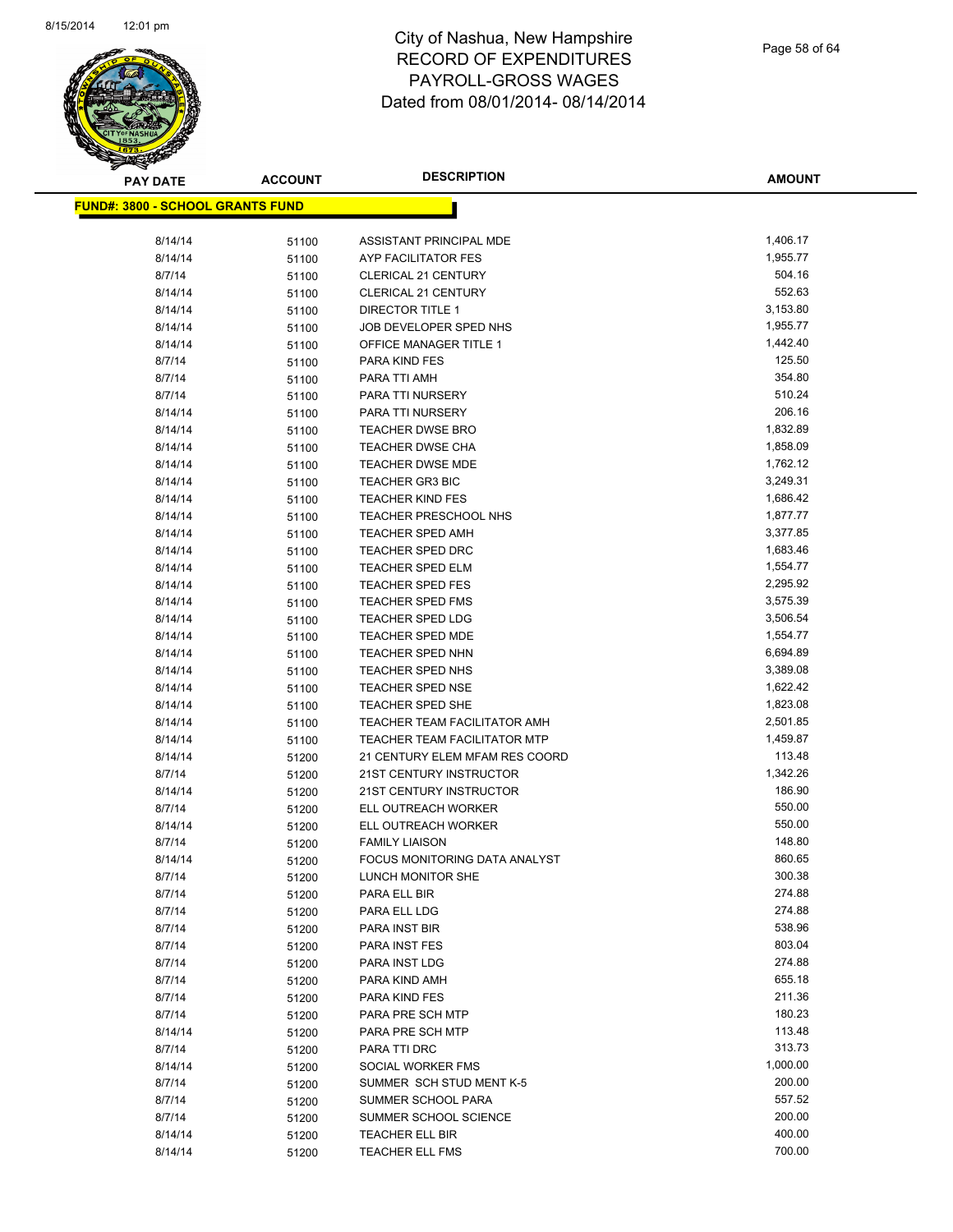

| <b>PAY DATE</b>                         | <b>ACCOUNT</b> | <b>DESCRIPTION</b>         | <b>AMOUNT</b> |
|-----------------------------------------|----------------|----------------------------|---------------|
| <b>FUND#: 3800 - SCHOOL GRANTS FUND</b> |                |                            |               |
| 8/14/14                                 | 51200          | <b>TEACHER ELL LDG</b>     | 1,150.00      |
| 8/14/14                                 | 51200          | <b>TEACHER ELL NHS</b>     | 700.00        |
| 8/14/14                                 | 51200          | <b>TEACHER GR2 CHA</b>     | 400.00        |
| 8/14/14                                 | 51200          | TEACHER GR3 BIC            | 400.00        |
| 8/14/14                                 | 51200          | <b>TEACHER GR3 SHE</b>     | 400.00        |
| 8/14/14                                 | 51200          | <b>TEACHER GR4 BIR</b>     | 400.00        |
| 8/14/14                                 | 51200          | <b>TEACHER KIND BIR</b>    | 400.00        |
| 8/14/14                                 | 51200          | <b>TEACHER KIND LDG</b>    | 800.00        |
| 8/14/14                                 | 51200          | <b>TEACHER READ BIR</b>    | 400.00        |
| 8/14/14                                 | 51200          | <b>TEACHER TTI AMH</b>     | 5,374.94      |
| 8/14/14                                 | 51200          | <b>TEACHER TTI FES</b>     | 2,089.79      |
| 8/14/14                                 | 51200          | <b>TEACHER TTI LDG</b>     | 1,262.77      |
| 8/14/14                                 | 51200          | <b>TEACHER TTI MTP</b>     | 4,348.82      |
| 8/14/14                                 | 51200          | <b>TEACHER TTI NURSERY</b> | 2,584.05      |
| 8/14/14                                 | 51200          | <b>TEACHER TTIDRC</b>      | 2,673.62      |
| 8/14/14                                 | 51650          | ADDITIONAL HOURS           | 30,678.60     |
| 8/14/14                                 | 51700          | <b>STIPENDS</b>            | 1,000.00      |
|                                         |                |                            |               |

**TOTAL FUND 3800 - SCHOOL GRANTS FUND \$132,710.73** 

**FUND#: 4005 - TRAFFIC VIOLATIONS FUND**

| 8/7/14  | 51100 | CLERK VITAL RECORDS II            | 117.00   |
|---------|-------|-----------------------------------|----------|
| 8/14/14 | 51100 | CLERK VITAL RECORDS II            | 117.00   |
| 8/7/14  | 51100 | PARKING ENFORCEMENT SPEC          | 3.132.00 |
| 8/14/14 | 51100 | PARKING ENFORCEMENT SPEC          | 3,132.00 |
| 8/7/14  | 51100 | <b>VEHICLE REGISTRATION CLERK</b> | 787.40   |
| 8/14/14 | 51100 | <b>VEHICLE REGISTRATION CLERK</b> | 787.40   |
| 7/31/14 | 51300 | OVERTIME-REGULAR                  | 491.72   |
| 8/7/14  | 51300 | OVERTIME-REGULAR                  | 259.84   |
| 8/14/14 | 51300 | OVERTIME-REGULAR                  | 7.50     |
| 8/7/14  | 51390 | OVERTIME-OTHER                    | 243.74   |
| 8/14/14 | 51390 | <b>OVERTIME-OTHER</b>             | 652.88   |
|         |       |                                   |          |

**TOTAL FUND 4005 - TRAFFIC VIOLATIONS FUND \$9,728.48** 

| 8/7/14  | 51100 | <b>VEHICLE REGISTRATION CLERK</b> | 787.39 |
|---------|-------|-----------------------------------|--------|
| 8/14/14 | 51100 | <b>VEHICLE REGISTRATION CLERK</b> | 787.40 |
| 8/7/14  | 51300 | OVERTIME-REGULAR                  | 14.85  |
| 8/14/14 | 51300 | OVERTIME-REGULAR                  | 17.25  |

**FUND#: 4030 - POLICE SPECIAL DETAILS FUND**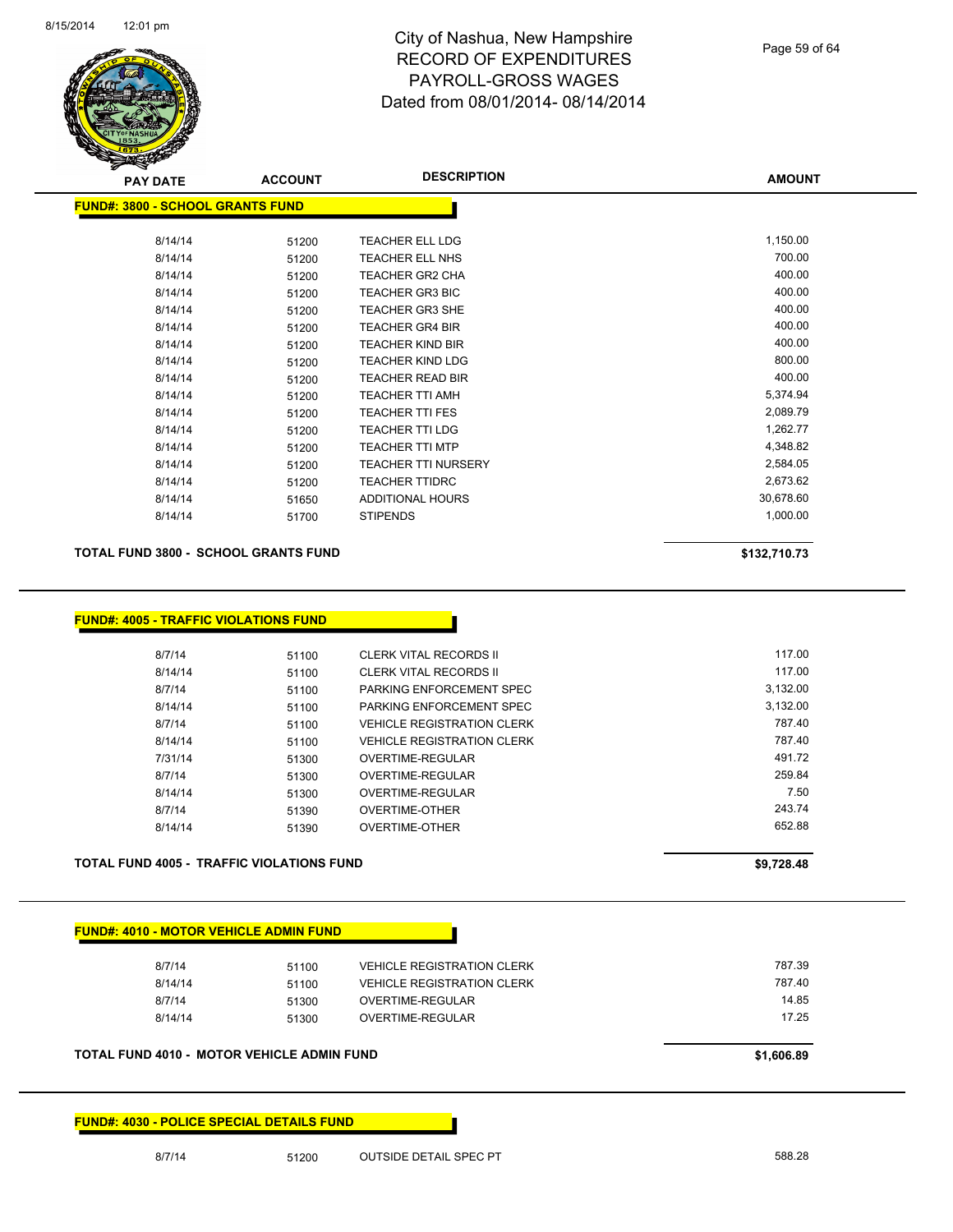

Page 60 of 64

| <b>FUND#: 4030 - POLICE SPECIAL DETAILS FUND</b>      |                | <b>DESCRIPTION</b>                                         | <b>AMOUNT</b>    |
|-------------------------------------------------------|----------------|------------------------------------------------------------|------------------|
|                                                       |                |                                                            |                  |
| 8/14/14                                               | 51200          | <b>OUTSIDE DETAIL SPEC PT</b>                              | 588.28           |
| 8/7/14                                                | 51712          | <b>SPECIAL DETAIL</b>                                      | 8,089.48         |
| 8/14/14                                               | 51712          | <b>SPECIAL DETAIL</b>                                      | 13,147.12        |
| <b>TOTAL FUND 4030 - POLICE SPECIAL DETAILS FUND</b>  |                |                                                            | \$22,413.16      |
| <b>FUND#: 4035 - POLICE OVERTIME BILLING FUND</b>     |                |                                                            |                  |
| 8/14/14                                               | 51300          | OVERTIME-REGULAR                                           | 249.45           |
| <b>TOTAL FUND 4035 - POLICE OVERTIME BILLING FUND</b> |                |                                                            | \$249.45         |
| <b>FUND#: 4065 - FIRE WATCHGUARDS FUND</b>            |                |                                                            |                  |
| 8/7/14                                                | 51712          | <b>SPECIAL DETAIL</b>                                      | 146.33           |
| 8/14/14                                               | 51712          | <b>SPECIAL DETAIL</b>                                      | 126.12           |
| <b>TOTAL FUND 4065 - FIRE WATCHGUARDS FUND</b>        |                |                                                            | \$272.45         |
| 8/7/14                                                | 51300<br>51300 | OVERTIME-REGULAR<br>OVERTIME-REGULAR                       | 97.90<br>58.74   |
| 8/14/14                                               |                |                                                            |                  |
| TOTAL FUND 5010 - CAP PROJECTS-INFO TECHNOLOGY        |                |                                                            | \$156.64         |
| <b>FUND#: 6000 - SOLID WASTE FUND</b>                 |                |                                                            |                  |
|                                                       |                |                                                            |                  |
| 8/7/14                                                | 51100          | ACCOUNTING COMPLIANCE MGR                                  | 157.95<br>157.93 |
| 8/14/14                                               | 51100          | ACCOUNTING COMPLIANCE MGR<br>ADMINISTRATIVE ASSISTANT I    | 632.00           |
| 8/7/14                                                | 51100          |                                                            |                  |
| 8/14/14                                               | 51100          | ADMINISTRATIVE ASSISTANT I                                 | 632.00           |
| 8/7/14                                                | 51100          | ADMINISTRATIVE ASSISTANT II                                | 665.60           |
| 8/14/14                                               | 51100          | ADMINISTRATIVE ASSISTANT II                                | 669.50           |
| 8/7/14                                                | 51100          | AUTOMATIC COLLECTION EQUIP OPR                             | 2,728.07         |
| 8/14/14                                               | 51100          | AUTOMATIC COLLECTION EQUIP OPR                             | 3,636.80         |
| 8/7/14                                                | 51100          | <b>CITY ENGINEER</b>                                       | 304.25           |
| 8/14/14                                               | 51100          | <b>CITY ENGINEER</b>                                       | 304.25           |
| 8/7/14                                                | 51100          | <b>COLLECTION EQUIP OPR</b>                                | 8,649.21         |
| 8/14/14                                               | 51100          | <b>COLLECTION EQUIP OPR</b>                                | 8,649.20         |
| 8/7/14                                                | 51100          | COLLECTION EQUIP OPR LANDFILL                              | 900.80           |
| 8/14/14                                               | 51100          | COLLECTION EQUIP OPR LANDFILL                              | 900.80           |
| 8/7/14<br>8/14/14                                     | 51100<br>51100 | DEP TREASURER TAX COLLECTOR<br>DEP TREASURER TAX COLLECTOR | 235.45<br>235.45 |

8/14/14 51100 DEPUTY MANAGER OF ENGINEERING 76.70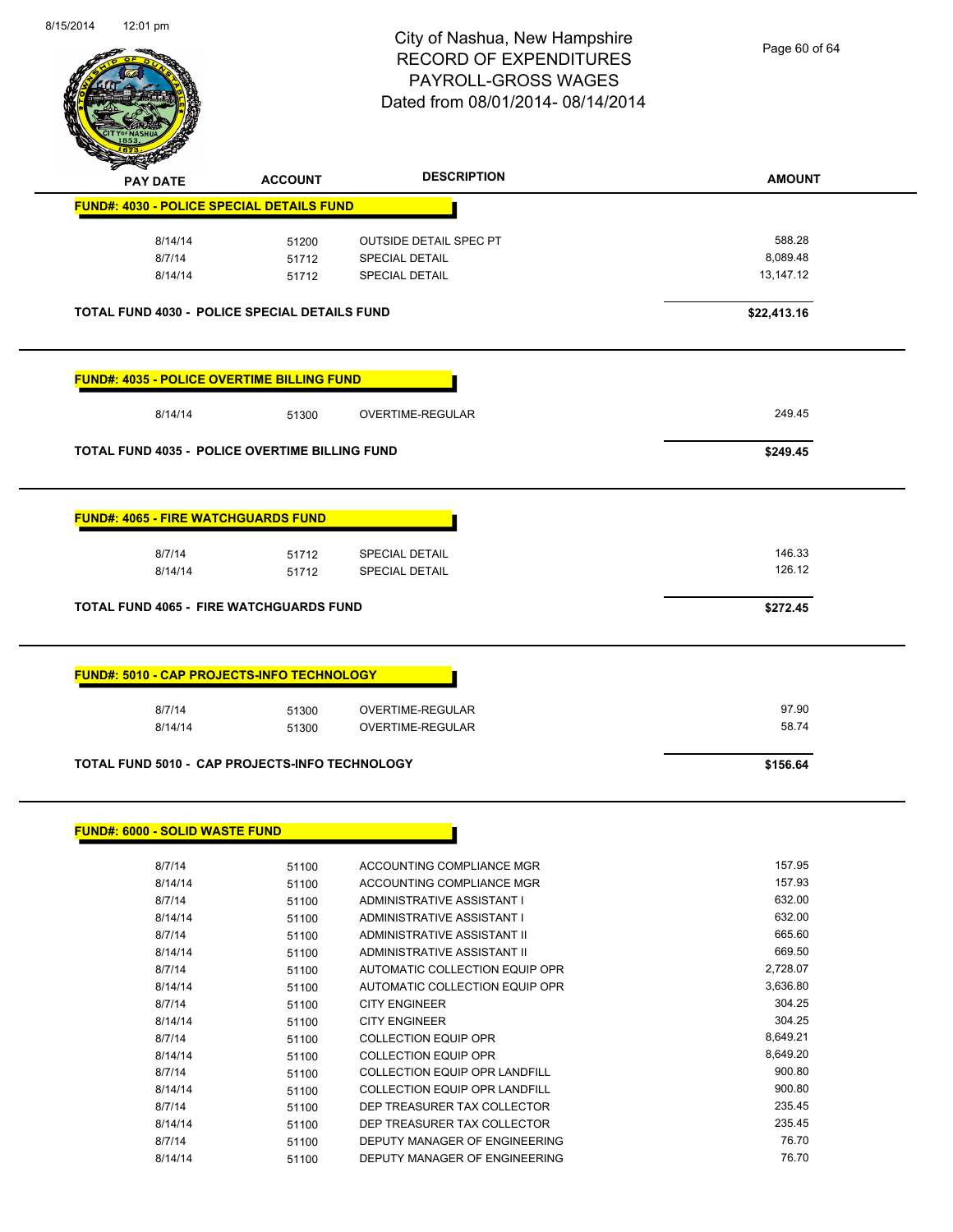

| <b>PAY DATE</b>                       | <b>ACCOUNT</b> | <b>DESCRIPTION</b>                 | <b>AMOUNT</b> |
|---------------------------------------|----------------|------------------------------------|---------------|
| <b>FUND#: 6000 - SOLID WASTE FUND</b> |                |                                    |               |
|                                       |                |                                    |               |
| 8/7/14                                | 51100          | <b>DIRECTOR PUBLIC WORKS</b>       | 212.10        |
| 8/14/14                               | 51100          | <b>DIRECTOR PUBLIC WORKS</b>       | 212.10        |
| 8/7/14                                | 51100          | DIVISION OPERATIONS MANAGER        | 176.70        |
| 8/14/14                               | 51100          | <b>DIVISION OPERATIONS MANAGER</b> | 176.70        |
| 8/7/14                                | 51100          | DPW BILLING ACCOUNTANT             | 438.30        |
| 8/14/14                               | 51100          | DPW BILLING ACCOUNTANT             | 438.30        |
| 8/7/14                                | 51100          | DPW COLLECTIONS SPEC III           | 364.59        |
| 8/14/14                               | 51100          | DPW COLLECTIONS SPEC III           | 364.60        |
| 8/7/14                                | 51100          | DPW CONTRACT ADMINISTRATOR         | 108.35        |
| 8/14/14                               | 51100          | DPW CONTRACT ADMINISTRATOR         | 108.35        |
| 8/7/14                                | 51100          | <b>ENVIRONMENTAL ENGINEER</b>      | 1,293.10      |
| 8/14/14                               | 51100          | <b>ENVIRONMENTAL ENGINEER</b>      | 1,293.10      |
| 8/7/14                                | 51100          | <b>EQUIPMENT OPR LANDFILL</b>      | 6,392.40      |
| 8/14/14                               | 51100          | <b>EQUIPMENT OPR LANDFILL</b>      | 6,392.40      |
| 8/7/14                                | 51100          | <b>FINANCE AND ADMIN MANAGER</b>   | 383.40        |
| 8/14/14                               | 51100          | FINANCE AND ADMIN MANAGER          | 383.40        |
| 8/7/14                                | 51100          | LICENSED SCALE OPERATOR            | 680.10        |
| 8/14/14                               | 51100          | LICENSED SCALE OPERATOR            | 680.10        |
| 8/7/14                                | 51100          | <b>RECYCLING COORDINATOR</b>       | 1,061.70      |
| 8/14/14                               | 51100          | <b>RECYCLING COORDINATOR</b>       | 1,061.70      |
| 8/7/14                                | 51100          | SOLID WASTE FOREMAN                | 2,308.30      |
| 8/14/14                               | 51100          | SOLID WASTE FOREMAN                | 2,308.30      |
| 8/14/14                               | 51100          | SOLID WASTE TECHNICIAN             | 394.22        |
| 8/7/14                                | 51100          | SUPERINTENDENT OF SOLID WASTE      | 1,575.30      |
| 8/14/14                               | 51100          | SUPERINTENDENT OF SOLID WASTE      | 1,575.29      |
| 8/7/14                                | 51300          | OVERTIME-REGULAR                   | 2,217.16      |
| 8/14/14                               | 51300          | OVERTIME-REGULAR                   | 2,424.77      |
| 8/7/14                                | 51400          | <b>WAGES TEMP-SEASONAL</b>         | 3,971.50      |
| 8/14/14                               | 51400          | WAGES TEMP-SEASONAL                | 3,981.25      |
| 8/7/14                                | 51600          | <b>LONGEVITY</b>                   | 800.00        |

#### **TOTAL FUND 6000 - SOLID WASTE FUND \$73,390.24**

#### **FUND#: 6200 - WASTEWATER FUND**

| 8/7/14  | 51100 | ACCOUNTING COMPLIANCE MGR            | 315.80   |
|---------|-------|--------------------------------------|----------|
| 8/14/14 | 51100 | ACCOUNTING COMPLIANCE MGR            | 315.82   |
| 8/7/14  | 51100 | ADMINISTRATIVE ASSISTANT II          | 811.25   |
| 8/14/14 | 51100 | ADMINISTRATIVE ASSISTANT II          | 811.25   |
| 8/7/14  | 51100 | ANALYTICAL CHEMIST                   | 85.37    |
| 8/14/14 | 51100 | <b>ANALYTICAL CHEMIST</b>            | 85.37    |
| 8/7/14  | 51100 | <b>CITY ENGINEER</b>                 | 709.95   |
| 8/14/14 | 51100 | <b>CITY ENGINEER</b>                 | 709.95   |
| 8/7/14  | 51100 | <b>COLLECTION SYSTEM FOREMAN</b>     | 1,087.55 |
| 8/14/14 | 51100 | <b>COLLECTION SYSTEM FOREMAN</b>     | 1,073.95 |
| 8/7/14  | 51100 | COLLECTION SYSTEMS OPERATOR          | 2,754.33 |
| 8/14/14 | 51100 | COLLECTION SYSTEMS OPERATOR          | 2,727.60 |
| 8/7/14  | 51100 | COLLECTION SYSTEMS TECHNICIAN        | 1,952.00 |
| 8/14/14 | 51100 | <b>COLLECTION SYSTEMS TECHNICIAN</b> | 2,248.28 |
| 8/7/14  | 51100 | <b>COLLECTIONS SPEC II</b>           | 791.45   |
| 8/14/14 | 51100 | <b>COLLECTIONS SPEC II</b>           | 791.45   |
| 8/7/14  | 51100 | CSO STORM WATER ENGINEER             | 1,225.70 |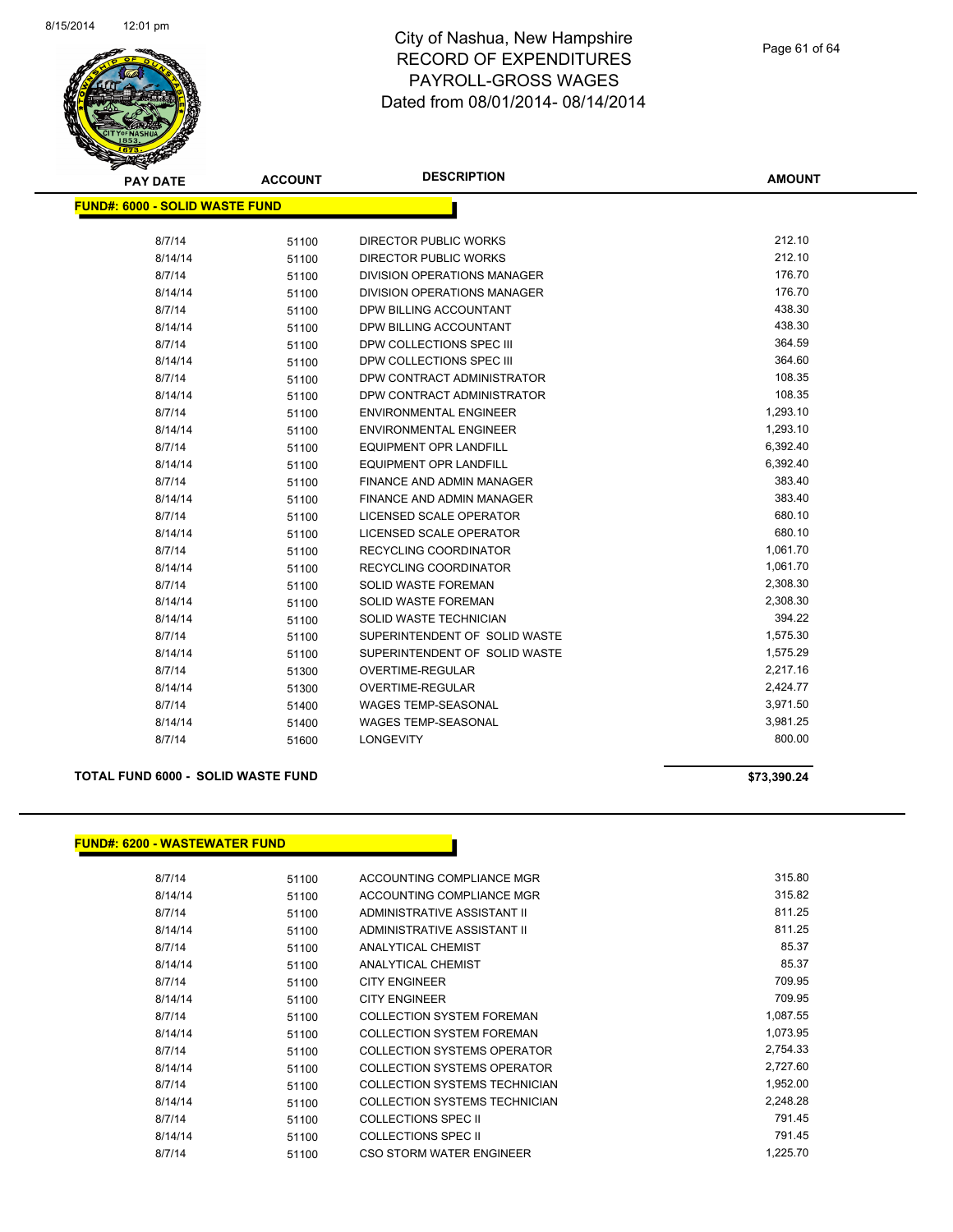

| <b>PAY DATE</b>                       | <b>ACCOUNT</b> | <b>DESCRIPTION</b>                           | <b>AMOUNT</b>        |
|---------------------------------------|----------------|----------------------------------------------|----------------------|
| <u> FUND#: 6200 - WASTEWATER FUND</u> |                |                                              |                      |
|                                       |                |                                              |                      |
| 8/14/14                               | 51100          | <b>CSO STORM WATER ENGINEER</b>              | 1,225.70             |
| 8/7/14                                | 51100          | <b>CSO TECHNICIAN INSPECTOR</b>              | 993.74               |
| 8/14/14                               | 51100          | <b>CSO TECHNICIAN INSPECTOR</b>              | 993.74               |
| 8/7/14                                | 51100          | DEP TREASURER TAX COLLECTOR                  | 235.45               |
| 8/14/14                               | 51100          | DEP TREASURER TAX COLLECTOR                  | 235.45               |
| 8/7/14                                | 51100          | DEPUTY MANAGER OF ENGINEERING                | 766.80               |
| 8/14/14                               | 51100          | DEPUTY MANAGER OF ENGINEERING                | 766.80               |
| 8/7/14                                | 51100          | DIRECTOR PUBLIC WORKS                        | 424.10               |
| 8/14/14                               | 51100          | <b>DIRECTOR PUBLIC WORKS</b>                 | 424.10               |
| 8/7/14                                | 51100          | DIVISION OPERATIONS MANAGER                  | 176.65               |
| 8/14/14                               | 51100          | DIVISION OPERATIONS MANAGER                  | 176.65               |
| 8/7/14                                | 51100          | DPW BILLING ACCOUNTANT                       | 438.25               |
| 8/14/14                               | 51100          | DPW BILLING ACCOUNTANT                       | 438.25               |
| 8/7/14                                | 51100          | DPW COLLECTIONS SPEC III                     | 364.61               |
| 8/14/14                               | 51100          | DPW COLLECTIONS SPEC III                     | 364.60               |
| 8/7/14                                | 51100          | DPW CONTRACT ADMINISTRATOR                   | 649.70               |
| 8/14/14                               | 51100          | DPW CONTRACT ADMINISTRATOR                   | 649.70               |
| 8/7/14                                | 51100          | ELECTRICAL DIAGNOSTIC TECH I                 | 1,039.60             |
| 8/14/14                               | 51100          | ELECTRICAL DIAGNOSTIC TECH I                 | 1,039.60             |
| 8/7/14                                | 51100          | <b>FINANCE AND ADMIN MANAGER</b>             | 383.40               |
| 8/14/14                               | 51100          | FINANCE AND ADMIN MANAGER                    | 383.40               |
| 8/7/14                                | 51100          | FLEET MANAGER STREET DEPT                    | 362.50               |
| 8/14/14                               | 51100          | FLEET MANAGER STREET DEPT                    | 362.50               |
| 8/7/14                                | 51100          | FOREMAN MAINTENANCE                          | 1,116.36             |
| 8/14/14                               | 51100          | <b>FOREMAN MAINTENANCE</b>                   | 1,146.15             |
| 8/7/14                                | 51100          | INDUSTRIAL PRETREATMENT COORD                | 1,154.10             |
| 8/14/14                               | 51100          | INDUSTRIAL PRETREATMENT COORD                | 1,154.10             |
| 8/7/14                                | 51100          | MECHANIC WWTP 1ST CLASS                      | 3,533.27             |
| 8/14/14                               | 51100          | <b>MECHANIC WWTP 1ST CLASS</b>               | 3,003.60             |
| 8/7/14                                | 51100          | OPERATOR II WWTP                             | 3,976.80             |
| 8/14/14                               | 51100          | OPERATOR II WWTP                             | 3,976.80             |
| 8/7/14<br>8/14/14                     | 51100          | OPERATOR II WWTP 2nd<br>OPERATOR II WWTP 2nd | 2,123.04<br>2,018.40 |
| 8/7/14                                | 51100          | OPERATOR II WWTP 3rd                         | 1,013.20             |
| 8/14/14                               | 51100          | OPERATOR II WWTP 3rd                         | 1,013.20             |
| 8/7/14                                | 51100          | <b>OPERATOR III WWTP</b>                     | 3,147.22             |
| 8/14/14                               | 51100<br>51100 | <b>OPERATOR III WWTP</b>                     | 2,794.86             |
| 8/7/14                                | 51100          | PLANT OPERATIONS SUPERVISOR                  | 1,405.05             |
| 8/14/14                               | 51100          | PLANT OPERATIONS SUPERVISOR                  | 1,405.05             |
| 8/7/14                                | 51100          | PROCESS CHEMIST                              | 1,073.90             |
| 8/14/14                               | 51100          | PROCESS CHEMIST                              | 1,073.90             |
| 8/7/14                                | 51100          | SUPERINTENDENT OF WASTEWATER                 | 1,720.00             |
| 8/14/14                               | 51100          | SUPERINTENDENT OF WASTEWATER                 | 1,720.00             |
| 8/7/14                                | 51100          | <b>SUPV LABORATORY</b>                       | 1,154.10             |
| 8/14/14                               | 51100          | <b>SUPV LABORATORY</b>                       | 1,154.10             |
| 8/7/14                                | 51100          | <b>TRUCK DRIVER STREET REPAIR</b>            | 852.80               |
| 8/14/14                               | 51100          | TRUCK DRIVER STREET REPAIR                   | 854.00               |
| 8/7/14                                | 51100          | <b>WASTEWATER PROJECT ENGINEER</b>           | 1,331.45             |
| 8/14/14                               | 51100          | WASTEWATER PROJECT ENGINEER                  | 1,331.46             |
| 8/7/14                                | 51300          | OVERTIME-REGULAR                             | 6,091.36             |
| 8/14/14                               | 51300          | OVERTIME-REGULAR                             | 5,781.91             |
| 8/7/14                                | 51400          | <b>WAGES TEMP-SEASONAL</b>                   | 2,765.50             |
| 8/14/14                               | 51400          | WAGES TEMP-SEASONAL                          | 3,050.00             |
| 8/7/14                                | 51600          | LONGEVITY                                    | 1,200.00             |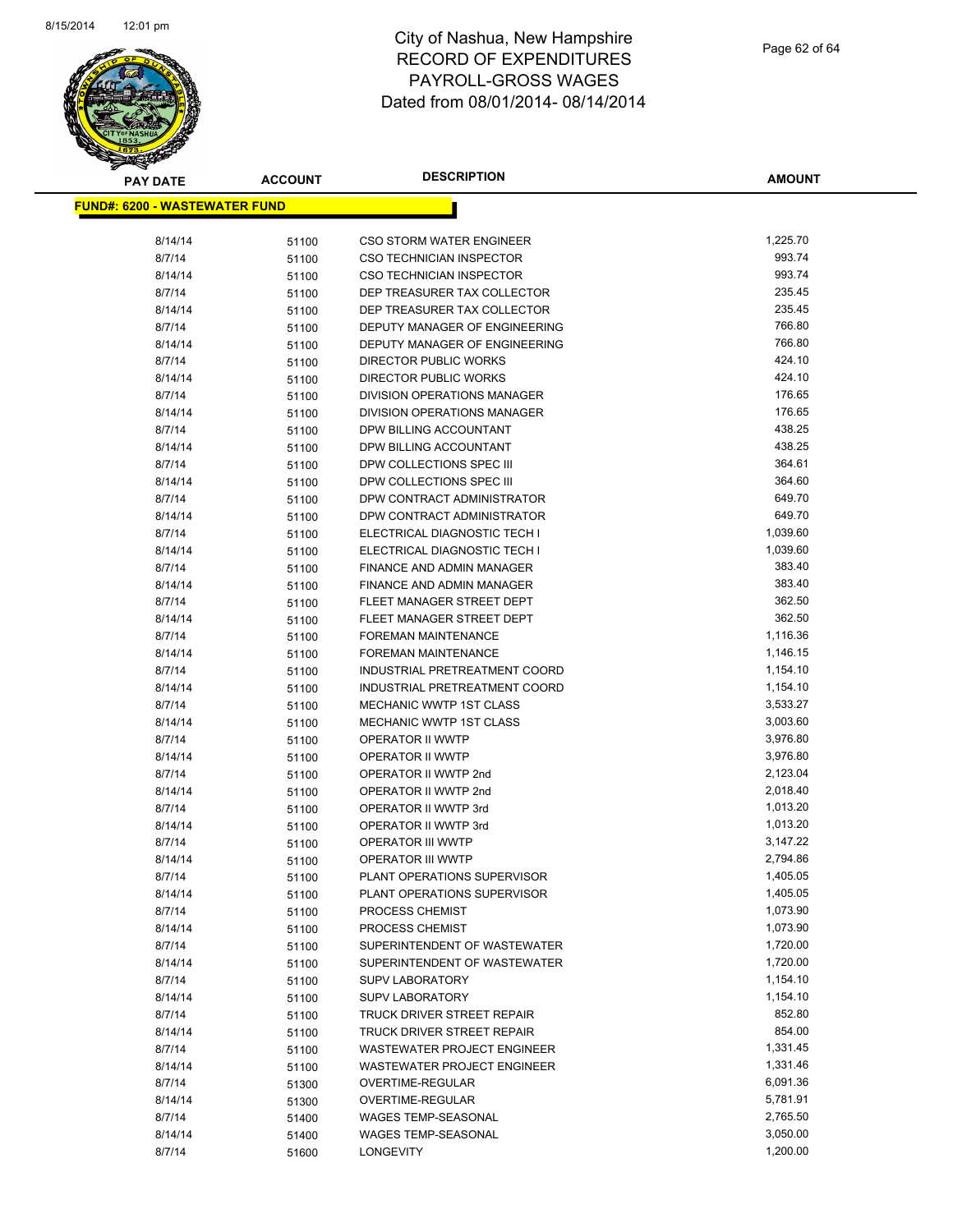